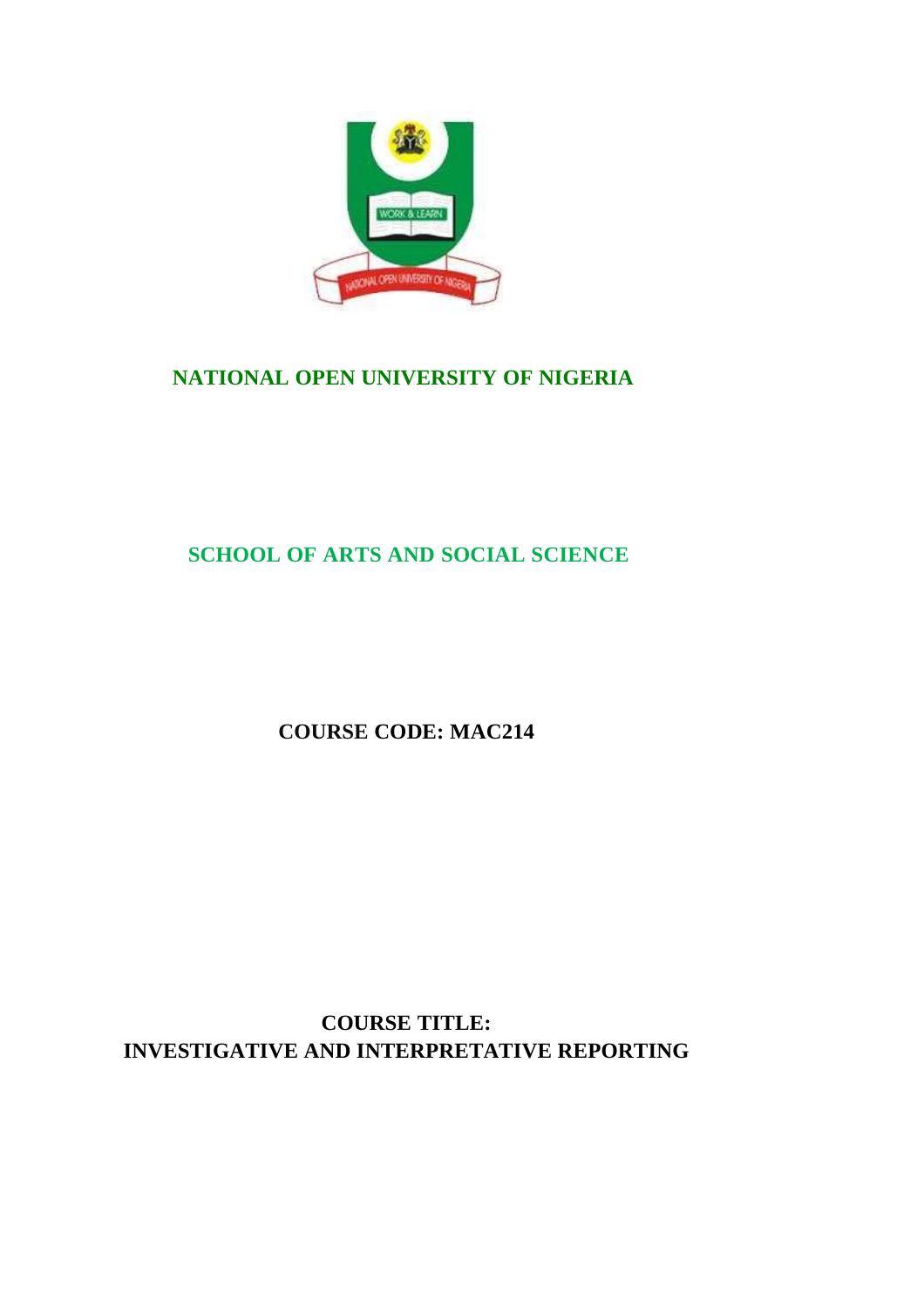# **COURSE GUIDE**

## **MAC214 INVESTIGATIVE AND INTERPRETATIVE REPORTING**

Course Team Dr. Aretha Asakitikpi (Developer/Writer) - COVENANT Dr. Ben U. Nwanne (Editor) - DELSU Chidinma H.Onwubere, Ph.D (Coordinator) - NOUN Christine I. Ofulue, Ph.D (Programme Leader) -NOUN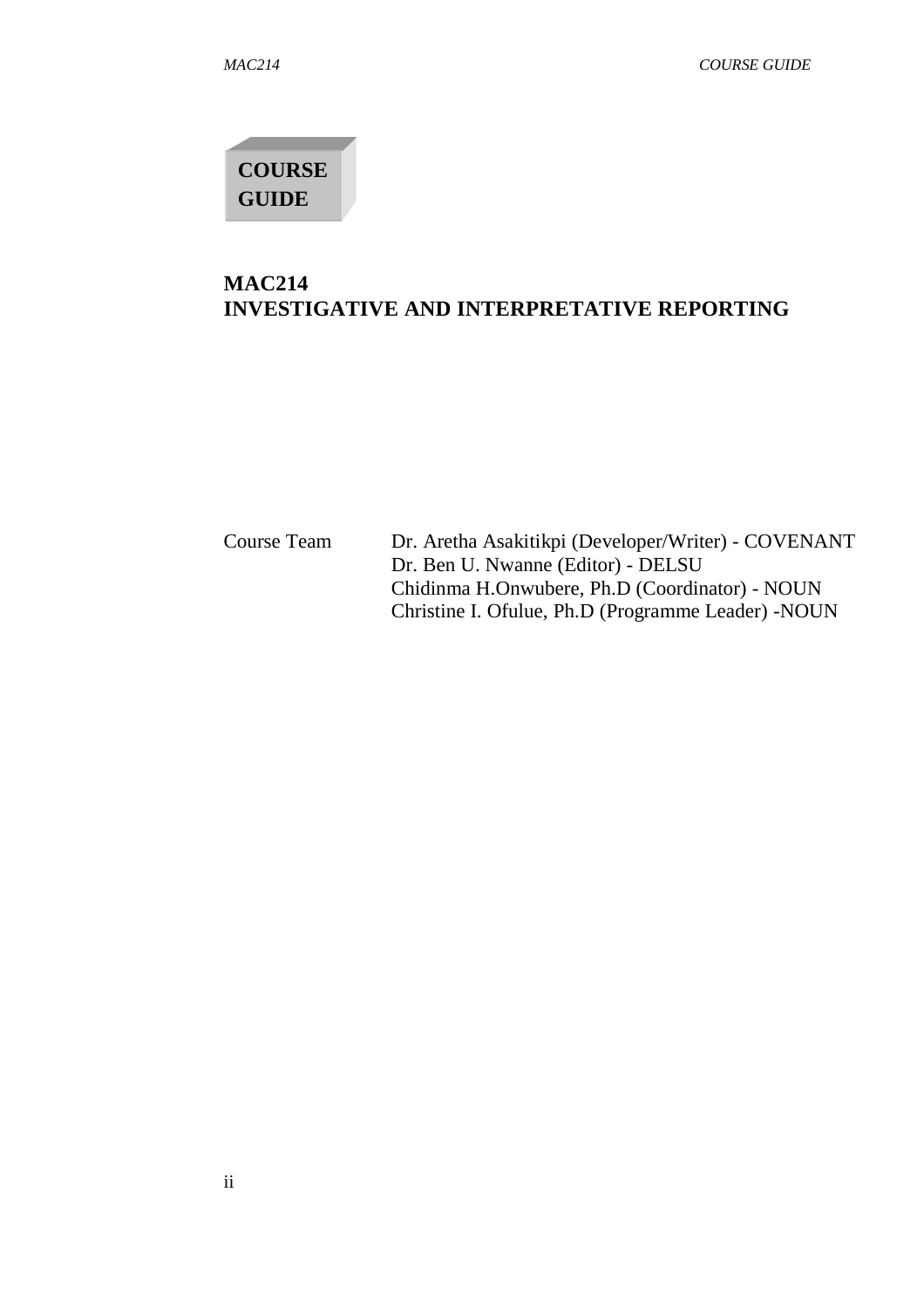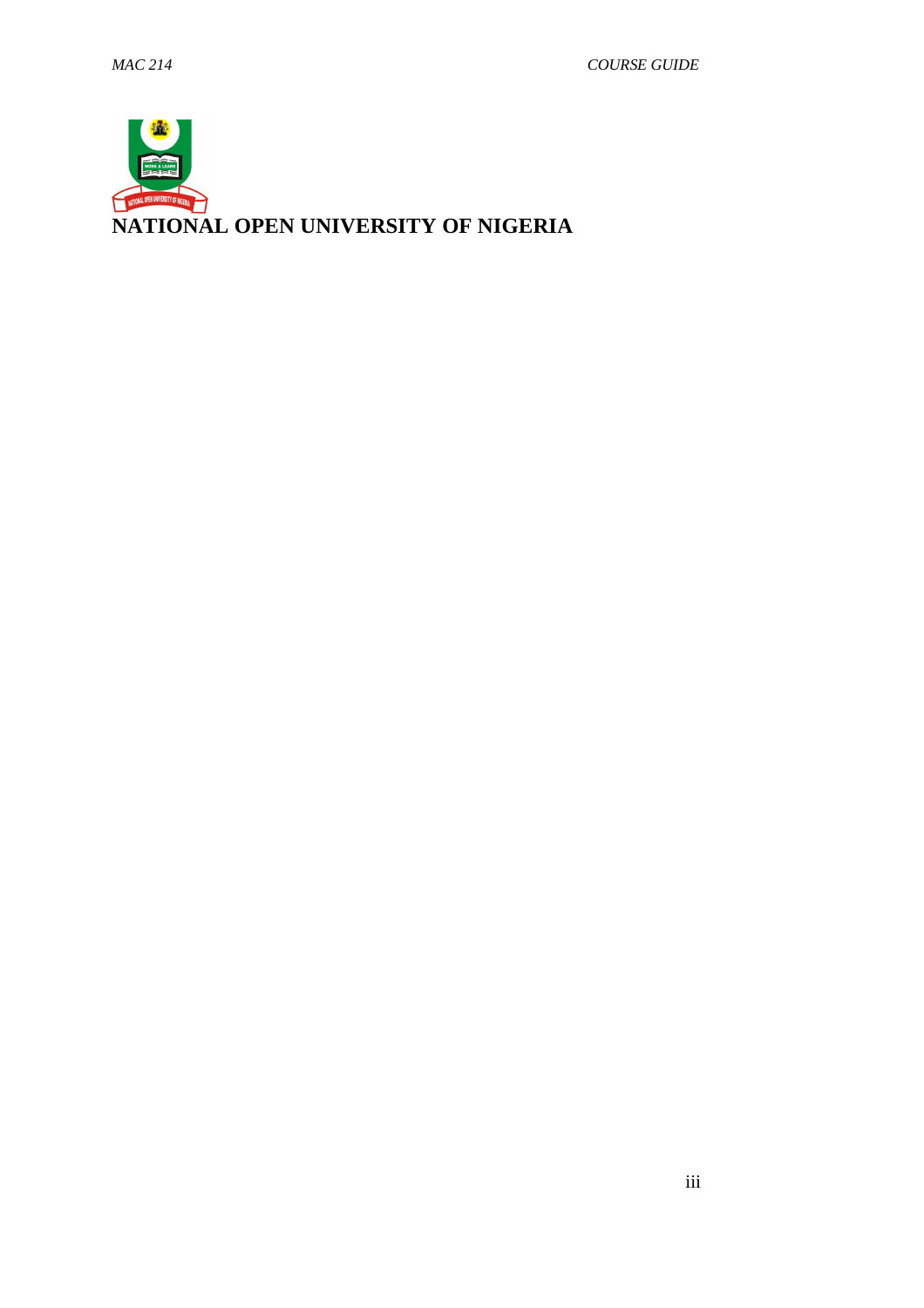National Open University of Nigeria Headquarters 14/16 Ahmadu Bello Way Victoria Island Lagos

Abuja Office 5 Dar es Salaam Street Off Aminu Kano Crescent Wuse II, Abuja e-mail: central *inform@nou.edu.ng* www.nou.edu.ng

e-mail: centralinfo@nou.edu.ng URL: www.nou.edu.ng

Published By: National Open University of Nigeria

First Printed 2012

ISBN: 978-058-239-8

All Rights Reserved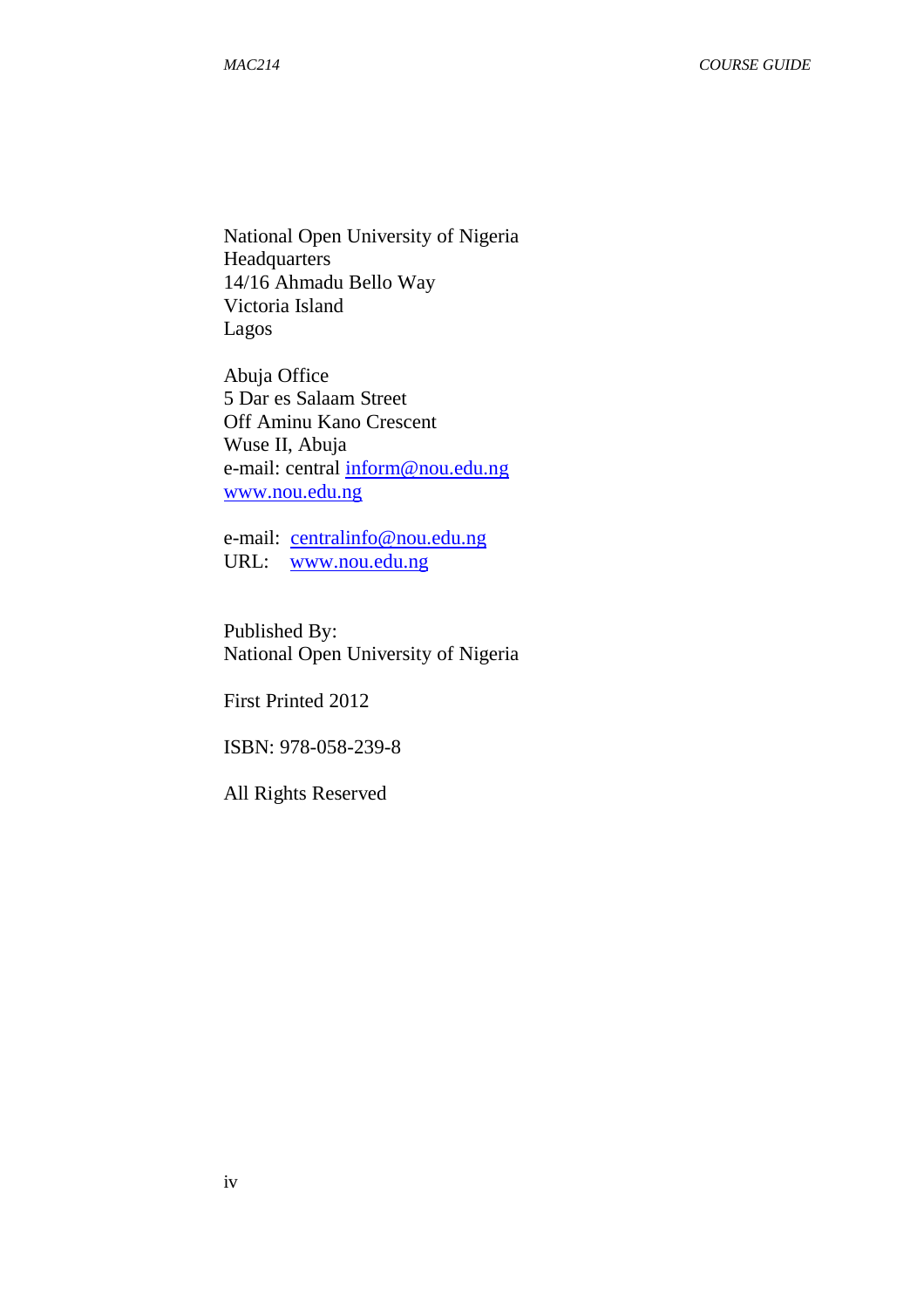# **CONTENTS PAGE**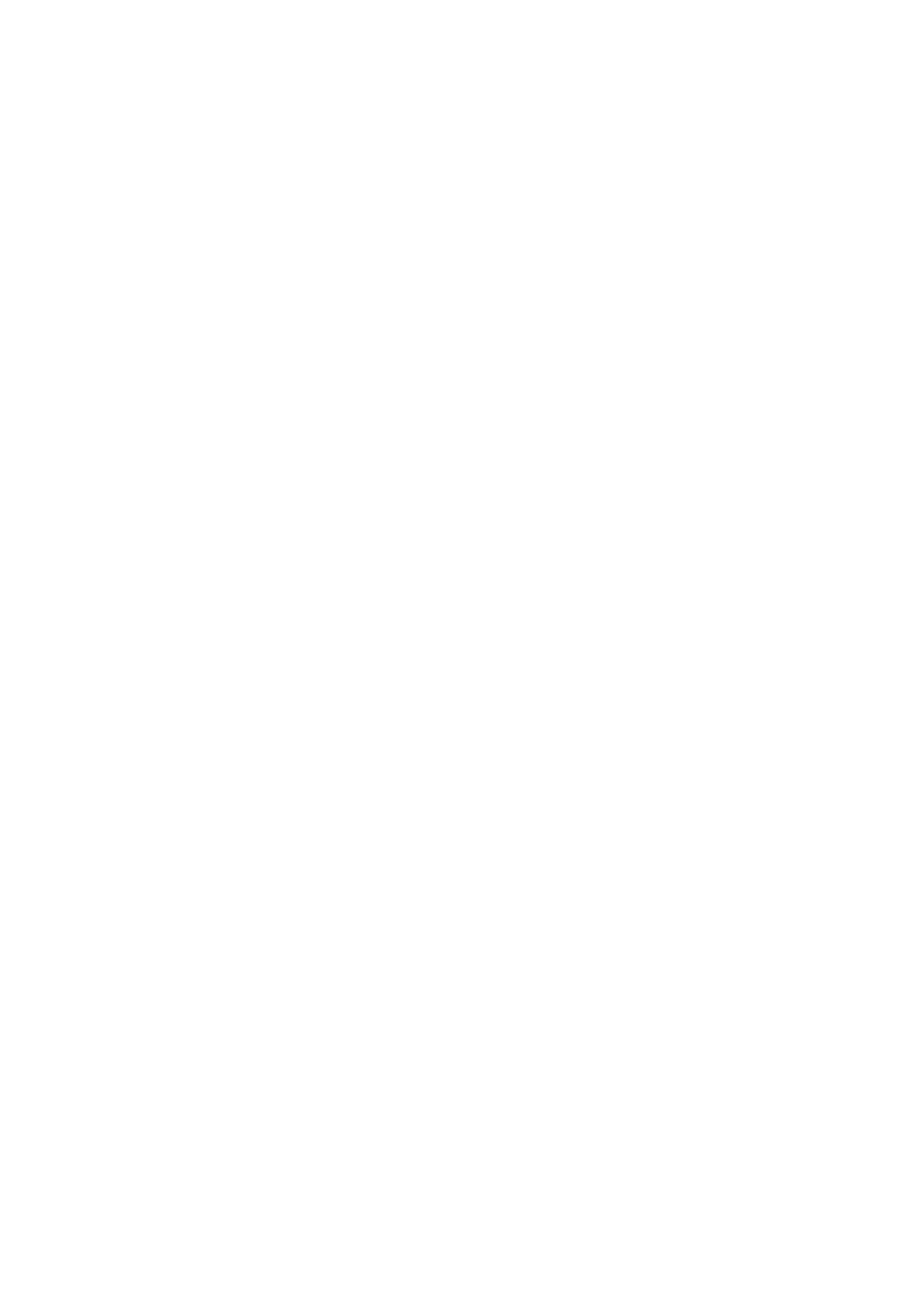## **Introduction**

MAC214 (Investigative and Interpretative Reporting) is a two-unit course for undergraduate students of Mass Communication. The materials you are about to read have been designed according to the National Open University of Nigeria guidelines. This course is designed to aid your better understanding of the basic concepts involved in the specialised area of investigative and interpretative reporting.

## **Course Aims**

The main aim of this course is to introduce you to the fundamental aspects of investigative and interpretative reporting for the mass media. These aims will be achieved by:

- 1. assisting you understand the terms involved in investigative and interpretative reporting;
- 2. providing you with the knowledge needed to gather information for writing an investigative and interpretative report;
- 3. highlighting steps involved in writing and developing an investigative and interpretative report;
- 4. aiding you in understanding the foundations of communication law and ethics.

## **Course Objectives**

After going through this course, you should be able to:

- 1. define the basic terms involved in the study and development of an investigative and interpretative report
- 2. identify the various sources needed in the development of an investigative and interpretative story
- 3. gather the necessary information needed for an investigative and interpretative report
- 4. convert the information obtained from your sources into an acceptable story that communicates and can be understood and accepted by the society for which you are writing
- 5. discuss the laws that govern the sourcing and reporting of investigative and interpretative stories.

## **Working through This Course**

This course can easily be understood if you as the student can effectively go through all the study units as well as attempt to answer the self-assessment exercises and tutor- marked assignments provided at the end of each unit. Extra efforts should also be made to source for the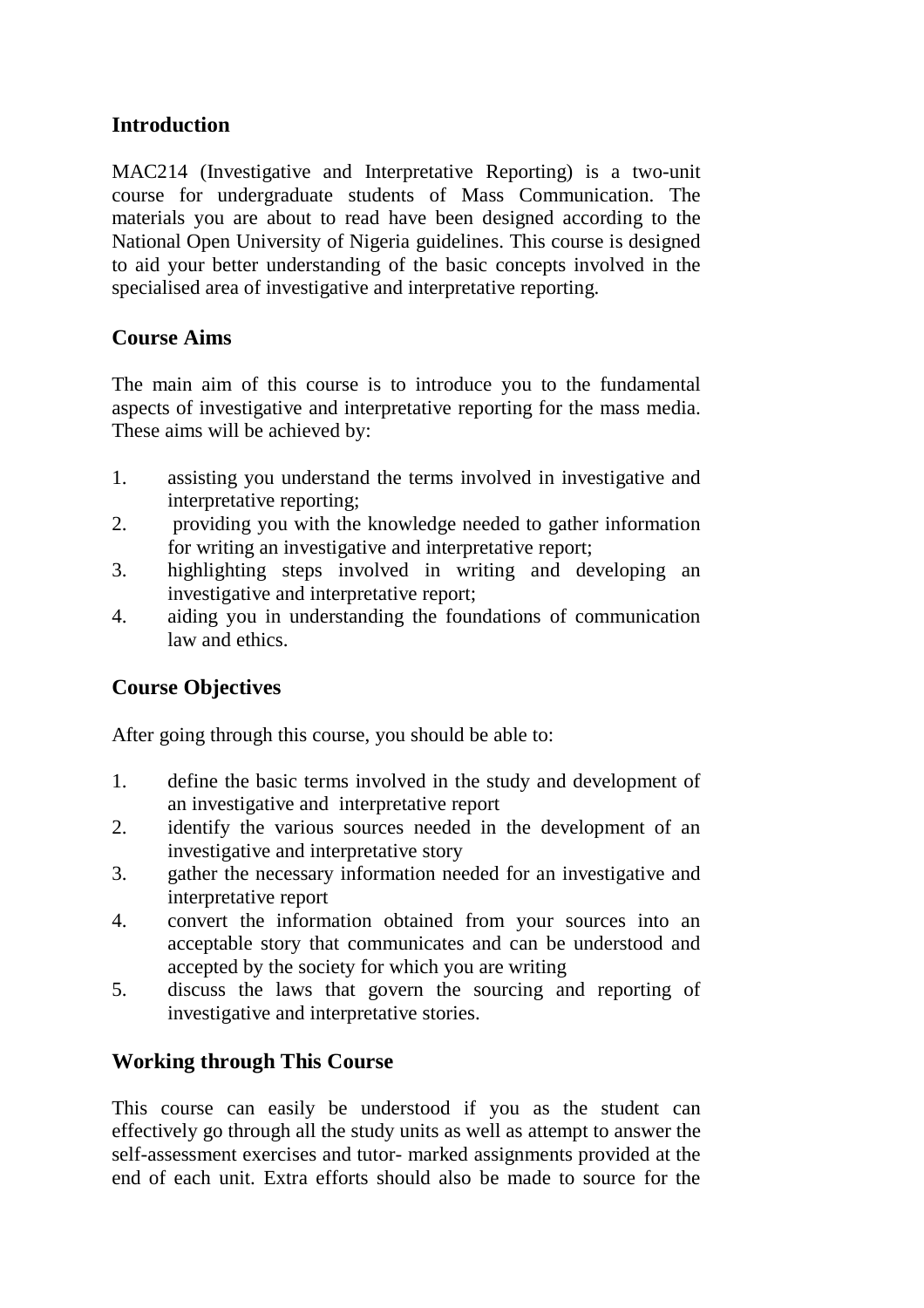recommended texts for better understanding of the various topics discussed.

## **Course Materials**

The basic materials you will need for this course include the following:

- 1. Course Guide
- 2. Study Units
- 3. Assignment File
- 4. Relevant Textbooks including the ones provided at the end of each unit
- 5. Reading through newspapers and magazines that have investigative and interpretative reporting

## **Study Units**

This course comprises four modules under which are relevant study units. They are as follows.

#### **Module 1 Investigative and Interpretative Reporting: Understanding the Terms**

- Unit 1 What is Journalism?
- Unit 2 What Is Investigative Journalism?
- Unit 3 Interpretative Journalism
- Unit 4 Relating Investigative with Interpretative Reporting

#### **Module 2 Gathering Information for In-Depth Reporting**

- Unit 1 Sources of Information
- Unit 2 Inte**r**views
- Unit 3 Documentation and Interpretation of Information
- Unit 4 Going Undercover
- Unit 5 Systematic Follow-up

#### **Module 3 Investigative and Interpretative Reporting: Writing the Story**

- Unit 1 Writing an In-Depth Investigative Story I
- Unit 2 Writing an In-Depth Investigative Story II
- Unit 3 Writing an In-Depth Investigative Story III
- Unit 4 Writing an In-Depth Investigative Story IV
- **Module 4 Communication Law and Ethics**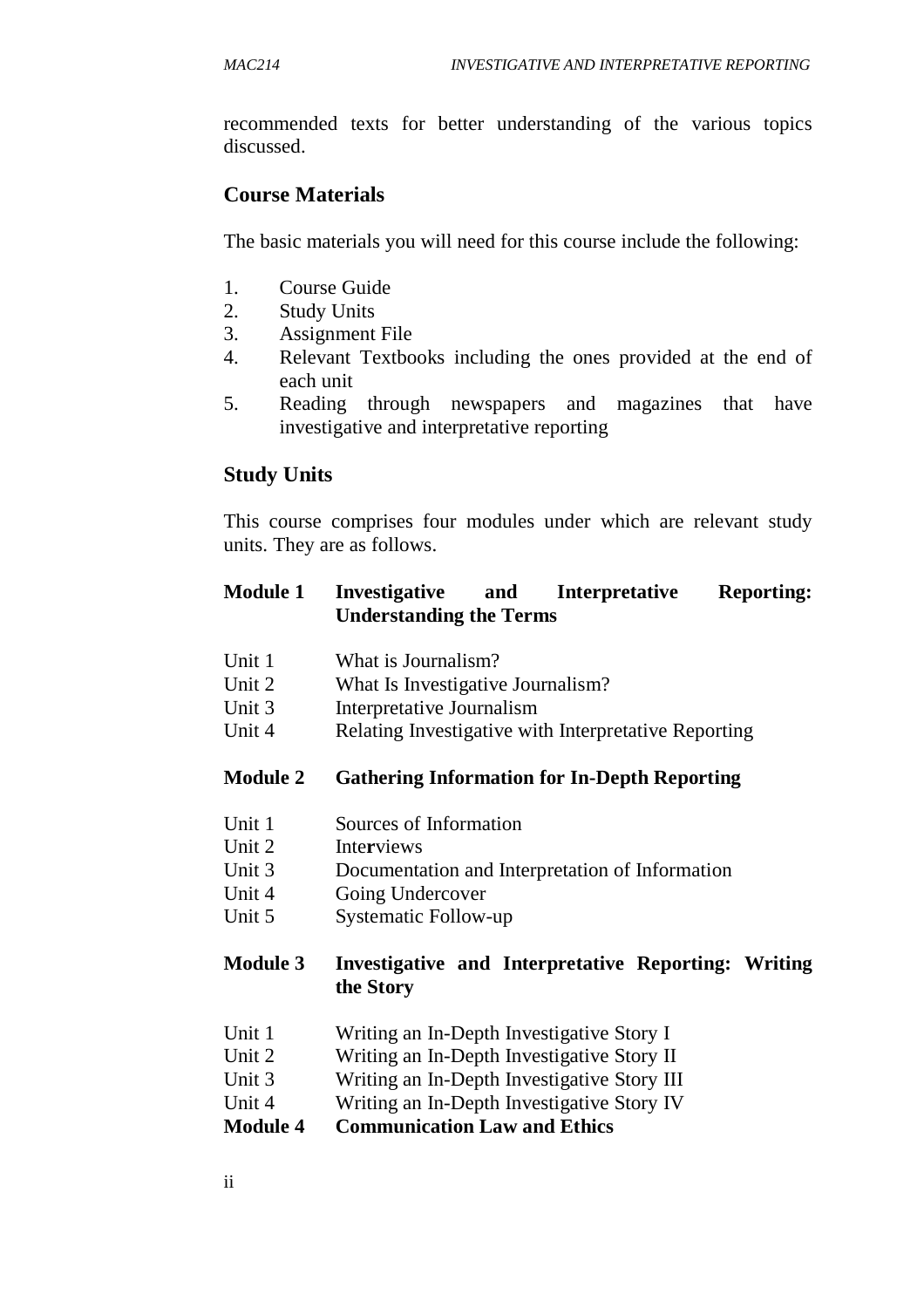| Unit 1 | <b>Understanding Communication Laws and Ethics</b> |
|--------|----------------------------------------------------|
| Unit 2 | Journalism Law                                     |
| Unit 3 | Ethics in Journalism                               |
| Unit 4 | Ethical Issues and Making Ethical Decisions        |

## **Summary**

This course is basically about the process of investigating news-worthy occurrences within the society with the aim of not only informing but also bringing about a change for the better. As a journalist, the need to tell the story is just the beginning. There is also the need to interpret the news to enable the society to understand the implications of the event to their lives and their future. This course outlines these factors as well as the process of developing such reports and the ethical issues to consider in news reporting.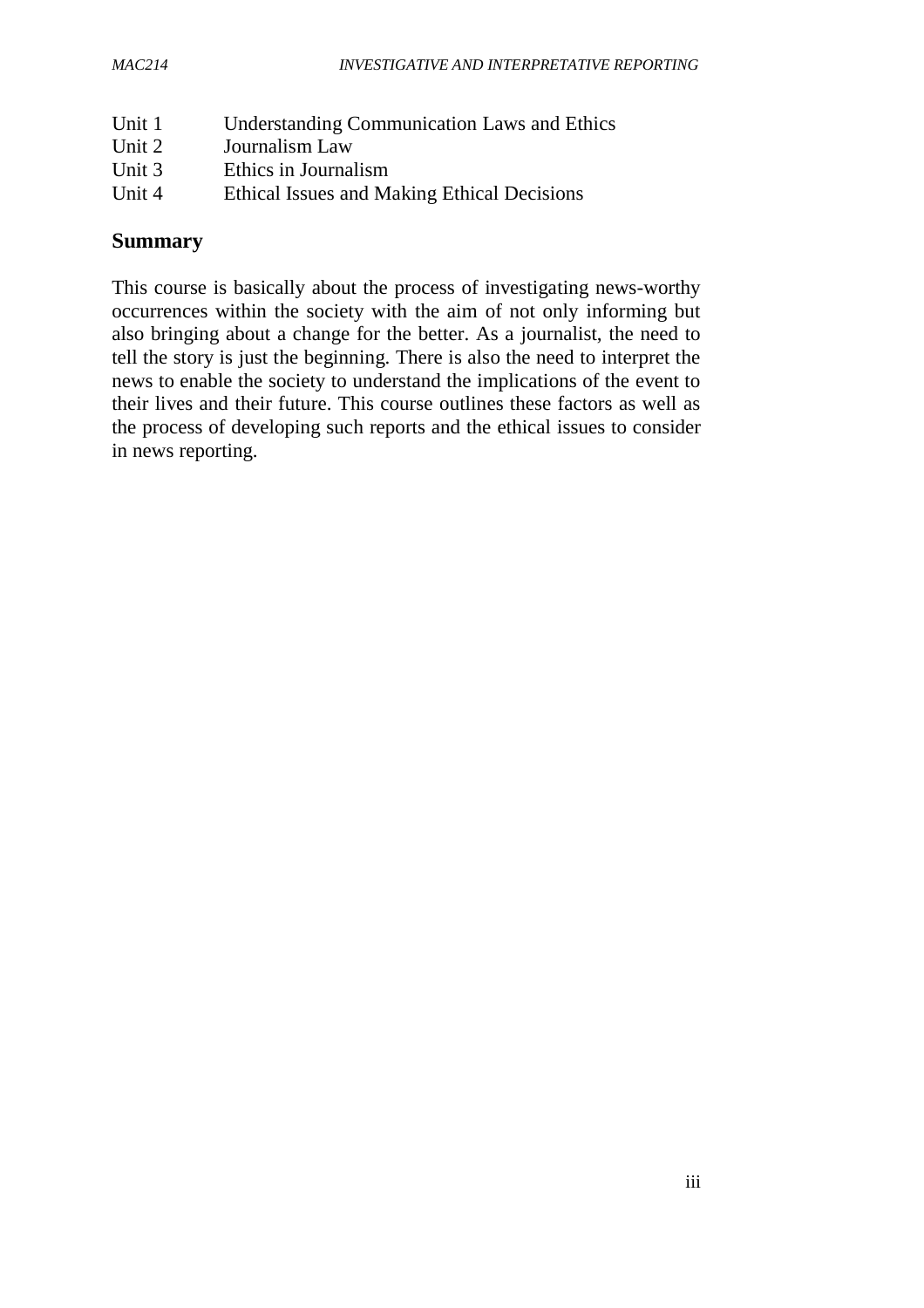*MAC214 INVESTIGATIVE AND INTERPRETATIVE REPORTING*

Course Code MAC214 Course Title Investigative and Interpretative Reporting

Course Team Dr. Aretha Asakitikpi (Developer/Writer) - COVENANT Dr. Ben U. Nwanne (Editor) - DELSU Chidinma H.Onwubere, Ph.D (Coordinator) - NOUN Christine I. Ofulue, Ph.D (Programme Leader) -NOUN

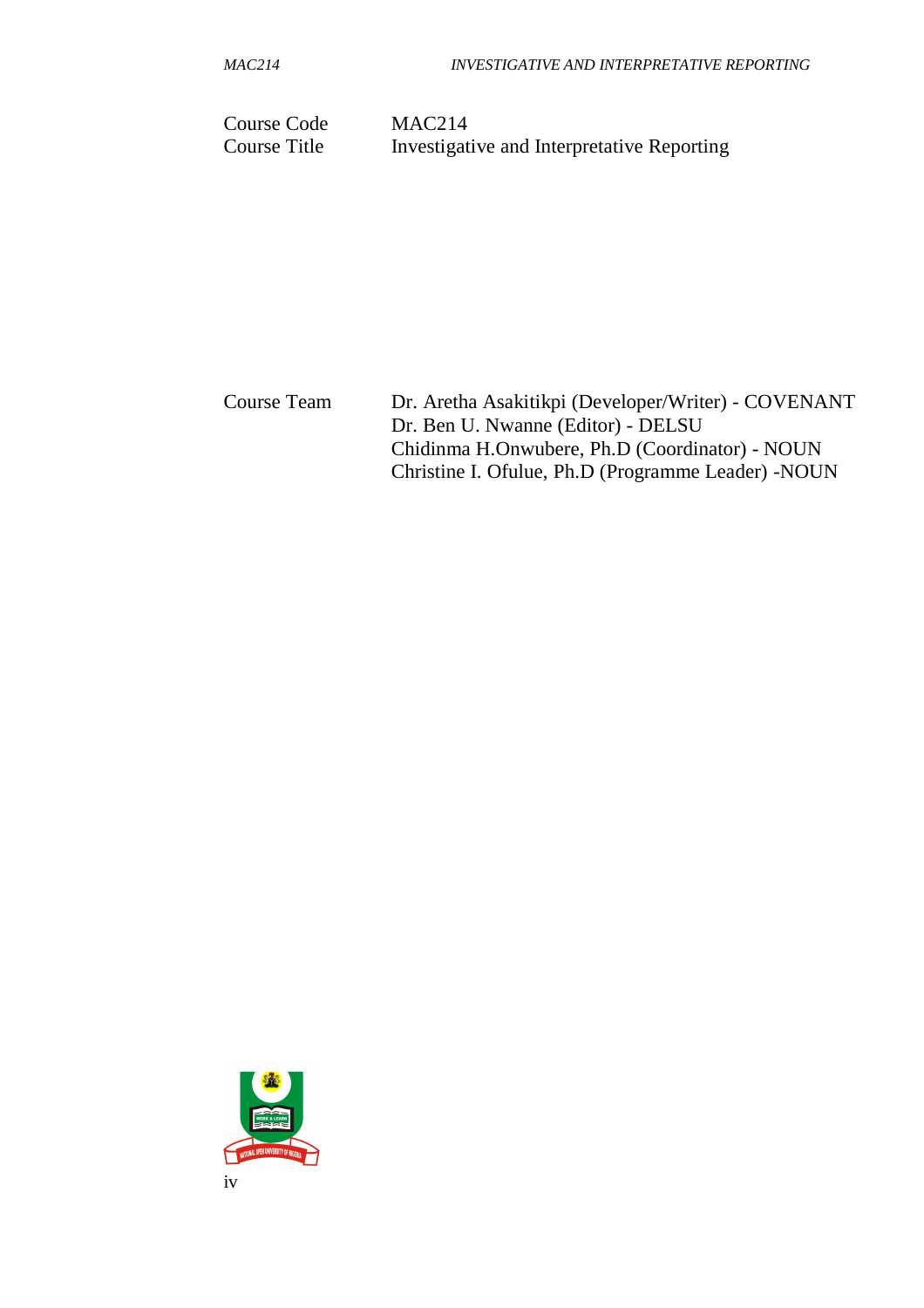## **NATIONAL OPEN UNIVERSITY OF NIGERIA**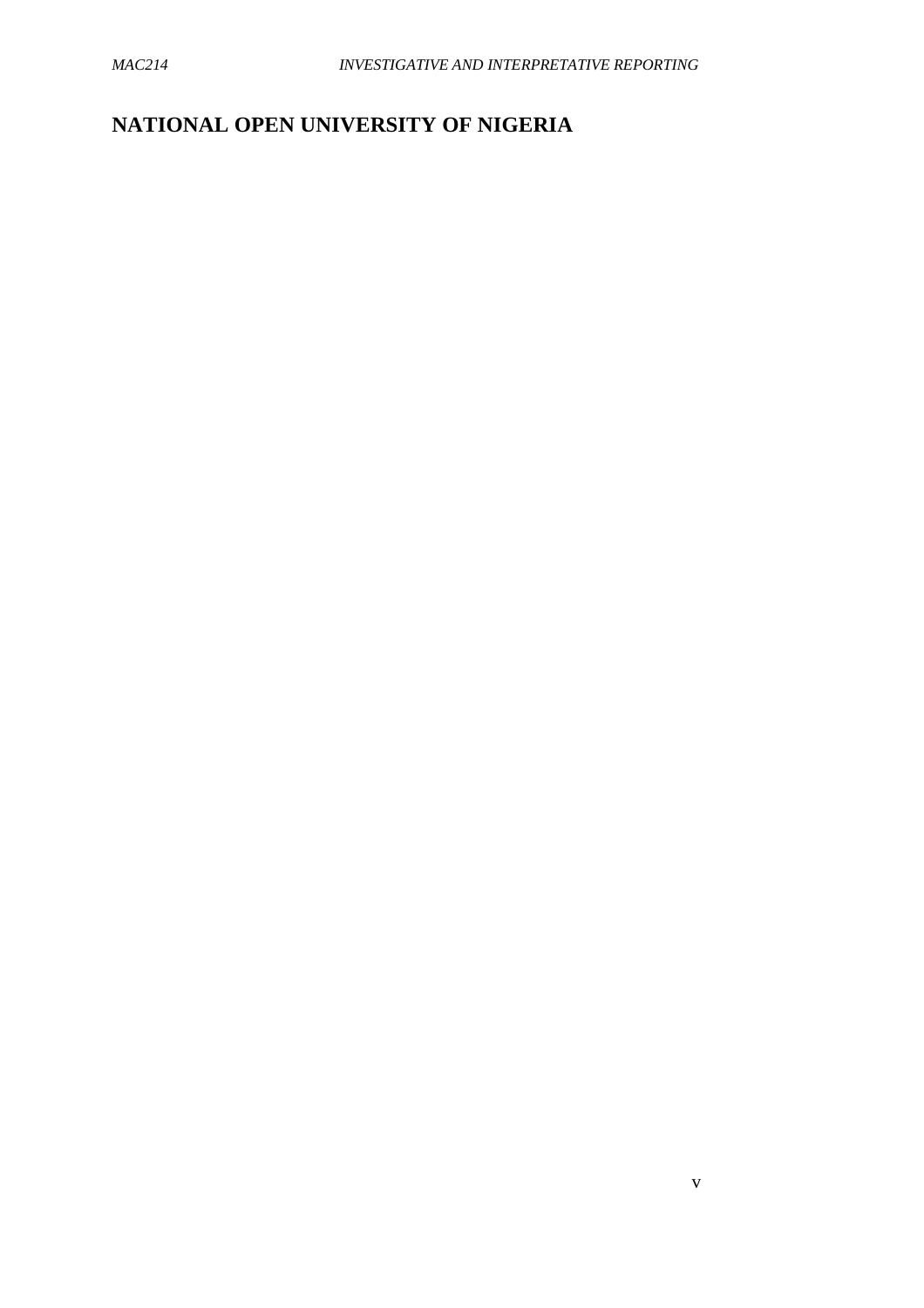National Open University of Nigeria Headquarters 14/16 Ahmadu Bello Way Victoria Island Lagos

Abuja Office 5 Dar es Salaam Street Off Aminu Kano Crescent Wuse II, Abuja e-mail: central inform@nou.edu.ng www.nou.edu.ng

e-mail: centralinfo@nou.edu.ng URL: www.nou.edu.ng

Published By: National Open University of Nigeria

First Printed 2012

ISBN: 978-058-239-8

All Rights Reserved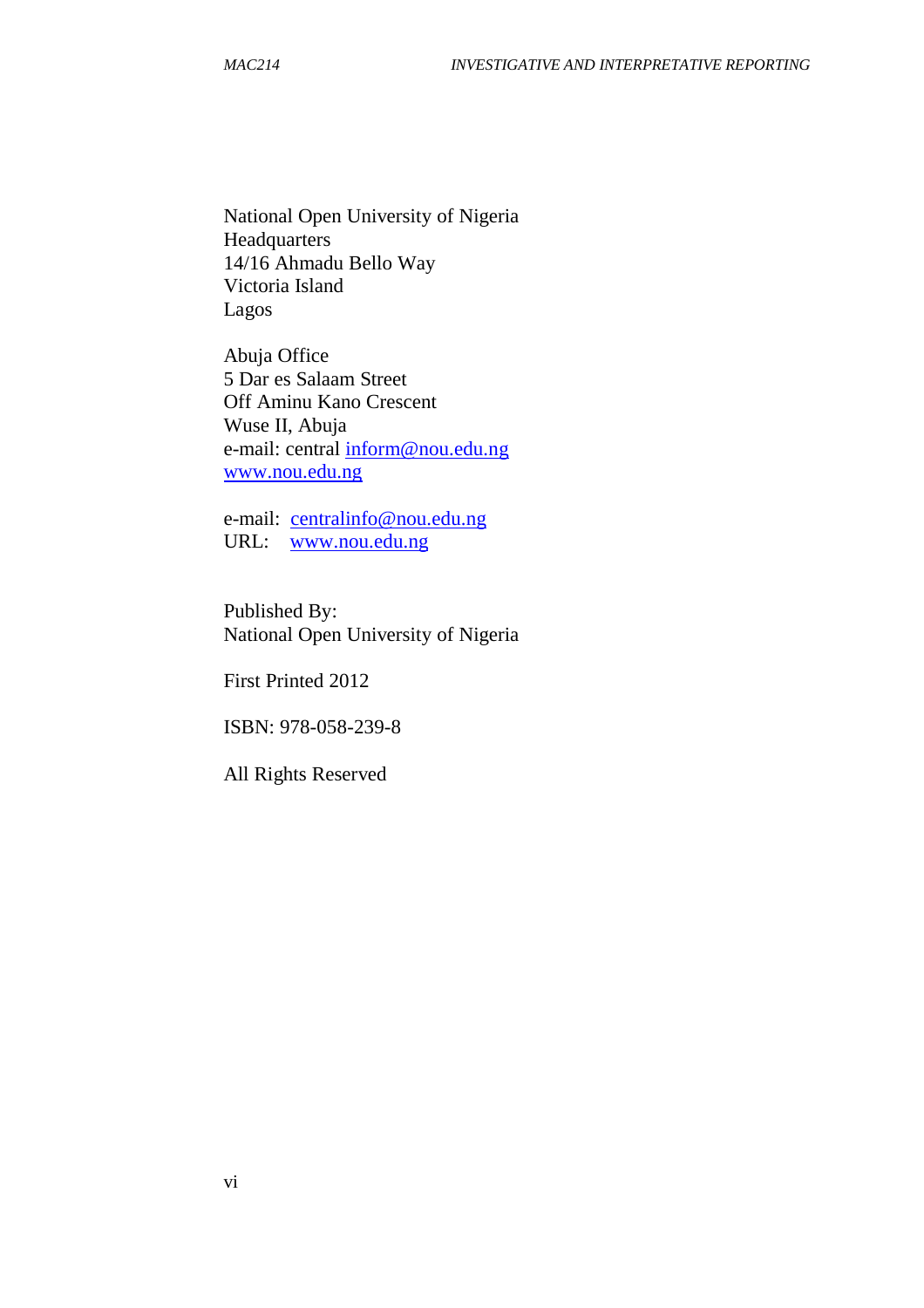## **CONTENTS PAGE**

| <b>Module 1</b> | <b>Investigative and Interpretative Reporting:</b><br>$\mathbf{1}$ |
|-----------------|--------------------------------------------------------------------|
| Unit 1          | $\mathbf{1}$                                                       |
| Unit 2          | 8                                                                  |
| Unit 3          |                                                                    |
| Unit 4          | Relating Investigative with Interpretative 23                      |
| <b>Module 2</b> | <b>Gathering Information for In-Depth Reporting 28</b>             |
| Unit 1          | Sources of Information for Investigative and                       |
|                 |                                                                    |
| Unit 2          |                                                                    |
| Unit 3          | Documentation and Interpretation of Information<br>39              |
| <b>Module 3</b> | <b>Investigative and Interpretative Reporting:</b>                 |
| Unit 1          | Writing an In-Depth Investigative Story I<br>45                    |
| Unit 2          | Writing an In-Depth Investigative Story II<br>52                   |
| Unit 3          | Writing an In-Depth Investigative Story III<br>56                  |
| Unit 4          | Writing an In-Depth Investigative Story IV<br>64                   |
| <b>Module 4</b> |                                                                    |
| Unit 1          | Understanding Communication Law and Ethics 69                      |
| Unit 2          |                                                                    |
| Unit 3          | 87                                                                 |
| Unit 4          | Ethical Issues and Making Ethical Decisions 94                     |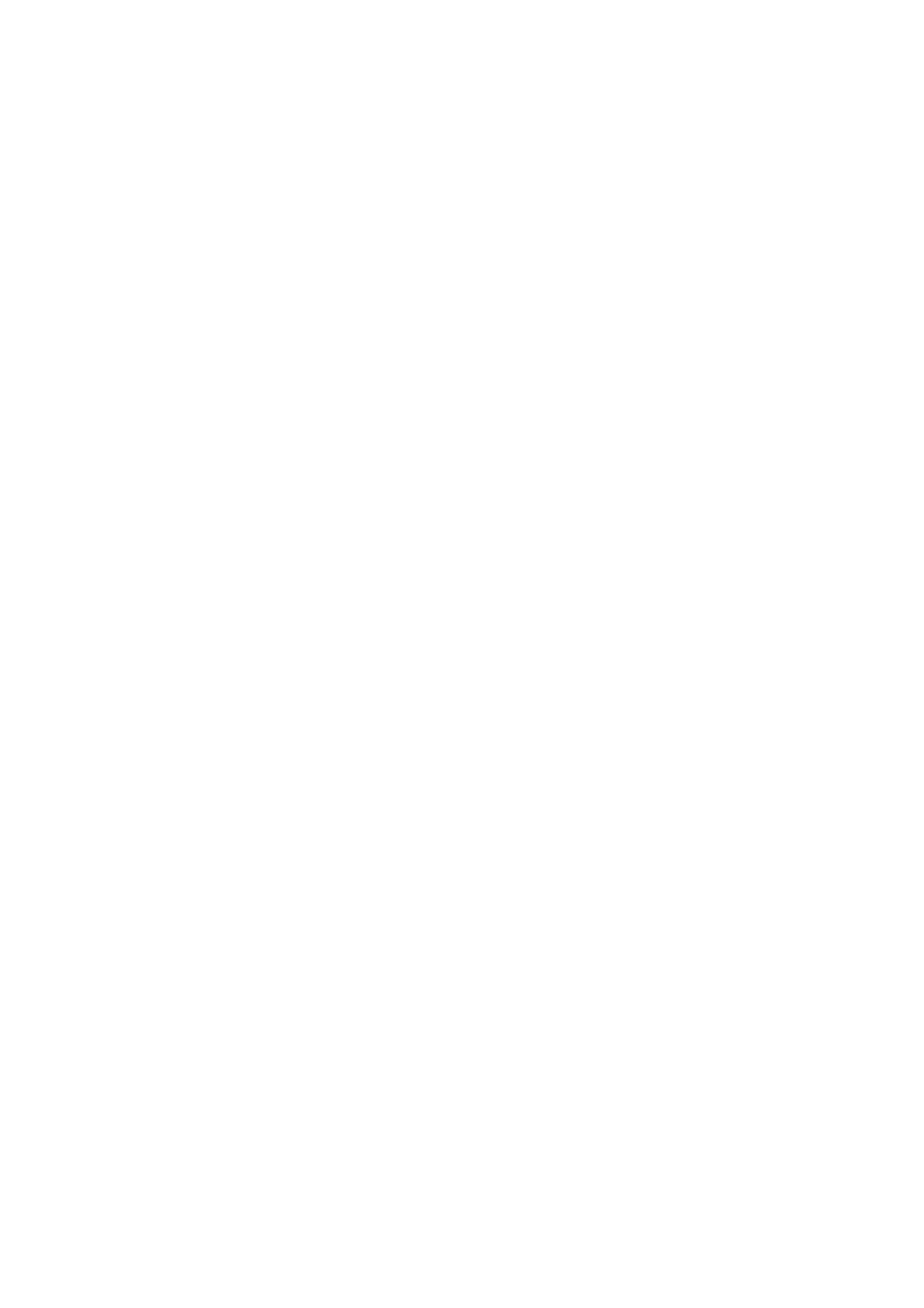## **MODULE 1 INVESTIGATIVE AND INTERPRETATIVE REPORTING: UNDERSTANDING THE TERMS**

- Unit 1 What is Journalism?<br>Unit 2 What Is Investigative
- What Is Investigative Journalism?
- Unit 3 Interpretative Journalism
- Unit 4 Relating Investigative with Interpretative

## **UNIT 1 WHAT IS JOURNALISM?**

#### **CONTENTS**

- 1.0 Introduction
- 2.0 Objectives
- 3.0 Main Content
	- 3.1 What is Journalism
	- 3.2 Brief History of Journalism in Nigeria
	- 3.3 The Selection of News
	- 3.4 The Journalist and the Society
- 4.0 Conclusion
- 5.0 Summary
- 6.0 Tutor-Marked Assignment
- 7.0 References/Further Reading

## **1.0 INTRODUCTION**

This unit considers the foundation of the concept of journalism and the function of journalists within the society. It also considers the elements considered by the journalist in choosing the newsworthy items to be presented to the audience for consumption.

## **2.0 OBJECTIVES**

At the end of this unit, you should be able to:

- define journalism
- discuss the history of journalism in Nigeria
- explain how journalists select news value events
- explain the relationship between the journalist and the society.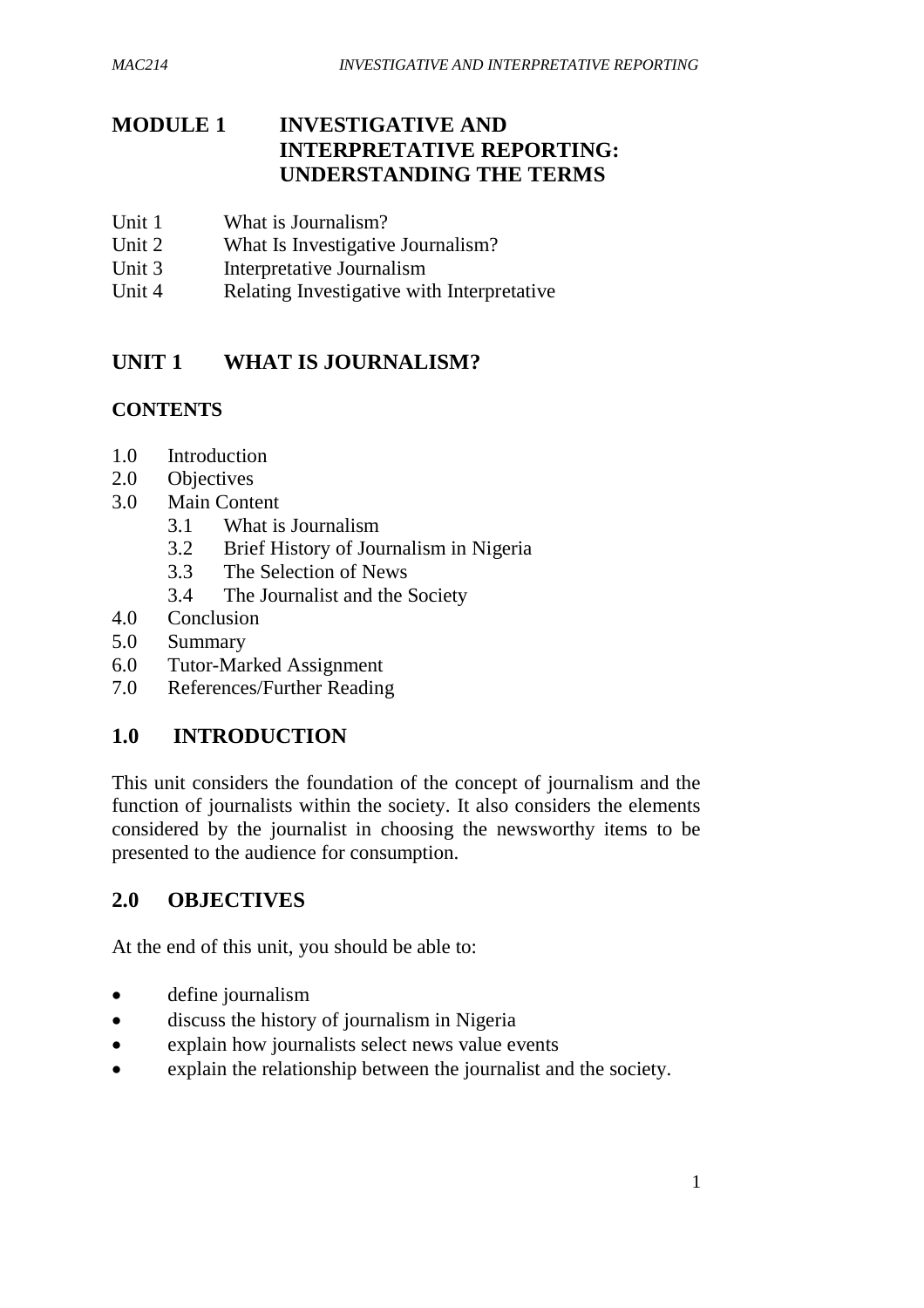#### **3.0 MAIN CONTENT**

#### **3.1 Definition of Terms**

A core term that will be used very frequently throughout this course is the word "journalism." Defining this term is a good place to start in understanding the other major concepts in this course. Journalism has been defined by Harcup (2008: 2) as a form of communication based on asking and answering the questions: "Who," "What," "Where," "When," "Why" and "How?" This definition was derived from one of the oldest models of communication as formulated by Harold Lasswell in his1948 transmission model of communication. This definition shows that journalism is an act of communication. This communication is between the journalist who acts as a representative of the source (which in this case is the media house they are attached to) and the audience who serve as the receivers of the message. Harcup goes further to define a journalist as someone who informs society about itself and make public that which would otherwise be private. They also supply information, comment and amplify matters that are already in the public domain. It is based on this that McQuail (2000: 340) defines journalism as 'paid writing ... for public media with reference to actual and ongoing events of public relevance'.

#### **SELF-ASSESSMENT EXERCISE 1**

Define who a journalist is, and why he is termed a "communicator."

#### **3.2 Brief History of Journalism in Nigeria**

The Nigerian press is believed to have started with the activities of Henry Townsend who founded the first newspaper in Nigeria namely, *Iwe Iroyin* in 1859 at Abeokuta. According to Alabi (2003), the newspaper covered a number of issues besides spreading the Christian gospel. It also aimed to inform the people of Abeokuta on what was going on in various places in Yoruba land as well as the Lagos Colony. It featured commercial events, announcements, news of movements (in relation to arrival and departure) of government and commercial representatives from Lagos. Thus, though the writers were converted Christians, the paper was a general interest one with something for everyone. Based on this, it can be said that the crop of writers who sourced for news and developed them were Nigeria's first reporters who must have been given some training on how to source for news, develop the news and ensure that the article is published on time to meet stated deadlines. The foundation laid by Townsend and his crop of writers was an essential one in the study of Nigerian mass media. This is because the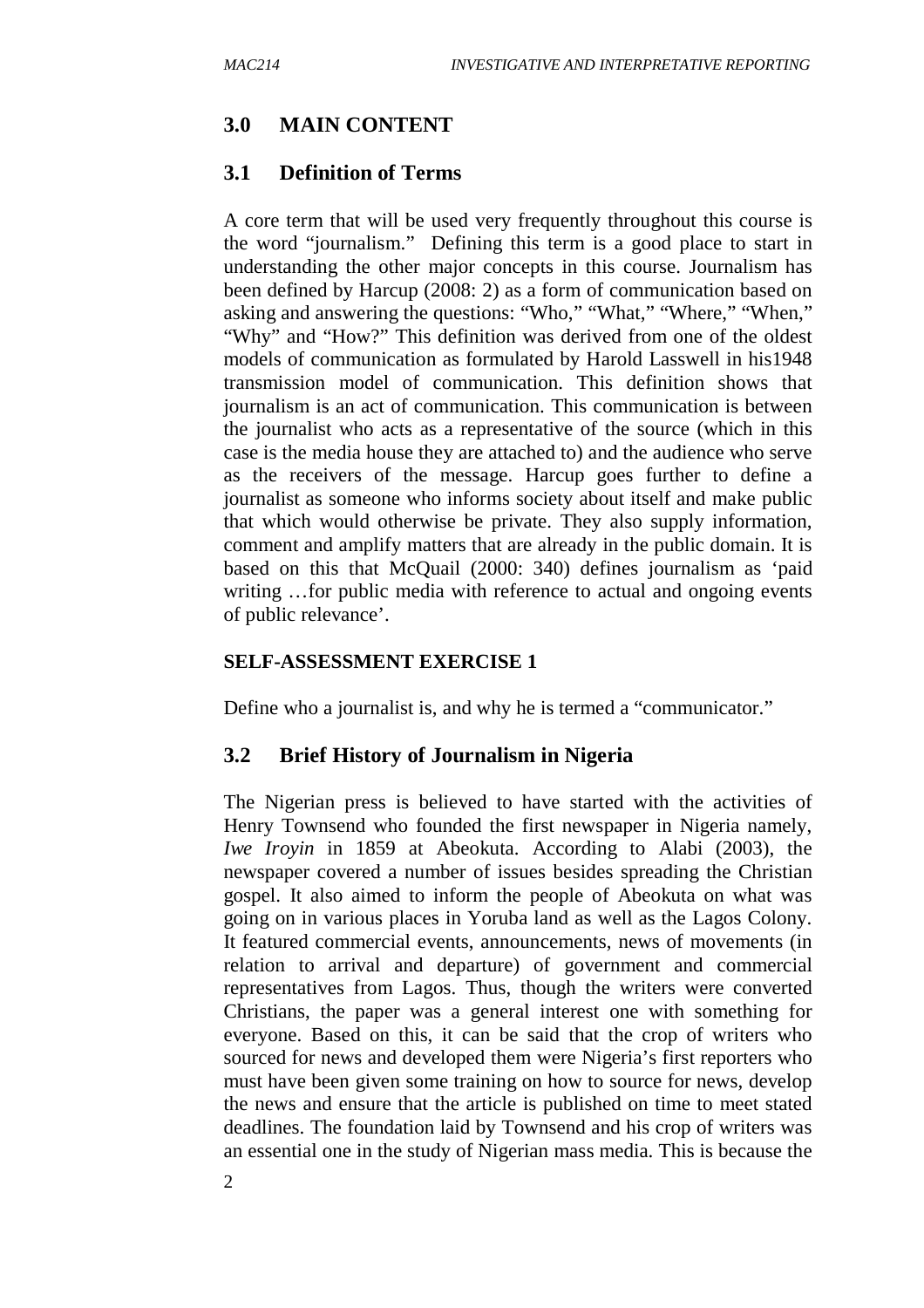various owners of preceding papers were trained on the job. The earlier crop of writers wrote to educate and inform the growing literate society that was prevalent in Lagos. This was the case with Robert Campbell through his paper *Anglo-African* (1863-1865), *Lagos Times and Gold Coast Colony Advertiser* founded by Richard Blaize (1880-1883), *Lagos Observer* founded by Blackall Benjamin (1882-1890), the *Eagle and Lagos Critic* founded by Owen Macaulay (1883-1888).

Newspapers soon began to be used as an opposition tool for colonial oppression and a foundation for nationalist movements. These papers featured a number of investigative articles, which were published both as hard news and as editorials. Some of such papers include *Lagos Weekly Record* founded by John Payne Jackson and later succeeded by his son Horatio Jackson (1890-1930), *Lagos Standard* founded by George Alfred Williams and partially succeeded by his son, Alfred Williams and James White (1894-1920), *Nigerian Times* by James Bright Davies (1910-1911), and *African Messenger* founded by Ernest Sesei Ikoli (1921-1925). By the time newspapers like the *Lagos Daily News* founded by Herbert Macaulay in conjunction with Dr. Akilade Caulcrick (though they bought it over from Victor Bababumni in 1926 who was the original owner) and the *West African Pilot* founded by Namdi Azikwe in 1937, the demand for independence was rife and through the efforts of articles written within these papers, Nigeria was able to gain her independence from Colonial rule.

From the analysis above, it can be seen that with the sowing of the seed of nationalism, the structure of news sourcing and reporting changed with the outlook being to probe and challenge the colonial government with the aim of demanding first equal opportunities in government and later, independence from colonial rule. This was the work of investigative journalists who probed into the affairs of the colonial government with the aim of fighting for equal rights for the Nigerian people. With independence, the papers became even more critical of the government of the day with investigative reports aiming more at strengthening one ethnic group over the other while discrediting the Federal Government. Such investigative reporting was limited with the military rule, which shut down and discouraged any form of investigative reportage of government activities. With today's democracy, the concept of investigative reporting has become stronger having more impact on the lives of the Nigerian audience and beyond.

#### **SELF- ASSESSMENT EXERCISE 2**

State the role of the investigative journalists (working under the early Nigerian newspapers) in aiding Nigeria's independence?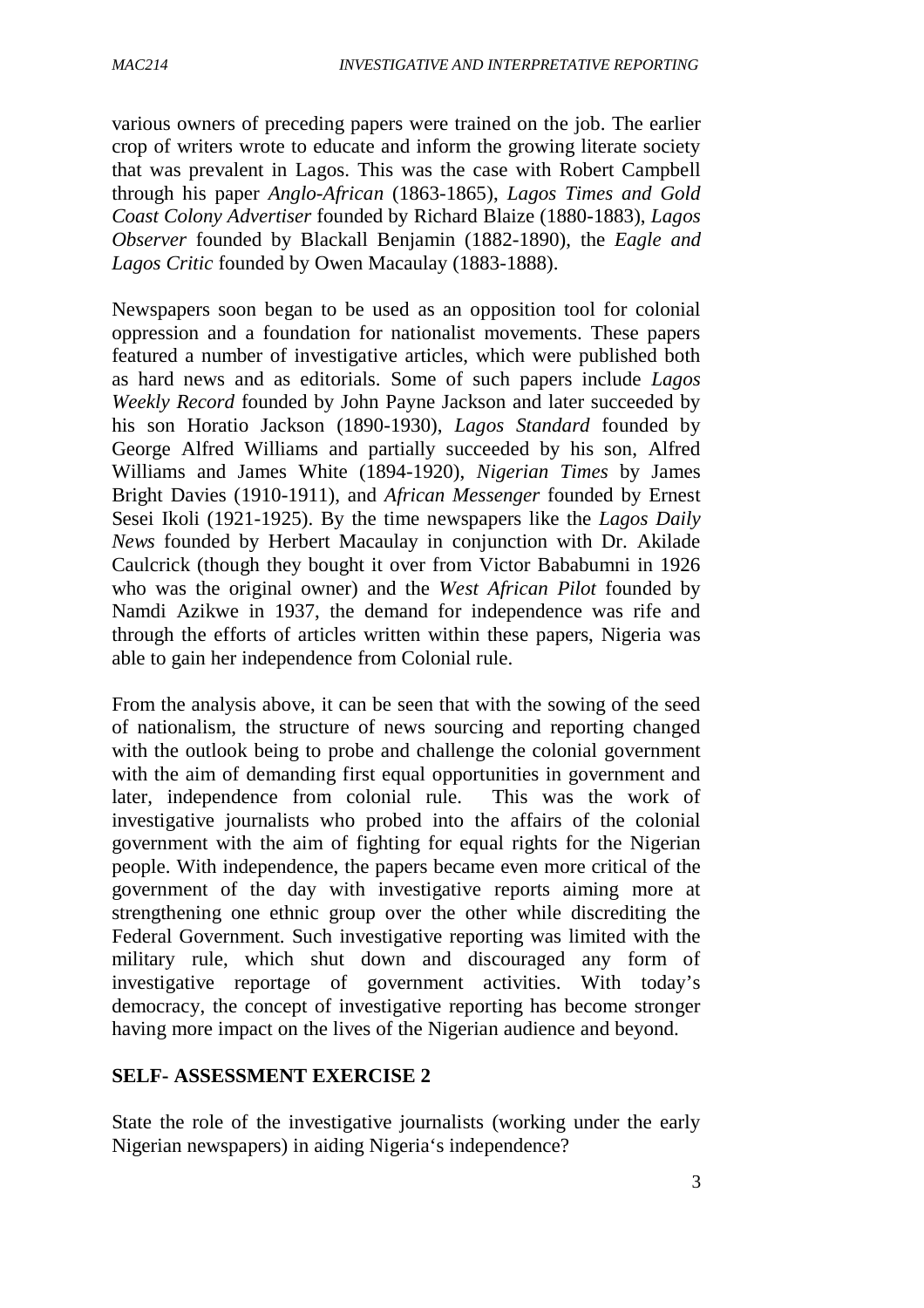#### **3.3 Journalism and the Selection of News Value**

Before there can be a proper understanding of the journalist, there must be an understanding of the major concept that makes the journalist different from other sources which provide information and educate the public such as the encyclopedia or journals. The major difference between the write-up produced by the journalist and other sources of information and educative write–ups is that journalists base their writing on news. Burns (2002) categorises news into two namely, **expected and unexpected news**. Expected news is a term used to describe the everyday events that journalists cover. These news items are made known through media releases, invitations and other forms of advance notice. Unexpected news on the other hand is used to describe the news that is collected as a result of regular monitoring of law enforcement institutions (such as police stations, courts, and so on) and government institutions (such as the Presidency, House of Assembly, government offices, and so on). Such news items can also be obtained through personal observations, a "tip-off" from the public or from the journalist's wide range of contacts. News can also be categorised into hard and soft news. According to Levin (2000:18), hard news which is also called **straight news** is strictly factual reporting of news that is current and important while soft news is less current, entertains and informs while appealing to the reader's emotions.

In the selection of newsworthy events, some characteristics are often considered by the journalist in weighing the news worthy value of the event. Burns presents these as follows:

- **1. Impact:** this refers to the relevance of a story to an audience's life.
- **2. Timeliness:** this refers to the ability of the news item to reach the people on time in order for them to use the information to organize their lives and make informed decisions.
- **3. Proximity:** this refers to how close to home the story is to the audience.
- **4. Conflict:** the presentation of conflict of views has been a news value many people associate with the media. The stronger the contrast between the points of view, the greater the conflict and the more the interest. This is especially if the presentation of the conflict afflicts the comfortable, making them anxious or guilty.
- **5. Currency:** this is a term used to describe news items that focus on events that surround the most current issues.
- **6. Novelty:** the presentation of new and unique activities that occur in the society.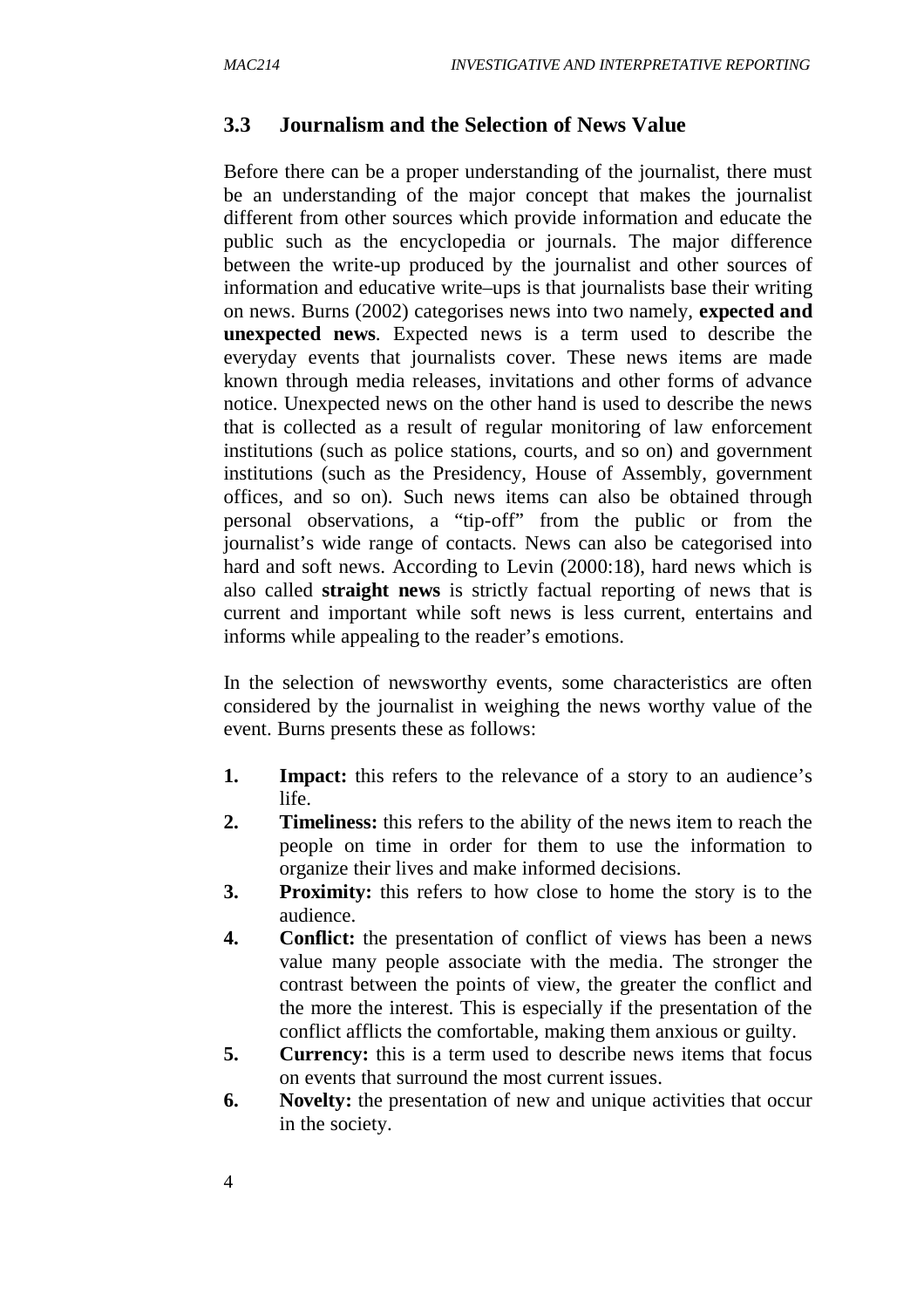**7. Relativity:** this news value is affected by the medium used by the journalist. Stories that have captivating images have a better news value on television than a complex and detailed one which would have a better news value in the print media.

#### **SELF-ASSESSMENT EXERCISE 1**

Define news and explain what gives an event news value.

## **3.4 The Journalist and the Society**

The major function of the journalist in the society is to inform, educate and enlighten the people about what is going on in and outside their environment. According to Burns (2002), news provided by a journalist performs four major functions in a society and these are listed below.

- **1. Societal bonding**: Through news items, people are bound together in sense of community discussing with one another about the information provided by the journalist.
- **2. Judgments**: News provides the essential information and facts needed by people within a society to make judgments about what is happening in the world around them.
- **3. Information**: News is used by members of a society to make informed decisions that can aid them to function properly as citizens.
- **4. Daily organisation**: News aids members of a society to organize their daily lives by advising them about various issues which may range from weather to traffic

The journalist thus exists for the society who consumes the message they send. They select news worthy issues, which they feel is of public interest and mass produces them either for the print or broadcast media. In relation to the journalist and the society, Harcup (2008) presents two major ways in which this relationship can be analysed. The first concern is the fact that the journalist does not often have the privilege of having direct knowledge of how the audience consumes the news items. Based on this, journalists sometimes underestimate their audience and their needs in selecting the appropriate news items from the myriads of events that happen daily within and outside their society. A number of journalists thus may either assume too much about the needs and expectations of their audience or underestimate it. Many times this assumption can be erroneous. Secondly, is the social environment in which the news is produced and eventually published for social consumption representative of the society from which it operates. A media house that does not have an adequate representative of the various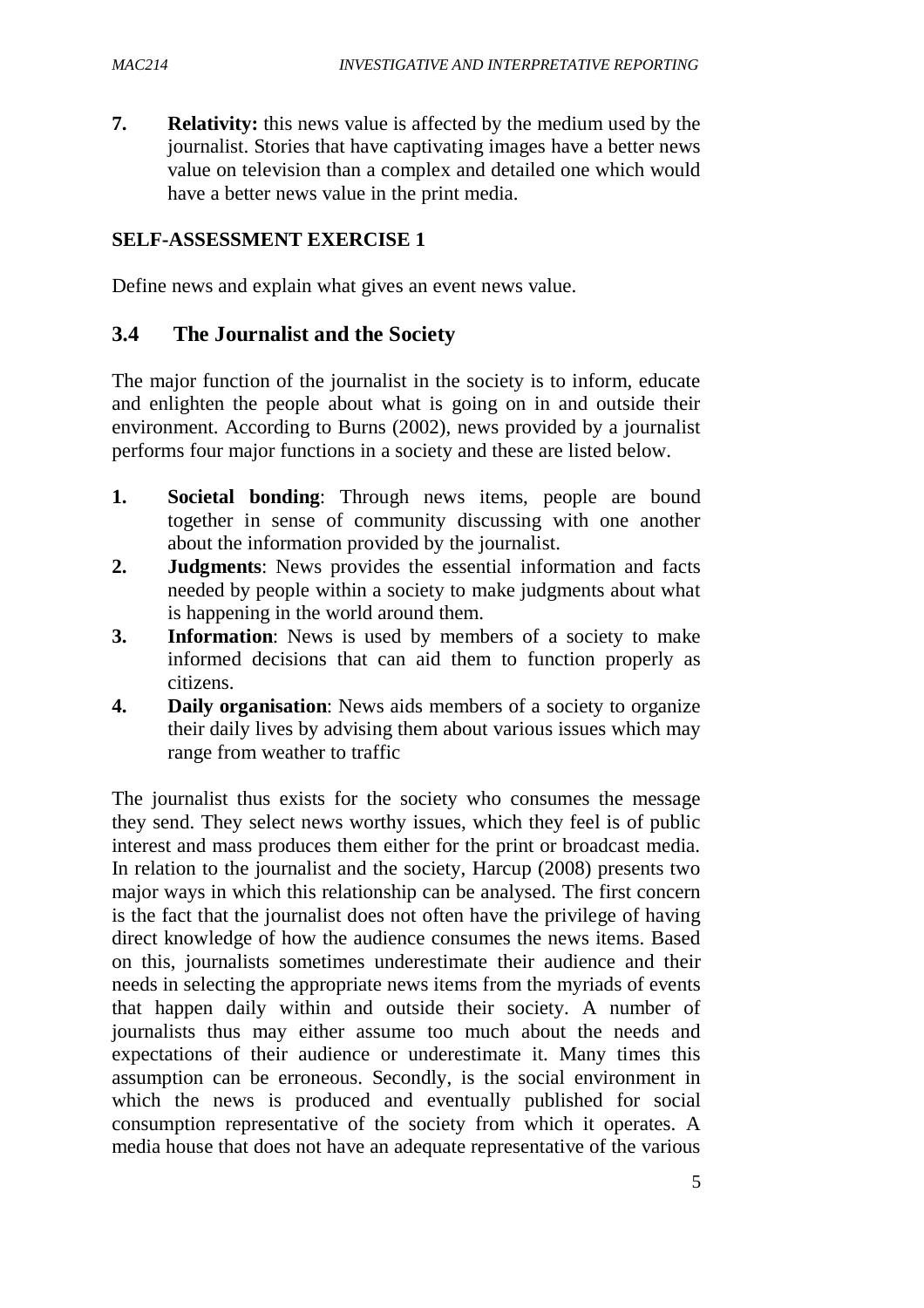members of a society under its employment may not be able to source for, write and interpret the news accurately and effectively to the society.

#### **SELF-ASSESSMENT EXERCISE 2**

State the two ways in which the relationship between a journalist and the society can be considered

#### **4.0 CONCLUSION**

The journalist is a reporter of events as they happen within a society. Such news is to aid the society in making informed decisions, which will aid their day-to-day lives as well as future undertakings. In the history of the Nigerian mass media, the definition of news value especially during the colonial era was defined by the need to first inform but this changed to becoming more political and this ultimately lead to the achievement of Nigeria's independence.

## **5.0 SUMMARY**

This section considered the basic terms that form the foundational knowledge of the concept of investigative reporting. These foundational terms include definitions of news, history of journalism in Nigeria and the role the early investigative reporters played in Nigeria's independence as well as the role of the journalist in the society. These roles include not only informing the society but also representing the society and effectively interpreting the news to the society.

#### **6.0 TUTOR-MARKED ASSIGNMENT**

- 1. Highlight the characteristics that influence a journalist's concept of news worthiness.
- 2. Discuss the role of the early journalist and the papers they represented in Nigeria's attainment of independence.
- 3. Explain the role of the journalist in the development of a society.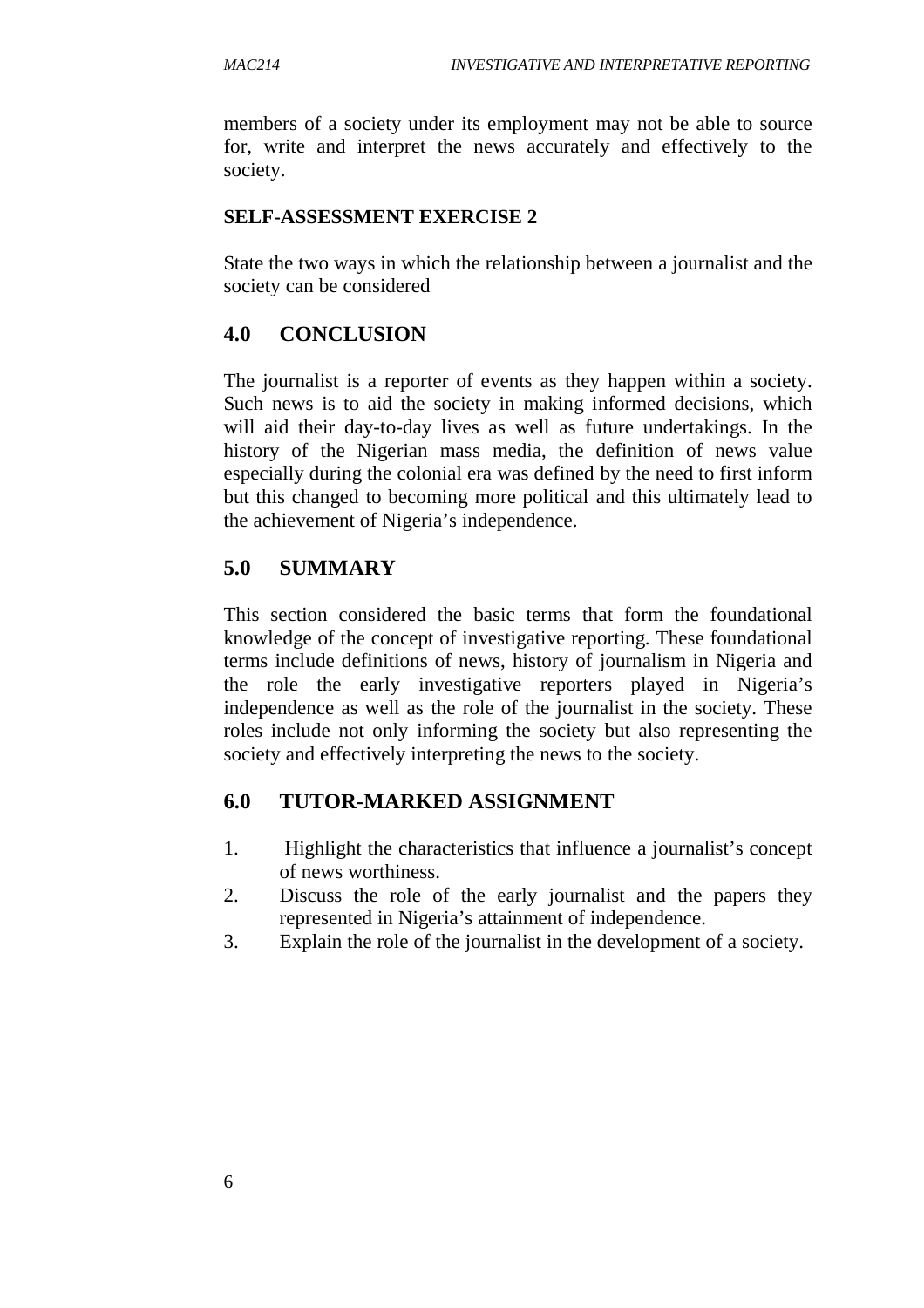#### **7.0 REFERENCES/FURTHER READING**

- Ajibade, O. (2003). "Contributions of the Religious Publications to the Development of Nigerian Journalism: Past, Present and Future." In *Issues in Nigerian Media History*. Malthouse Press Limited, Lagos, Nigeria.
- Burns, L. (2002). *Understanding Journalism*. London: Sage Publications.
- Harcup, T. (2008). *Journalism: Principles and Practices.* London: Sage Publications.
- Levin, M. (2000). *Journalism: A Handbook for Journalists*. Illinois USA: National Textbook Company.
- Mabadeje, I. (2004). *The Nigerian Press under the Military: A Compendium of Cases of Press Freedom Violations in Nigeria (1966-1999)*. Uyo Akwa Ibom, Nigeria: Robertminder International Ltd and Lofty Communications.
- Omu, F. (1978). *Press and Politics in Nigeria: 1880-1937.* London: Longman Group Limited.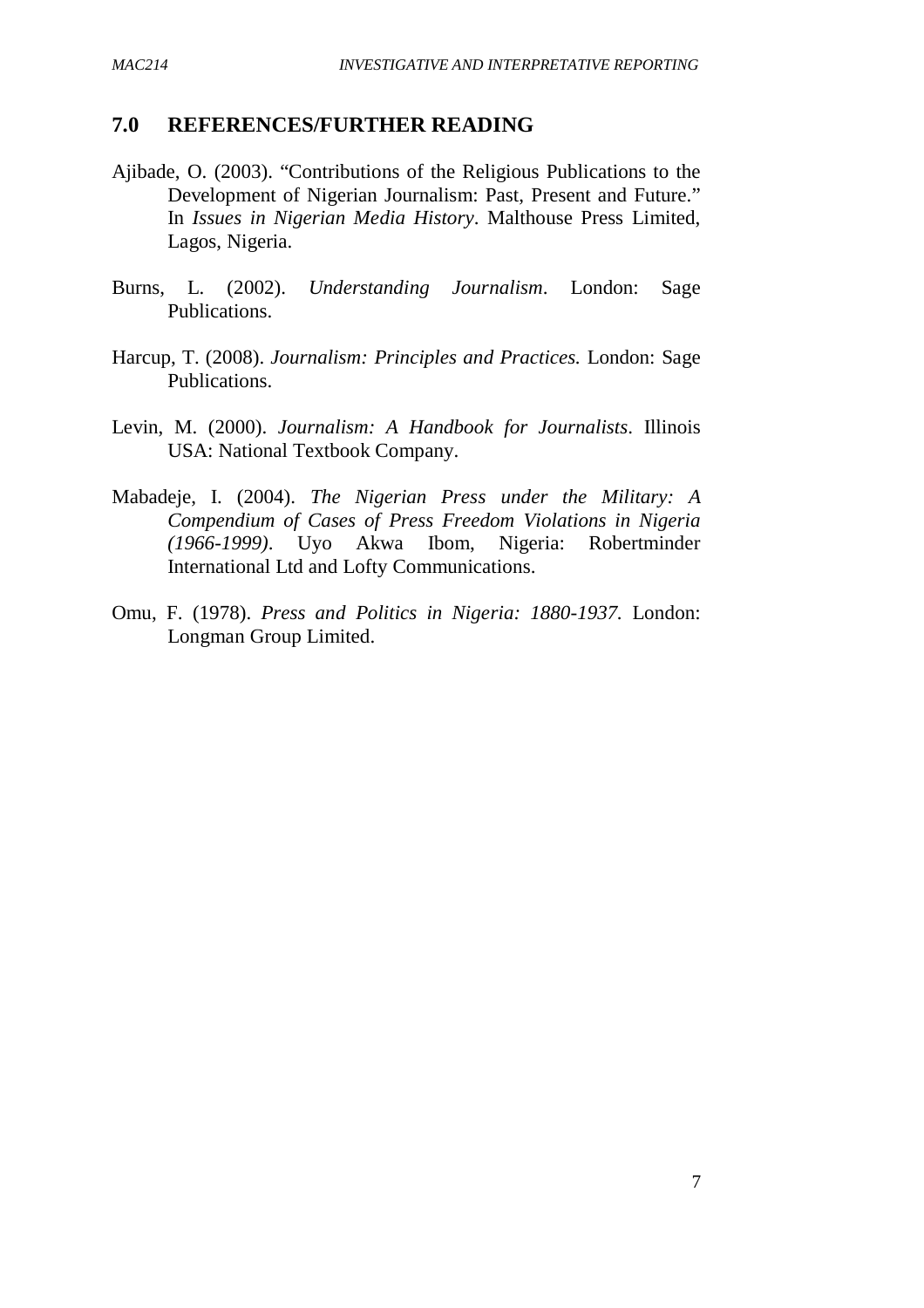## **UNIT 2 WHAT IS INVESTIGATIVE JOURNALISM?**

#### **CONTENTS**

- 1.0 Introduction
- 2.0 Objectives
- 3.0 Main Content
	- 3.1 Defining Investigative Reporting
	- 3.2 Investigative Reporting and Other Forms of Reporting
	- 3.3 Importance of Investigative Journalism
	- 3.4 Misconceptions of Investigative Reporting
	- 3.5 Limitations of Investigative Journalism in the Nigerian Society
- 4.0 Conclusion
- 5.0 Summary
- 6.0 Tutor-Marked Assignment
- 7.0 References/Further Reading

## **1.0 INTRODUCTION**

This unit looks at the concept of investigative reporting as being different from other forms of reportage. Though all journalists can be termed as investigators due to the nature of the job, investigative reporting has elements that make it distinct. This distinction brings to bear the importance as well as the limitations of investigative reporting especially in the Nigerian context.

## **2.0 OBJECTIVES**

At the end of this unit, you should be able to:

- define investigative reporting
- explain the basic difference between investigative reporting and other forms of journalistic reporting
- discuss the importance of investigative journalism to a society
- discuss the limitation of investigative journalism in Nigeria.

## **3.0 MAIN CONTENT**

## **3.1 Defining Investigative Reporting**

8 One of the major duties of a journalist is to be a civic watchdog and achieving this often demands investigation and in-depth work. Thus, in a way, all stories are investigative stories because they require research, digging, interviewing and writing. All reporters are investigators who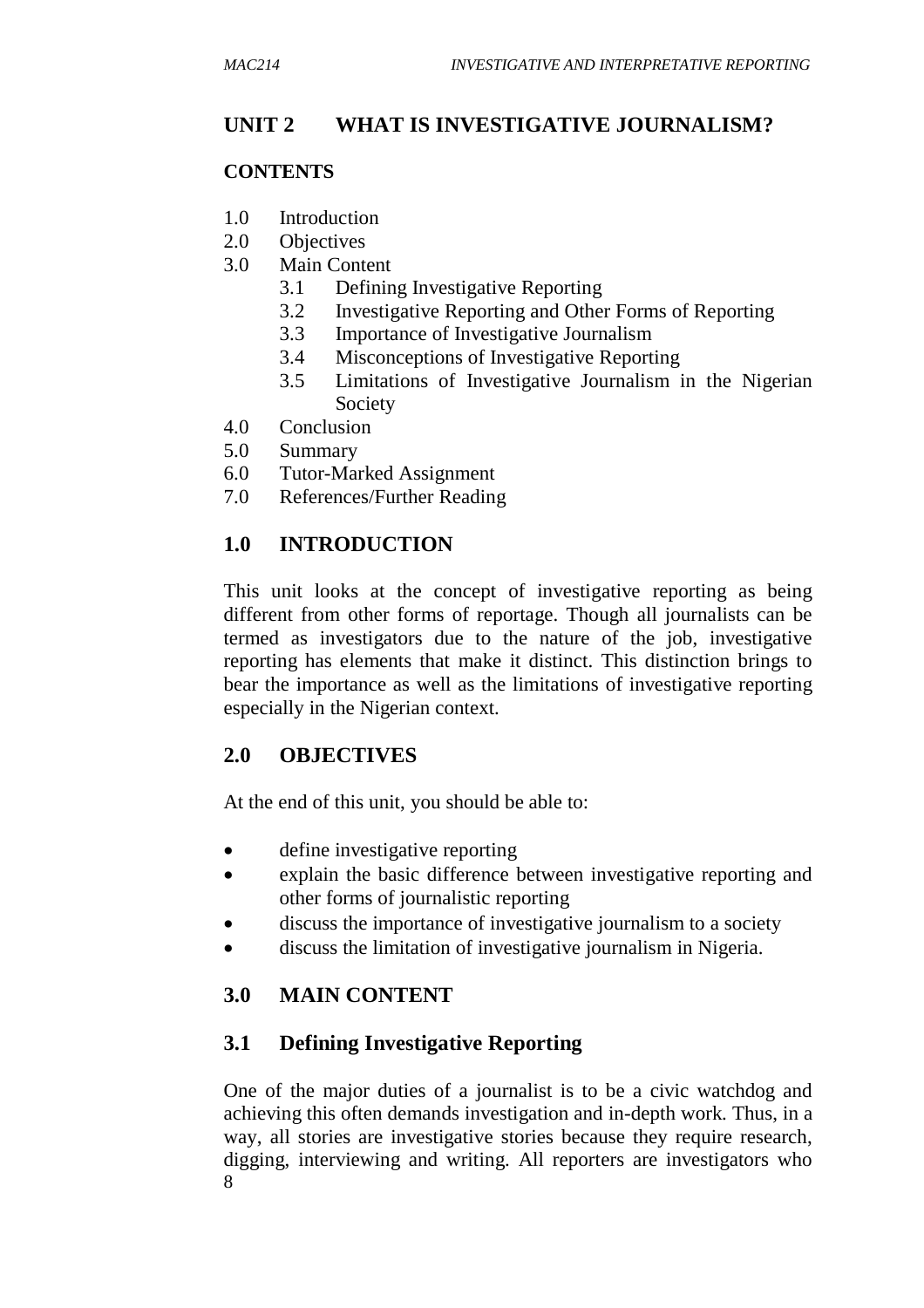are trained to ask questions, uncover information and write the most complete stories possible. Nevertheless, some reporters concentrate solely on investigations of wrongdoings. They deal with reporteradversary relationships that are usually not found in beat reporting or other in-depth coverage. Their aim is to ferret out well-guarded information from often hostile sources. This gives them chance to be creative, to become part of their reader's emotional lives and sometimes to uncover an injustice and correct it.

#### **The elements investigative reporting are listed below**

- **It is about digging deeply into an issue or topic:** As the word 'investigative' implies, simply relaying a simple 'bite' of information – "A cattle fair will be held in X village next month" – cannot count as investigative journalism.
- **The issue or topic has to be of public interest:** "Public interest" means that either a community will be disadvantaged by not knowing this information, or will benefit (either materially or through informed decision-making) by knowing it. Sometimes what benefits one community may disadvantage another. Forestdwellers can demand better prices if they know the world market value of trees that logging companies want to fell. However, the logging industry may not want this information spread, as logging will then cost it more. Reporters need a clear sense of what their mission is and whom they serve, and this can involve heated newsroom debates. "Public interest" means the interest of the community affected. It does not have to be the whole country, and, indeed 'public interest' may be different from 'national interest'. That term is sometimes used by governments to justify illegal, dangerous or unethical acts on the excuse of "my country, right or wrong,"– or, indeed, to discourage journalists from reporting on a real problem.
- **It is a process, not an event:** Investigative journalism never provides an instant story. It goes through recognised stages of planning and reporting, and has to work to accepted standards of accuracy and evidence.
- **It is original and proactive:** Investigative stories have to be based on the work of the journalist and (where resources permit) his or her team. Although an investigative story can start with a tip, simply reporting the tip, or printing the secret document that is anonymously faxed through to you, is not investigative journalism. In fact, doing such a thing may be both lazy and careless. It carries huge risks, since you have not investigated the identity, bona fides or motives of your source or the authenticity of the evidence. You may end up defaming someone, printing lies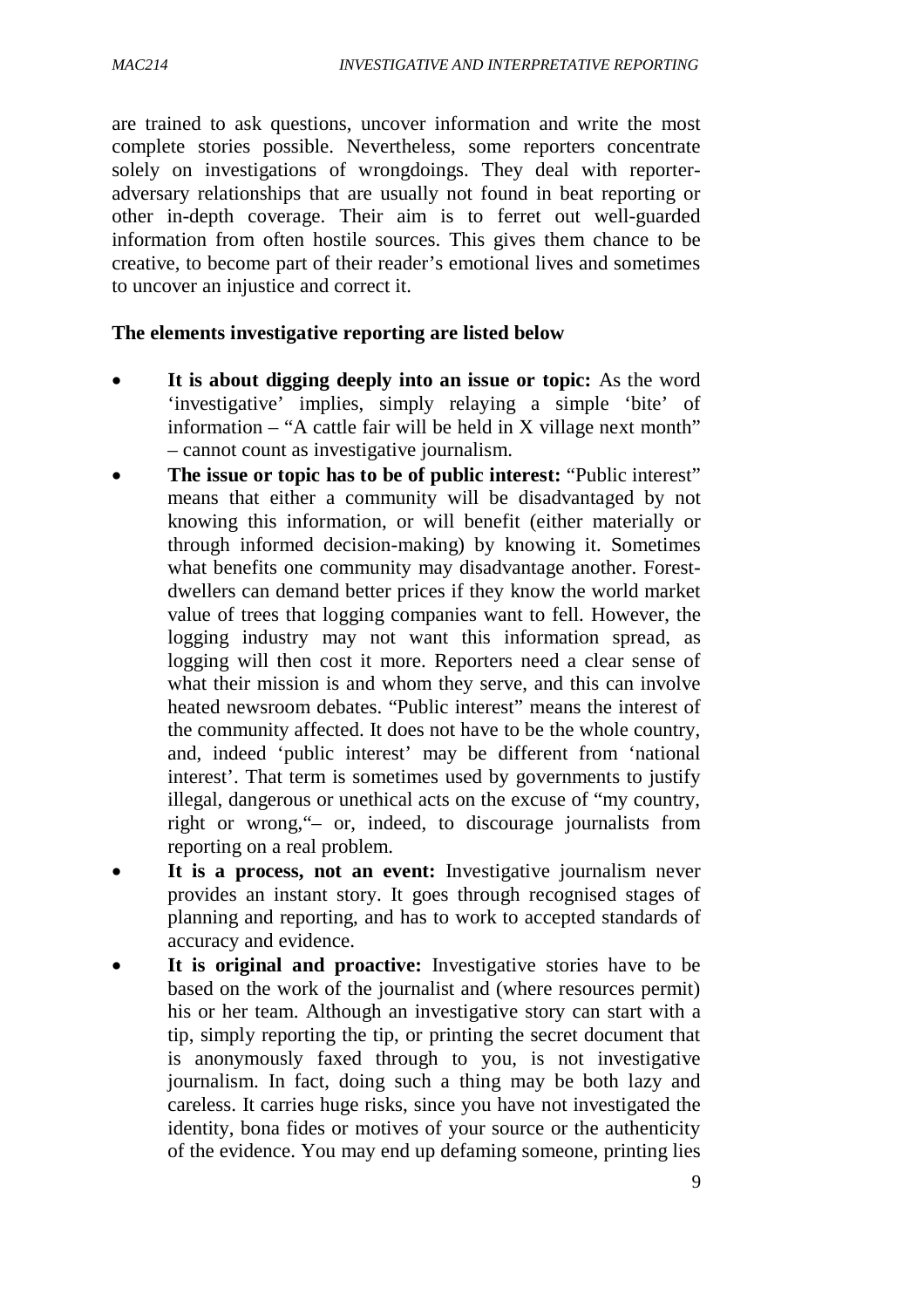or being framed by somebody's agents. Instead, you must develop hypotheses about what the tip means and plan additional research, decide on the relevant questions, and go out to ask them. You must see evidence, and hear and analyze answers for yourself, and go beyond simply verifying the tip.

- **It should produce new information or put together previously available information in a new way to reveal its significance**: If the information or the understanding of its importance is not new, then, what exactly are you investigating?
- **It should be multi-sourced:** A single source can provide fascinating revelations and (depending on who the source is) access to insights and information that would otherwise be hidden. However, until the story from that source is crosschecked against other sources – experiential, documentary and human – and its meaning is explored, no real investigation has happened.
- **Because of its in-depth nature, it calls for greater resources, team working and time than a routine news report:** Most of the case studies presented of investigative reportage are the result of team investigations. However, this poses problems for small local and community publications with small staffs and limited time, money or specialised skills. A journalist may need to seek grants to support an investigation, and learn to tap the skills of others outside the newsroom to help with specialist expertise

## **SELF-ASSESSMENT EXERCISE 1**

Define the duties of an investigative reporter.

## **3.2 Investigative Reporting and Other Forms of Media Reporting**

A major difference between investigative reporting and hard news reportage is that investigative reporting is presented in an in-depth form rather than a feature or hard news form. This characteristic demands that investigative reportage involves more research and thus more time to write. This is unlike hard news, which is presented in a pyramid form whereby the most important items are presented in the first few sentences. The basic difference between a feature article and an in-depth article is that while in-depth articles involve in-depth interviews feature articles do not. Nevertheless, both forms of journalistic reporting need research. Though presented in an in-depth form, investigative reporting is unlike many other forms of feature and even in-depth reportage found in print and presented through the broadcast media. The major differences being the themes and aims behind the write-ups. For example a feature write up may focus on fashion, music, films, health or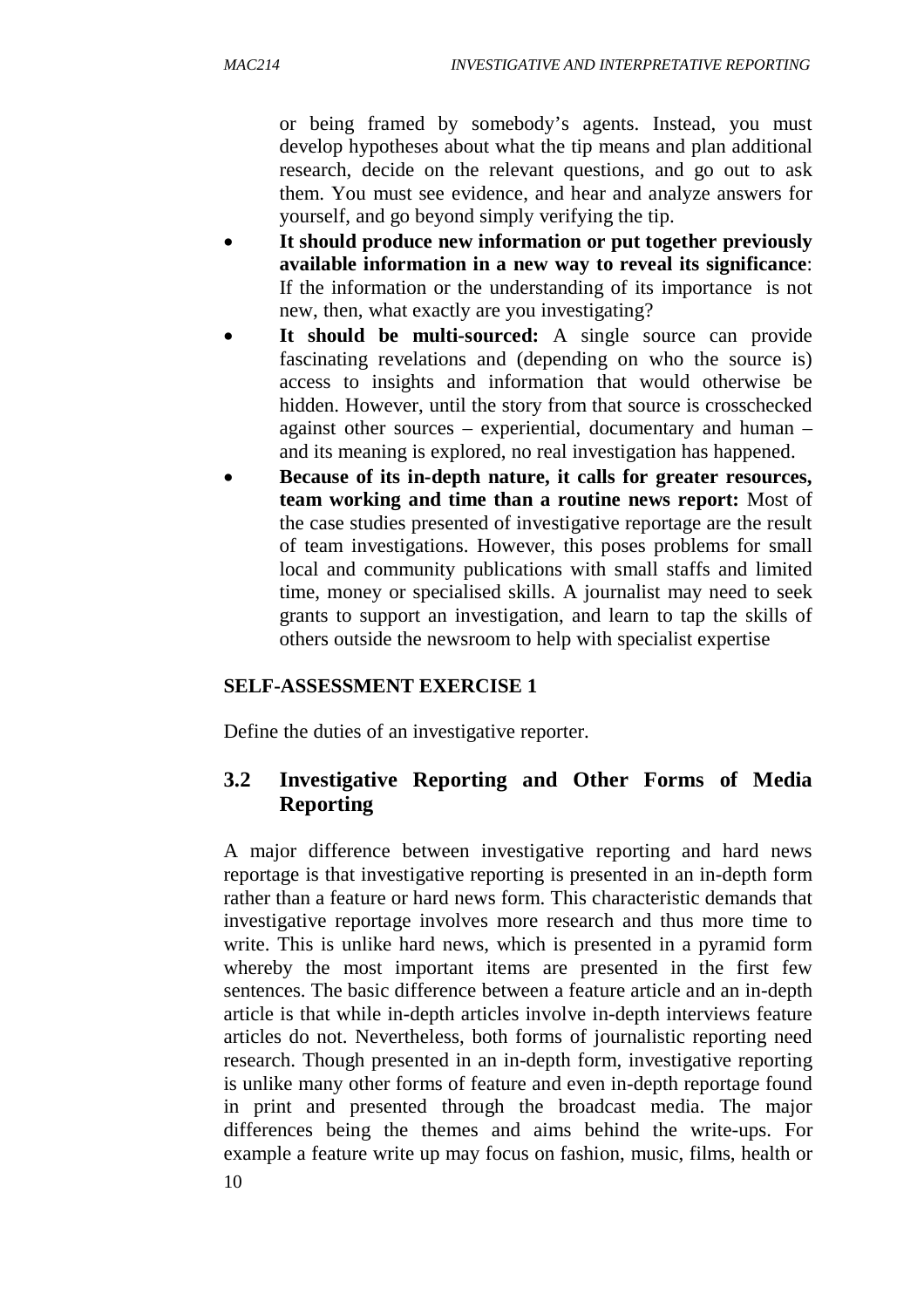even technology and science, while an in-depth may consider personalities and their individual achievements or as personalities behind institutions. The aim behind these forms of reportage is the writer's search for information in relation to the selected themes in order to further educate and bring to bear the consequences behind these themes to the everyday lives of a selected audience. Investigative writeups on the other hand seeks to find information about a news event that may not be apparent to the public but may lead to revelations that the organisation or people involved may not wish to be put in the public domain. As such, it gives a further insight into news and it is often linked to campaigns by the newspaper for better protection of the rights of people from individuals, organisations or authorities. It may involve probing investigation by the newspaper through which evidence of neglect may be found and published in support of the victims. This of course is a very sensitive matter, which will demand extensive verification of evidence of all the facts, eyewitness accounts and interviews presented for or against a group of people to ensure accuracy.

#### **SELF-ASSESSMENT EXERCISE 2**

Identify the differences between investigative reporting and other news presentation formats.

## **3.3 Importance of Investigative Reporting in the Society**

The importance of investigative reporting is something that cannot be underestimated. The definition of investigative journalism comes out of the traditional view of journalists as "watchdogs", whose mission is to sniff out wrongs, point fingers at those to blame, and report in a way that brings about change. When reporters are successful in their efforts of ensuring this, the life of the people may genuinely get better and public appreciation of the importance of a free press is strengthened. The importance of investigative journalism to the society includes its ability to:

- inspire changes through its contents, which can lead to policy changes, landmark developments in the political, social, economic or other spheres of the society
- encourage transparency and accountability in the public office thus forcing public office holders to be on their toes
- make the media more credible in the eyes of the society when they expose injustice and the negative effects of government policies and actions on the people
- help the media to play the watchdog role through its painstaking efforts at investigating and exposing corruption in the society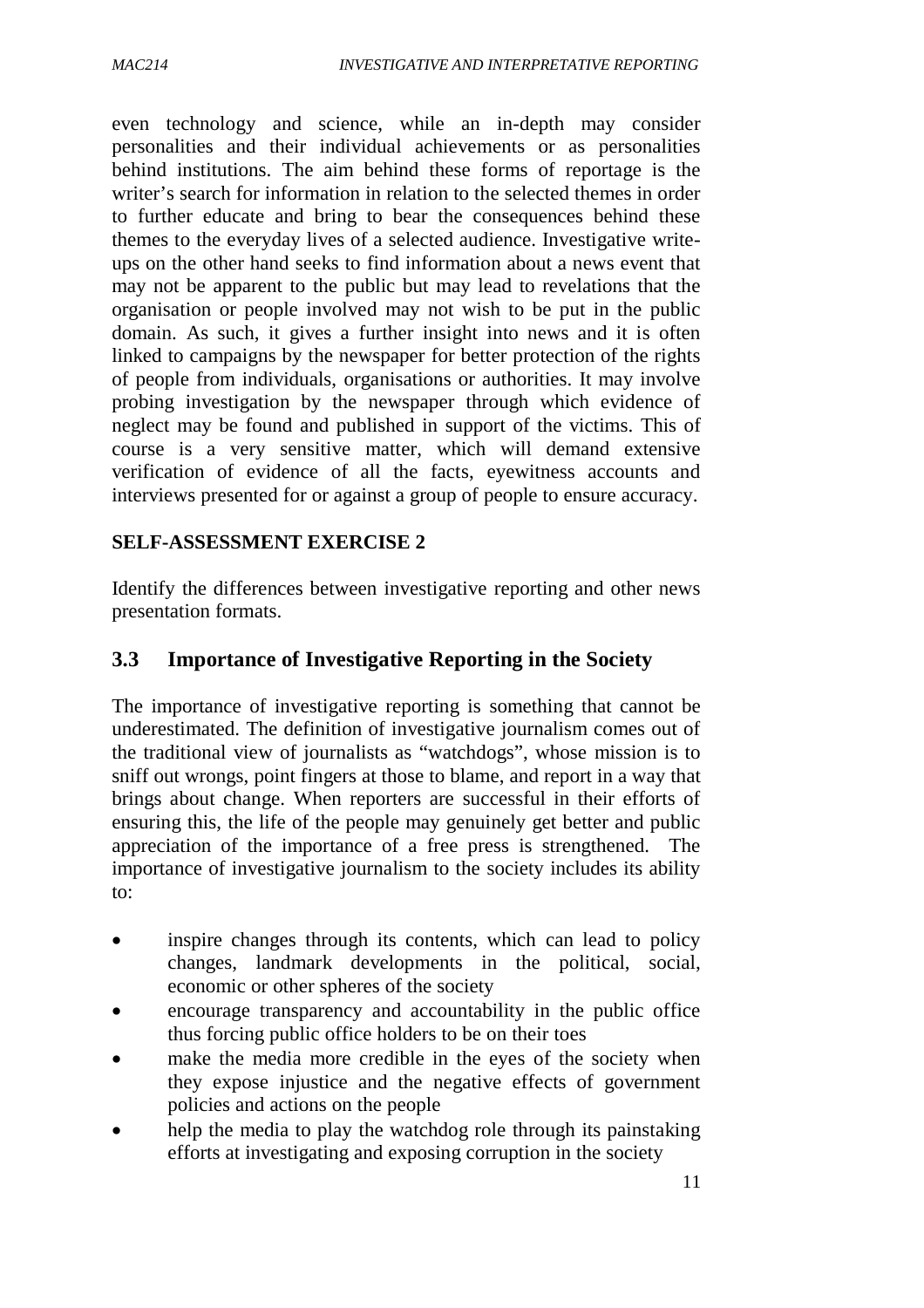- increase competition among the media as the public tend to get more attracted to news media that are noted for thorough investigative reporting
- bring about an increase in sales because investigative stories tend to increase public patronage as they prefer to listen or read well investigated reports. This interest will also attract advertisers
- widen the scope of journalistic freedom as the reporter has the ability to explore various areas and places in search of facts
- encourage the journalist as well as the media house to improve upon their skills in order to remain relevant in a contemporary society where media houses need to go the extra mile to retain their audience and advertisers
- foster development in a society by ensuring that public funds are not embezzled, public officers are dedicated to their work while bringing to the attention of the government of the day the needs of the pubic

Added to this is the fact that the limitation of deadlines and routine beats, which characterises the production of hard news, is not present in investigative reporting. This is because the journalist has more time to confirm information obtained and thus mistakes that often occur with daily hard news production is drastically reduced ensuring that the information passed on to the audience is accurate.

#### **SELF-ASSESSMENT EXERCISE 3**

Identify two importance of investigative reporting in the society.

## **3.4 Misconception of Investigative Reporting**

Ansell et al (2002) provides us with an example of the image many people have of the concept of investigative journalism and the work it involves. According to them, investigative reporting reveals scandals, shames and corrupt individuals. It uncovers secrets somebody wants to keep hidden. The journalists are also given the image of brave and individualistic reporters, alerted by tip-offs, bringing down a powerful and corrupt figure. This image has shaped many of the definitions of investigative reporting we encounter. Such images also tend to suggest investigative reporters should focus only on the very biggest stories such as presidents taking multimillion bribes from oil companies, or rigging elections. These are misconceptions, which must be corrected. Investigative reporting deals with original research into wrongdoings that go on in the society. The core of investigative journalism is to uncover information that is in the public's interest. These interests are listed as including: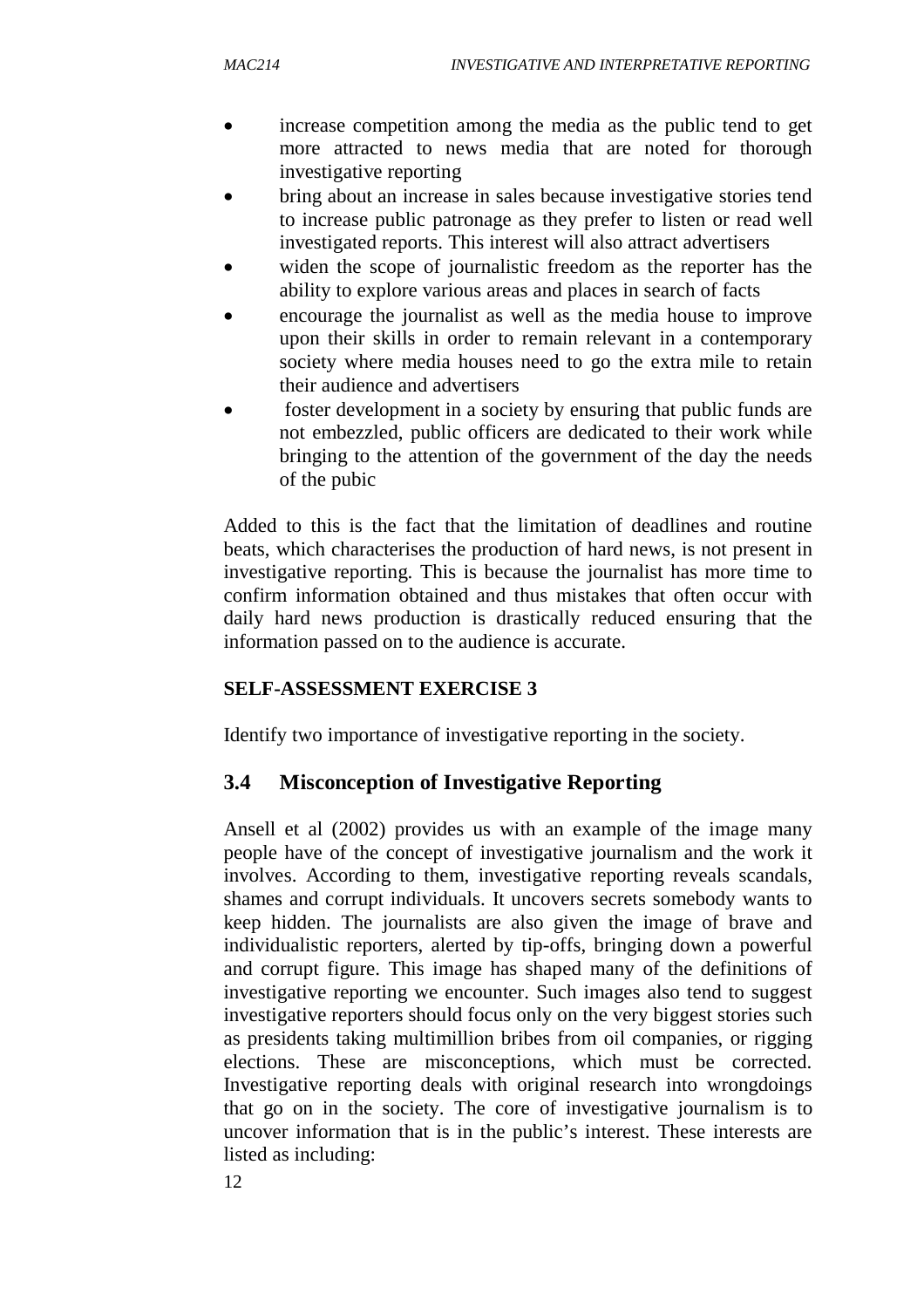- detecting or exposing crime or a serious misdemeanor
- protecting public health and safety
- preventing the public from being mislead by some statement or action of an individual or organisation
- exposure of corruption, conflicts of interest, corporate greed or hypocritical behaviour of those in power

Investigative reporting is not just about investigating secrets that are locked up through laws and concealment. It involves the role of journalists in uncovering social, economic or cultural developments too recent to have been identified by experts, hidden by received wisdom and masked by media sensationalism.

#### **SELF-ASSESSMENT EXERCISE 4**

List some of the misconceptions of investigative reporting.

#### **3.5 Limitations of Investigative Reporting**

A number of factors some of which are discussed below limits investigative journalists.

#### **1. Proprietorial interference**

The owners of a media house have influence not just direct by direct intervention or by establishing lines that cannot be crossed. They set the tone, they decide which markets to target, they control editorial budgets and they hire and fire their editors who are their representatives in the media world. Thus, the editor's powers can be constrained when the owners insist and impose policies on the media house. This can limit who, what and how a journalist investigates and reports an incident. In Nigeria, proprietors make maximum use of their position to boost their selfish interests. They can use their position to harass and even dismiss vibrant journalists who fail to toe their line. This is do under the guise of reorganisation and rationalisation.

#### **2. Media gatekeepers**

In the media world, a number of gatekeepers exist to ensure standards and expectations are met. This process involves the selection and modification of sentences, paragraphs and even stories while others may be paraphrased, shortened or deleted all together. This is the job of editors who serves as a major check for all news stories prepared for public consumption. In doing so, they create limitations for the investigations of certain topics, people and situations.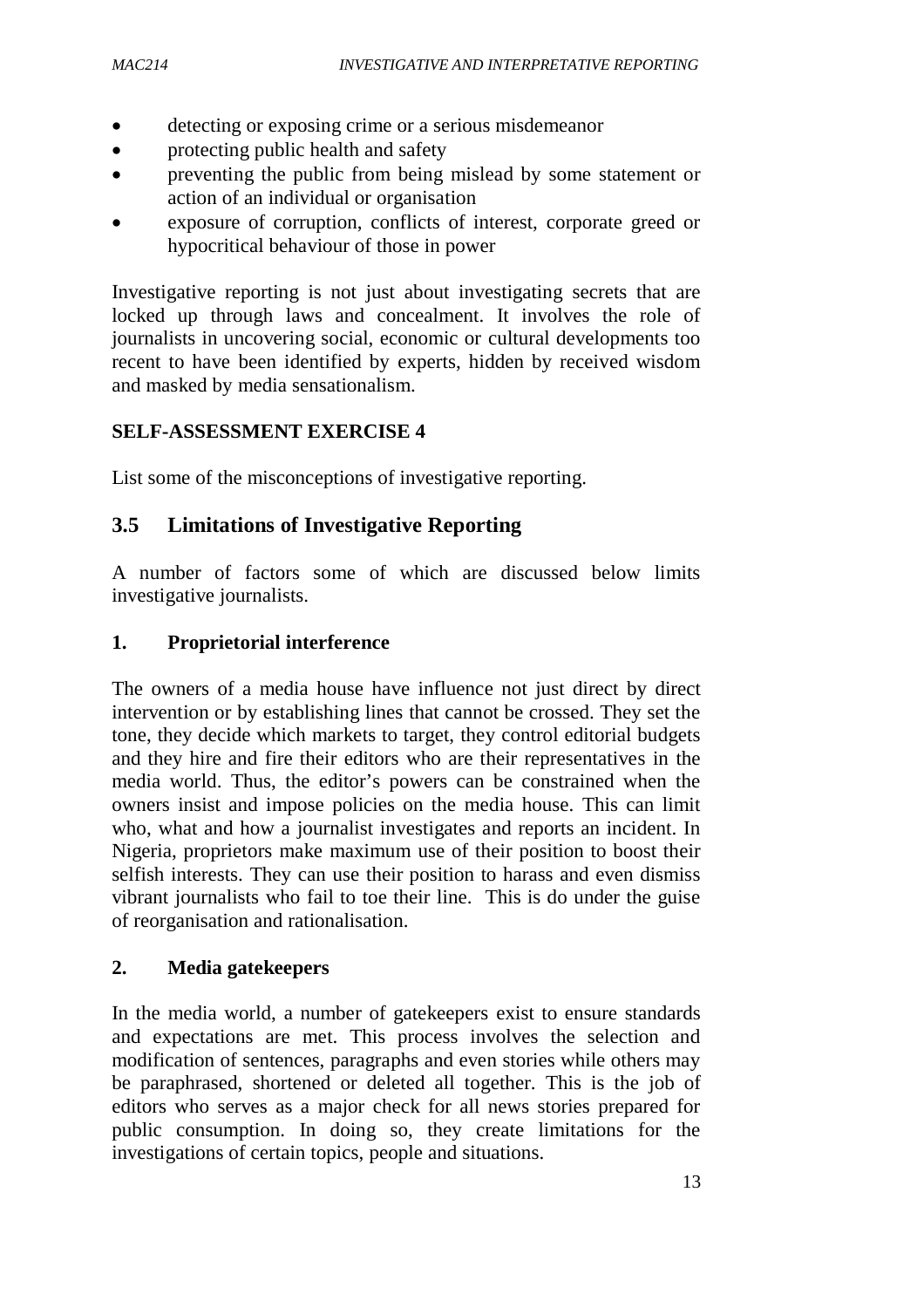## **3. Political interference**

The government of the day (especially during military regimes) may feel the need to close down media houses that employ probing investigative journalists. In extreme situations, the license of the media house may be seized by the government of the day thus putting several journalists jobless.

#### **4. Economic constraints**

Many media houses do not pay their journalists well and this may encourage their journalists to interpret facts behind the activities of dubious people or organisations within the society who offer handsome monetary rewards in a favorable manner in the media.

## **5. Technological limitations**

Due to the economic downturn the country and indeed most parts of the world is facing, technological gadgets needed to carry out investigative research is not easily accessible. Most media houses cannot boast of the necessary equipments to run the daily events how much more carry out intensive research in journalism. Many African countries – and especially their rural areas – have poor communications infrastructure and this limits the journalist's ability to communicate to various parts of Nigeria and the world at large.

## **6. Limited skilled manpower**

Many news organisations in Nigeria and indeed Africa are not yet large and diversified enough to afford a specialized investigative unit. Many journalists lack access to formal skills and training in the art of investigative journalism.

## **7. Limited access to information**

The Nigerian investigative journalist has limited access to official archives and records. Sometimes official archives are incomplete, poorly maintained and subject to tough official secrets or privacy laws, often left over from the colonial era. The Nigerian investigative journalist as in with many of their counterparts in Africa have to be far more creative and flexible to find alternative routes to the evidence they need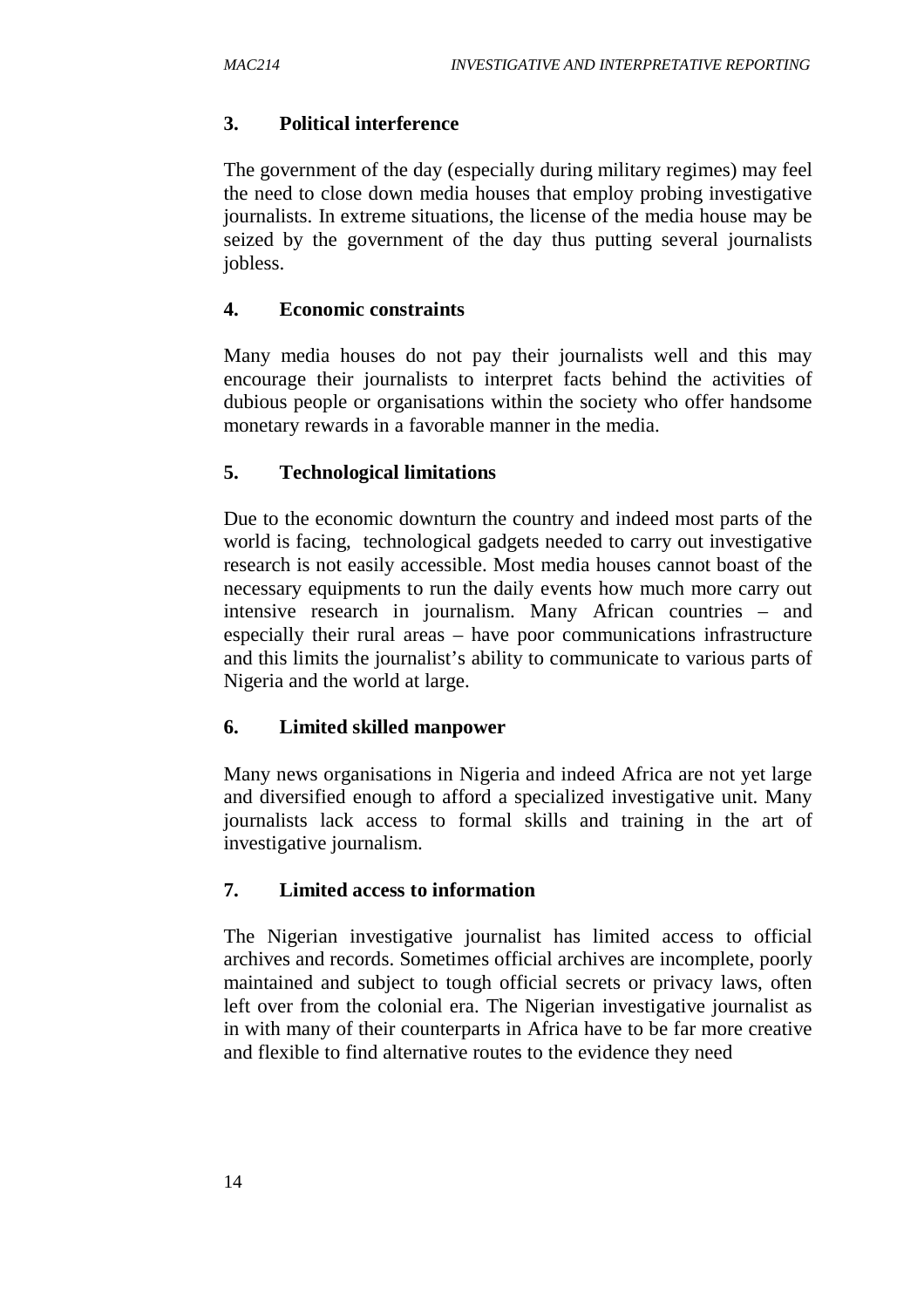#### **8. Threats to life**

In the course of investigating issues of relevance within a society, the journalist is often faced and exposed to various hazards and dangers. The Committee to Protect Journalist in 1991 reported that there were 1262 cases of attacks against journalists out of this number, 267 of the cases were recorded in Africa.

#### **SELF-ASSESSMENT EXERCISE 5**

List the major limitations of investigative journalists in Nigeria.

## **4.0 CONCLUSION**

Investigative journalism like any other form of journalistic reporting demands research. However, the investigative journalist has more work to do in ensuring that an in-depth reporting of an issue is presented to the public. Adequate time and information is needed in the compilation of an investigative report thus meeting the information seeking demands of the public in a different way from the hard news reporting which concentrates on sensationalism as its major attraction. The fact that it is more in-depth also poses a problem for the journalist and this is often presents itself as major limitations faced by the journalist especially in Africa but Nigeria in particular.

## **5.0 SUMMARY**

This unit has considered investigative journalism in relation to its definition, importance, misconceptions and limitations. Investigative journalism is different from other forms of journalistic reporting but similar in that all reporting demands some element of research and information compilation for the benefit of the audience and society at large. Because of its complexity, investigative journalism has been given an erroneous image in the society, which seems to limit its importance to the exposure of crime and corruption alone. Though it forms a major aspect, investigative journalism goes beyond this to informing the society and through this information, helping them to make informed decisions, which would further develop the people and the society as a whole. Unfortunately, due to various factors, many media houses cannot boast of a well equipped investigative unit and this has causes a major limitation in the practice of investigative journalism in Nigeria and indeed Africa as a continent.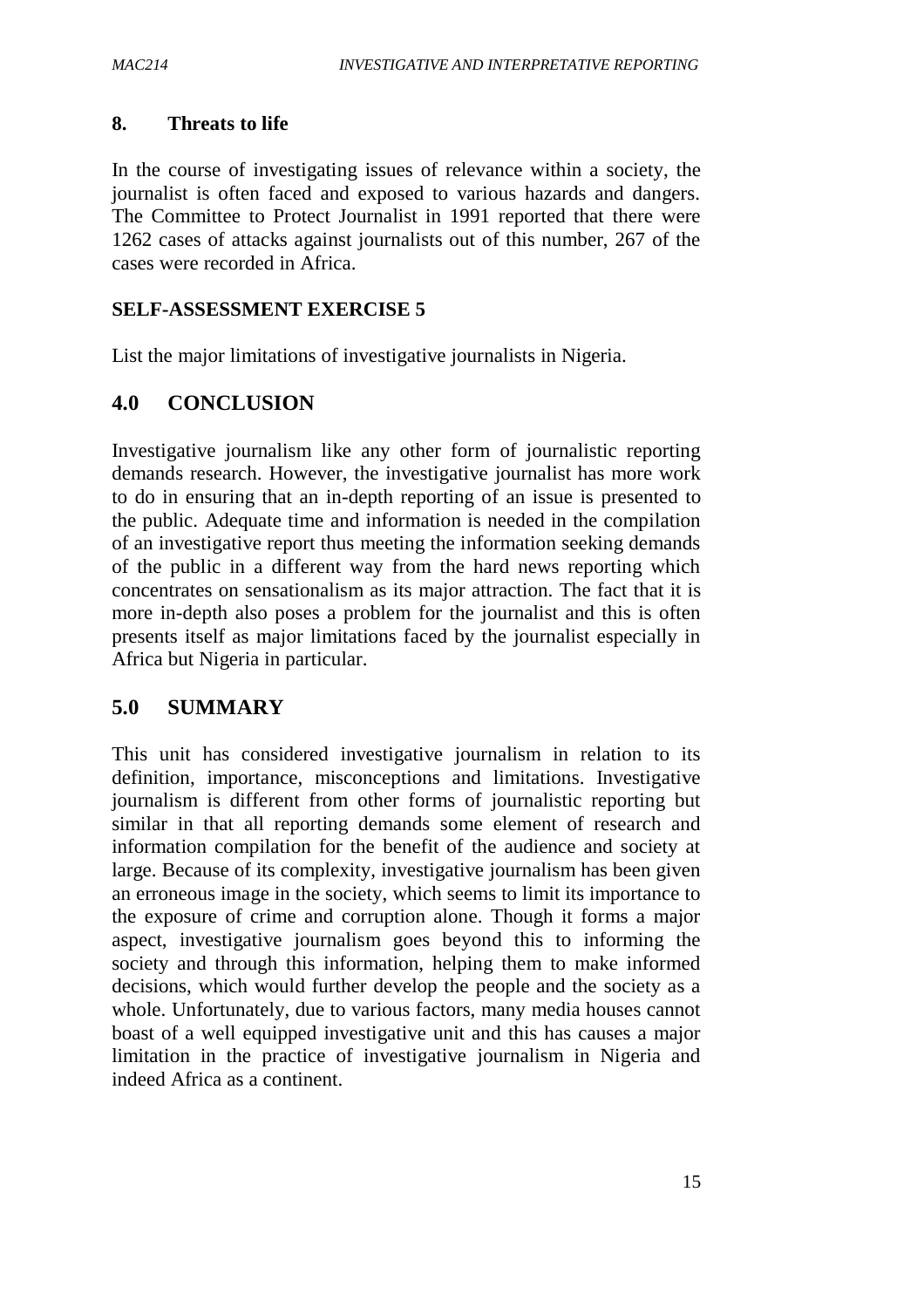#### **6.0 TUTOR-MARKED ASSIGNMENT**

- 1. Compare an investigative report with other forms of mass media news reporting.
- 2. What is the role of the investigative reporter to societal development?
- 3. Highlight some of the limitations of an investigative reporter.

#### **7.0 REFERENCES/FURTHER READING**

- Ansell; *et al.* (2002). "Investigative Journalism in Africa: Walking through a Minefield at Midnight." *Reporters without Borders.*
- Harcup, T. (2008). *Journalism: Principles and Practices*. London UK: Sage Publications,
- Itule, B. & Anderson, D. (2007). *News Writing and Reporting for Today's Media* (7th ed.). New York USA: McGraw Hill
- Nwabueze, C. (2009). *Reporting: Principles, Approaches, Special Beats*. Owerri, Imo: Top Shelve Publishers.
- Osungbohun, O. (1995). *The Professional Journalist*. Ibadan: African Book Builders.
- Randall, D. (2000).*The Universal Journalist*. London: Pluto.
- Rudin, R. & Ibbotson, T. (2005). *An Introduction to Journalism: Essential Techniques and Background Knowledge.* Burlington M.A: Focal Press.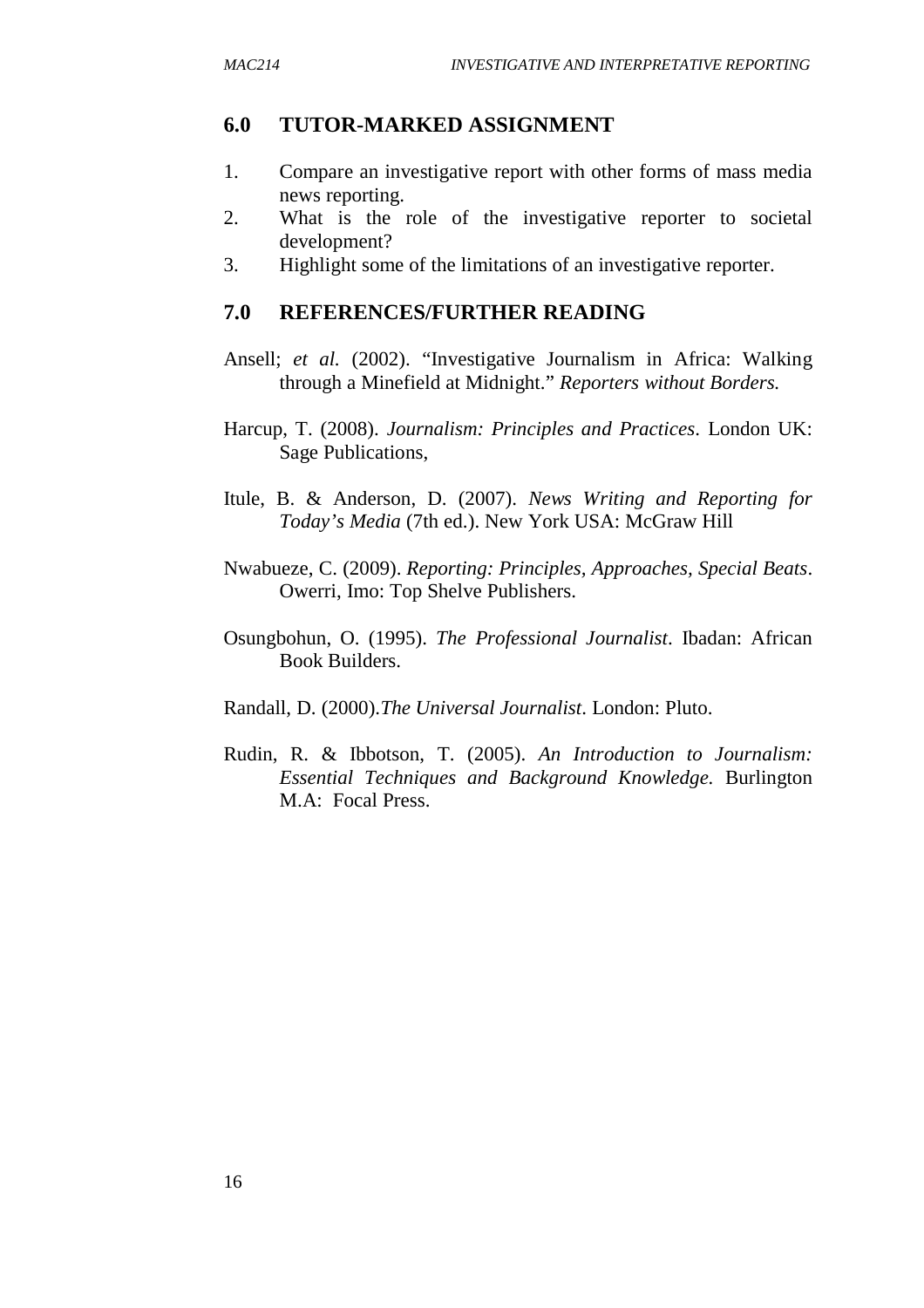## **UNIT 3 INTERPRETATIVE JOURNALISM**

#### **CONTENTS**

- 1.0 Introduction
- 2.0 Objectives
- 3.0 Main Content
	- 3.1 Definition of Interpretative Element of Journalism
	- 3.2 Importance of Interpretative Journalism
	- 3.3 Determinants of Interpretative Nature of a Journalist
	- 3.4 Limitations of Interpretative Journalism
- 4.0 Conclusion
- 5.0 Summary
- 6.0 Tutor-Marked Assignment
- 7.0 Reference/Further Reading

## **1.0 INTRODUCTION**

This unit considers the concept of interpretative journalism. The unit also considers the definition of the concept of interpretative journalism as well as some of the factors that determine how a journalist interprets or gives meaning to an incident or news or news item. The process of interpretation because its determinants are socially and culturally based means a number of limitations will abound. These issues will be considered in this unit.

## **2.0 OBJECTIVES**

At the end of this unit, you should be able to:

- define what interpretative journalism is all about
- discuss factors that often determines how an event or issue is interpreted by the journalist
- discuss importance of interpretative journalism to the society
- discuss the limitations of interpretative journalism.

## **3.0 MAIN CONTENT**

## **3.1 Definition of Interpretative Element of Journalism**

The concept of interpretative reporting considers the role of the journalist to interpret issues and events. It involves the journalist's ability to give meaning to daily events and its effect or impact on the receiver and their future. A leading author in this line of thought is Curtis MacDougall in his book *Interpretative Reporting* (1963) where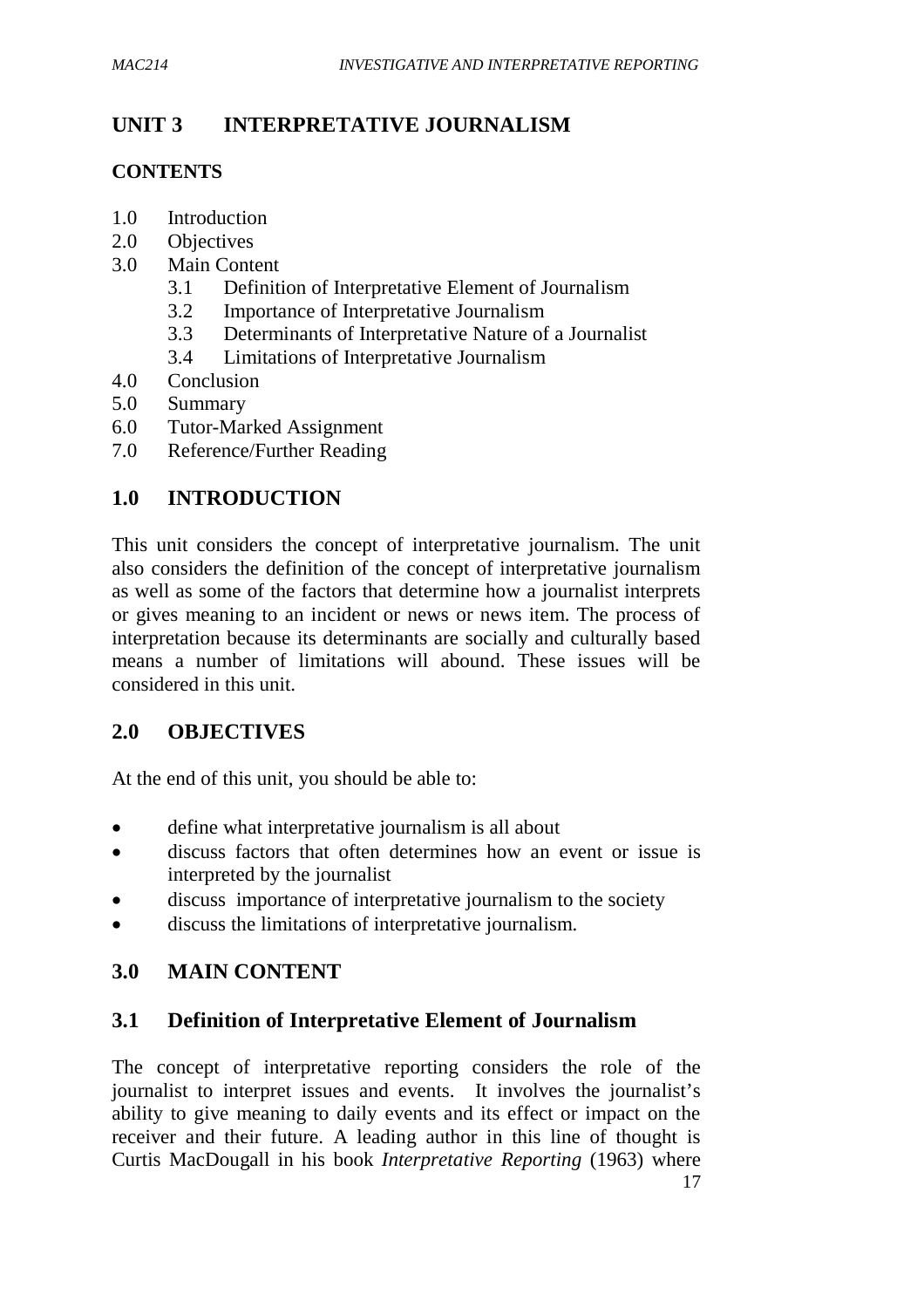he posits that the job of a reporter should not be limited to describing to the audience the what, who, when, where and how of a news event. The story reporter should be able to explain the why aspect of the issue being reported as well as the significance of the event to other events. In finding the significance of an issue to other issues, the reporter attempts to look for connections or patterns. In identifying such patterns, the journalist is to bring to bear the connections but should not make valued judgments about such connections.

Understanding connections and patterns demands investigation with the aim of explaining the 'why' behind a story or event. McNair (1998) believes that journalism is not just the presentation of facts, or telling the public things they did not already know. He argues that the presentation of facts can be obtained in a variety of sources other than from a journalist and these alternative sources include on-line information sources, encyclopedias, brochures just to mention a few. These sources in themselves are essential tools for journalists in developing stories. What makes a journalist different from these information sources is that a journalist through the narrative presentation of the data, contextualise the placement of the facts thus giving the data meaning to the audience. For the journalist to be able to interpret the news he must be able to understand the news also. To understand means more than just the ability to define the jargon used by persons in different walks of life. It involves recognizing the particular event as one of a series with both a cause and effect. The journalist must be aware of the fact that news is not an isolated incident but one inevitably linked to a chain of important events. According to Nwabueze (2009), the interpretative aspect of journalism consists of giving meaning, significance and relevance to issues or developments in the society. It broadens the scope of news presentation, provides insight into the news behind the news.

#### **SELF-ASSESSMENT EXERCISE 1**

Discuss the interpretative nature of news reporting.

## **3.2 Importance of Interpretative Journalism**

The mass media serves as both a source of information for the public and as a representative voice for various groups within a society. Through the media, various groups within the society supply information while articulating their political and ideological opinions to other members within the society thus sparking off public debates and shaping public opinions. In this case, the journalist is depicted as a servant of the public interest. The journalist using the platform of the media house provides a communally communicative space in which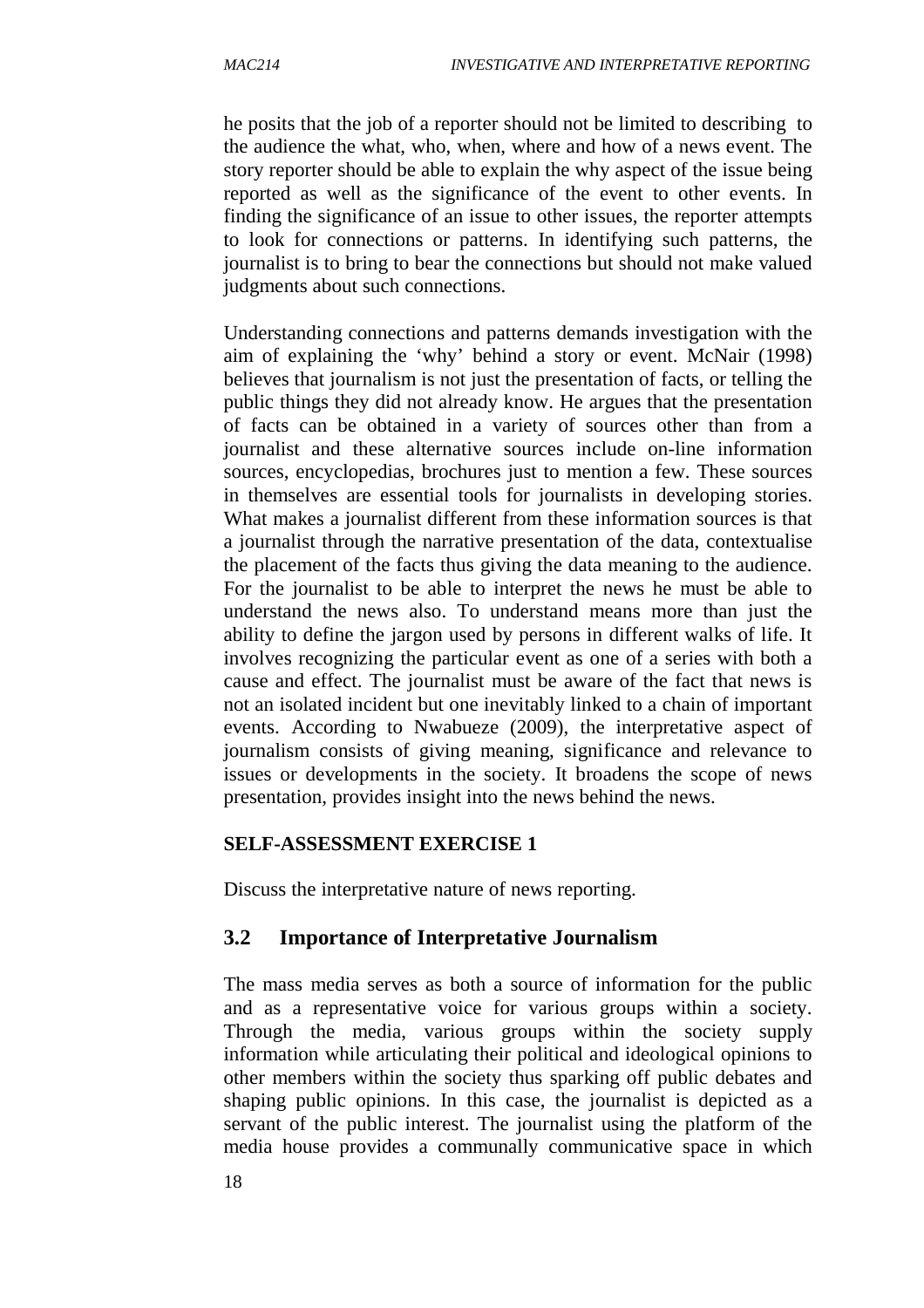information, ideas and opinions can be debated and exchanged as a precondition for rational collective decision-making. The journalist thus takes the middleman position between the members of the society that dictate the pace of decision-making and policy formation on the one hand and the public who consume the information formed through such activities on the other. This middleman position demands that the journalist should understand the position of the two sides well enough to link the sides together to form peaceful coexistence within the society. Within this middleman position, the journalist aids to interpret the ideologies of the voices projected thus aiding communication and promoting the understanding of the messages projected. Within this framework, McNair presents two societies within which this concept can operate. The first is referred to as the **competitive paradigm**. This is most relevant in societies where equal representation is promoted and encouraged. Many theorists have criticised the competitive paradigm stating that most modern capitalist dominated societies are characterised not by equality but by exploitation and injustice thus encouraging inequality. These inequalities in turn generate social tensions and pressures, which encourages categories of domination and subordination bringing about social stratification. This is referred to as the **dominant paradigm**, which is believed to be a model of many modern capitalist societies of today. In dominant paradigm, the journalist acts as an intermediary between unequal groups within the society, helping them to understand themselves and communicating ideologies, which help to guide the society. The theory concludes that without these journalists, these unequal elements of the society would tear themselves apart. Whether competitive or dominant, the journalist remains an intermediary between groups within the society guiding them through their articles to understand themselves better thereby ensuring peaceful co-existence of the various groups within the society.

#### **SELF-ASSESSMENT EXERCISE 2**

Explain the middleman role of the journalist as an interpreter of the various voices projected through the media.

## **3.3 Determinants of the Interpretative Nature of a Journalist**

Some factors that determine how effectively a journalist can interpret issues can be categorised as follows:

 **Gender:** This is an aspect of human nature which though many female liberalists may argue is not a major determinant may affect and influence the way a news item is interpreted. Women may see things from a softer lens when compared to their male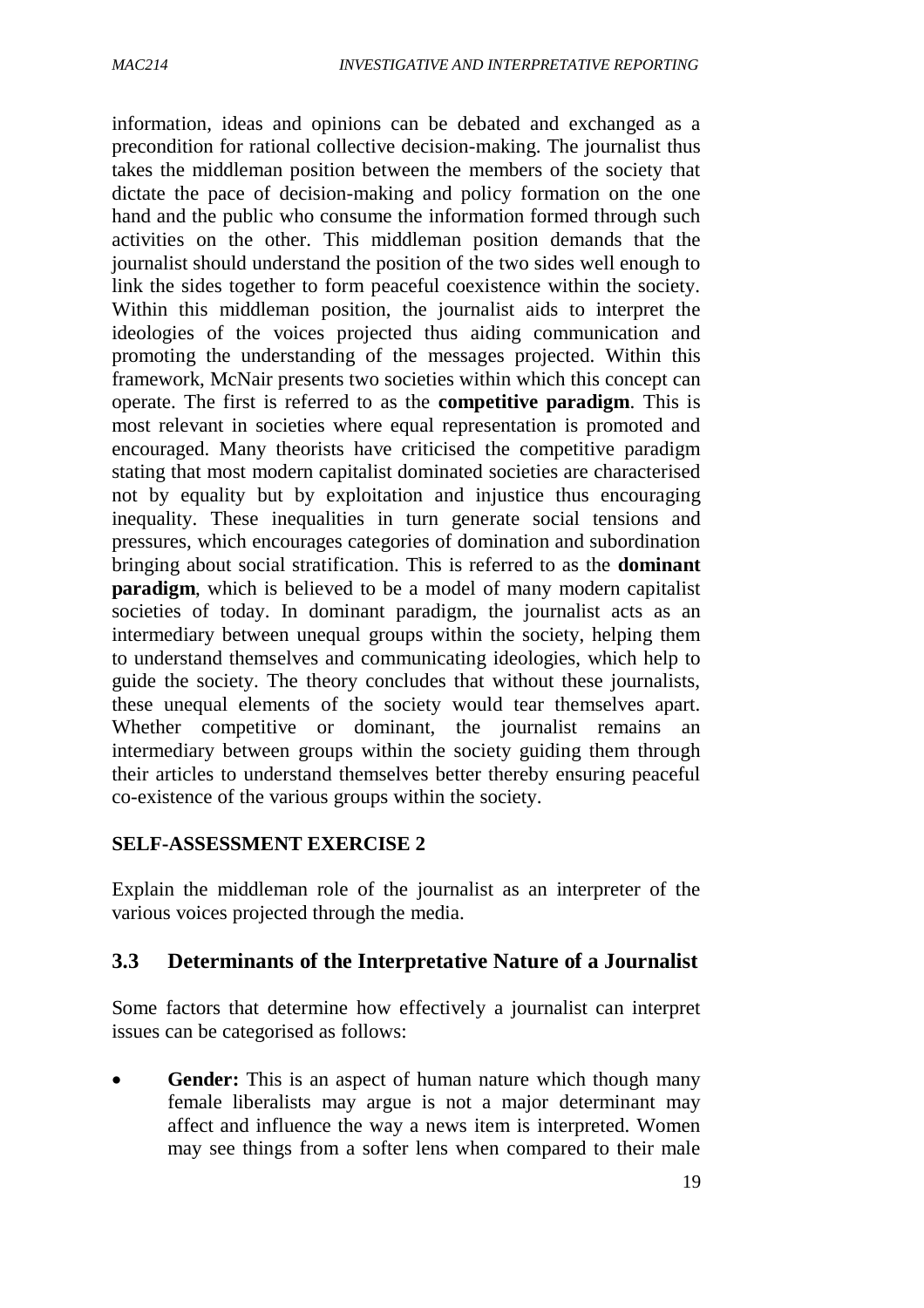counterparts and this in effect may determine their story preference and the angle from which they wish to report the news.

- **Age:** This variable considers mainly the biological age of the reporter. As a social being the reporter would most likely perceive life from the various experiences gained, social associations and expectations. This in turn may affect the way and manner a news item is selected and ultimately interpreted
- **Training:** The level of training and area of specialisation often determines the angle from which a reporter interprets and handles a news item. Reporters trained in health communication for instances will always interpret news from the angle of the consequences of the event to the overall health and well being of members of the society to whom he reports the news to.
- **Socio-economic background:** This variable considers the ability of the mass media house to capture and interpret news from the various socio-economic and cultural backgrounds that make up the society. If such representatives do not exist within the mass media house, news cannot be told to reflect the needs and even fears of all the social groups that make up the society.

It is important for the journalist as well as the editors of mass media houses to be conscious of such determinants as they may ultimately act as determinants for bias and misrepresentation of social classes and people and misinterpretation of news worthy events.

#### **Experience level**

#### **SELF-ASSESSMENT EXERCISE 3**

Discuss the factors that affect the interpretative nature of a journalist

#### **3.4 Limitations of Interpretative Journalism**

Some limitations in the ability of a journalist to effectively interpret issues can categorise as follows:

- **Political:** Most of the time, the dominant political group determines how an issue will be interpreted by the journalist
- **Ownership:** The owners of a media house (as pointed out in the unit that discussed investigative reporting) have the final say as to what is to be presented to the public. This includes the angle in which a story or event is interpreted.
- **Level of exposure:** Journalists who lack training and exposure to certain contexts will find it difficult to comprehend and thus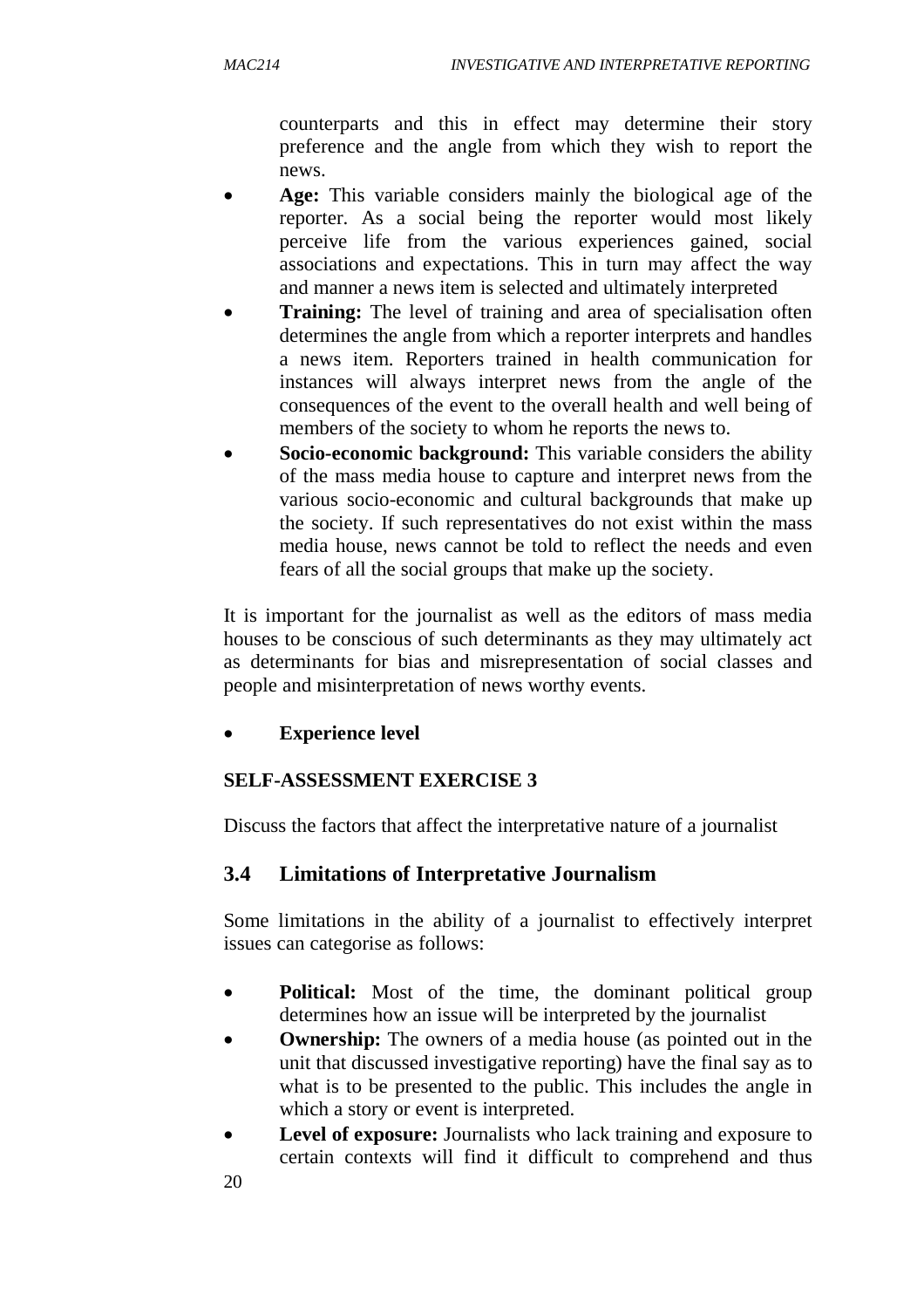effectively interpret the information obtained from his investigative research into an issue. Added to this is the assignment of specific beats to journalists by editors and this may limit or narrow a journalist's ability to interpret issues outside their specialised beats.

- **Missing gaps:** Due to lack of proper documentation and preservation, the journalist working on a story may not be able to get the full picture of an event due to missing details and documents; this will greatly affect and hinder his ability to effectively interpret the information obtained during his research. In researching events outside the country, the journalist often depends on the interpretation of issues as presented by international newsagents and media houses such as CNN and BBC.
- **Economic:** Lack of funds often presents a journalist from going out to confirm information obtained about issues outside the immediate environment. Fortunately, now with the introduction of mobile phones, the need to travel to get information has greatly reduced, nevertheless, there are times the journalist may need to travel to locations where vital information can be obtained to aid the understanding and interpretation of an event.
- **Socio-cultural background of journalist**: A journalist that comes from a background that discourages the challenging of authority or elders may find it difficult to interpret issues outside such a value system

## **SELF-ASSESSMENT EXERCISE 4**

Discuss some of the factors that limits the ability of a journalist to effectively interpret the news.

## **4.0 CONCLUSION**

The job of a journalist does not end in telling the news to the society but goes on to interpreting the news and the implications of the news to the society. This makes the work of a journalist different from that of other mass media forms that provide information to the society like an encyclopedia or a dictionary. In the process of interpreting news, some factors may determine how a news item is interpreted while other factors even act as limitations to the journalist. This means that the journalist must always be conscious of these factors, which may cloud senses acting as a variable for bias.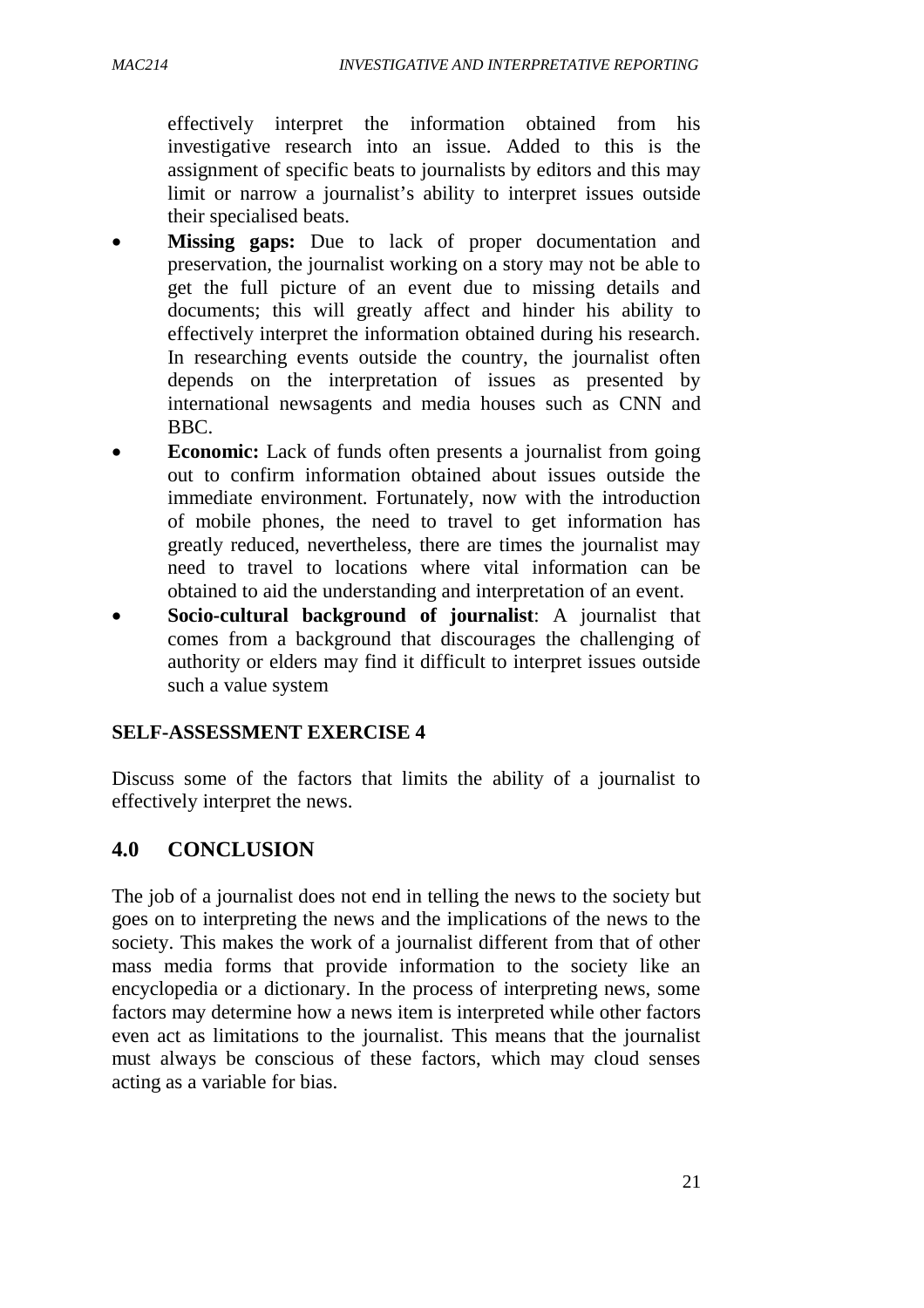#### **5.0 SUMMARY**

This unit considered the middleman role of the journalist as an interpreter of news. This process goes beyond telling the news but to aiding the society to understand the relationship between the news and the society. This ultimately makes the society within which the journalist lives to be more informed and conscious of their surroundings. It must be noted that a number of variables may act as determinants of a journalist's ability to effectively interpret and if not properly handled may serve as elements of bias and ultimately misinterpretation of news.

#### **6.0 TUTOR-MARKED ASSIGNMENT**

- 1. Discuss the middleman role of the journalist as an interpreter of news.
- 2. Discuss the major factors that determine a journalist's ability to interpret a news event.
- 3. Highlight some of the factors that may limit a journalist in the bid to interpret news to the society.

#### **7.0 REFERENCES/FURTHER READING**

- McDougall, C. (1963). *Interpretative Reporting* (4th ed). New York: Macmillan.
- McNair, B. (1998). *The Sociology of Journalism*. Great Britain: Arnold.
- Osungbohun, O. (1995). *The Professional Journalist*. Ibadan: African Book Builders.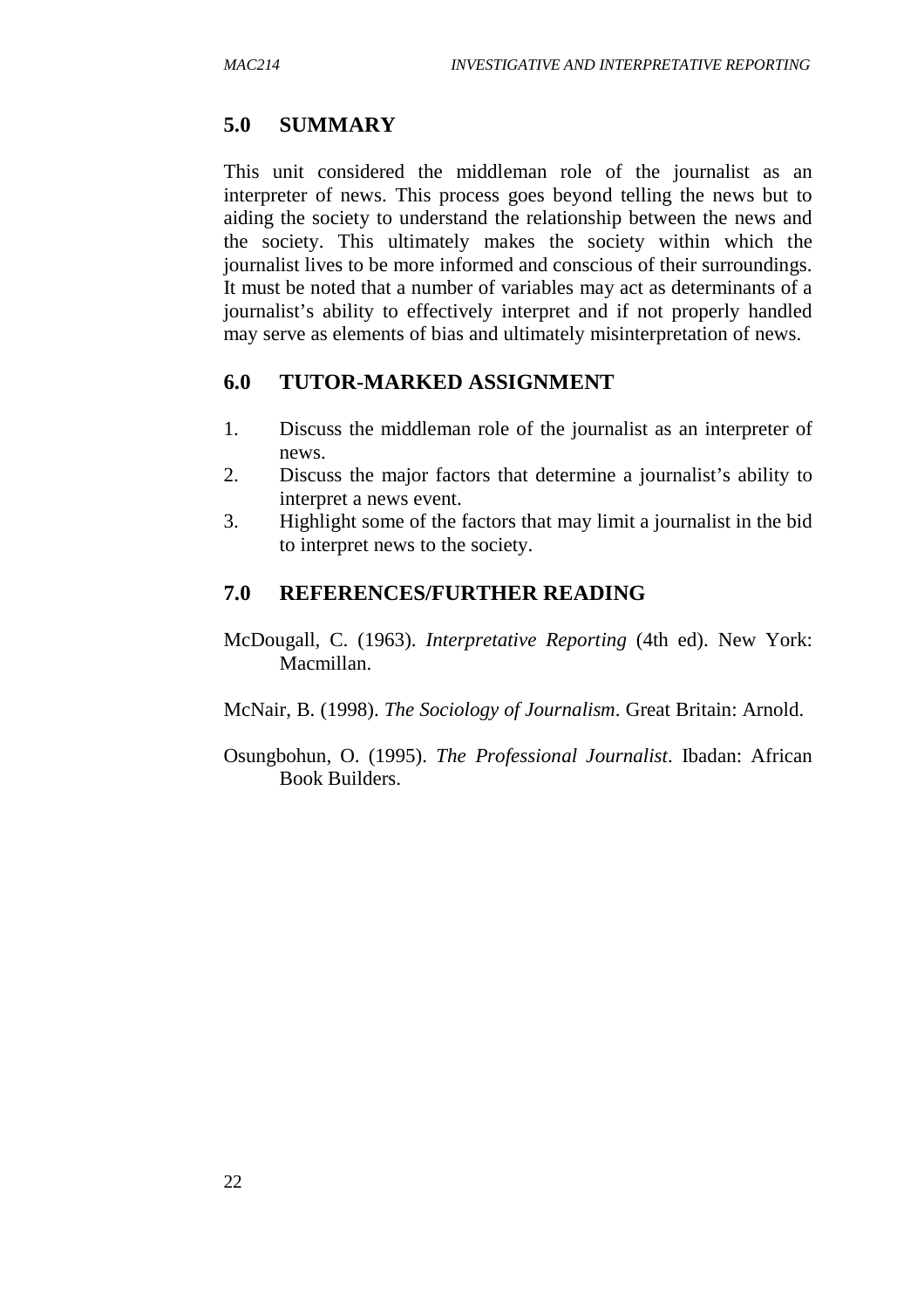# **UNIT 4 RELATING INVESTIGATIVE WITH INTERPRETATIVE**

### **CONTENTS**

- 1.0 Introduction
- 2.0 Objectives
- 3.0 Main Content
	- 3.1 Narrativity of News
	- 3.2 Sociology of News Production
	- 3.3 International Media Influence
	- 3.4 Effect of News Presentation on Society
	- 3.5 Interpreting for Public Interest
- 4.0 Conclusion
- 5.0 Summary
- 6.0 Tutor-Marked Assignment
- 7.0 Reference/Further Reading

## **1.0 INTRODUCTION**

This unit considers the role of the investigative reporter in interpreting the information obtained from research. The research carried out often brings out substantial information, which if not properly interpreted for the interest of the public in mind, the effect of this on the society is often not very positive. These are the major points to be discussed in this unit.

### **2.0 OBJECTIVES**

At the end of this unit, you should be able to:

- discuss how the theory of narrativity influences investigation and interpretation of issues
- discuss how the sociology of news production affects and influences investigation and interpretation of issues
- discuss the effect of international media news reporting
- discuss the possible effects of the investigation and interpretation of news items to the public
- define the ideal objectives to consider when investigating and interpreting issues as a journalist.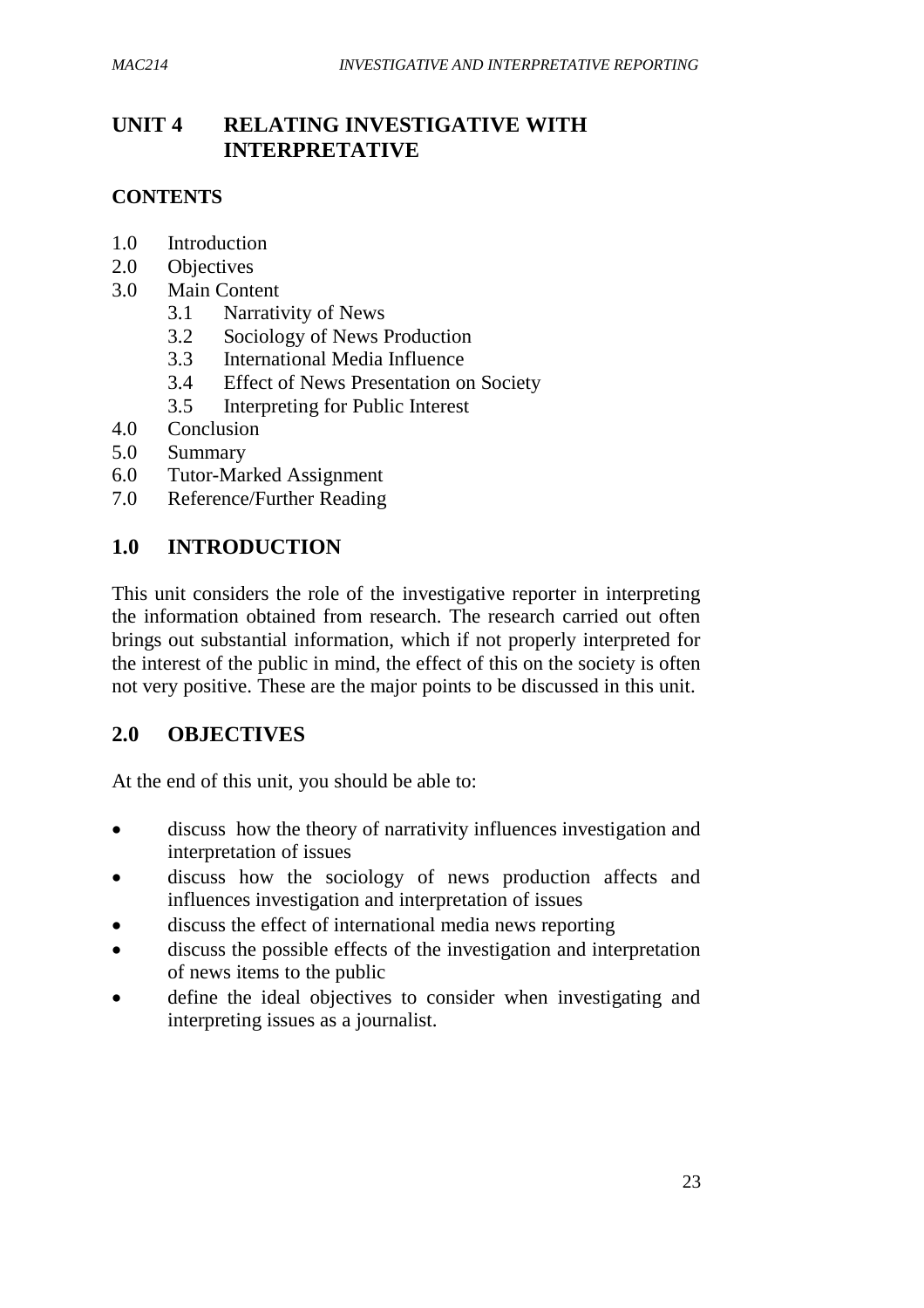### **3.0 MAIN CONTENT**

#### **3.1 Narrativity of News**

Cottle (2003) examines Jacob's concept of the 'Narrativity of News' which he believes is an extension of the story telling tradition formed by man to tell and retell basic ideologies of his society to the living and the unborn. News therefore becomes a symbolic system in which the informational content of particular stories becomes less important than the rehearsal of mythical truths embodied within the story form itself. It is based on this that many scholars have argued that news stories like myths do not tell it like it is but rather tell it like it means. Journalists in their investigation and ultimate interpretation of issues create news presentations, which developmental catalogues of news themes, (who the key actors will be, what the plot should be like, and so on). Thus, journalists in presenting a news item feel the need to fit into the culturally determined definitions the characters they come across with in their investigation and interpretation of the information obtained. They attempt to fit new situations into old definitions by placing people and events into existing categories of hero, villain, good and bad.

#### **SELF-ASSESSMENT EXERCISE 1**

What is narrativity of news?

#### **3.2 Sociology of News Production**

News is a bureaucratic accomplishment organisationally geared up to 'routinise' the unexpected and to 'tame' the news environment. The process of news manufacture means that sufficient amounts of news, comprising of a certain mix of news subjects are produced and packaged on time in professionally understood format. Added to this is the newsroom division of labour, which assigns journalists to news beats. These form the guiding principles in the investigation and interpretation of news items. This sociological organisation of the production of news often favors not the resource poor in the society but rather the dominant groups identified by McNair in the dominant paradigm. This is because it is believed that news develops from within the corridors of the resource rich. Such resource rich members of the society in turn attract commercially beneficial opportunities for not only the media house but also the journalist in question. Thus, the organisation of news seems not to be designed to meet the needs of the socially powerless. It is within this system that many journalists seek for news, investigate them and interpret for public consumption. Such concentration on dominant groups as against the less dominant seems to further empower the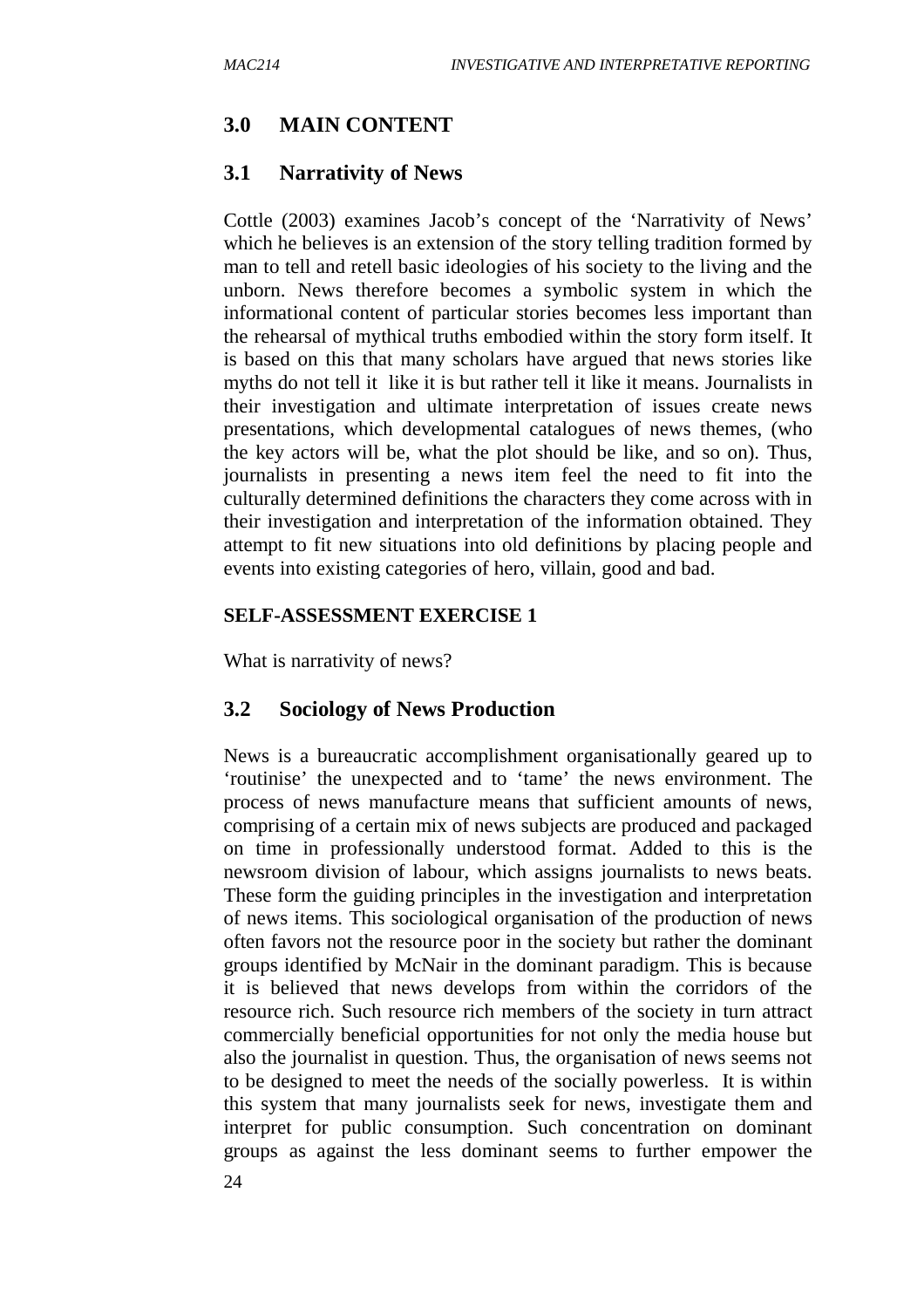former. This phenomenon seems to play out when one considers how members of dominant groups through conversation and interaction display communicative power over other groups. Through talk interviews, especially on the radio or television, the procedure of turn taking, agenda setting and agenda shifting between the interviewer and the interviewed can be observed as ways in which the dominant groups maintain the status quo.

#### **SELF-ASSESSMENT EXERCISE 2**

What is the sociology of news production?

### **3.3 International Media Influence**

News presentation has been greatly affected by globalisation. The spread of the effect of international stations through satellite cables has enabled stations such as CNN to be viewed in almost every country. Added to this is the Internet effect, which has meant the removal of borders thus, making it difficult to be censored. This has often had a detrimental effect on local news presentation style and format. Many mass media professionals worry about the exposure of citizens of developing countries to the news items designed by international media houses the effect of which most often is a watering down of local values. Such local stations categorise events in order of importance based on an international media house's perception and not on local occurrences that international media houses seem to be the ones that set the pace for news development and themes to be used. Unfortunately because remote and poor countries (most of which are in Africa) do not have an international voice, their stories are investigated and interpreted by international journalists who usually do not understand the context and culture in which the events occur. The result is usually a biased international interpretation of local events. On the other hand is the wrong interpretation of international events by local journalists who try to decipher international news content which sometimes does not make much meaning because of the differences in value, culture and expectation.

#### **SELF-ASSESSMENT EXERCISE 3**

How do media houses affect local news production?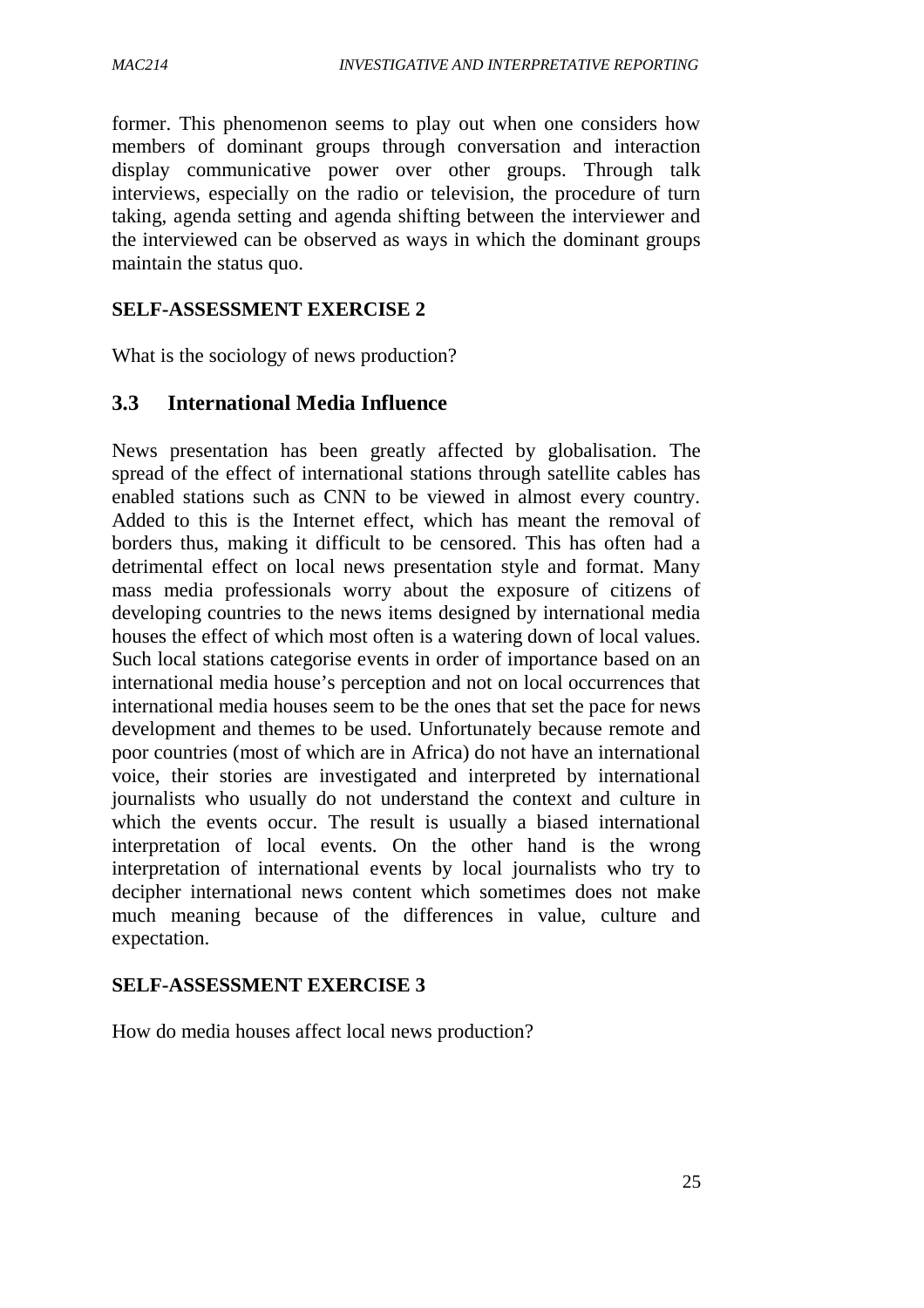# **3.4 Effect of News Presentation on Society**

A journalist must realise the possible effect and influence media reportage can have on the society that consumes the information disseminated. The need to research into events and issues that happen in the society and to interpret them for the benefit of the society may have the following effects:

- **Moral Panic:** The moral panic theory explores how public anxieties are generated by the media through processes of media amplification involving sensationalisation, exaggerating, distorting and symbolising investigated events and social actors. The journalistic interpretation of such events sometimes leads to processes of societal reaction, which ultimately results in the creation of laws by the government.
- **Comparing the media content with social public's notion of reality:** This considers the relationship between media message and reality. The question of whether the interpretation given by journalists of events through media content does or should reflect the social reality and if it does, which or whose reality does it reflect? Often, the continuous projection by the journalist of one group over another may develop into a proto-culture based on the angle of projection. Unfortunately this projection may not always be progressive
- **The text:** The text in itself could also be a very strong indicator of the content. This is mainly concerned with the language, grammar and syntax used in film and television programs. It can be said that the more violent the words used by a journalist in describing an event or individual, the more violent the public will be in their reactions to a variety of issues that concerns them, their society as well as other groups within and outside their immediate community.
- **Symbolic Interactionism:** This concept explores how labels, symbols and meanings inform human interactions and understanding. The way and method of investigation and the ultimate interpretation given to the issues may result in the journalist giving labels to personalities or groups involved. Based on such labeling, other members of the society react and relate to the labeled groups as dictated by the journalistic report.

### **SELF-ASSESSMENT EXERCISE 4**

List some possible effects of journalistic reportage on the society.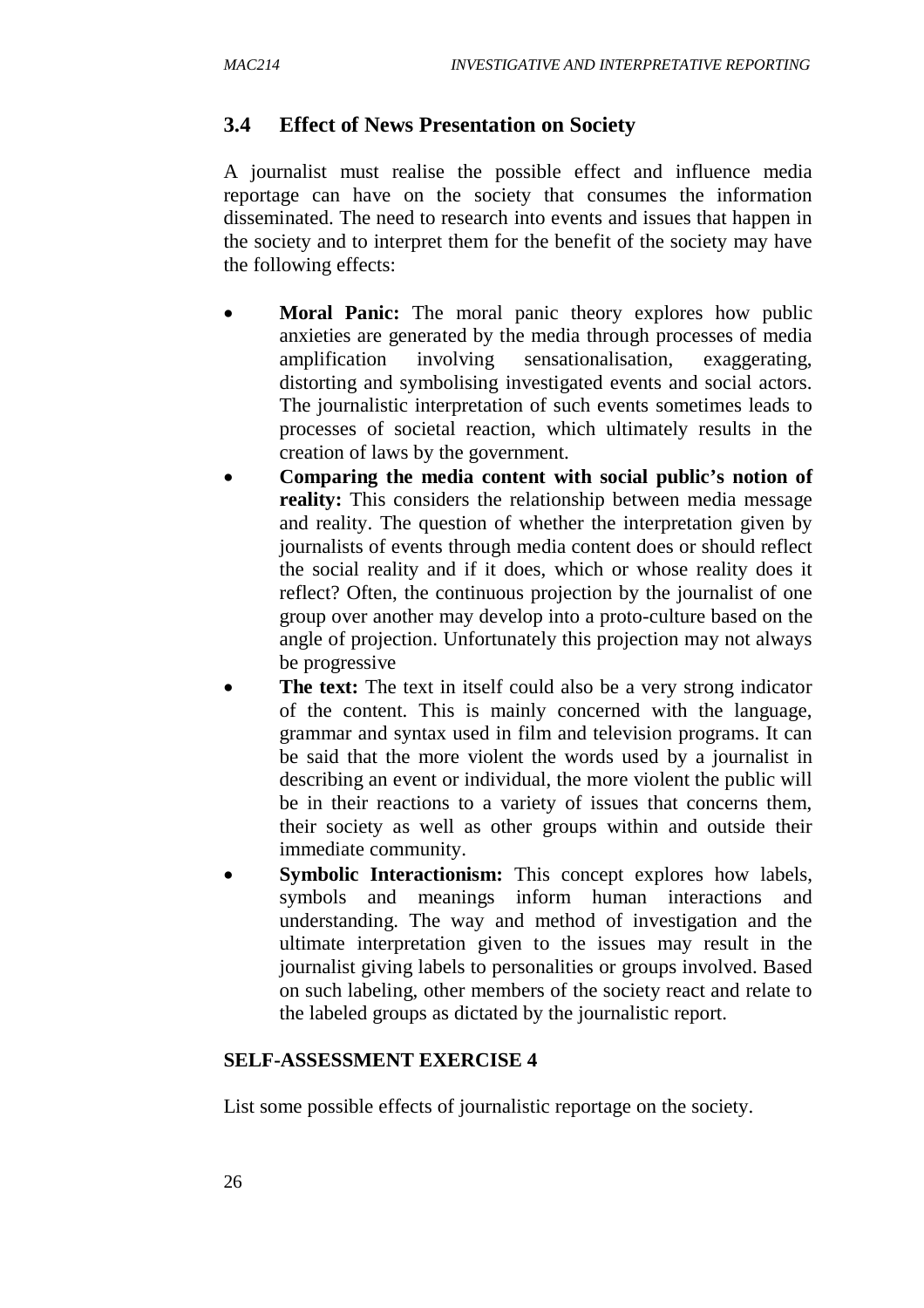# **4.0 CONCLUSION**

The way journalist lay down principles and policies affect and influence the way a news item is told and even disseminated. These policies may in some cases give quality to a news item but in other cases removes the essence of a news item. Added to this is the aim behind the method of telling the news. For some media houses, they merely play into the agenda already set by foreign media houses while others may further empower already powerful individuals in the society.

# **5.0 SUMMARY**

As a journalist, working on an investigative story means understanding the implication of the news item to the society and its development. The journalist must understand the reasons why there is a need to investigate and interpret a story and ultimately tell the story. The aim should always be to improve the society within which the news item was developed

# **6.0 TUTOR-MARKED ASSIGNMENT**

- 1. Explain the theory of narrativity of news as it relates to investigative and interpretative reporting.
- 2. Explain how the sociology of news production which seems to favor the dominant groups in a society can affect the investigation and interpretation of news.
- 3. Discuss the effect of international media houses on local stations and their development of news.

# **7.0 REFERENCES/FURTHER READING**

- Cottle, S. (Ed.). (2003). "News, Public Relations and Power: Mapping the Field" In *News, Public Relations and Power*. London U.K: Sage Publication.
- Tuchman, G. (1978). *Making News: A Study in the Social Construction of Reality*. New York: Free Press.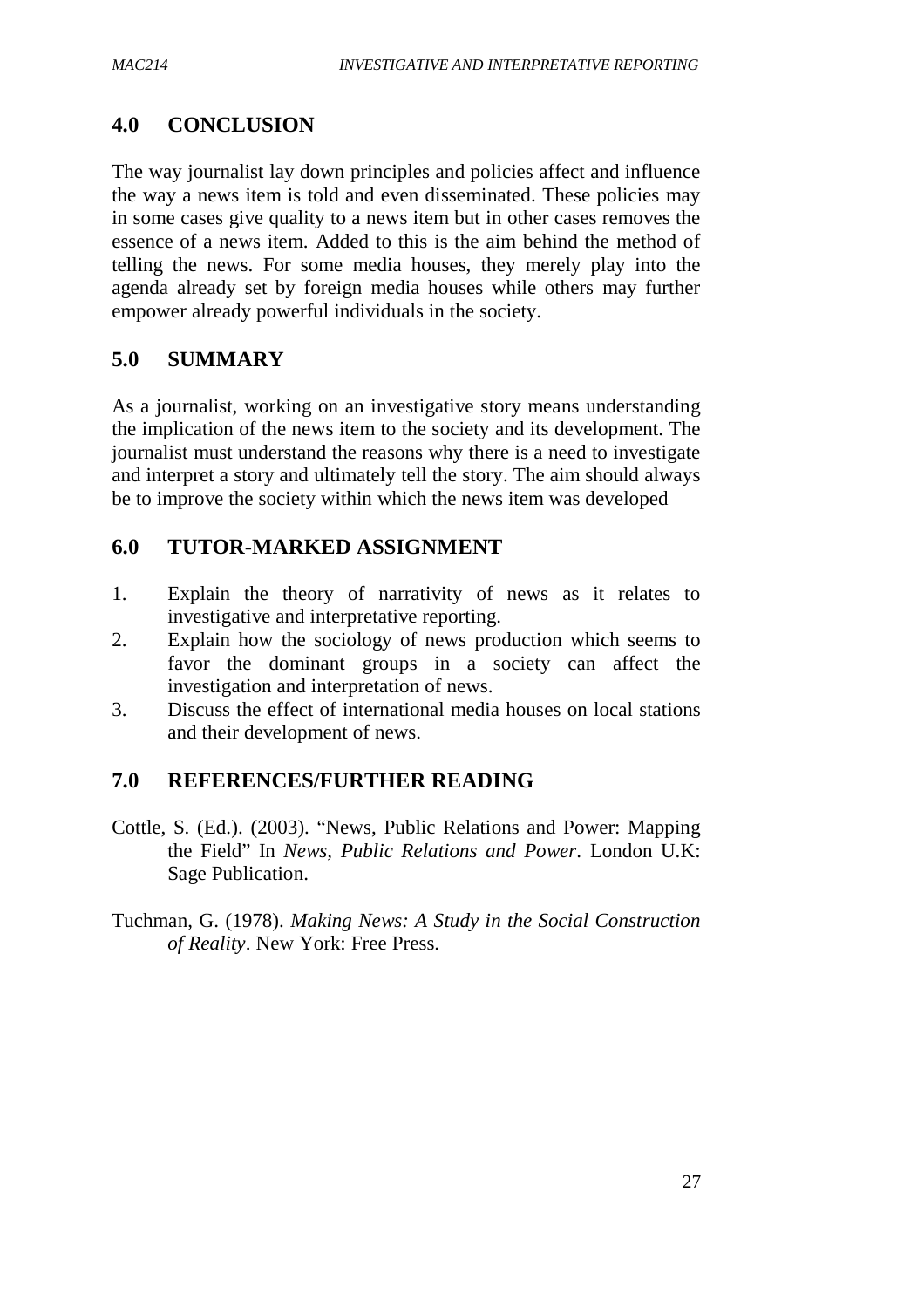# **MODULE 2 GATHERING INFORMATION FOR IN-DEPTH REPORTAGE**

- Unit 1 Sources of Information
- Unit 2 Interviews
- Unit 3 Documentation and Interpretation of Information

# **UNIT 1 SOURCES OF INFORMATION**

## **CONTENTS**

- 1.0 Introduction
- 2.0 Objectives
- 3.0 Main Content
	- 3.1 Developing an Objective for Your Story
	- 3.2 Primary Sources of Information
	- 3.3 Secondary Sources of information
	- 3.4 Digital Sources
- 4.0 Conclusion
- 5.0 Summary
- 6.0 Tutor-Marked Assignment
- 7.0 References/Further Reading

# **1.0 INTRODUCTION**

This unit considers the source for gathering news item. In gathering information for a news item, a number of sources abound for the journalist. These include the primary source which is the first hand information gathered by the journalist and secondary source which is information gathered from archival research. The journalist does not depend on only once source of information in his attempt to interpret and investigate events in his society and beyond. The ability of the journalist to effectively combine these sources determines possibility of getting a good story.

# **2.0 OBJECTIVES**

At the end of this unit, you should be able to:

- discuss how to develop an objective for a news story
- explain what a source is
- explain what a primary source is
- explain what a secondary source is
- discuss the advantages and disadvantages of paper, human and digital sources.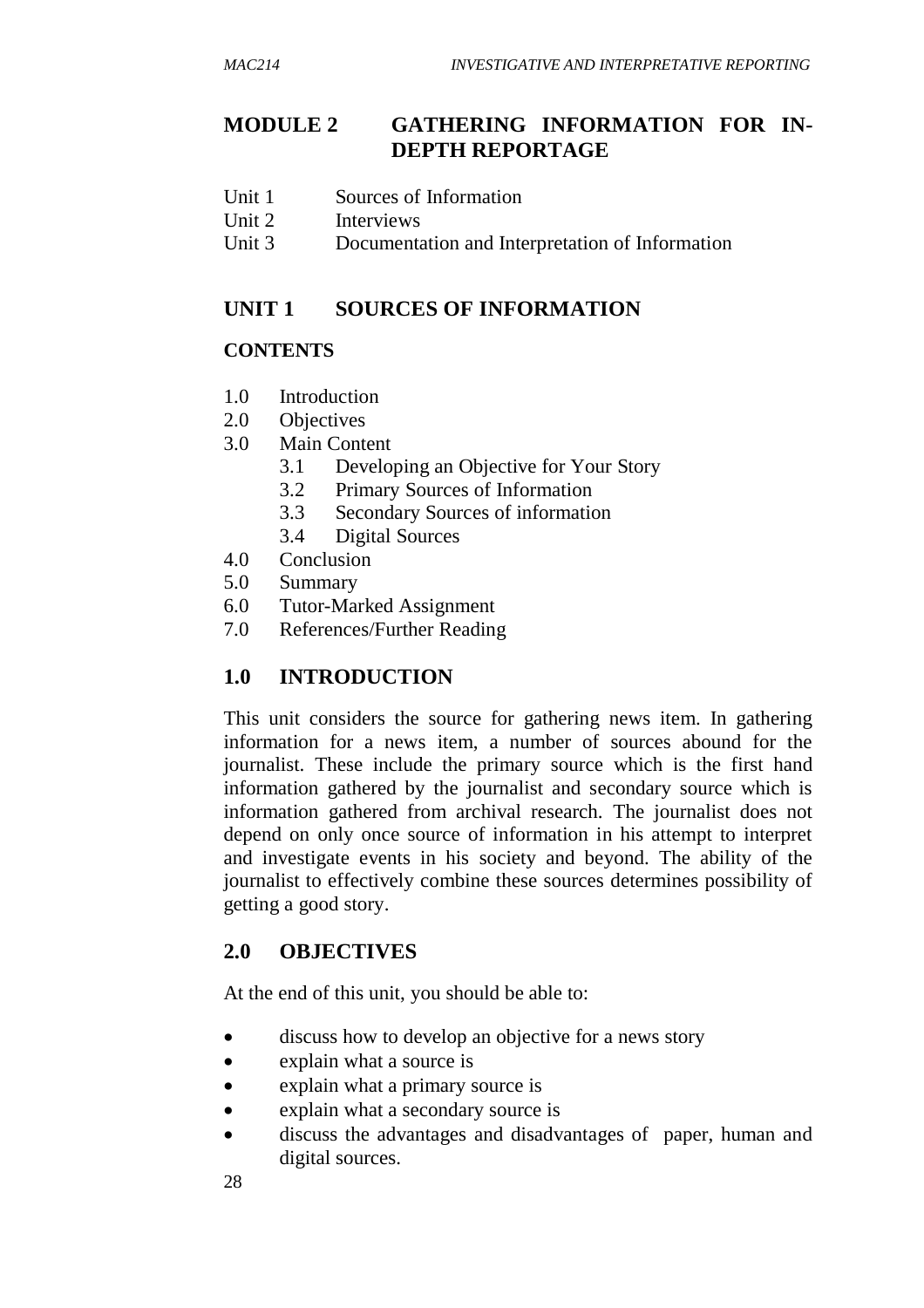# **3.0 MAIN CONTENT**

# **3.1 Developing an Objective for Your Story**

When a journalist sets out to write a story, the aim is to gather the information required to write an accurate and meaningful story. The major reason behind the research is to write a story while the aim should be to uncover information that is in the public's interest to know. According to Harcup (2008:75), the objective behind any journalist's need to carry out any investigation should be based on the interests of the public and these interests should include:

- detecting or exposing crime or a serious misdemeanor
- protecting public health and safety
- preventing the public from being misled by some statement or action of an individual or organisation
- exposing corruption, conflicts of interest, corporate greed or hypocritical behaviour by those in power

## **SELF-ASSESSMENT EXERCISE 1**

## **3.2 Primary Sources of Information**

According to Levin (2000), a primary source is an expert or someone recognised as a leading authority on a topic. A primary source may also be a person with first hand information on a topic. A primary source may either be a person or a written document or official report on a topic. Through primary sources of information, a journalist obtains first hand information about an issue.

Primary sources of information can also be described as those providing direct evidence or describing direct experience while secondary sources are those providing context, background, or second-hand information. Primary sources are important in the development of a story as they are the direct source and thus can give detailed information about the event being investigated. Sensitive questions which border on abstract emotions such as anger, joy, disappointment, and so on etc. These are things secondary sources may not be able to adequately express.

### **SELF-ASSESSMENT EXERCISE 2**

What are primary sources of information?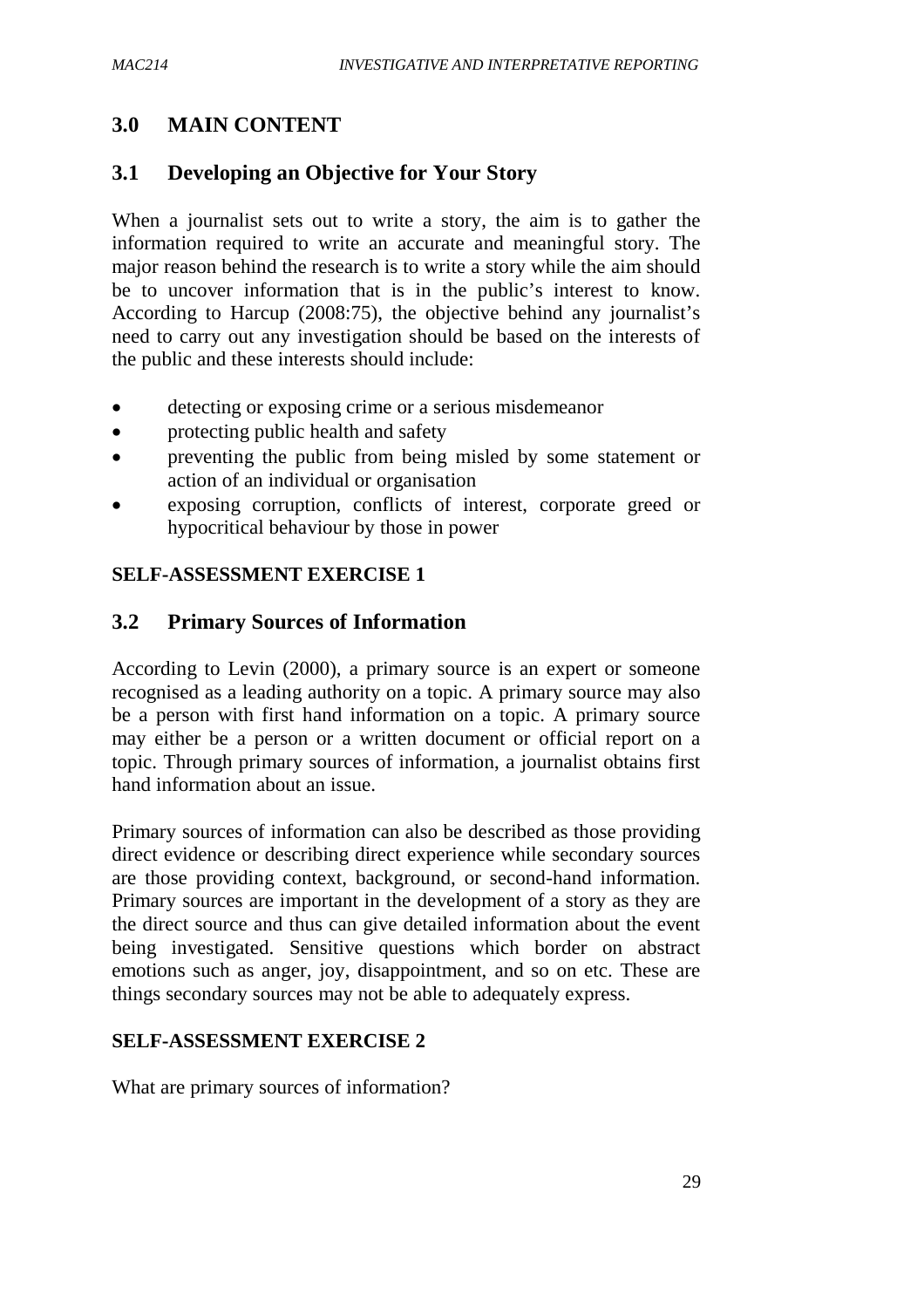# **3.3 Secondary Sources of Information**

Secondary sources of information involves archival research and this include library research, searches on the Internet, searches of media house morgues, archives, books, public and private records, as well as the journalist's own private observations and documentation. Also included are reference works such as yearbooks, almanacs, encyclopedia, biographical references. Also within this category are Internet sources, which offer to the journalist speedy access to information, ranging from public to private documents. Secondary sources can be used to add weight and authority. These will be considered below.

Most often as a journalist, one is exposed to a number of information from the beat one is assigned either to or from tips. To get some background information about the area one is reporting on, written materials are very important. Some of these written materials may include:

- past newspaper articles:
- books
- magazines
- *journals*
- legal documents
- archival documents

### **SELF-ASSESSMENT EXERCISE 3**

What are secondary sources of information?

### **3.4 Digital Sources**

To succeed in the newsrooms of this modern age, reporters need to master a range of new technical skills and these skills range from building computer spreadsheets, mining online databases, searching the Internet, and using e-mail and chat rooms for collaboration and interviews. The Internet in itself can be a good source of information entailing information that is scarce to find on the one hand and wrong information on the other hand. The Internet can be used to locate and use both primary and secondary sources. Itule and Douglas (2008) classify the Internet toolbox into the following:

**1. On-line newspaper archives:** With a number of newspapers now on-line journalists can access past and current newspaper stories from the computer without necessarily going to the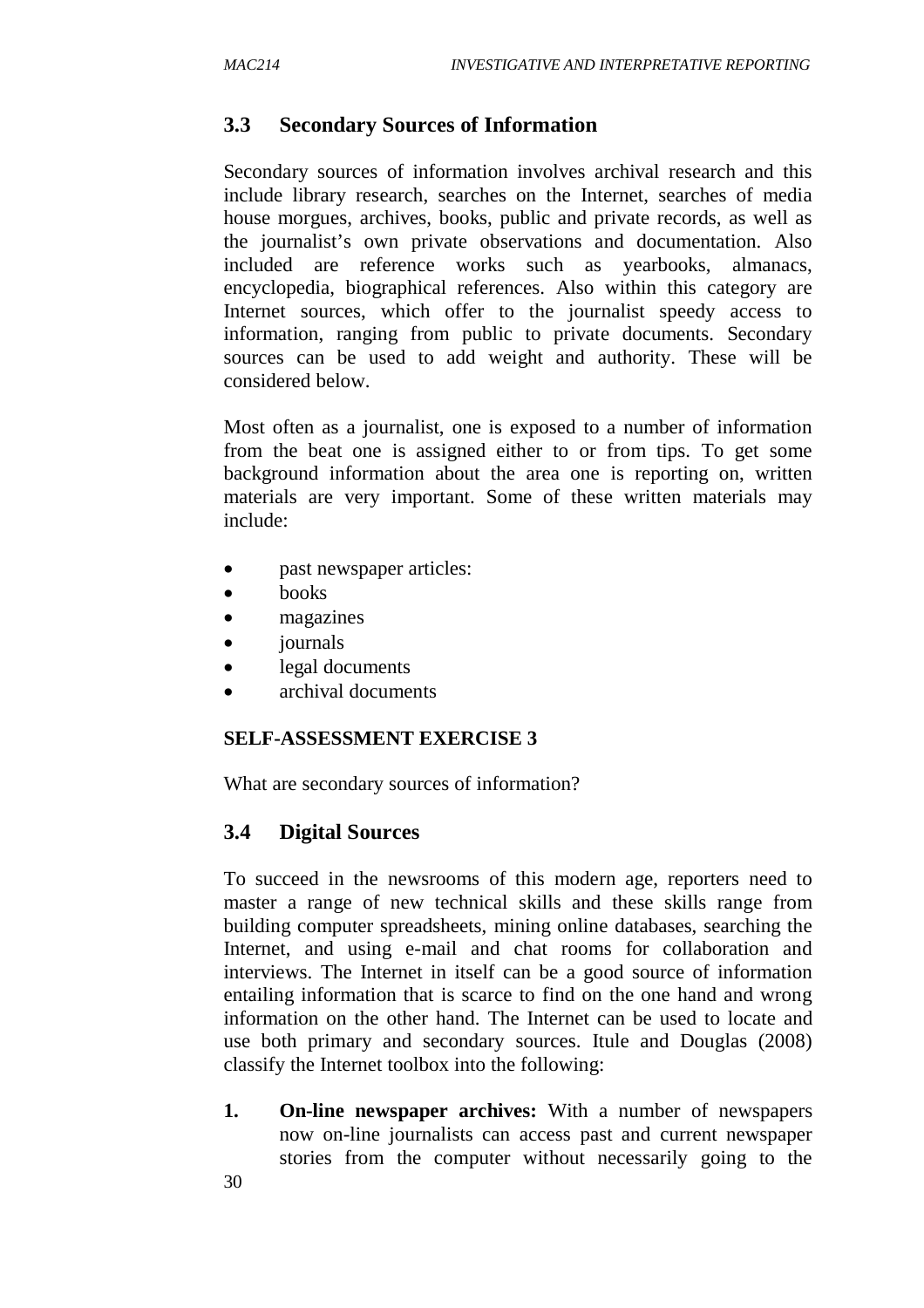newspaper houses. Through on-line newspaper access, a journalist can quickly access the necessary information in the development of a story thus making news gathering faster and less strenuous.

- **2. E-mail:** E-mail allows the reporter to send personal messages to individuals thus providing more privacy. It is also an efficient way to communicate with hard to reach individuals. Added to this lengthy information and responses can be sent faster. The responses sent can be cut and pasted as part of a reporter's story thus avoiding misquotes and other accusations primary sources often accuse reporters of.
- **3. Listservs:** This is software maintains the list of a community of people linked together not by geography but rather by a common interest. The software keeps a list of all the people who have subscribed to a particular virtual association. Thus, it serves as a one too many communication device. According to Itule and Douglas (2008), tens of thousands of listservs have been created with topics ranging from politics, economy and society. The subscribers are knowledgeable or interested in the topic of the list either because of their profession, interest or life experiences. Posting questions to the list can connect the journalist to experts and others experience.
- **4. Newsgroups:** This is also known as **Usenet**. According to Itule and Douglas (2008) the major differences between the Usenet and Listservs is that listservs are received through the e-mail box while Usenet newsgroups use news reader software to go to a newsgroup area and read the messages that are posted as though they were on a bulletin board. Newsgroup messages are posted publically and are available for anyone to read and respond to. Newsgroups can be a good source for story ideas as it can serve as an alert of developing topics of concern to a group. It is also a good source for finding people who are directly affected by some of the topical issues discussed through the newsgroups.
- **5. On-line chatting:** This method involves real-time typed 'conversations' with others who are on the internet at the same time. With this method, a journalist can conduct an on-line interviews.
- **6. World Wide Web:** This is a hypertext system of marking text and other kinds of files with consistent codes so that users anywhere can access them. This was as the brainchild of a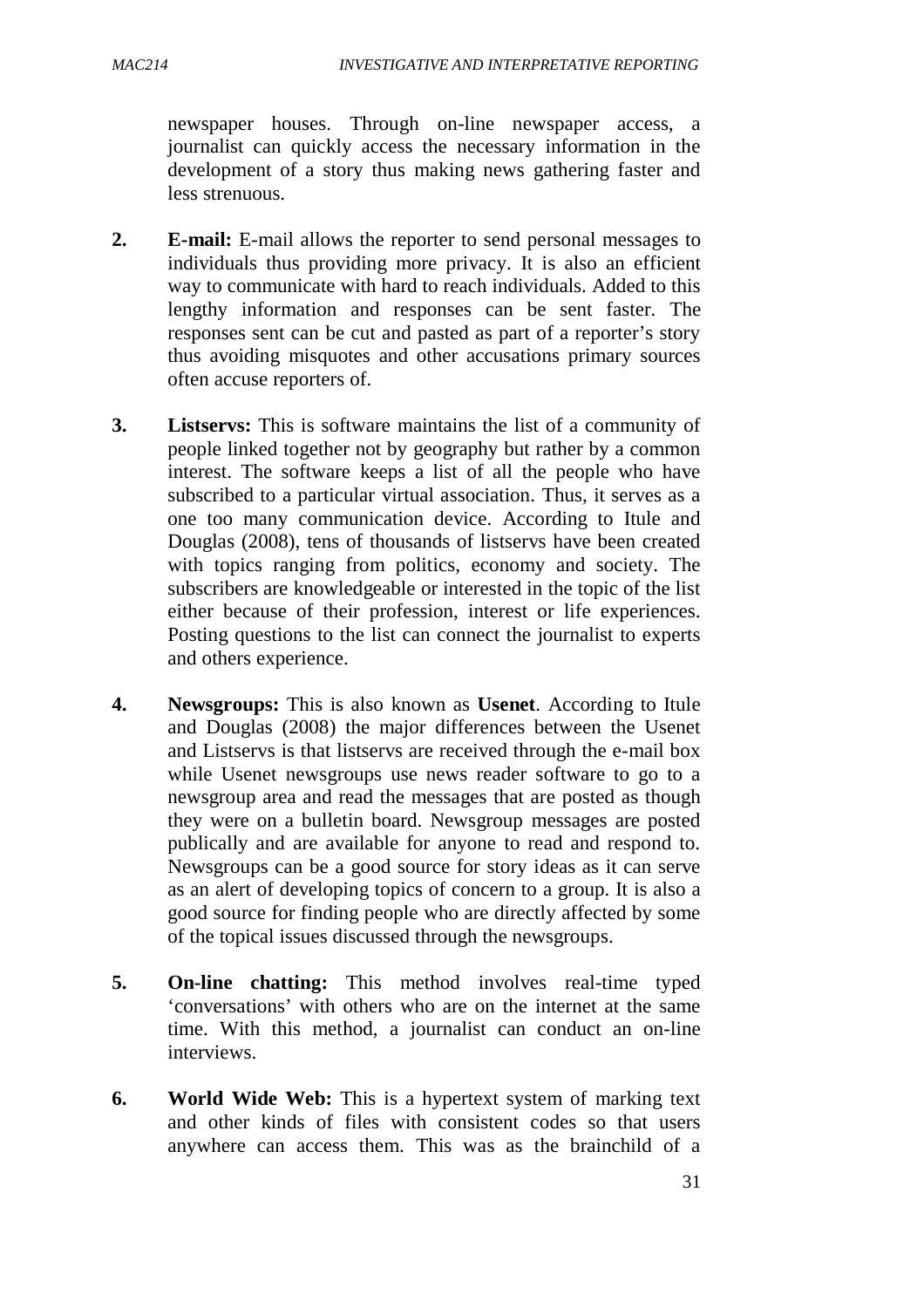physicist named Tim Berners-Lee in 1989. Today the Web is the primary way government agencies, news organisations, associations, interest groups and individual's package, display and disseminate information on the internet.

**7. Search engines:** These are also called **web spiders or robots**. They are indexes that are generated by software programs that systematically roam the Web and automatically index the words from any Web pages they find. Such Web pages can be quite comprehensive, tallying literally billions of Web pages. Its major limitation though is that it can only make crude evaluations of the usefulness of any given page. The most prominent of the search engines is Google.

### **SELF-ASSESSMENT EXERCISE 4**

Give two examples of Internet sources.

# **4.0 CONCLUSION**

There are a number of sources, which journalist can use when developing or researching for facts for a story. These sources are categorised and are in understanding all the angles of an event. Proper use of these sources will aid the journalist in producing news items that are well grounded on facts while ensuring that the angle from which the news item is told is adequate.

# **5.0 SUMMARY**

Gathering of information for the development of a news story demands that a journalist researches into facts from various sources. These sources are varied and play different roles in ensuring that a report is grounded on facts and figures. Using such diverse sources aids the journalist in ensuring that the news item eventually told is not biased or badly interpreted.

# **6.0 TUTOR-MARKED ASSIGNMENT**

- 1. Explain the importance of primary sources of information in the development o a news item.
- 2. Identify some internet sources of information available to journalist highlighting their advantages and disadvantages over other sources of information.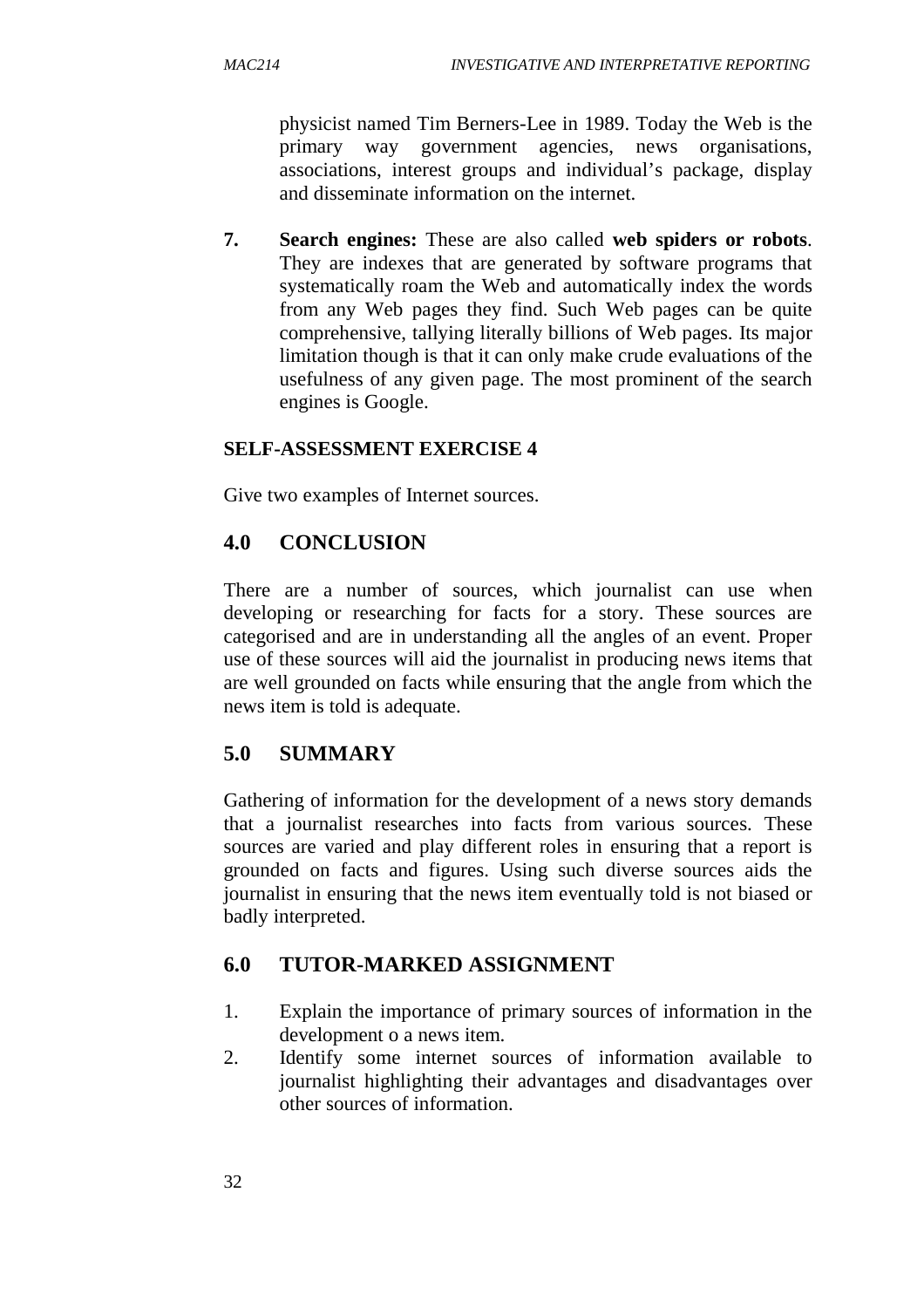### **7.0 REFERENCES/FURTHER READING**

- Itule, B. & Anderson, D. (2007). *News Writing and Reporting for Today's Media*. New York USA: McGraw Hill.
- Itule, B. & Anderson, D. (2008). *News Writing and Reporting for Today's Media*. New York USA: McGraw Hill.
- Levin, M. (2000). *Journalism: A Handbook for Journalists*. Illinois USA: National Textbook Company.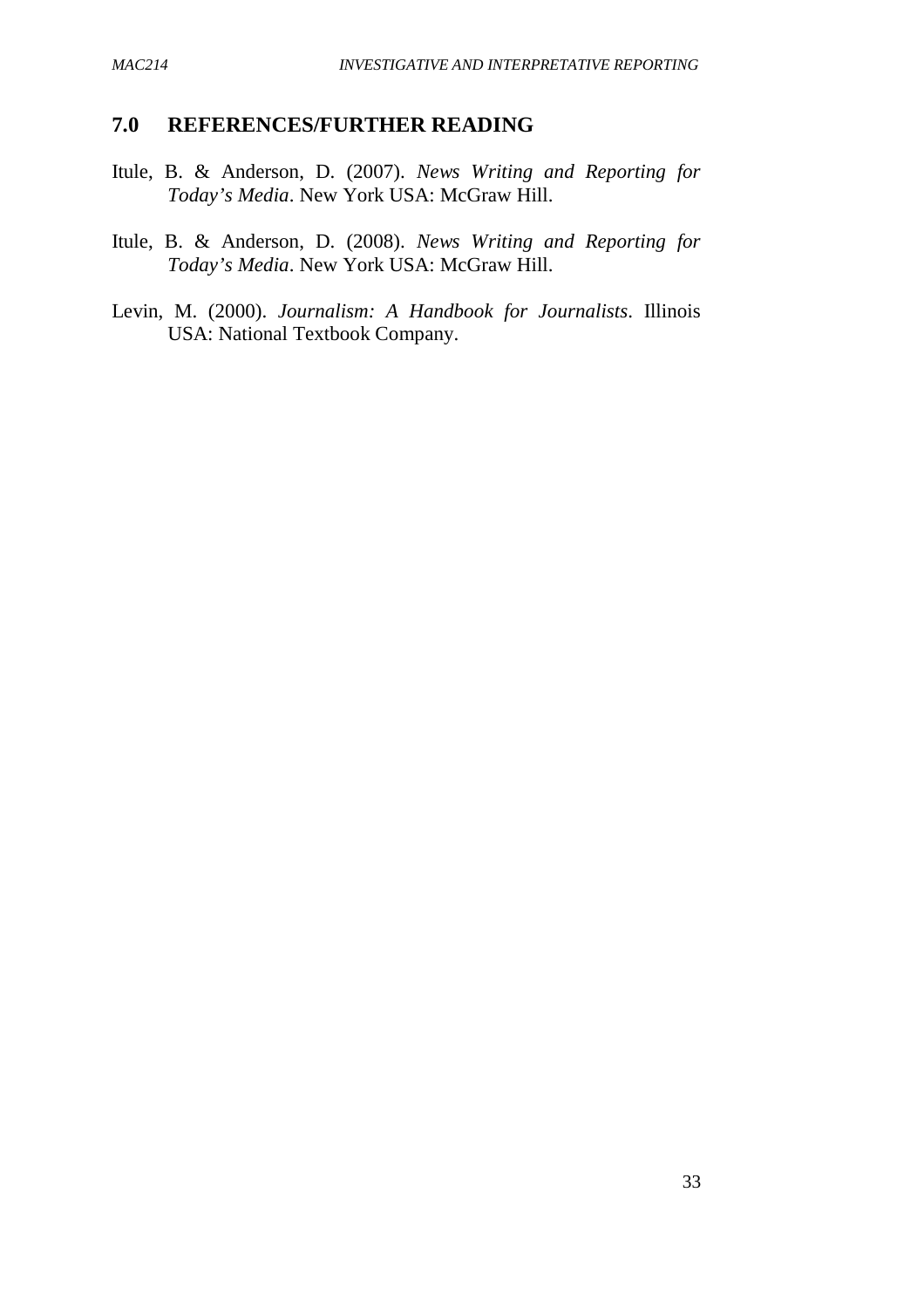# **UNIT 2 INTERVIEWS**

### **CONTENTS**

- 1.0 Introduction
- 2.0 Objectives
- 3.0 Main Content
	- 3.1 What is an Interview?
	- 3.2 Advantages and Disadvantages of Interviews
	- 3.3 Types of Interviews
- 4.0 Summary
- 5.0 Conclusion
- 6.0 Tutor-Marked Assignment
- 7.0 References/Further Reading

# **1.0 INTRODUCTION**

This unit considers the news gathering tactic of interviewing. This is a major news gathering method used by many journalists in their development of news. It is a method that aids the journalist in interrogating and ascertaining the fact worthiness of news sources because the journalist can quote a source thus giving news reporting more credibility.

# **2.0 OBJECTIVES**

At the end of this unit, you should be able to:

- discuss what an interview entails
- discuss the advantages and disadvantages of interviews
- identify various types of interviews.

# **3.0 MAIN CONTENT**

### **3.1 What is an Interview?**

34 Investigative reporters and interpreters of issues and events often use interviews from the outside in- they start from the least important to the most important players in a story. Itule and Anderson (2007) liken an investigative reporter's newsgathering tactics to a dart game where the center and the smallest circle is usually very small. This circle is surrounded by larger circles, which increase in size as they go further away from the center. This can also be likened to an "onion ring," which consists of a small ring at the center and wider ones forming the outskirts. The investigative reporter information gathering tactic begins with people and documents in the outer rings that will give the reporter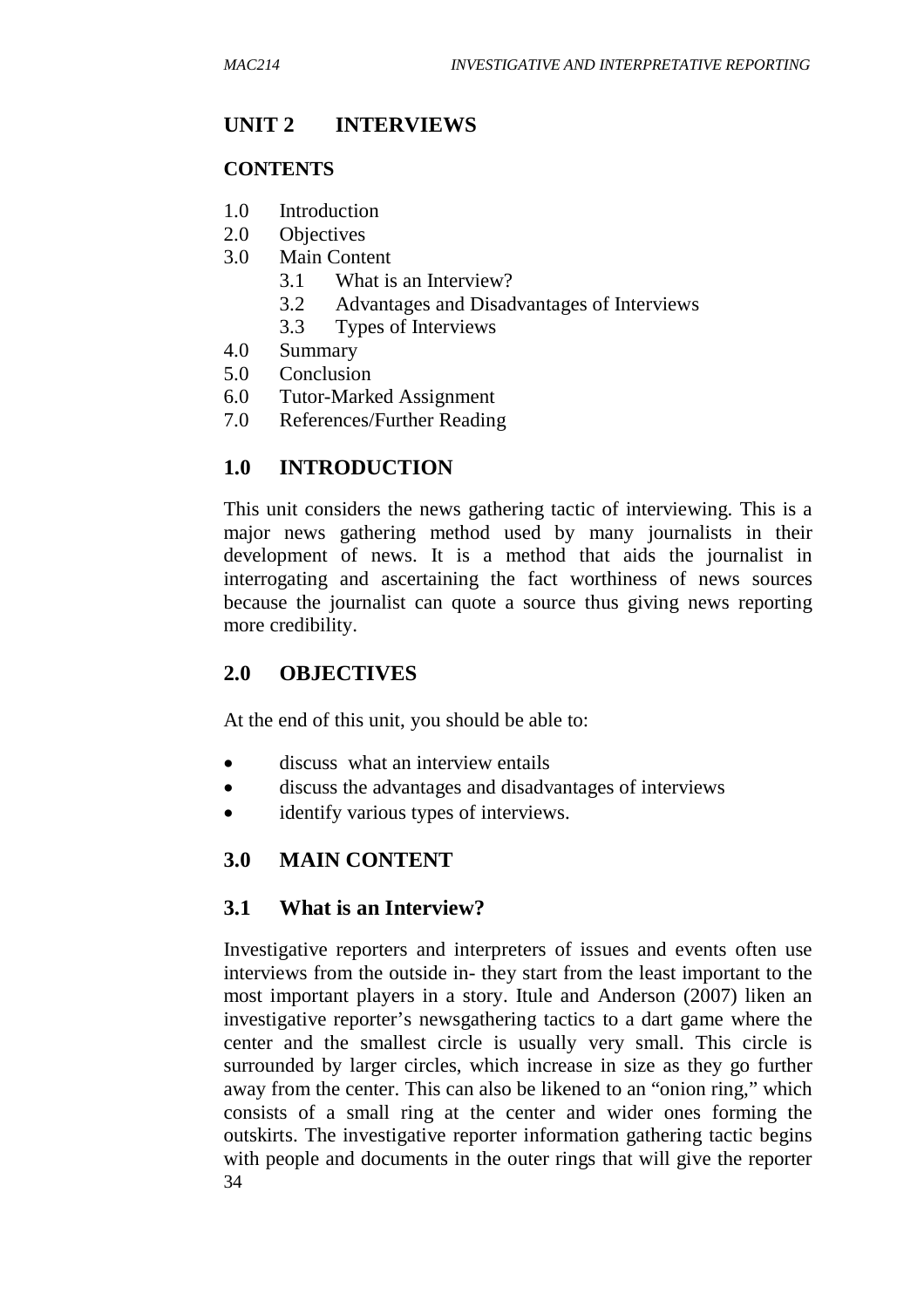foundational and important information about the central figures or issues being investigated and interpreted. Through this tactic, the reporter can have access to as much information as possible before actually meeting with the person in question. This makes interviews easier as it makes it clear to the interviewee that the questions asked are based on previously sought for information. Such a tactic is given more strength when the reporter starts the interview with questions he knows the answers to. Thus if the interviewee gives a contrary answer, the interviewer can probe with more fact based questions thus forcing out more information.

Interviews are based on two major aims for the journalist and these are trust and information. Journalists need the trust of the people they interview. The interviewee must be comfortable answering the questions asked in order to positively respond by giving honest and sincere information. Interview allows a journalist to quickly obtain answers to specific questions on a topic previously unknown. An example is given of a government's issuance of a large official document for which the journalist wants to write a report on. The journalist cannot possibly be able to read the whole document, digest it and make enough meaning from it to be able to interpret the consequences of the document to the public and their overall welfare. To achieve this, the journalist may need to interview members of the society who are experts in that area as well as those who have some authority in the matter and thus can give meaningful analysis of the document, its history and possible implications for the future. By asking specific questions, the journalist can quickly gather information directly from the primary sources. By linking the responses, the journalist can adequately be the link between the dominant group who initiated the document and the receivers who are affected by the action.

### **SELF-ASSESSMENT EXERCISE 1**

Explain the importance of interviews.

## **3.2 Advantages and Disadvantages of Interviews Advantages**

Interviews have many advantages some of which are listed below:

- Interviews are up-to-date when compared to written documents
- More credibility is ascribed to interview quotes than when a journalist quotes a written source
- The journalist can ask direct questions and thus can get direct responses to direct problems the journalist is seeking to resolve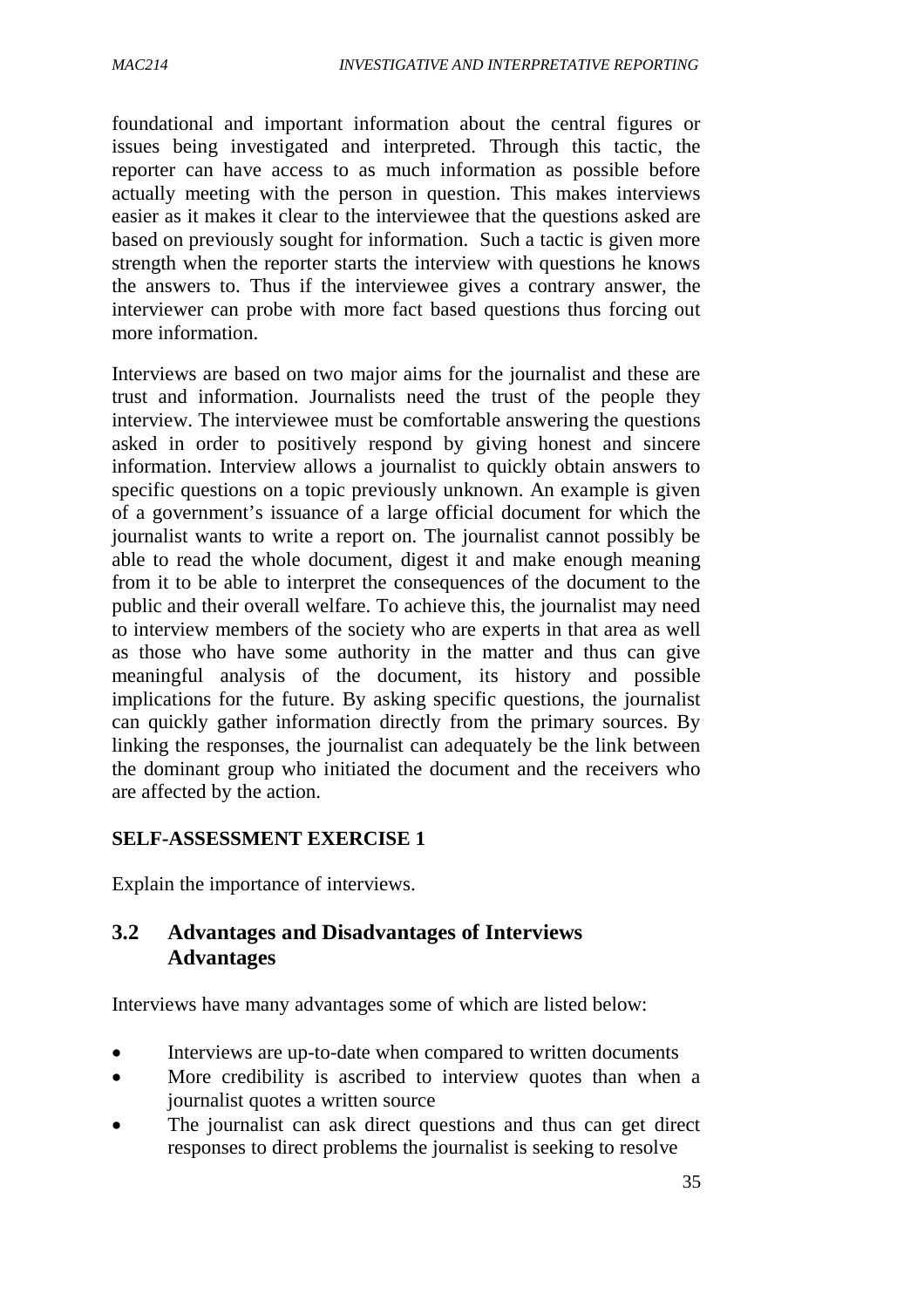## **Disadvantages**

Some disadvantages of interviews as a primary source of information may be classified based on the limitations of either the interviewee and or the journalist as an interviewer. Some of these disadvantages include:

- The journalist can never be sure that the information collected from the interviewee is accurate. He cannot be certain of what the interviewee thinks about an issue depending mainly on only what is said.
- The interviewee can be a misleading source of information with an agenda totally different from that of the journalist. The agenda of the interviewee may be to stir the journalist away from the major issues and into one that is more acceptable to the interviewee
- As an interviewer, the journalist may ask leading questions that force the interviewee to give answers that support the journalist's agenda.

The interviewee may provide inaccurate information based on their assumptions or preconceived notions. This may be done without any malicious intent. This limitation may also affect the journalist also as the interviewer whereby preconceived notions and assumptions results in the journalist misinterpreting statements given by the interviewee.

### **SELF-ASSESSMENT EXERCISE 2**

What are the advantages and disadvantages of interviews?

# **3.3 Types of Interviews**

According to Itule and Anderson (2007: 150) interviews follow one of two patterns and this is determined by the subject matter and the type of person being interviewed. Based on this they categorise interviews into the following:

**1. Funnel interview pattern:** This form of interview is the most common interview method mainly because it is relaxing for both the reporter and the source. The interview begins with background questions that border on how, when and where. These background questions are followed by open ended questions and this in turn is followed by closed ended questions. According to Itule and Anderson (2007: 150) funnel interviews are most useful when: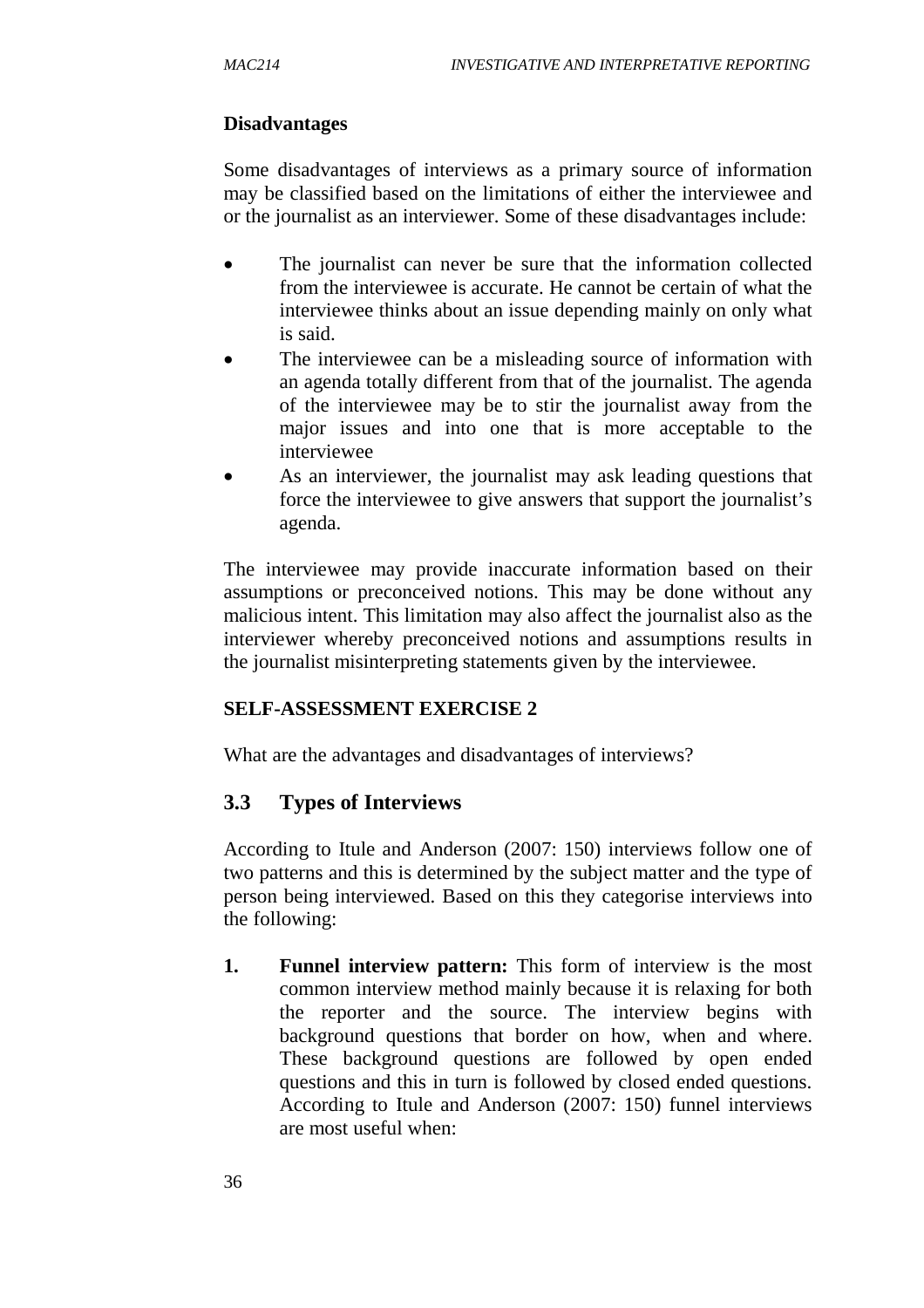- the source is not accustomed to being interviewed
- the length of the interview is not important
- when the journalist is dealing with a touchy topic where closed ended questions need to be asked
- **2. Inverted funnel interview pattern:** In this form of interview pattern, the key questions are asked immediately. This style of interview is used with people such as law enforcement officers, or government officials who are experienced in answering closed ended or adversarial questioning from reporters. This method of interviewing is also used in breaking news stories when there is little time to ask questions

Itule and Anderson (2007) also describe another interview method referred to as **Smoking gun interviews**. This form of interview is based on a method whereby the interviewer goes to the interview armed with video tapes or other physical evidence of wrongdoing done by the interviewee. During the interview session, direct questions are asked about specific incidences and when the source denies the allegations, the reporter presents the incriminating evidence for public viewing with the hope that the source will admit being guilty and thus be forced to make amends for the sake of making the lives of the public a better one. This form of investigative reporting is more appropriate with television broadcast media reporters. Some editors and reporters though have criticised this method of investigative interviews for the simple reason that there could be the smallest possibility that the interviewee could be innocent and thus has the right to defend themselves. Such a person should be given a chance to clear himself on air on in print.

#### **SELF-ASSESSMENT EXERCISE 3**

Discuss patterns of interviews highlighting their advantages and disadvantages.

# **4.0 CONCLUSION**

Interviews are important in the development of a news item but the journalist must understand that it also has some major advantaged and disadvantages which may work in favour or to the detriment of a news story. Understanding these points will ensure that a journalist is not intimidated by the source while also being conscious of the possibility of a source being intimidated by an overbearing journalist.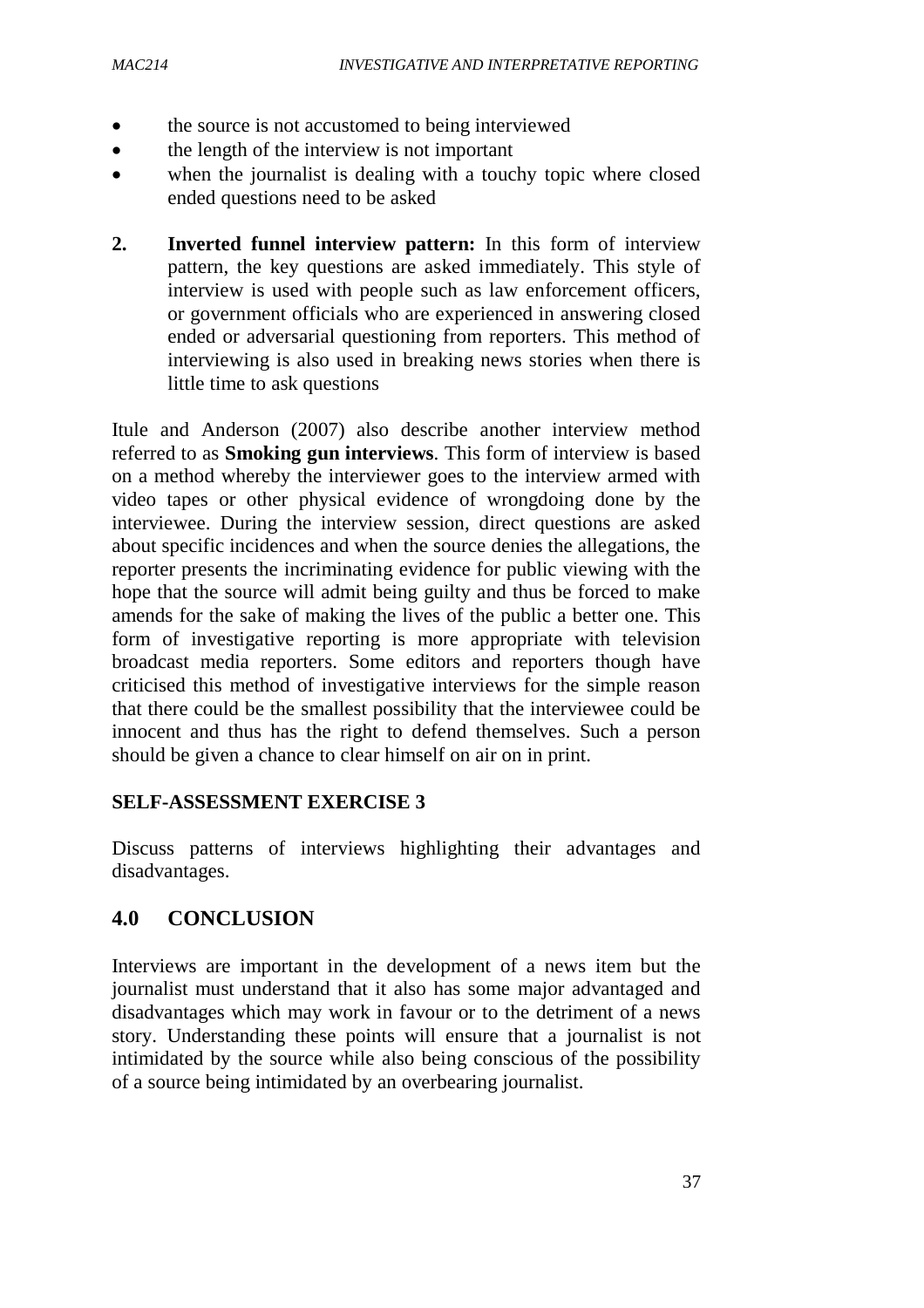## **5.0 SUMMARY**

Interview as a news gathering instrument ensures that the journalist meets sources face to face. This advantage allows the journalist to see the source and to probe when necessary. Nevertheless, it should not be seen as an avenue to lead or put words into the mouth of a source based on previous assumptions made by the journalist before the interview.

### **6.0 TUTOR-MARKED ASSIGNMENT**

- 1. Explain the principles behind conducting an interview.
- 2. Identify the various types of interview methods used by journalists.
- 3. Highlight the advantages and disadvantages of interviews from the point of view of the interviewer and the interviewee.

### **7.0 REFERENCES/FURTHER READING**

- Itule, B. & Anderson, D. (2007). *News Writing and Reporting for Today's Media*. New York USA: McGraw Hill.
- Itule, B. & Anderson, D. (2008). *News Writing and Reporting for Today's Media*. New York USA: McGraw Hill.
- Levin, M. (2000). *Journalism: A Handbook for Journalists*. Illinois USA: National Textbook Company.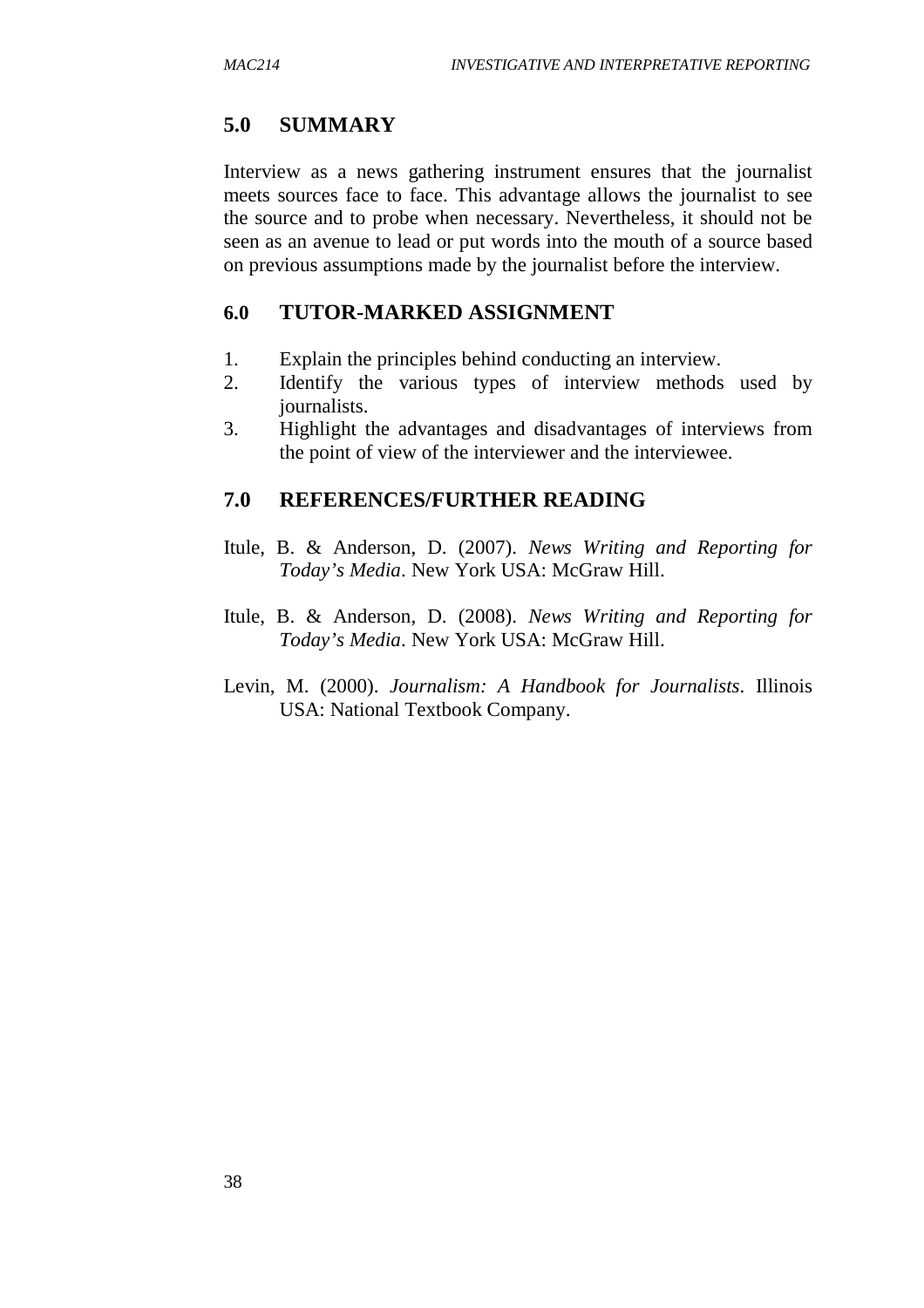# **UNIT 3 DOCUMENTATION AND INTERPRETATION OF INFORMATION**

### **CONTENTS**

- 1.0 Introduction
- 2.0 Objectives
- 3.0 Main Content
	- 3.1 Getting the Facts Right
	- 3.2 Being Objective and Removing Bias
	- 3.3 Going Undercover
	- 3.4 Doing Systematic Follow Up
- 4.0 Conclusion
- 5.0 Summary
- 6.0 Tutor-Marked Assignment
- 7.0 References/Further Reading

## **1.0 INTRODUCTION**

This unit discusses the skills for a journalist must have to document the information gathered during research for the development of a story. This involves the ability to make proper use of the information obtained to ensure that an all round news story is produced.

# **2.0 OBJECTIVES**

At the end of this unit, you should be able to:

- discuss the importance of getting the facts right in the development of a news item
- explain the importance of being objective and removing bias
- discuss the importance of going undercover
- discuss importance of systematic follow ups.

# **3.0 MAIN CONTENT**

### **3.1 Getting the Facts Right**

In developing an investigative report item more than one source is essential and ideal to ensure the credibility of the story is high. In developing a story, most reporters avoid unnamed sources if they can. However, there are some important stories that cannot be told if the reporter did not rely on confidential sources. Some investigative reporters hardly ever quote unidentified sources even if they provide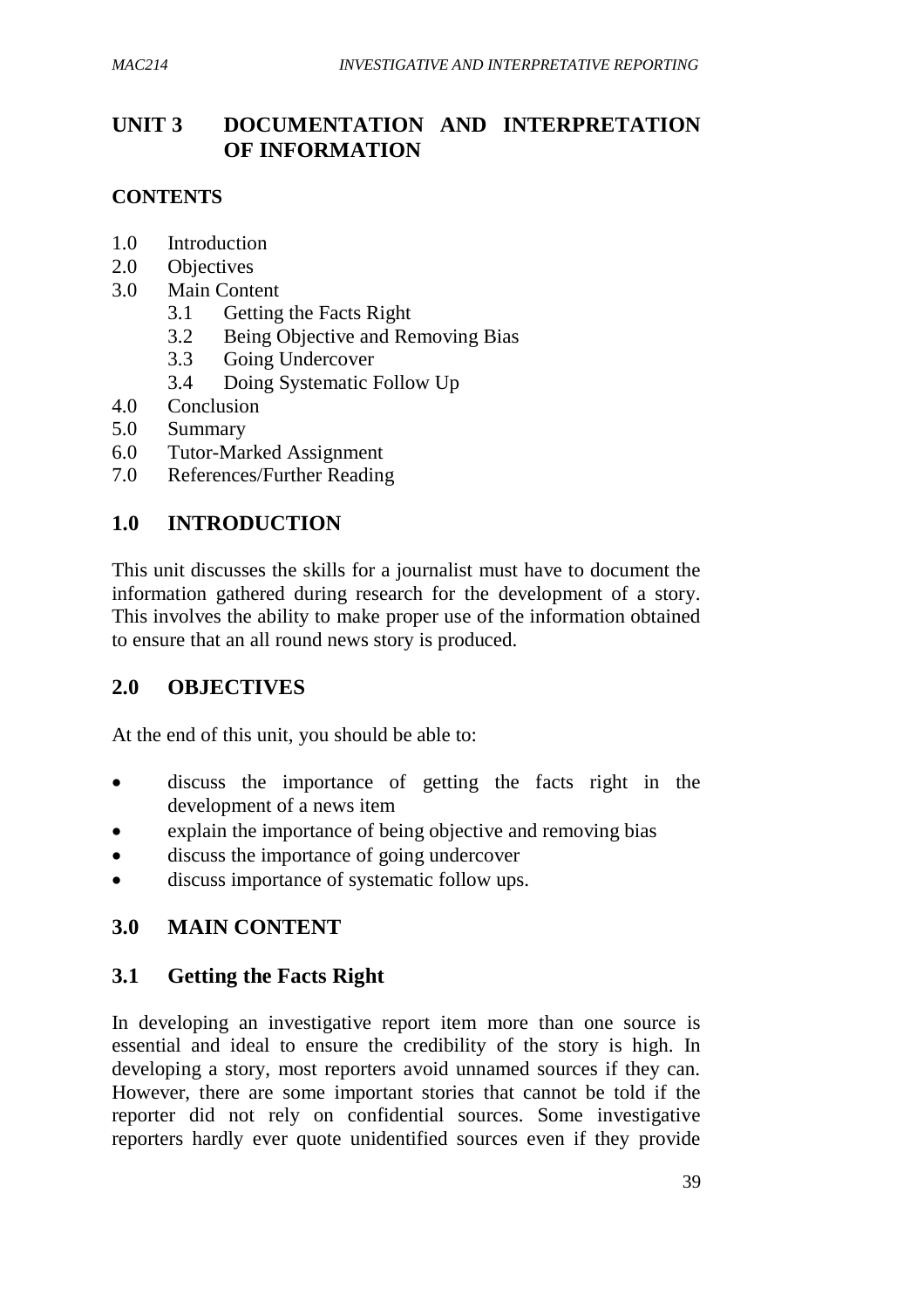important information for a story. Such sources may however be used to help provide a roadmap to the subject matter and help identify documents and people who can provide firsthand information. Itule and Anderson (2008) believe that the hallmark of investigative reporting is careful documentation. It must be noted that people do not believe unidentified sources but may have more confidence if a document is backed with evidence. For the reporter, it takes a lot of extra work to identify and obtain the documents that will prove a story. Based on this, the authors provide some guidelines to observe when using confidential sources.

- 1. During an interview, reporters should try to talk a reluctant source into going on the record by telling him or her to how important the information is to the story
- 2. If the source is still unwilling to talk on the record, the reporter listens anyway because he or she can provide important information
- 3. The reporter then asks if the source knows of anyone who is willing to provide the same information on the record
- 4. If it is possible, the reporter finds another source who can be named

### **SELF-ASSESSMENT EXERCISE 1**

Explain why getting the facts right when gathering data is so important.

# **3.2 Being Objective and Removing Bias**

Reporters who work on investigative reports do not have the same deadline pressure as do those who cover breaking news items. This elongated time is meant for ensuring that the reporter triple checks the information obtained from their sources. Investigative reporters develop a story based on multiple sources unlike breaking news reporters who may develop a story based on a single source. An investigative reporter should base stories on two or more sources and ensure that the information is confirmed. In addition, the investigator must always try to differentiate between facts and opinion and attribute opinions to people who expressed them. The presentation of facts should be balanced ensuring that if allegations are made against a person or organisation, it is only fair to allow them the right to reply.

The aim of any investigative reportage is to produce a fair and accurate, well balanced, impartial and informative write up that is in the public's interest. As a reporter, the advantages and disadvantages of human, paper and digital sources should be noted. Paper and digital sources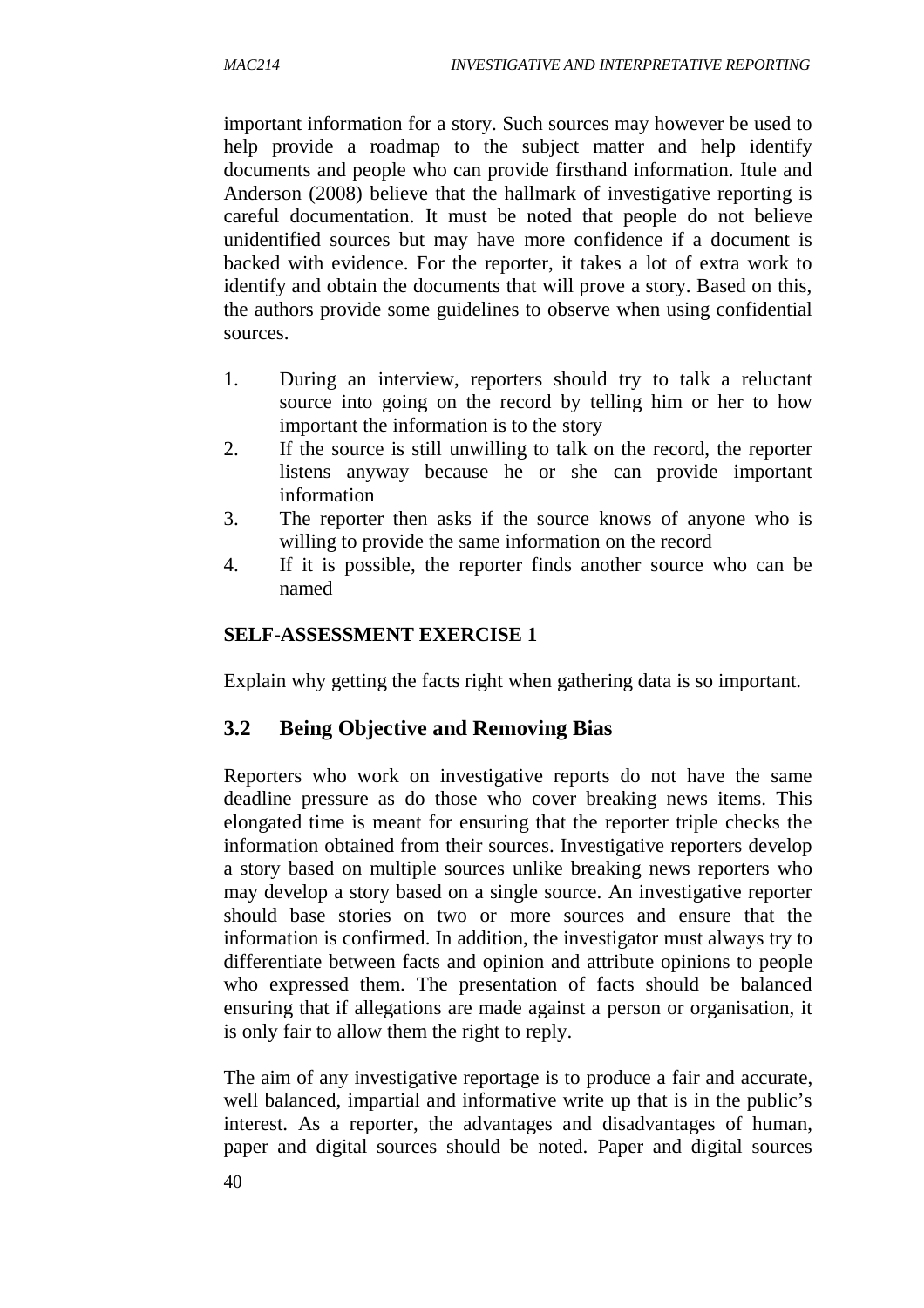alone can produce a comprehensive, accurate story, but one that risks being pedantic and lifeless. While human sources may be affected by conscious or unconscious bias, and are vulnerable to pressure, theirs are the voices that bring life and immediacy to your story. As a reporter, previous assumptions must give way for the facts discovered during the research. Holding on to previous assumptions may encourage bias and misinterpretation of the facts discovered.

### **SELF-ASSESSMENT EXERCISE 2**

How can bias be controlled?

## **3.3 Going Undercover**

Sometimes when a reporter is working on an in-depth article, they go undercover and do not tell the sources for the story that they are reporters. Many editors have argued that going under-cover is a deceptive practice that is not of the best interest of a news organization's credibility. Based on this they do not encourage this type of investigative journalism. Other critiques have argued the contrary stating that many good stories would be impossible to get if a reporter made his identity known and that all that had been said in his presence will turn up in print or being quoted on air. In many Western countries, undercover journalism is practiced only as last resort. It used only when both the reporter and the editors have concluded that a story is extremely important and information for developing it cannot be obtained in any other way. Itule and Anderson (2007:406) provide some advice as given by Reckten, a former Chicago Tribune reporter for reporters when doing undercover investigations:

- 1. As an undercover reporter assuming another role, you must do that job right and not jeopardise anyone's life. The duty of the job supersedes your job as a journalist. In other words, you cannot say that because you are an undercover reporter employed as a civil servant on the hope of investigating corruption, the work assigned by your ministry is poorly done thus sacrificing job efficiency on the alter of journalism.
- 2. When as a reporter one is taking up a false background as an undercover reporter, it is usually advisable to use the reporter's real first name that way there is no hesitation when someone calls the reporter. When filling out forms, it is also advisable to use original birthdays, working experience, state of origin, and so on. The information given should be as close to the truth as possible except for the fact that the person is a journalist.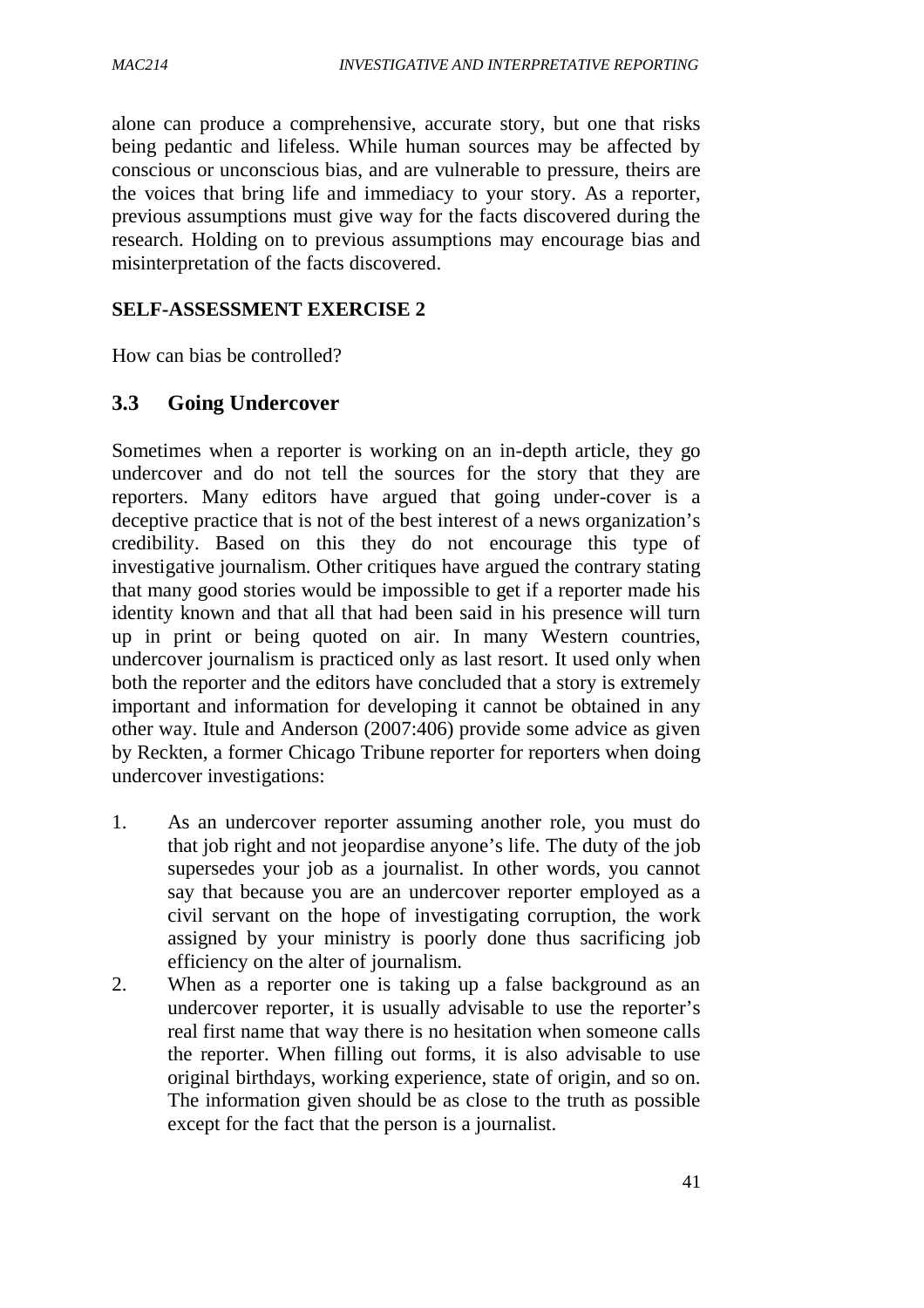- 3. In the process of being an undercover journalist, breaking the law is not acceptable as the undercover journalist cannot be protected or be considered to be above the law.
- 4. Do not allow your story to be based on unnamed sources. Try to use as many documented evidence as possible.

Even though undercover newsgathering can be dangerous, it nevertheless serves as an important method for collecting information from reluctant sources. When such information is obtained, the journalist must be careful to use the information for the benefit of the society and not necessarily for the development of his mass media or personal development alone. Often, angry sources on discovering that such information has been obtained may turn to the law for justice. To prevent such messy situations, getting secondary sources to back up the details obtained from undercover investigations is important.

### **SELF-ASSESSMENT EXERCISE 3**

Identify some of the rules to be considered when doing undercover investigation.

# **3.4 Doing Systematic Follow-Up**

A reporter needs to do systematic follow-up of the information gathered. If the information is from a written source, identifying the writer and asking questions that will aid the reporter in understanding the aims and objectives behind the write up is essential. This can be done through phone calls, personal visits or virtual connections. The information obtained may also be from other media sources or which the reporter needs to follow up the news item as presented by the media house. In following up a story the reporter must bear in mind some basic tips some of which are as follows:

- 1. Ensure that you have the correct spelling of the names, places and addresses of the major sources that form the background of the information gathered. During human or document interviews ensure that you double check and confirm the spellings.
- 2. Ensure you have diary where all the information you have gathered for the story are written. Within this diary, systematically obtained information such as the date, time, address, names, observations etc can be documented. Also within this diary should be important appointments to be kept along with the dates, time and addresses. Try to avoid writing on pieces of papers that can easily get lost or misplaced.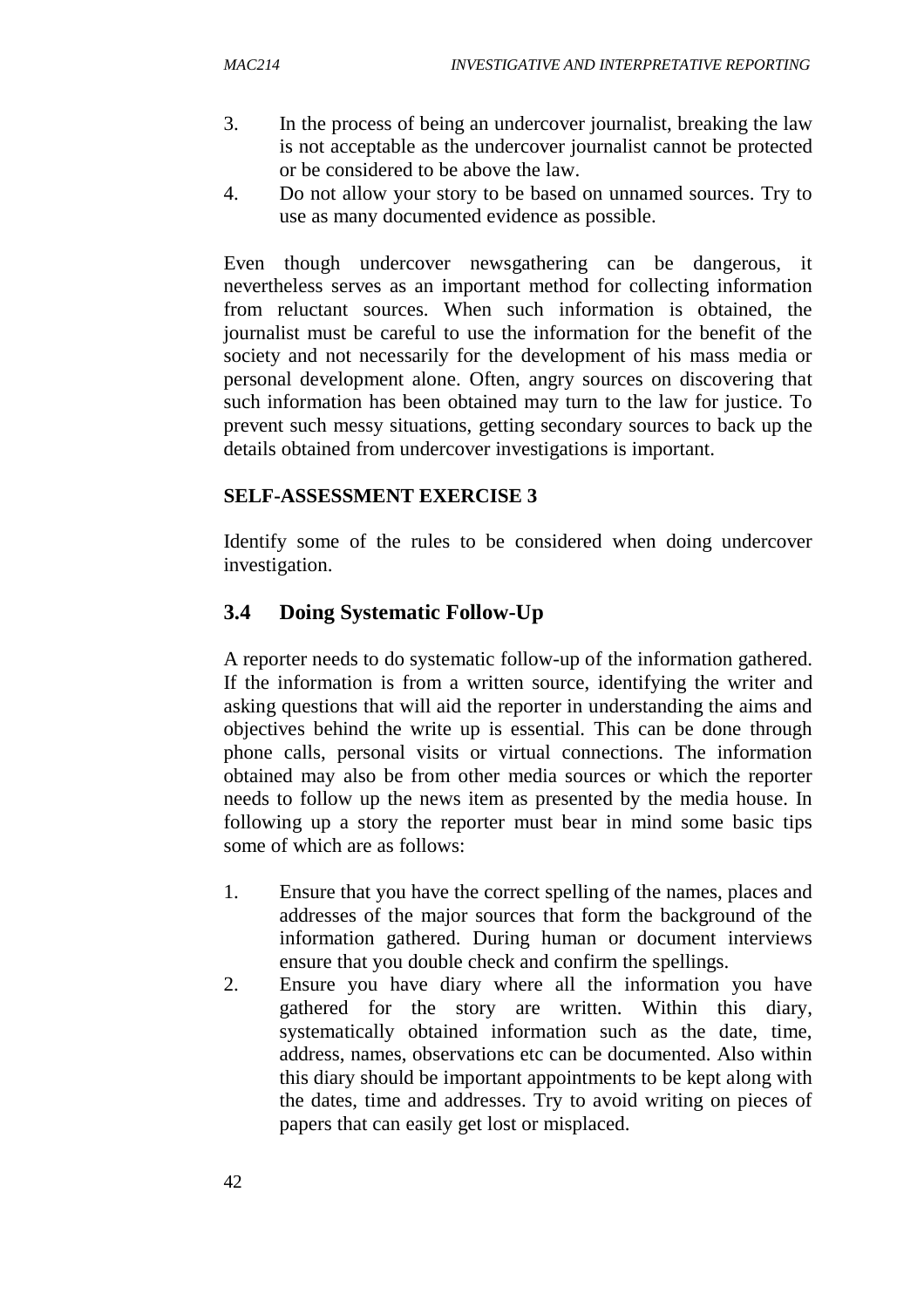- 3. Ensure that you get a folder where all the information gathered can be kept. Within this folder, the diary as well as all other pieces of information pertaining to the story being investigated such as photocopies, photographs, reports, phone-numbers etc should be kept. This makes it easier for you when writing the story and interpreting the facts gathered.
- 4. Always be time conscious when doing follow ups. When given an appointment ensure that you keep to the time. This goes also for tracking other media news items.
- 5. During interviews, the use of a small midget that records efficiently is always prescribed. Unfortunately some reporters delay in transcribing the information obtained from their interviews this when they need the information they find it difficult to interpret what was said. Transcription of the information obtained from interviews must be done within 24 hours because as a some of the finer details may be forgotten when you eventually want to write out the story or do follow-up discussions with other related sources other than the source that originally was interviewed.

### **SELF-ASSESSMENT EXERCISE 4**

Discuss some of the follow up tips needed by a journalist.

# **4.0 CONCLUSION**

A journalist must be able to transform the information obtained from the field into news worthy reporting; thus, ensuring that the news reported is free of bias and misrepresentation is very important. Such attributes must be developed before going out to source for information.

## **5.0 SUMMARY**

As a journalist, getting the facts right is the core of the job. It is not only to gather the information but what is done to the information is also of essence. The angle from which a new item is reported can affect the receivers in their reactions to the sources identified in the news item. Journalists must always be careful of misinterpretation of information and bias in the investigation of a news item.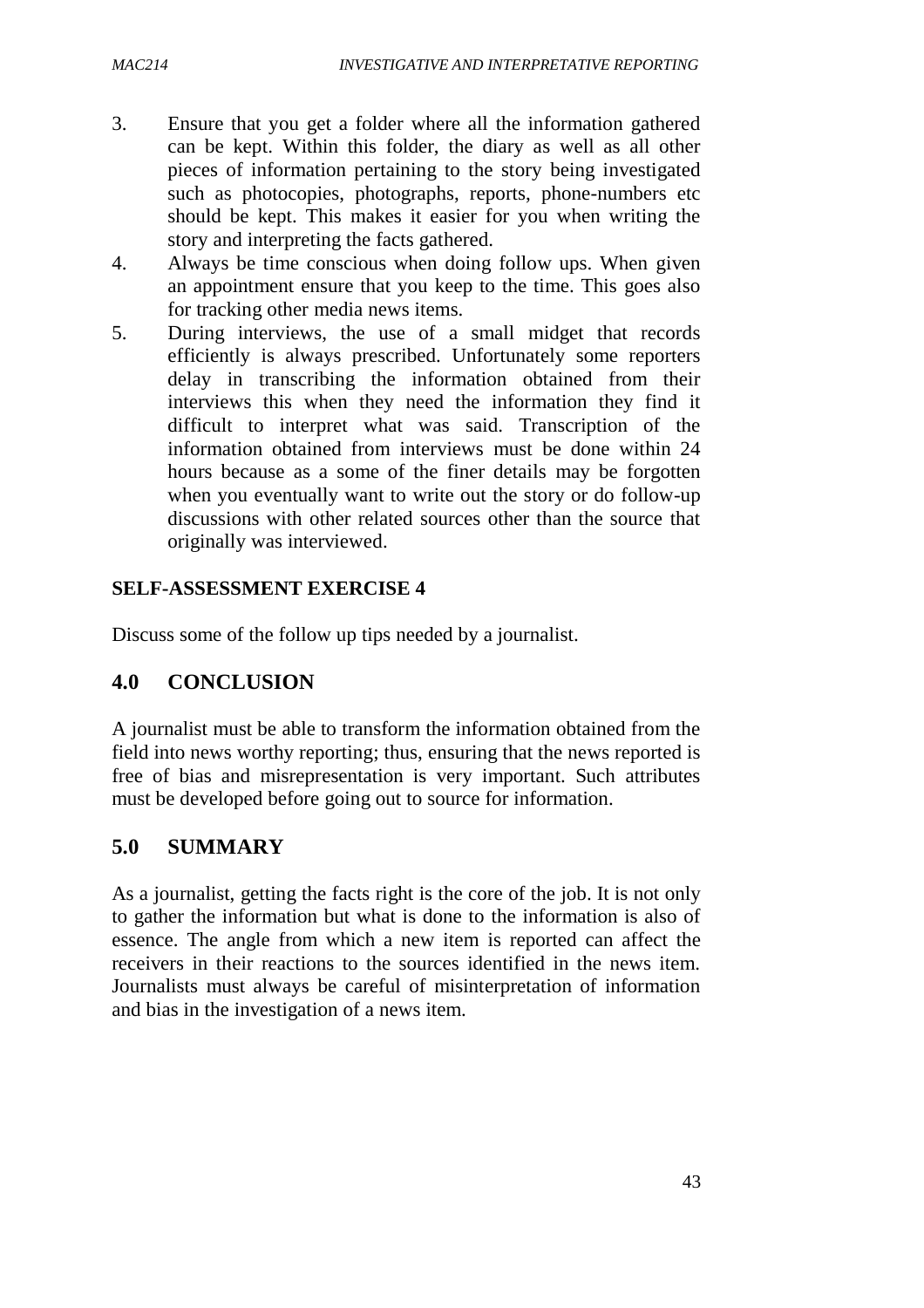### **6.0 TUTOR-MARKED ASSIGNMENT**

- 1. Discuss how a journalist can use a source to ensure that a news story is based on facts
- 2. Discuss the principles that must be considered when doing an undercover investigation
- 3. Explain how a reporter can ensure that the news item written is free of bias

### **7.0 REFERENCES/FURTHER READING**

- Itule, B. & Anderson, D. (2007). *News Writing and Reporting for Today's Media*. New York USA: McGraw Hill.
- Itule, B. & Anderson, D. (2008). *News Writing and Reporting for Today's Media*. New York USA: McGraw Hill.
- Levin, M. (2000). *Journalism: A Handbook for Journalists*. Illinois USA: National Textbook Company.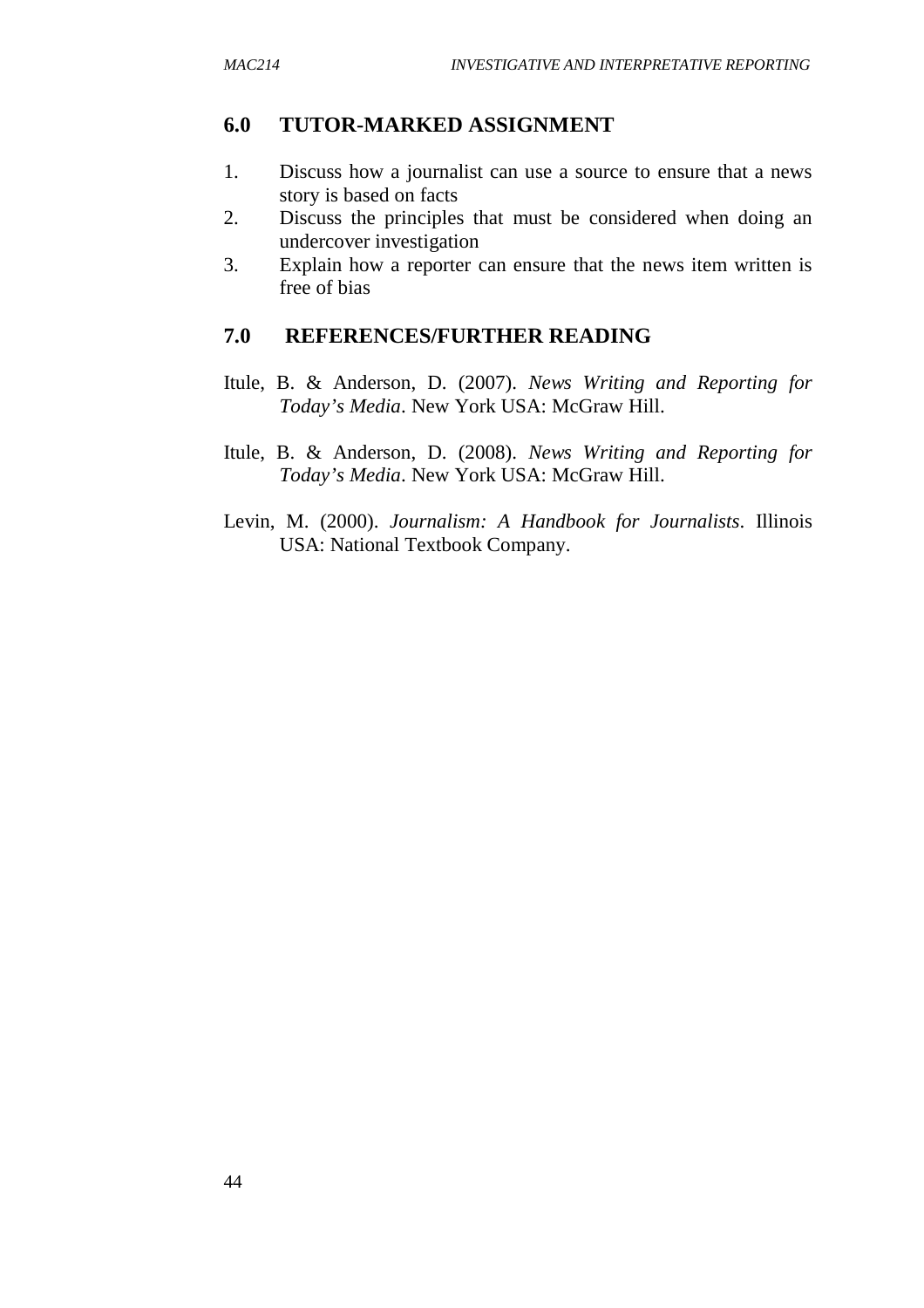# **MODULE 3 INVESTIGATIVE AND INTERPRETATIVE REPORTING: WRITING THE STORY**

- Unit 1 Writing An In-Depth Investigative Story (I)
- Unit 2 Writing An In-Depth Investigative Story (II)
- Unit 3 Writing An In-Depth Investigative Story (III)
- Unit 4 Writing An In-Depth Investigative Story (IV)

# **UNIT 1 WRITING AN IN-DEPTH INVESTIGATIVE STORY (I)**

# **CONTENTS**

- 1.0 Introduction
- 2.0 0bjective
- 3.0 Main Content
	- 3.1 Development of Investigative Journalism
	- 3.2 Researching for an Investigative Report
	- 3.3 The Investigative Report/Story
	- 3.4 Preliminary Preparation
- 4.0 Conclusion
- 5.0 Summary
- 6.0 Tutor-Marked Assignment
- 7.0 References/Further Reading

# **1.0 INTRODUCTION**

Basically, the ills in a society can be partly and indeed, is curbed by building capacity among journalists to carry out effective investigative journalism that exposes corruption, wrongdoing and systemic malfunctioning. This action-learning unit applies the skills of investigative journalism to the development of actual stories to be published or aired.

Investigative reporting in most cases, takes the form of a feature story in writing, bearing in mind that it is basically a presentation of facts on an event, issue, personality or place. A typical in-depth investigative story therefore, contains the news behind the news – the presentation of facts and background information.

However, a well-investigated, well thought out in-depth story could be "destroyed" by poor presentation that is, the way it is written. Writing an in-depth report is crucial to achieving the aims of the story and keeping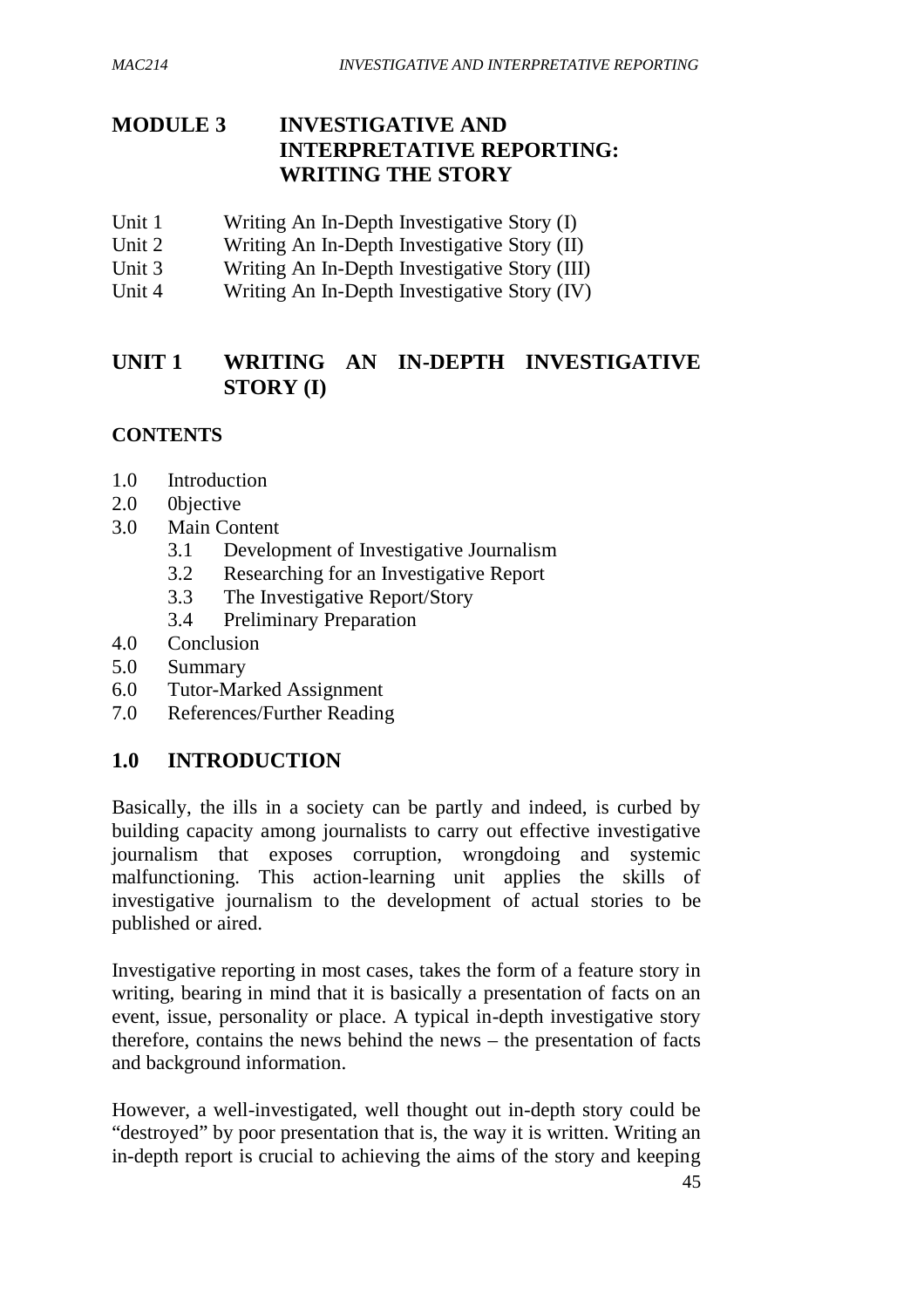the interest of the audience throughout the piece. Readers easily get irritated by poor presentation, poor sentence construction, lengthy or boring paragraphs, wrong spellings, wrong use of words, incoherent sentences and paragraphs, and so on. The basic aim of writing the investigative story is to communicate about wrongdoings, such as corruption in the society, to readers in such a way that they will easily get the message.

# **2.0 OBJECTIVES**

At the end of this unit, you should be able to:

- identify the basic forms and format of an investigative report
- write an investigative article and present the report in a manner that the audience will understand
- develop act of writing for public interest
- explain journalism laws and ethics as it affect the practice of investigative journalism.

# **3.0 MAIN CONTENT**

# **3.1 Development of Investigative Journalism**

Investigative reporting is the name usually given to detailed in depth examination, extending over a period into given news situations. Examples might be gang protection rackets, or allegations of corruption in a local council but the work can also involve 'social' situations such as drugs.

The essence of this type of writing is the close attention to detail and the systematic interviewing of people involved and combining of documents so that a dossier is built up. It often involves skating near to the law in the search for information where the public interest is of over-riding importance. Frequently, the information sought is being with-held by people who have a vested interest in its concealment or who are willing to utilize the law to stop their activities from being revealed.

Such requires skilled and well-informed investigators who are more or less operating in the role of detectives. The work and writing can be done individually. However, the work and writing for a very big project may be split up among members of a team, which can include staff writers and freelances, under the direction of a project editor who collates the material and welds it into the final report. This kind of reporting requires close legal checking.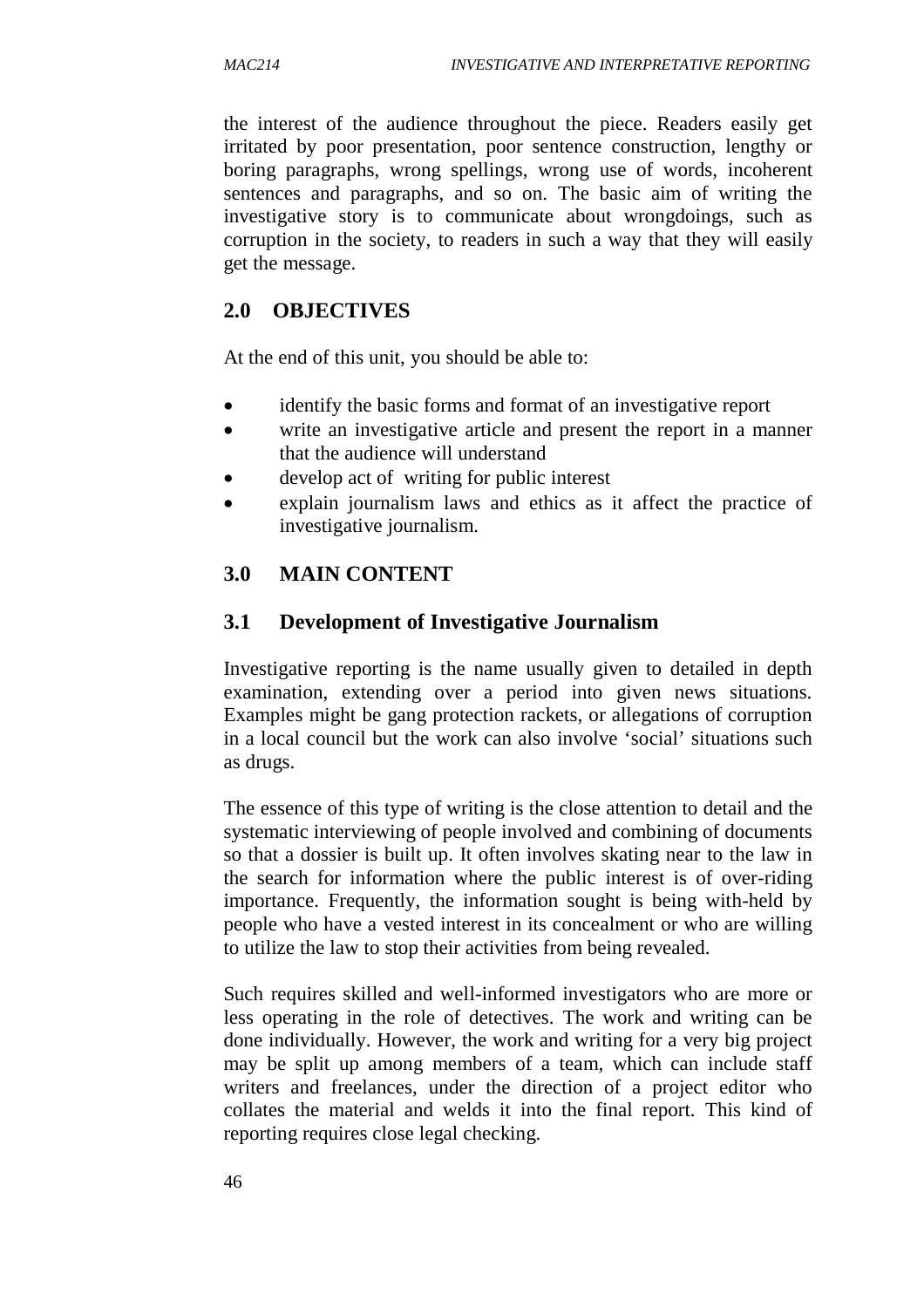Hodgson (2001:38) in his primer on the press gives us a working perspective on the development of investigative reporting. The history of in depth reporting dates back a long way in such Sunday newspapers as the *News of the World* and *The People,* where investigators examined a criminal's activities or a social problem over a period and finally produced a 'special report'. The technique was given a new meaning by the highly organised "Insight Investigators" which began to appear in the *Sunday Times* in the 1960s.

This was the first newspaper to allocate a team of reporters under a project editor to carry out investigative work on a regular basis. The investigation into the Thalidomide drug, which had caused the birth of deformed babies, was one of the great successes of Insight, and one which resulted in long litigation before the paper was allowed to print the results. Space is the limiting factor of the Insight method. The idea is to present text and pictures over two or more pages with the text running to 6,000 words or more. It is a form of journalism more suited to the leisurely oriented Sunday papers. Insight reports won many awards.

## **SELF-ASSESSMENT EXERCISE 1**

Trace the development of investigative journalism.

# **3.2 Researching for an Investigative Report/Story**

In-depth investigative reports are choice assignments because they allow reporters to explore a topic thoroughly, learn things that most people do not get chance to learn and tell a story without the fear of its being cut for a small hole in the newspaper. (Itule et al 2008: 399). However, for a novice, investigative reports could be frustrating and takes time to do an investigative research for a story. This you must understand as an inspiring investigative journalist.

A thorough research is the first step to a good investigative piece and the main purpose of such a research you carry out is to get your facts and to make sure you have got your facts straight. This is true because you stand the risk of a libel suit if you get the story wrong. Libel suits can be very expensive and people will want to know why you got the story wrong. Is it because you are incompetent? Do not be tempted to cut corners like faking a story where none exists. If you are being pressured, be honest about the holes that you may still have in your research. It is far safer to be clear about what you've found out, and what you still need to verify, than to hope it'll be ok once it's all put together and transmitted or published.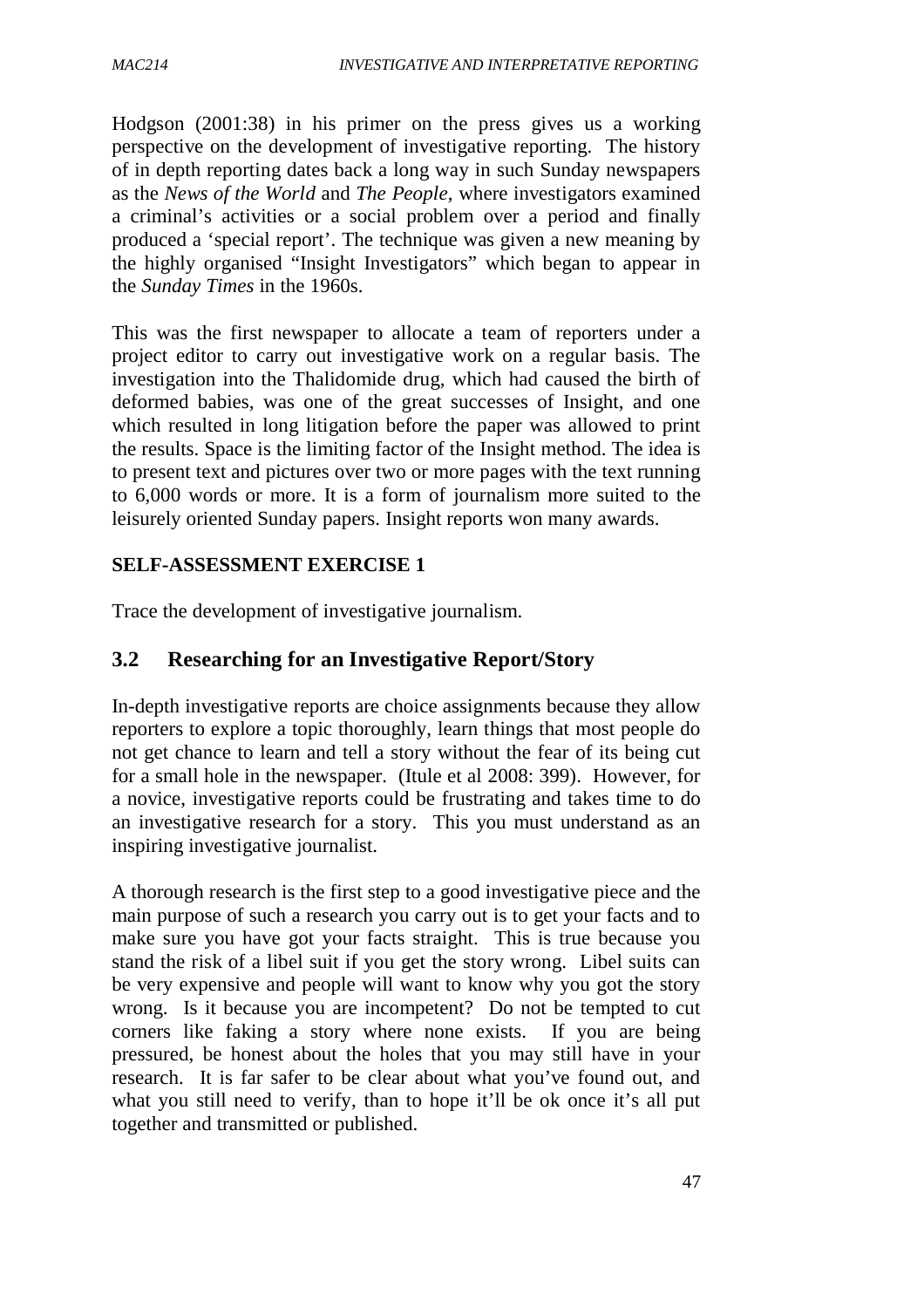Conventionally, doing an investigative piece is not part of your regular beat where you are expected to work with deadlines. In some cases, the task of doing an investigative piece goes along with your regular beat. However, more time and persistence is given to the task of coming up with an investigative, in-depth piece. Think of the research work as a continual process.

You need to develop persistence as it is not easy trying to get information from people especially when they do not want you to have it. You must expect to be refused access to people and information. This is part of the job. Your ability to get on top of it and uncover the hidden for public good is what makes you an investigative reporter.

In conducting your research for an investigative piece, your starting point may include making initial phone calls. You need to develop a credible and firm telephone manner but remain polite, even when you may feel like losing your temper with someone for being so deliberately obstructive. Be determined at all times but never lose your cool. You may find that you have hit a brick wall and the person you are talking to, or trying to talk to, just will not help you out. Think. How else can you get to the story without having to talk to this particular person? There will be another way round – you just have to find it. If you are in this position before you finally end the call, make sure to ask whether you can come back to them if you find out anything else. This will give you a way back in should you find someone to back up your story.

Good investigative journalism requires good and logical thinking. You will need a good deal of lateral thinking even before you start making your phone calls. Sometimes you will get a few facts that in themselves do not really add up. You need to think around them to spot something there that is not at first obvious. This may mean taking a couple of pieces of information you have from someone else. Never assume that one person has the whole story. You will need to piece the information together, rather like an intricate jigsaw, until you can see what the final version of events might be. Remember, even when you think you have found the final story, you still need someone to verify it. It is no good if the only person who can tell the story is you. You need evidence for your hunches, and people to go on the record.

However, making people go on record is not always easy when conducting an investigative research because of security reasons, amongst others. You will consider other options only if you have tried other conventional methods. Doing an investigative report may require you going under cover in the course of researching the story. However,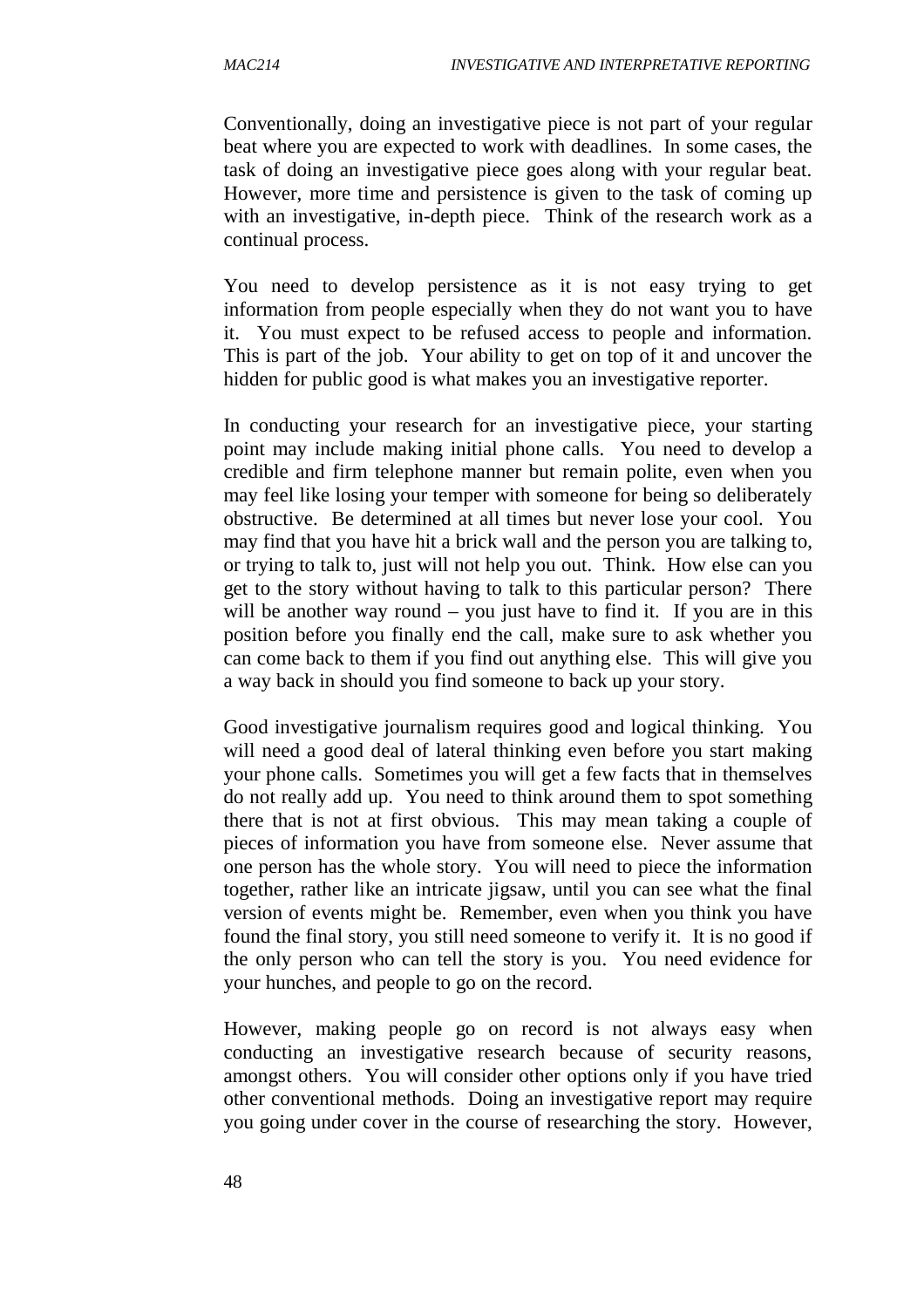before you do this; be sure to ask yourself if the story is important enough and if the result is for the common good or public interest.

An in-depth, investigative report must be worthwhile since you must come to terms with the fact that it is a grueling assignment that requires you to spend days, weeks, months or even years investigating and researching a topic. Your investigation will entail working endlessly in front of a computer and in the field, asking questions over the phone, in person and in writing.

### **SELF-ASSESSMENT EXERCISE 2**

Why are investigative reports choice assignments for the journalist?

## **3.3 The Investigative Report/Story**

Writing an investigative report, follows the same pattern used in writing every other news story. After preliminary preparations, there is an outline, especially for beginners, before the story begins from the caption, through the lead, to the body of the story, to the end. An investigative report could be written in a straight news format or a feature article format. The investigative reporter could decide to be presenting his story in a straight news reports. Once a fresh fact is gathered, a fresh angle to the straight news is presented.

However, most investigative stories are presented in feature format. The feature format provides the latitude to bring in all relevant facts and angles into one full story, make the development flow in a coherent manner and give the audience a better platform to easily read, understand and digest the report. In writing an investigative report, the reporter operates from the preliminary preparation, through the writing of story caption and the lead, to the body of the story.

### **SELF-ASSESSMENT EXERCISE 3**

State the sequence for writing an investigative story.

# **3.4 Preliminary Preparation**

Preliminary preparation simply connotes that you do not just jump into the story without first getting things set for the story. The documents, transcribed interview and such other materials relevant to the story are gathered and studied at this point. This includes facts jotted down during investigation. Relevant ones are separated from irrelevant ones. This stage is essential because the writer needs to have the materials or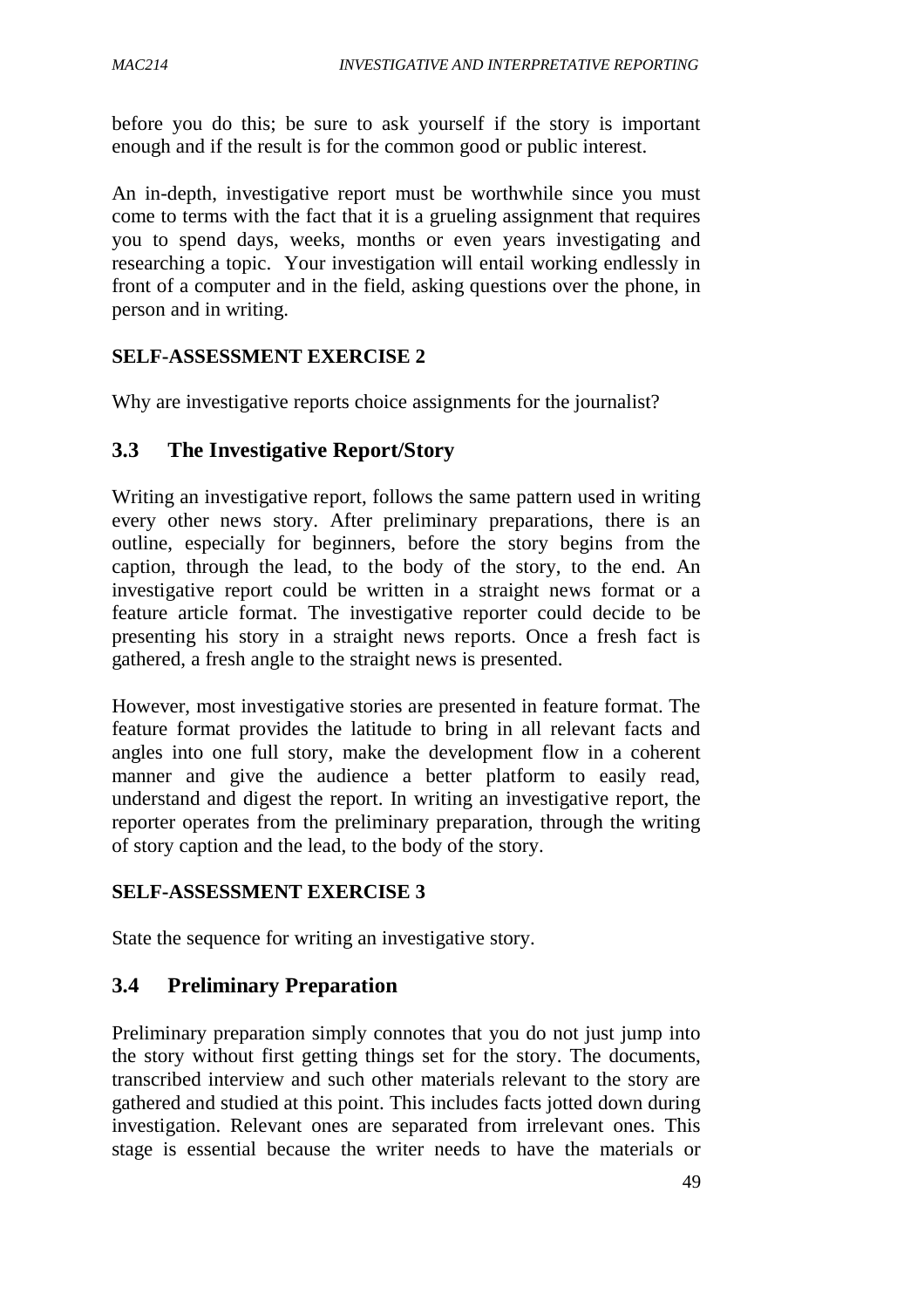documents (press releases/statements, doctors reports, committee reports, speeches, and so on) handy to know when to use them. This will also ensure that the documents are used as and when due.

The preliminary stage is when you weigh the materials you have and prepare your mind to begin the not-so-easy task of doing a good piece that will captivate your audience. You take a look at all the documents you collected in the course of investigation, transcribe the relevant interviews, and separate the materials you will use from the ones you will not use otherwise you may get confused in writing the story. You may end up including irrelevant materials or irrelevant portions of relevant materials. You need to glance through the selected materials/documents to prepare your mind on how to think out a coherent story.

### **SELF-ASSESSMENT EXERCISE 4**

What does preliminary preparation for an investigative story involves?

## **4.0 CONCLUSION**

The place of research in the work of an investigative reporter is very important because it helps the reporter to explore things thoroughly to uncover what people do not know. This kind of specialised reporting requires great skills.

# **5.0 SUMMARY**

The essence of an investigative report is to give more facts, details and fresh perspectives to straight news for the interest of the public. To do this, good research work through interviews, documents, observations, and so on is required. Good research work is a major factor for a good report. The investigative journalist systematically goes through preliminary preparations before he is ready to write his piece.

# **6.0 TUTOR-MARKED ASSIGNMENT**

- 1. Explain the essence of investigative journalism.
- 2. Explain the sequence for writing an investigative story.
- 3. What does it mean to have a good deal of lateral thinking as an investigative journalist?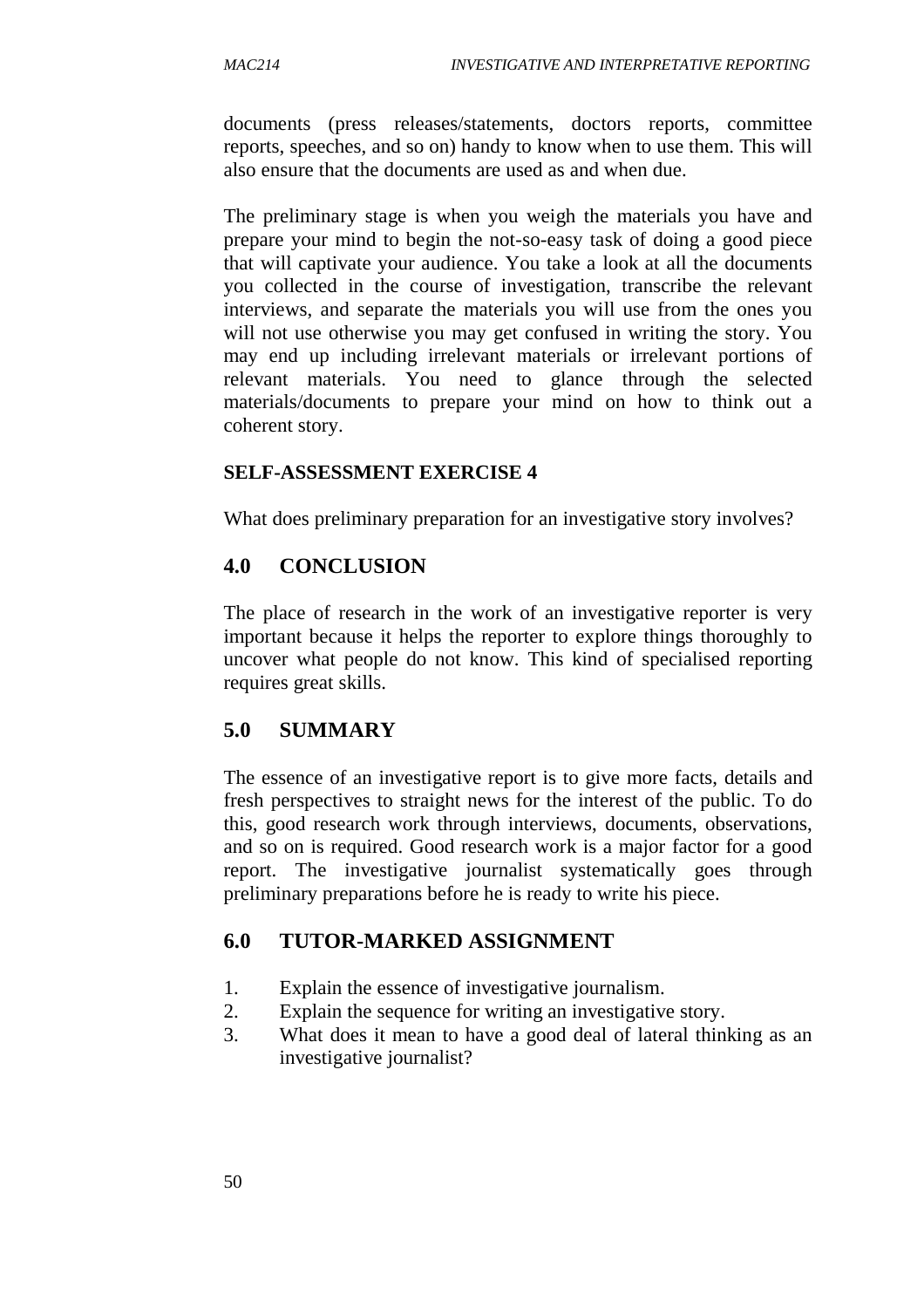### **7.0 REFERENCES/FURTHER READING**

Hodgson, F. W. (2001). *Modern Newspaper Practice: A Primer on the Press*. Oxford: Focal Press.

Itule, B. D. & Anderson, D. A. (2008). *News Reporting and Writing*. Singapore: McGraw-Hill Companies Inc.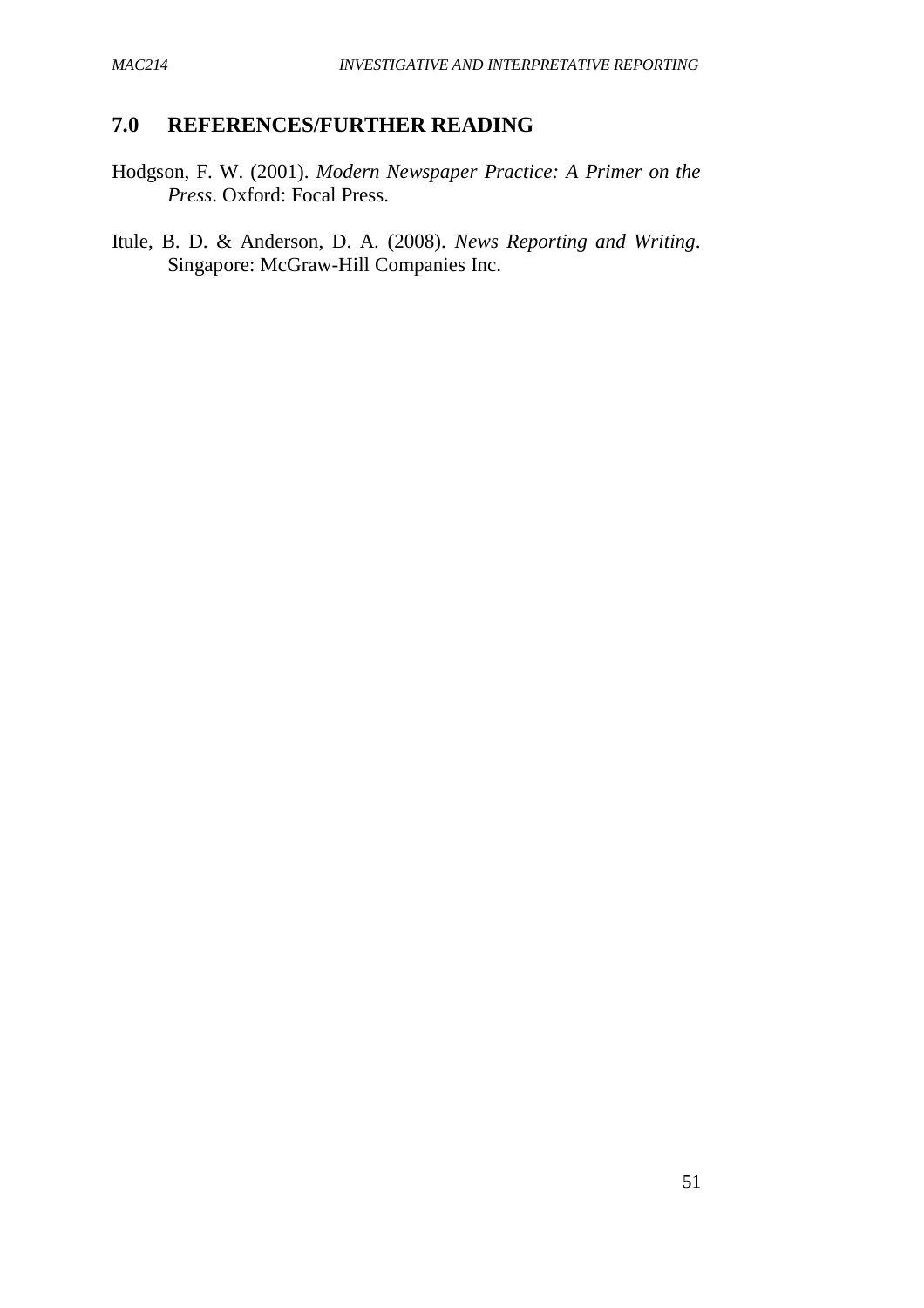# **UNIT 2 WRITING AN IN-DEPTH INVESTIGATIVE STORY (II)**

#### **CONTENTS**

- 1.0 Introduction
- 2.0 Objectives
- 3.0 Main Content
	- 3.1 The Outline
	- 3.2 The Caption/Title
	- 3.3 Find the Theme and Develop the Story
	- 3.4 Writing the Lead
- 4.0 Conclusion
- 5.0 Summary
- 6.0 Tutor-Marked Assignment
- 7.0 References/Further Reading

### **1.0 INTRODUCTION**

This unit discusses the use of outlines as a starting point in mastering the art of writing investigative stories, and brings you to the all-important factor of a lead, which is where the whole story begins in print the electronic media.

### **2.0 OBJECTIVES**

At the end of this unit, you should be able to:

- collate materials correctly for a story
- write a story coherently
- discuss what a lead is and its importance in a story.

### **3.0 MAIN CONTENT**

### **3.1 The Outline**

Writing a coherent story requires organisation of your thought in such a way that it can be presented in a chronological order in your report or article. An outline is a mention of or description of the key facts or points contained in a story. It serves as a guide while writing the story so that you will not veer off the central theme or start emphasising issues not related to the topic of discussion. It is used to create a skeletal framework for the feature piece before using available information and good sentences and paragraphs to weave the outline into a full blown in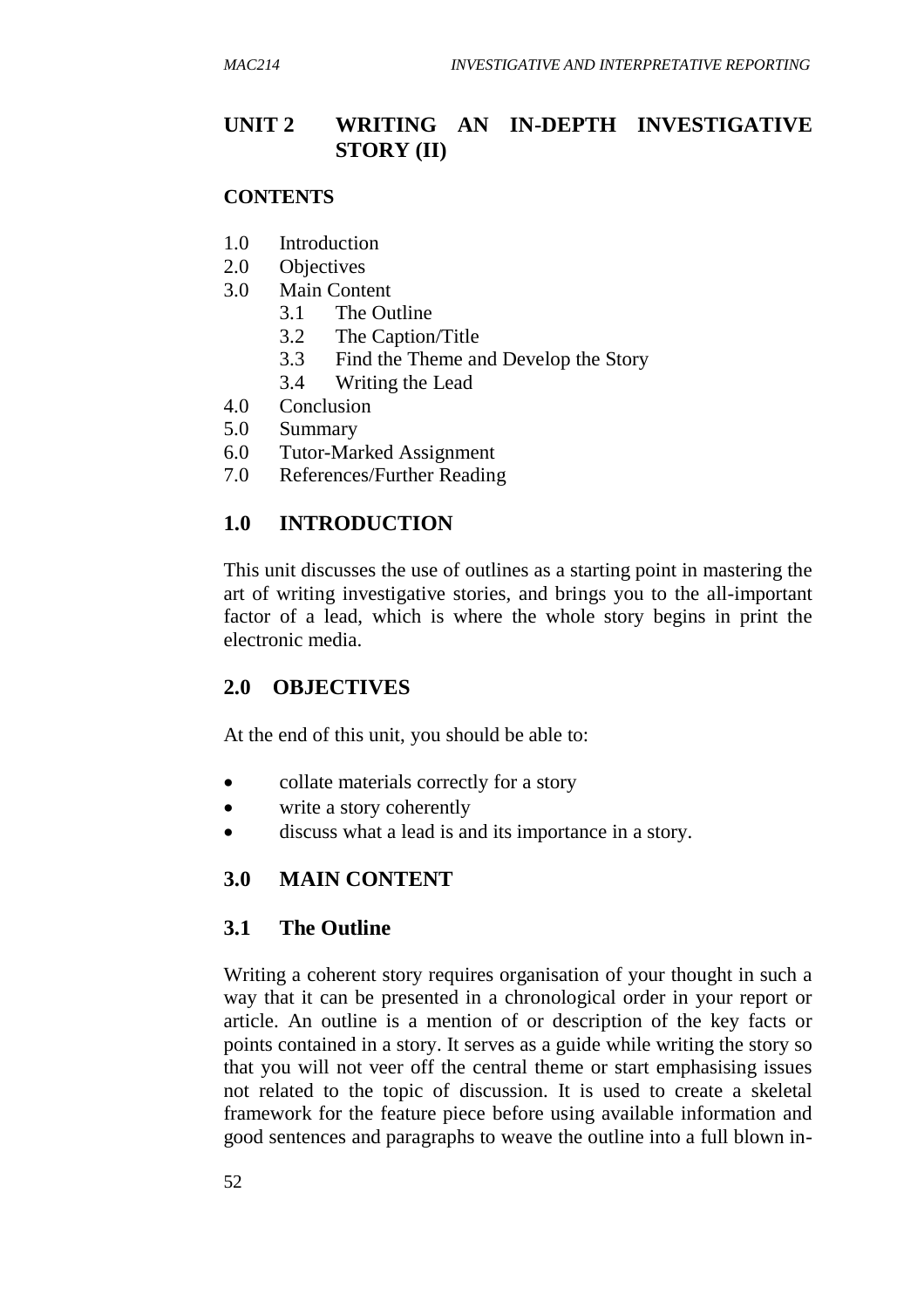depth piece. The length of an outline depends on how you want to treat the facts. However, the outline should not be too long in order not to accommodate irrelevant issues in the piece.

An outline should be in sentences with each sentence for one line of thought. Each sentence in the outline could then be treated in one, two or three paragraphs depending on what you want. Using outline is at your discretion but the suggestion here is that outline should be used when necessary to direct the flow of the article, your line of thought, and to help in writing a coherent feature piece. Any lead type can also be chosen – depending on its appropriateness.

### **SELF-ASSESSMENT EXERCISE 1**

What is an outline for a story?

# **3.2 The Caption/Title**

Using appropriate titles or caption is also key to the writing. The caption or title is an important part of the entire piece because it is the first centre of attraction for the reader. The title often has something to do with the story or something that reflects the central theme of the piece. Avoid as much as possible, misleading captions. Captions may be in question format for instance, "Who killed Mr. Odogu?" It could come in summary statement format such as "Falling standard of Education in Nigeria," or direct address format such as "The Super Eagles you will never miss." It is good to know how to caption a good investigative piece in order to give an idea of what the story is about.

Note that the story usually begins with a caption but some journalists choose to write their lead before the caption when writing their piece. This is to enable them develop a caption from the lead. However, writing the caption before other parts of the story is suggested because the caption tailors the mind of the writer towards what the content will be and what information to include in the story. It keeps the reporter on track. As he writes and looks at the caption, he is on track as to the content of the write up. In most cases, the caption gives a faint hint or direct idea of the nature of story content. It could be a single word a summary statement or a short phrase.

### **SELF-ASSESSMENT EXERCISE 2**

Why is the caption of a story important?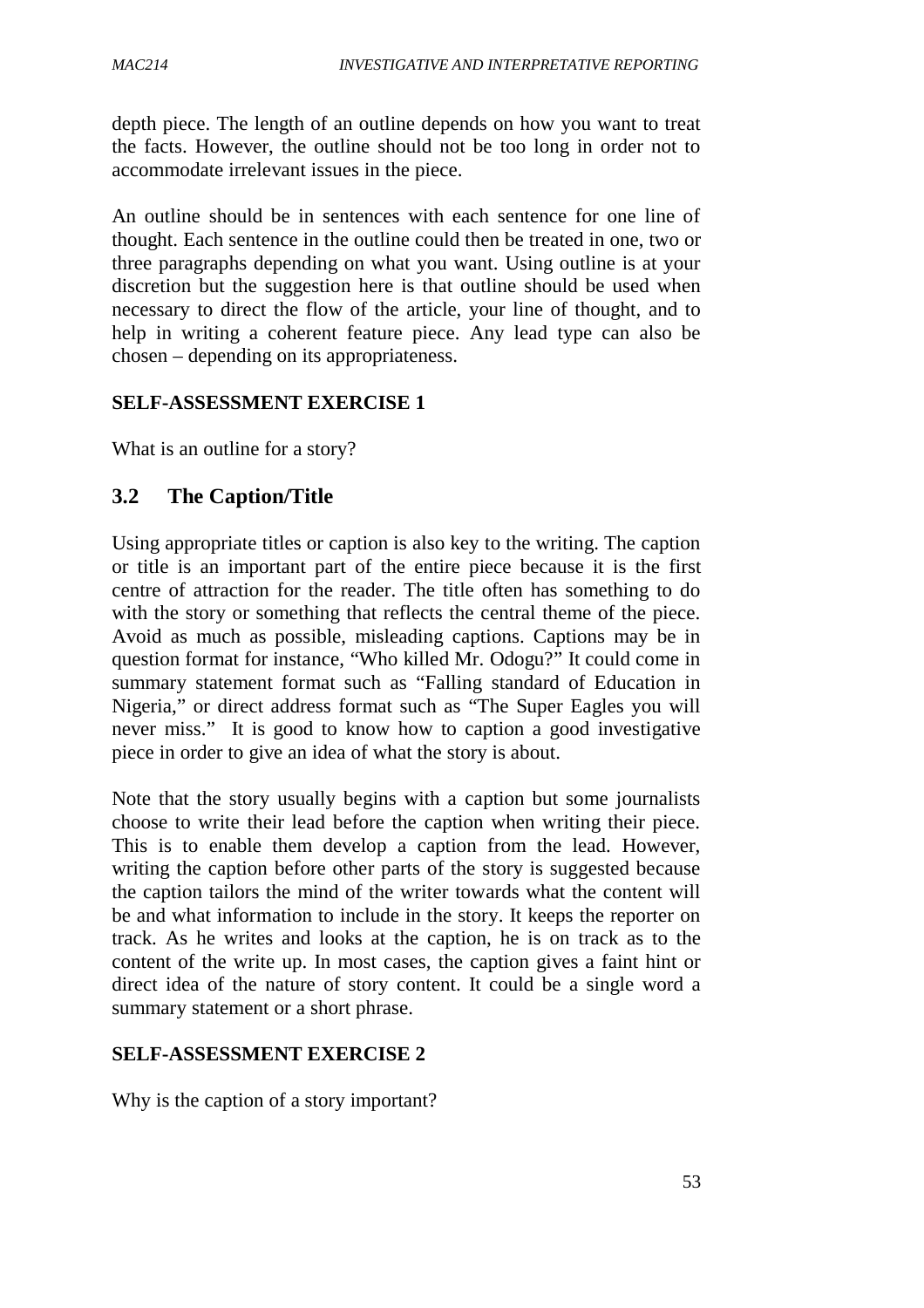### **3.3 Finding the Theme and Developing the Story**

Before you begin, you must determine the purpose of the story. The purpose of in-depth investigative stories is generally to reveal something. Your research and organisation of the story helps you achieve this purpose. Each part of the story – the beginning or introduction, the body and the end or conclusion, should revolve around the theme. Thus, once the theme is determined, all research, interviewing and writing should support it. Though, something may come up in the course of your research that alters the focus of the story, most writers still try to stick to the original theme as much as possible. Itule et al (2008) suggest that you should determine your theme based on the following factors.

- **1. Has the story been written before?:** Your task here should be to reveal the unknown for the interest of the public. You can always approach the story from a different angle.
- **2. The audience:** The story should be of interest to the audience. People should relate to your piece else, they will not read it, no matter how well written it is.
- **3. Holding power:** The audience should not only be interested in the story but the story should hold the interest of the audience. Emotional appeal in the story can be important here.
- **4. Worthiness:** Is this story worth anything? Is the theme so narrow or so broad that it has no value? For instance, to write on 'Cancer' will be too broad a topic.

#### **SELF-ASSESSMENT EXERCISE 3**

What is another name for the theme of a story?

### **3.4 Writing the Lead**

What is a lead? A lead, as it refers to the writing of a news reports, simply is an introduction to a news story. In other words, it is the introduction part of the story. When reporters cover a breaking news event, their first paragraph to the story often summarise what happened, to whom, where, when, why and how. The most important of these six elements (5Ws and H) go into the first paragraph while the less important elements go into the second and succeeding paragraphs. The first or lead paragraph makes up the summary, which is called the **summary lead**. It is a terse opening paragraph that provides the gist of the story and invites readers to the story.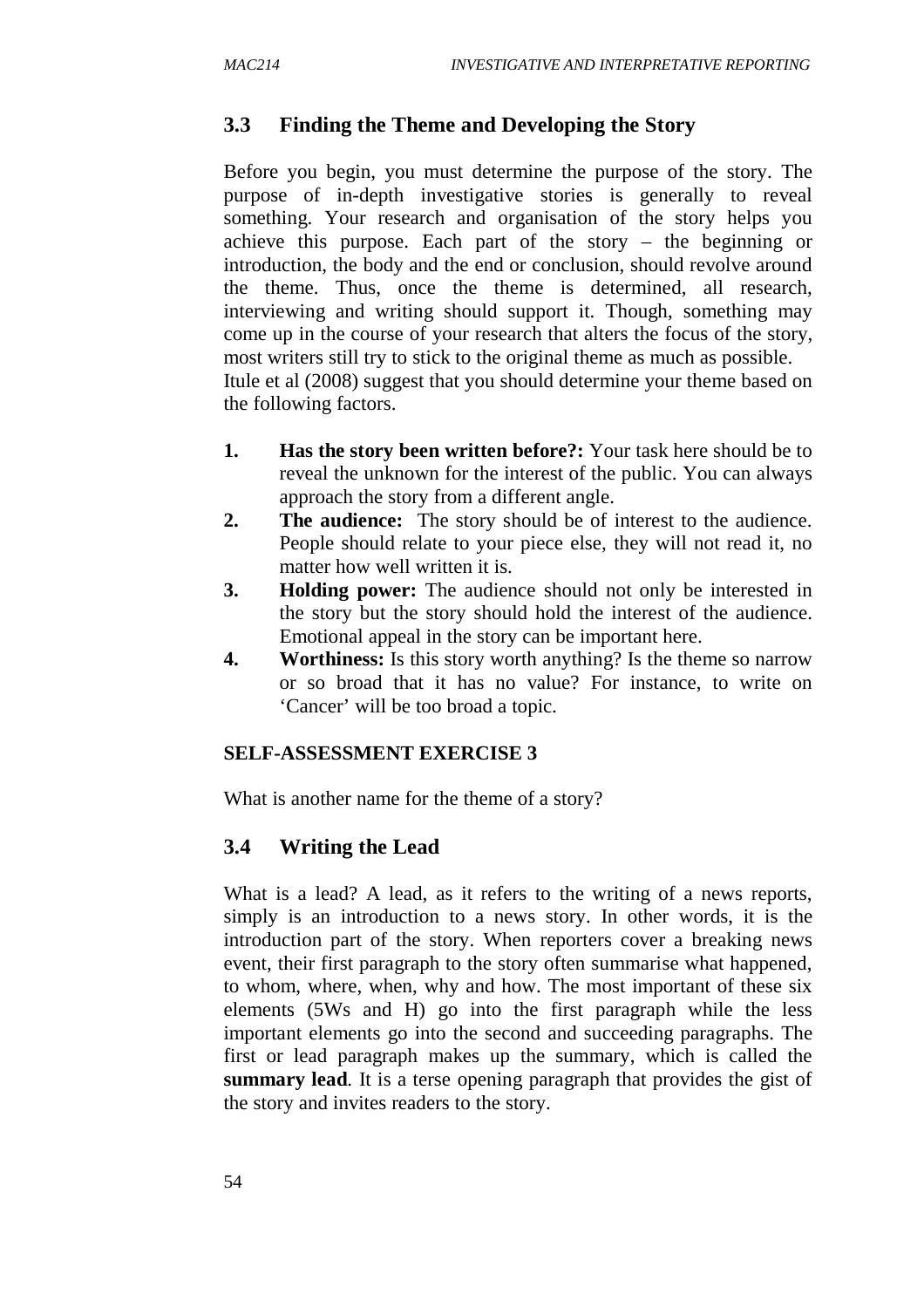Summaries and narratives are the most common leads on investigative stories that reveal wrongdoing or break news for the first time. However, there are other special leads that are not summaries. A good lead draws the readers' attention into the body of the story. The lead serves as the neck which joins the head (headline or caption) and the body (entire story). Since there are various leads for in-depth report writing, the most appropriate should be selected to begin a good piece. Among these lead types are: descriptive lead, narrative lead, quotation lead, question lead, direct address lead, staccato lead, summary lead, and so on. These are basic lead types that could be used in beginning a good investigative piece. You should adopt the one that best suit the story or the one you can best apply in beginning a good piece. Importantly, you should study these lead types and understand how to apply each in writing a good piece.

### **SELF-ASSESSMENT EXERCISE 4**

What is a lead?

## **4.0 CONCLUSION**

With a good outline, the writing is half completed. The writer should flesh out the outline in the main writing starting with an appropriate lead.

### **5.0 SUMMARY**

Writing a good story at this level involves organizing your thoughts and materials coherently in an outline before starting your piece with a lead which is the introductory part of the story.

### **6.0 TUTOR-MARKED ASSIGNMENT**

- 1. Write an outline for an investigative report.
- 2. Write out the lead for the report.
- 3. How can you determine the theme for a story?

# **7.0 REFERENCES/FURTHER READING**

Itule, B.D. & Anderson, D.A. (2008). *News Reporting and Writing*. Singapore: McGraw-Hill Companies Inc.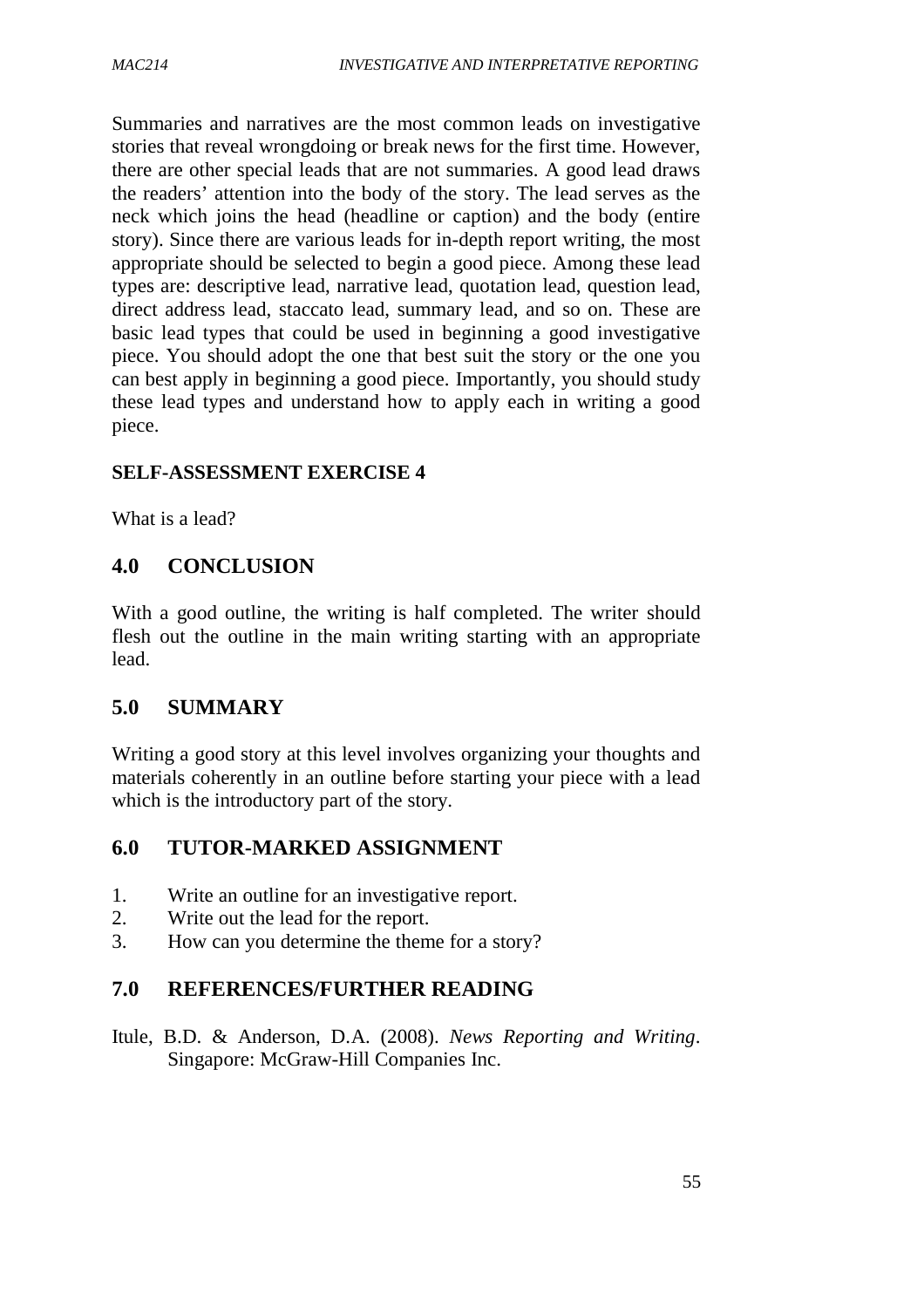# **UNIT 3 WRITING AN IN-DEPTH INVESTIGATIVE STORY (III)**

#### **CONTENTS**

- 1.0 Introduction
- 2.0 Objectives
- 3.0 Main Content
	- 3.1 Types of Lead
	- 3.2 The S-V-O Construction
	- 3.3 Write the Body
	- 3.4 Using Leads in Investigative Reporting
	- 3.5 Writing the Body
	- 3.6 Things to Note as You Write
- 4.0 Conclusion
- 5.0 Summary
- 6.0 Tutor-Marked Assignment
- 7.0 References/Further Reading

## **1.0 INTRODUCTION**

This unit continues with the lead by identifying types of lead an investigative reporter may use in his story, how to find the lead in a story as well as constructing the lead. This unit also introduces you to proper writing of an investigative piece while noting important points as you write.

## **2.0 OBJECTIVES**

At the end of this unit, you should be able to:

- identify and write leads for an investigative piece
- write an investigative feature story.

### **3.0 MAIN CONTENT**

### **3.1 Types of Special Leads**

56 You can use a narrative, contrast, staccato or direct address, and so on, to begin your in-depth investigative story. Use the lead you find most appropriate for the story. A **lead block** of two or more paragraphs can be used for this purpose. This means that rather than put the news elements of the story in the lead, you can use the first two or three paragraphs to set a mood, to arouse readers, and to invite them. The news peg or the significance of the story is provided in the third or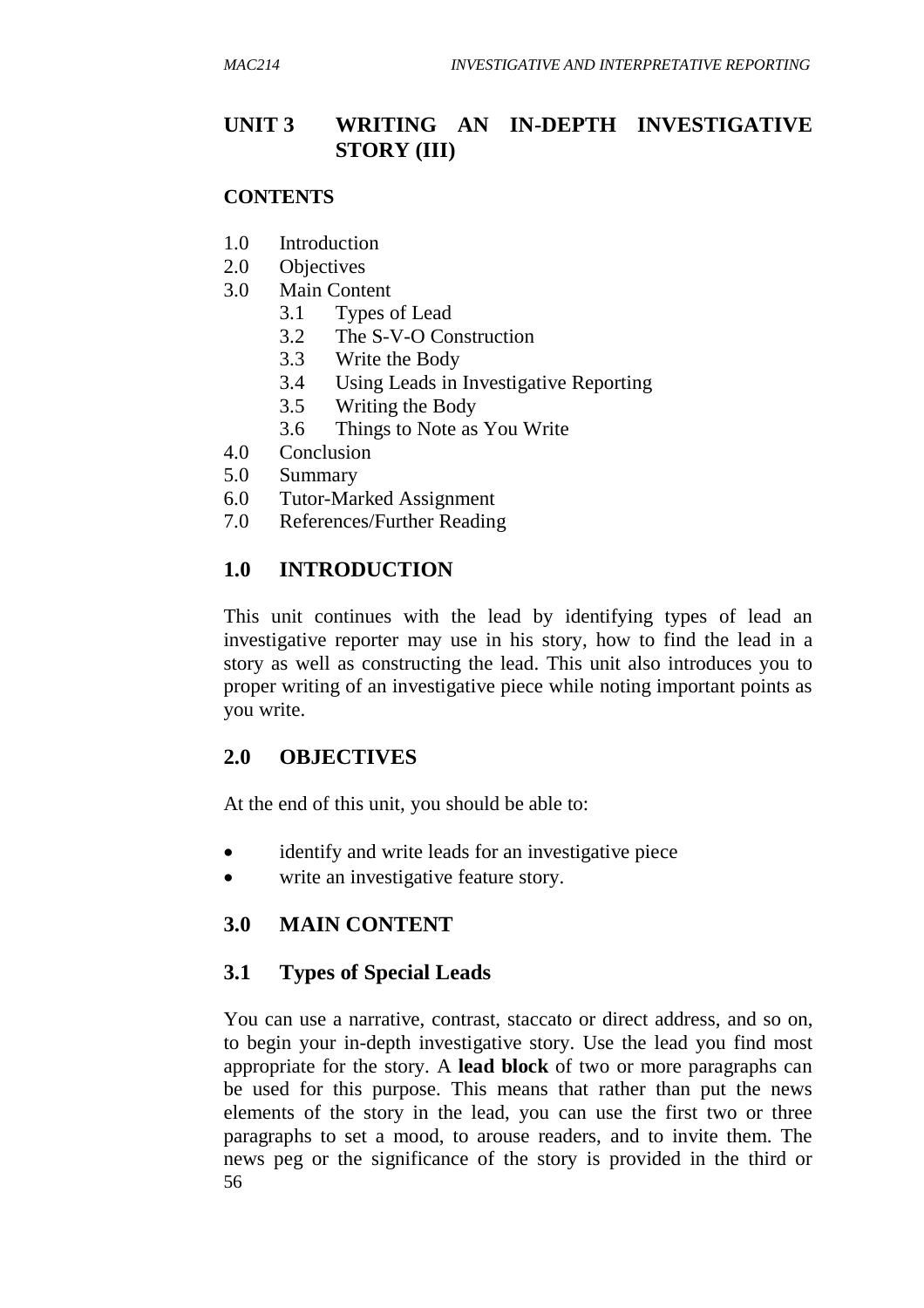fourth paragraphs (the nut graph). The nut graph – also called the **'so**  what' graph is a very important paragraph in the story or report because it explains the reason *d'etre* of the story.

Leads that are not summaries usually fall into one of the following: narrative, contrast, staccato, direct address, question, quote, and so on. Let us look at the narrative lead. You should read up and get used to the other types of leads.

**Elements of the narrative lead:** A narrative or anecdotal lead is popular with non-breaking news feature stories. The narrative lead uses an anecdote or scene to draw people into the story by putting them in the middle of the action.

Lead block: Though the narrative lead or any other, can be written as a single paragraph, it is usually written as a lead block as mentioned above. That is, two or more paragraphs building up to a paragraph that tells readers the major points of the story.

In addition, since a narrative lead often involves a person, it is acceptable to use that person's name in the opening paragraph. This is usually not done in summary lead unless the person is well known, but using a name right away in a narrative allows an audience to identify more quickly with a major player in the story.

Nut graph: The next paragraph that follows the lead block is the **'so what'** paragraph, telling readers precisely what the story is about. (Note that narrative is used to entice readers; it should not dominate the story). The common name for the explanatory paragraph that follows the introductory narrative is nut graph. This paragraph explains the significance of the story or gives its news peg, which links the story to previously reported news. The nut graph should be placed fairly high in the story – the third, fourth or fifth paragraph. A nut graph would also be used high in stories that begin with other special leads.

### **SELF-ASSESSMENT EXERCISE 1**

How can you find the lead for your story?

# **3.2 Writing the Lead**

A helpful approach in writing your lead is to ask yourself the question: "what is my story about?" This is especially beneficial when the material is complex. Then, ask yourself these questions recommended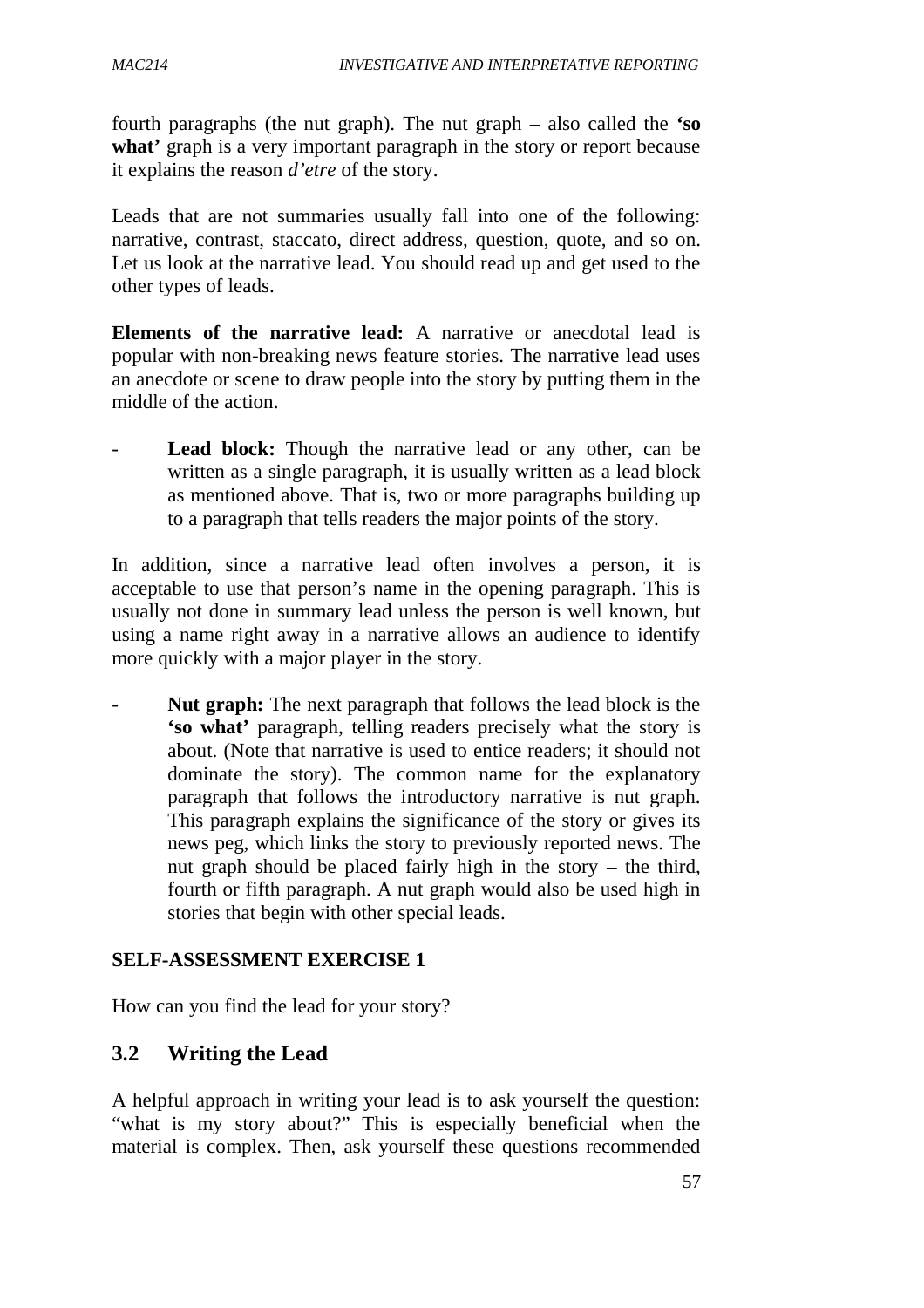by Melvin Mencher in his book*, News Reporting and Writing,* 2 nd Edition: "What was unique or the most important or unusual thing that happened? "Who was involved – Who did it or said it?" "What is the subject and what verb best will move the reader into the story?"

It is also important to test your lead. As a reporter, you need to develop your own method of testing how adequate the lead is after it has been written. One way to do this is to ask and answer four major questions with key words that spell out the acronym, NEWS.

- $N -$  Newsworthiness Does it say something newsworthy?
- $E$  Emphasis Does it emphasis the most interesting fact?
- $W$  The Ws and H Are the essential Ws and H in the opening paragraphs but not jammed into the first paragraph?
- S Source Does it report the source of this information in this story?

#### **SELF-ASSESSMENT EXERCISE 2**

What are the key factors to consider when writing a lead?

### **3.3 The S-V-O Construction**

The simplest way to start a straight or hard news lead is with the subject-Verb-Object approach, also known as the S-V-A. However, the investigative story may not necessarily follow this format because in most cases, the story is not breaking news. Usually, the opening paragraph, using the S-V-O construction, begins with the subject, closely followed by a verb and then by the object of the verb to summarise the story, as shown in the following example.

Chidi Imo of Nigeria set a new world record of 10 seconds for the 100 metre race at the All African Games in Cairo.

Chidi Imo, the subject, is followed by 'set', the verb, and then by 'a new world record', the subject. The other types of leads offer the necessary variety for the many types of stories an investigative reporter will write. But for strength, speed and often clarity, the S-V-O can be the budding investigative journalist's best friend.

#### **SELF-ASSESSMENT EXERCISE 3**

Explain the S-V-O construction formula.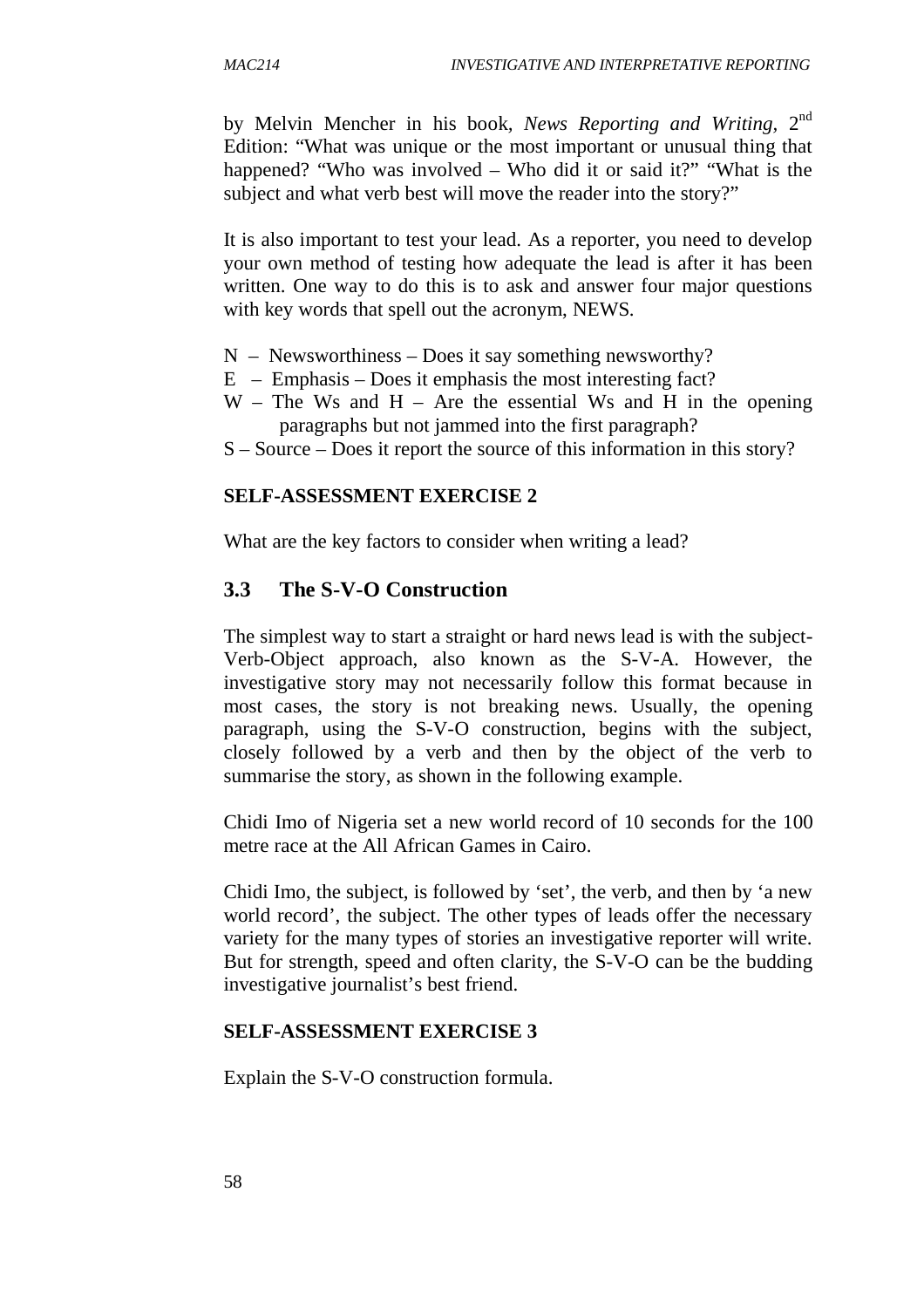# **3.4 Using Leads in Investigative Reporting**

There are several ways a lead can be used when writing an investigative report. Some of these ways are discussed below.

### **1. Using summary leads in investigative reporting**

A hard news summary lead belongs to an investigative article that reveals wrongdoings or other news first hand while a narrative, contrast, direct-address or other special lead can be used on an in-depth that is not delivering news first hand. An example of an investigative summary lead is given below.

Excessive patient deaths, inept discipline of doctors and dangerously unrestrained growth have plagued heart-surgery programmes for Nigerians for more than a decade, a Guardian investigation has revealed. The findings are based on official documents private doctors fought three years to suppress. The investigation is the first independent review of N500 million-a-year heart surgery cartel run by a coterie of doctors who conduct their affairs in secret.

### **2. Using bulleted paragraphs to summarize findings**

In the example above (of using summary leads for investigative reports), our hypothetical journalist did what many writers do in the first part of an investigative series. He used several bulleted paragraphs that summarise the major findings of the investigation after the lead block above, as shown below.

- Cardiac-surgery death rates are five times higher in some private hospitals than others – differences private doctors cannot justify or explain.
- Death rates jumped to excessive levels 59 times at 37 private hospitals between April and March 2010.
- Cardiac-surgery units in four cities including Port Harcourt were closed down after too many patients died.
- Cardiac surgery is safest for Nigerians sent to university teaching hospitals. Private doctors are phasing out these transfers in order to make money.

With the main points highlighted, the reporter can now delve extensively into each of these items and much more.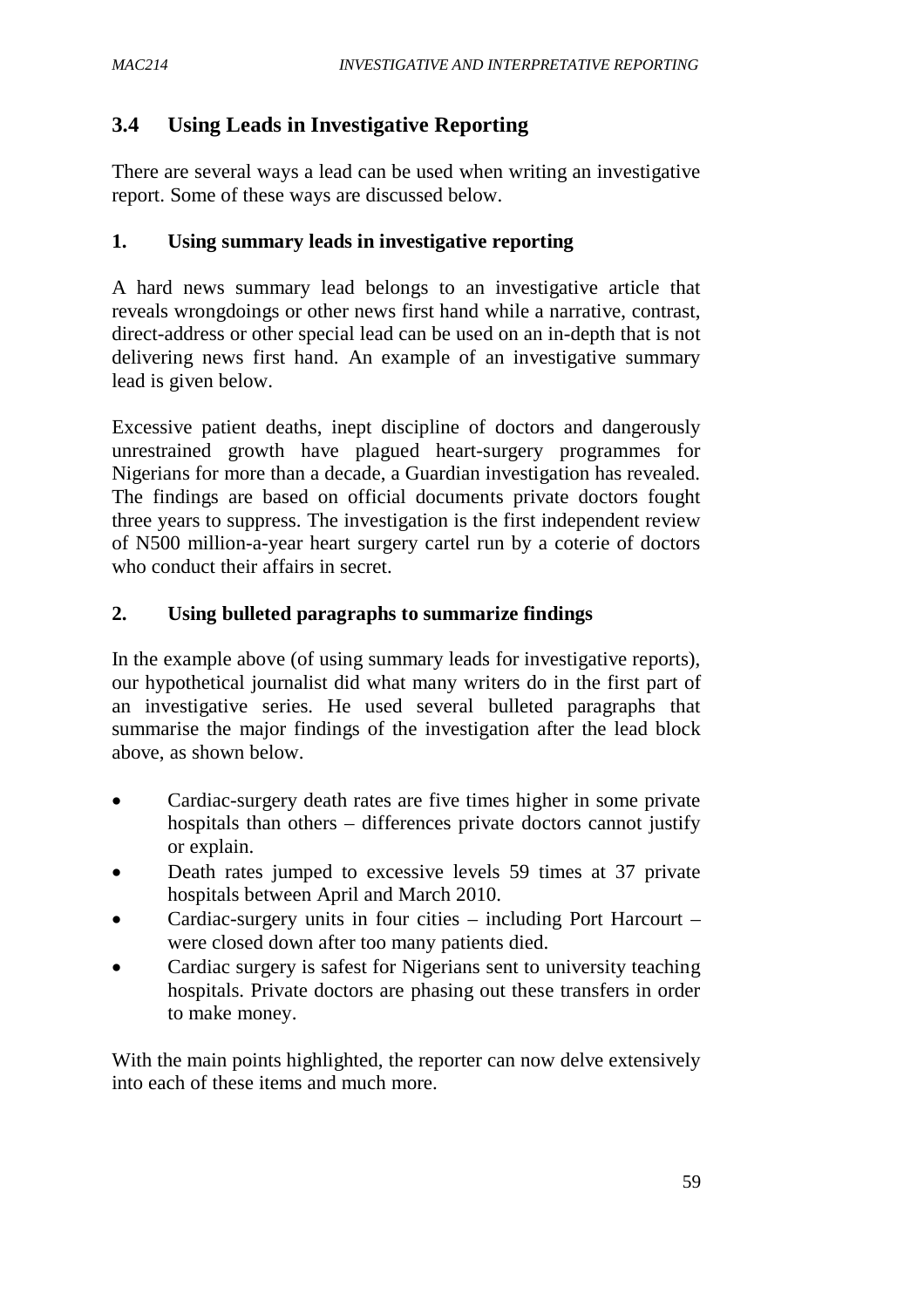#### **3. Lead block and nut graph**

Since an in-depth investigative report is usually longer than a news account and may not be delivering news first hand, the reporter may want to paint a picture and draw readers into the story before giving them the news peg. To do that, the reporter writes a lead block. A lead block begins with two, three or perhaps four paragraphs of descriptive writing. Narrative is often used, but a contrast or an anecdote can also draw readers into the story. Then, one or more nut graphs are used to give readers the 'so what' of the piece. We shall discuss this further later in this study.

#### **SELF-ASSESSMENT EXERCISE 4**

What is the simplest way to start a lead?

### **3.5 Writing the Body**

#### **Writing in first person article**

News stories are seldom written in the first person because reporters are taught to stay out of their writing, to present both sides of a story. In the name of objectivity, reporters are trained to be intermediaries, to witness an event and then recall it in words so that readers, viewers or listeners who were not there can feel as if they were.

Unlike a hard news story written as an inverted pyramid however, an in depth investigative can be written to involve its readers in an emotional story. Such can be effective in the first person especially when the reporter went undercover to get his facts for the story. In these stories, the writer invites an audience into a personal experience. First person article can make a highly intense and personal subject much more real. Examples include, "I was an inmate at the Kirikiri Maximum Prison" and "I worked as a guard at the Kirikiri Maximum Prison". Below is an example of the beginning of a first person in-depth feature written by a journalism student whose husband was dying of cancer. The story worked better in the first person because it allowed the writer to display highly personal and emotional story directly to readers. The article was culled from *News Writing and Reporting* by Itule et al.

I was standing at the kitchen sink washing fresh vegetables for dinner. Dennis worked in from work and said he had just heard a song on the radio that described how he felt.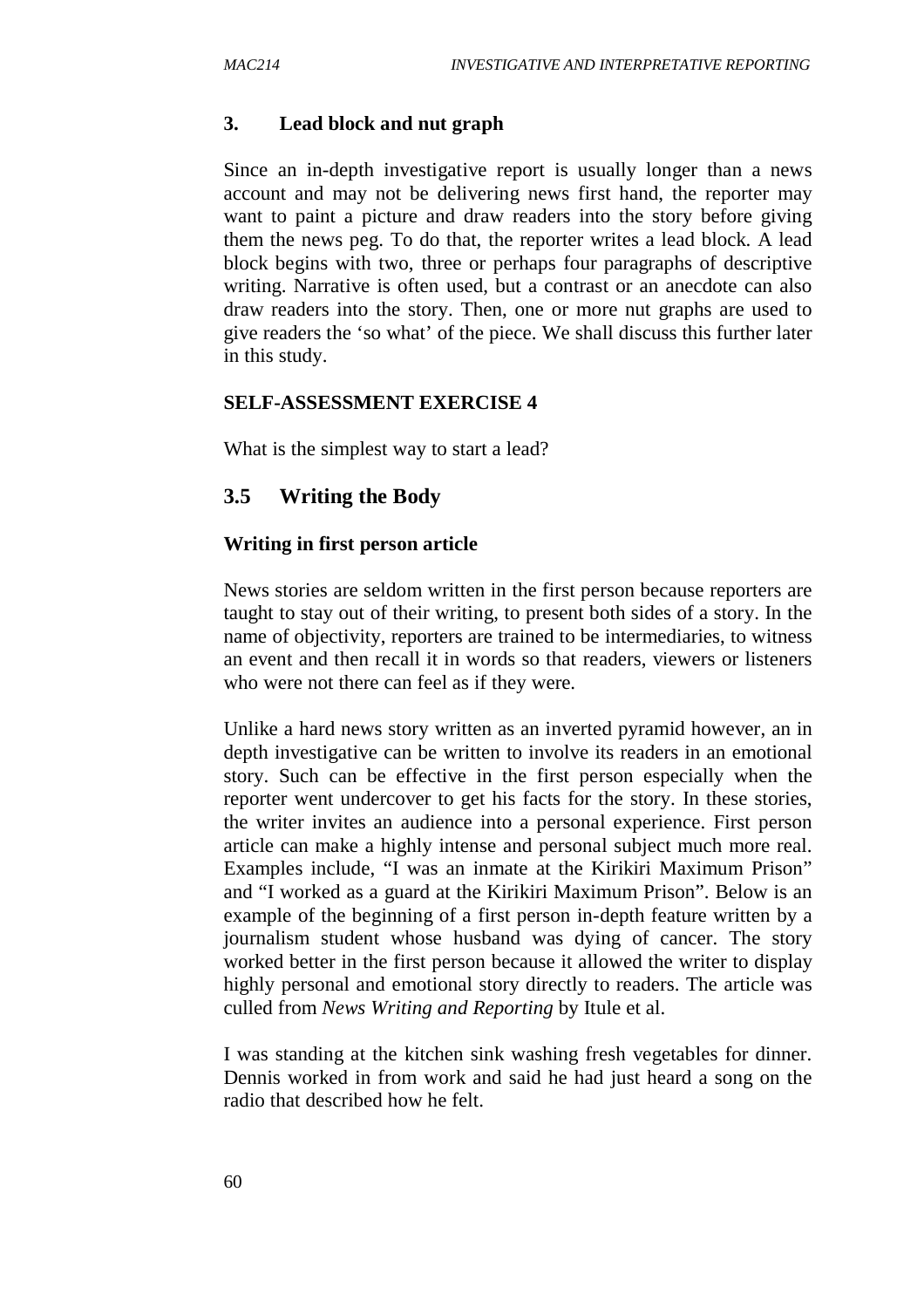Better be good to yourself because you're no good for anyone else," he said while he kissed me and reached around for a glass. (Dennis is in a low mood, and I had better just drift with him for a while, I thought.) My husband Dennis is 24 years old. We've been married 2 years, but are never sure how much longer we have together.

Dennis has cancer of the soft tissue. His doctors have told us cancer is a rare form and they can do no more than experiment with various drugs in their search for a cure. The doctors have said that the longer he goes without another growth, the greater his chances of survival.

We think the will to live is the most important factor. Somehow, this will carry us through even the lowest moods.

#### **SELF- ASSESSMENT EXERCISE 5**

Give examples of how you can begin an investigative story using the first person article.

### **3.6 Things to Note as You Write**

It is important for you to provide appropriate background information to the write up. A paragraph or more of background information should appear high in the story to bring the readers up to date.

The body of the story, which follows after the lead and possibly background information, should reflect the reporters journalistic writing skills. When the caption and the lead have done the good job of attracting the interest of the audience to the story, the job of keeping that interest glued throughout the report is achieved by the coherent, meaningful, interesting and free-flowing arrangement of facts in the body of the story. Ensure that you bring in relevant angles to the story. Reflect views of opposing parties as the case may be as part of efforts to balance the report. Do not be one-sided in presentation of facts.

Fairness, brevity, simplicity in language use, accuracy of facts, attribution to sources (except sources that should be protected), are among good writing principles that should be observed in the write-up. As noted earlier a good lead should introduce the readers to an equally good in-depth piece. This means that the body (other parts of the story) should also be interesting otherwise efforts made to produce a good caption and introduction would be in vain.

Remember that the basic aim of writing a story is to communicate with the readers. This calls for use of an appropriate writing style. A simple, easy to understand language is most appropriate. Readers may not have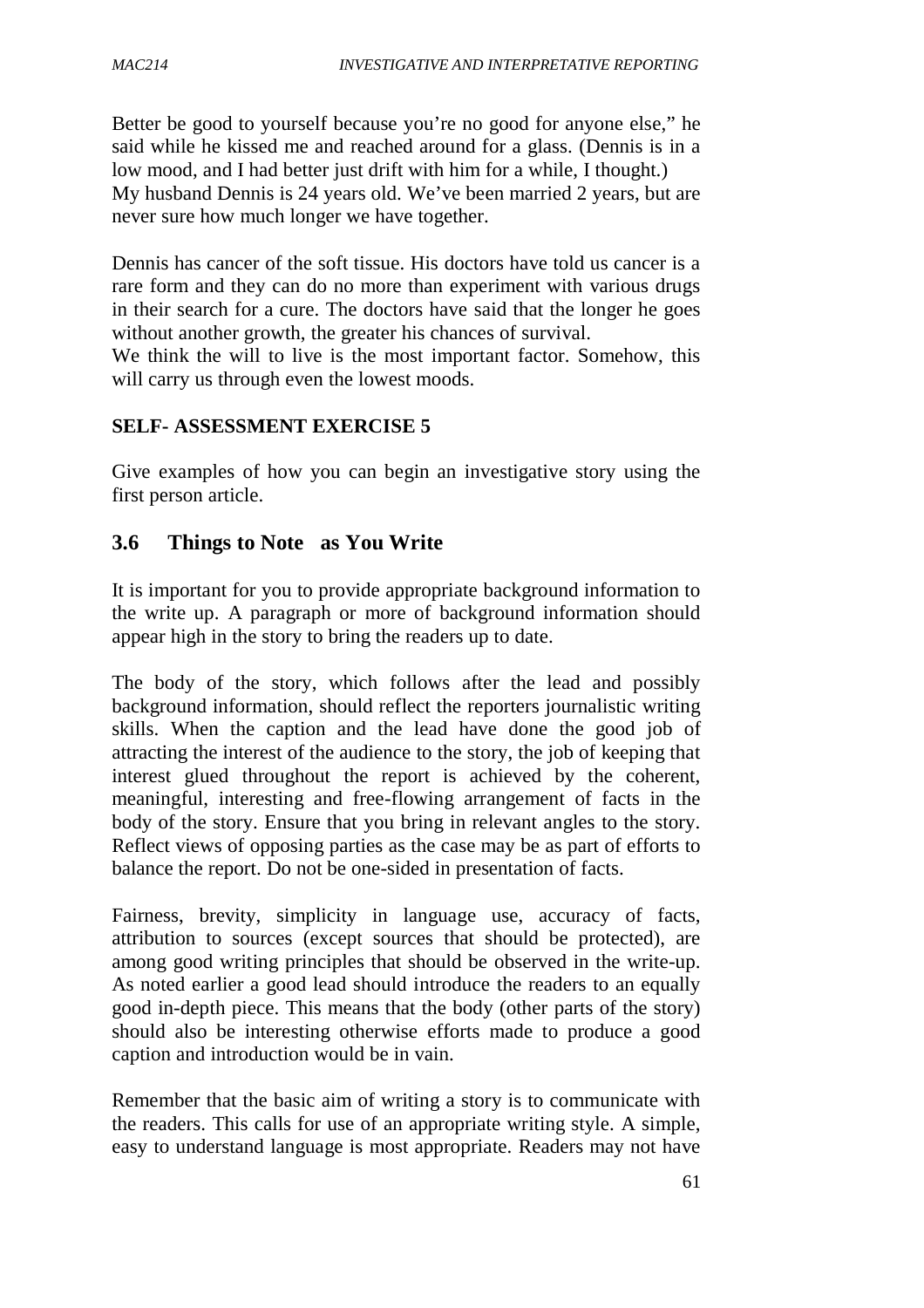the time to consult the dictionary after every sentence; the sentences should therefore be coherent. Sentence and paragraph transition should be coherent enough to allow the flow of thought while the piece is being read only relevant citations quotations and instances should be used.

The length of an in-depth piece is determined by the nature of the topic or issue being discussed however, care must be taken in order not to write a lengthy and dry piece. The reader's curiosity and excitement must flow throughout the piece, which means the piece should be interesting all through.

#### **SELF-ASSESSMENT EXERCISE 6**

How can you bring in balance in your investigative report?

# **4.0 CONCLUSION**

Use the right lead. A hard news summary lead belongs to an investigative article that reveals wrongdoings or other news first hand. A narrative, contrast, direct-address or another special lead can be used on an in-depth that is not delivering news first hand. Use bullets early in a lengthy article to summarise it for readers. Do not make them search for the major points of the story. Consider first-person article. Sometimes, the most effective in-depth is written in the first person, especially if the story involves a highly personal topic. Be prepared to tell an editor all the reasons why a first-person article may be the best. The length of your piece depends partly on the nature of your topic. Bring balance, fairness, brevity, accuracy, appropriate language into your writing.

#### **5.0 SUMMARY**

There are different types of leads a journalist can use for his report. What is important, it to find and use an appropriate lead for your story. The first person article is more appropriate for writing stories with emotional undertones.

# **6.0 TUTOR-MARKED ASSIGNMENT**

- 1. Why would you consider using the first person article in an investigative story?
- 2. Look up investigative stories or reports in the newspapers or magazines and identify five types of lead used in writing the story. Why do you think they were used?
- 3. Write out five leads for different stories.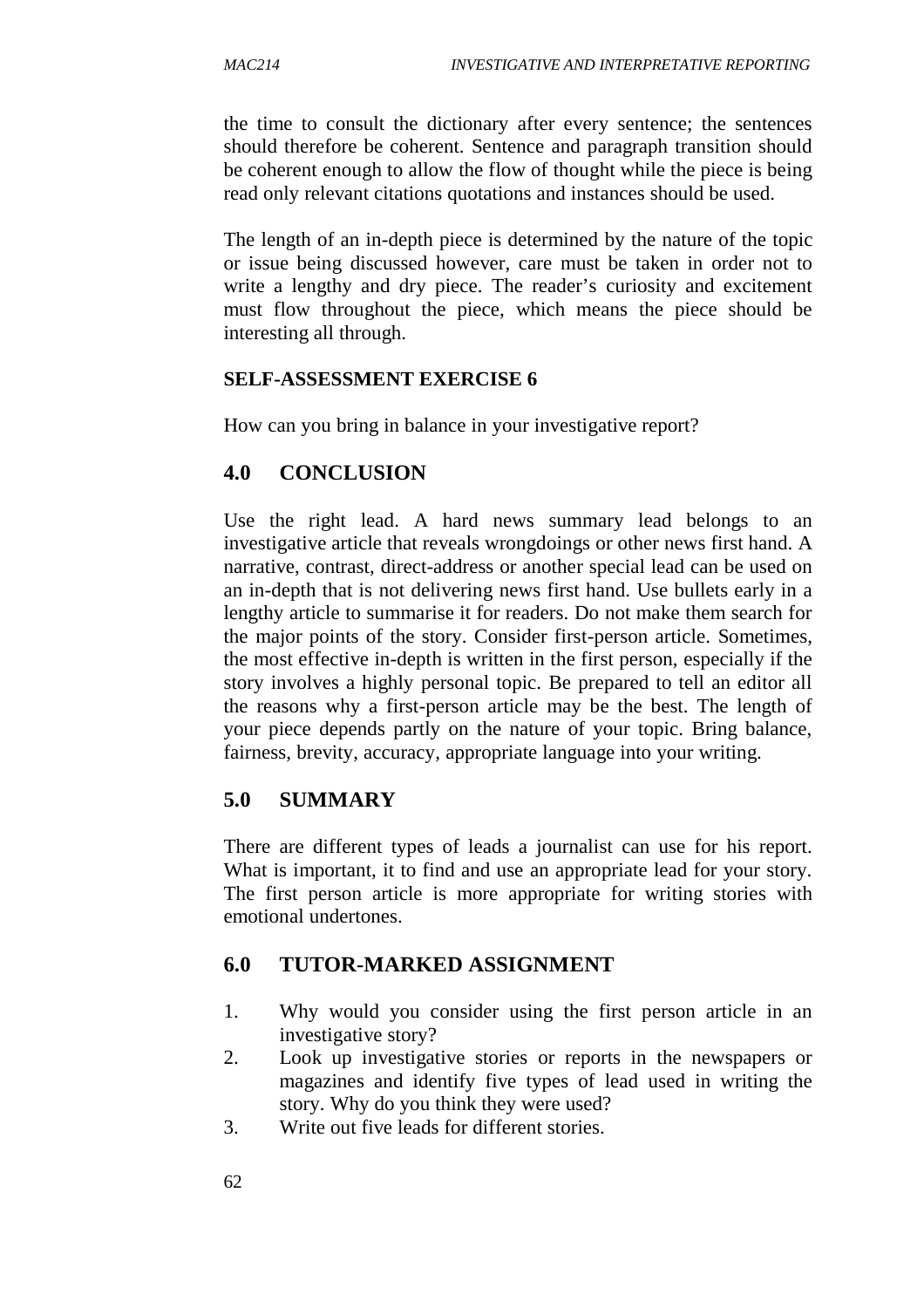### **7.0 REFERENCES/FURTHER READING**

- Fogam, P.K. & Aquah, D. (2010). *Law and the Media* in Udofia C. Handbook for African Journalists. Abak: Itiaba Publishers.
- Itule, B.D, & Anderson, D.A. (2008). *News Reporting and Writing*. Singapore: McGraw-Hill Companies Inc.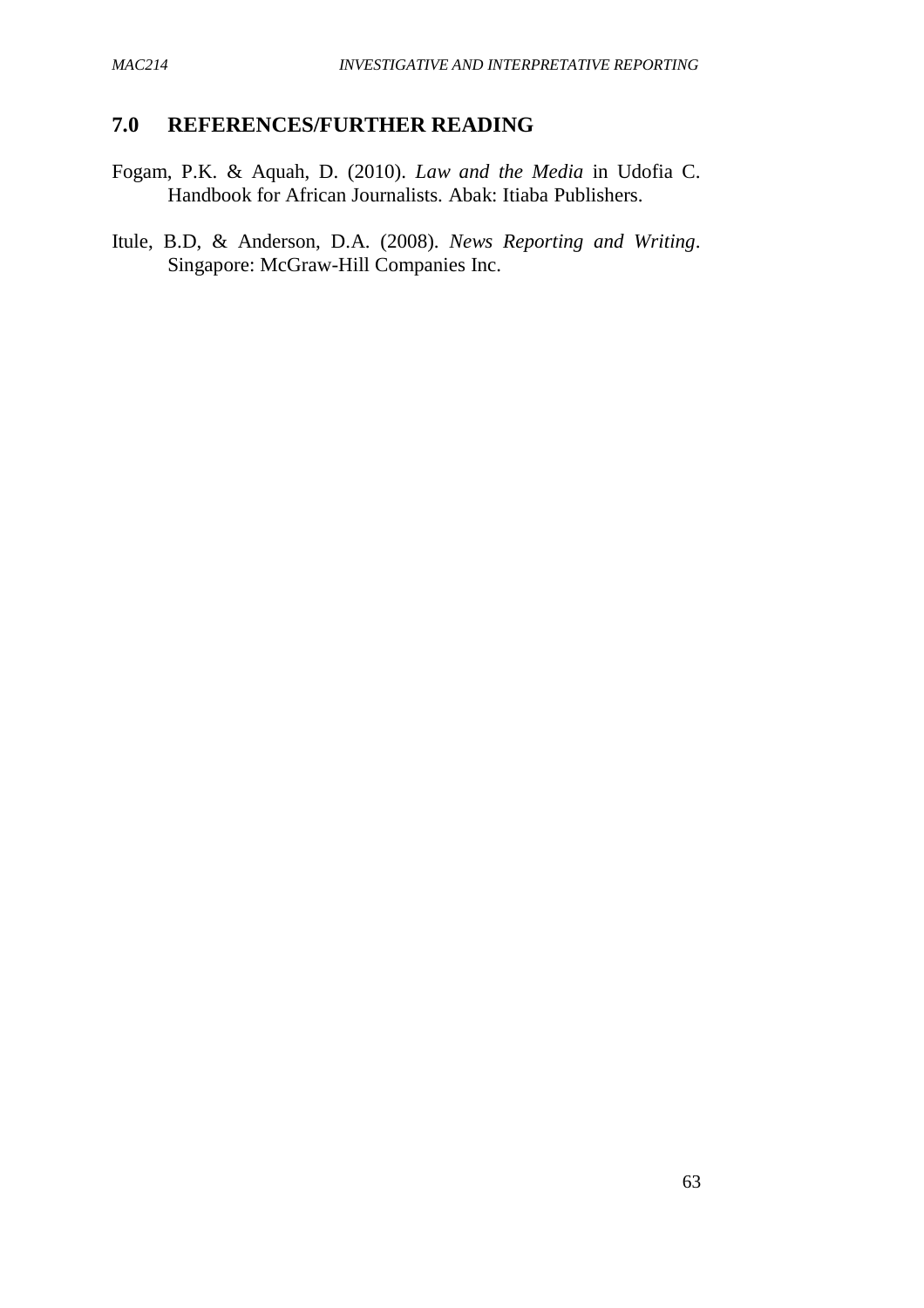# **UNIT 4 WRITING AN IN-DEPTH INVESTIGATIVE STORY (IV)**

#### **CONTENTS**

- 1.0 Introduction
- 2.0 Objectives
- 3.0 Main Content
	- 3.1 Using Thread
	- 3.2 Using Transition
	- 3.3 Using Voice (Your Style)
	- 3.4 Writing the Ending
- 4.0 Conclusion
- 5.0 Summary
- 6.0 Tutor-Marked Assignment
- 7.0 References/Further Reading

# **1.0 INTRODUCTION**

This unit discusses on techniques required in writing good investigative stories. The use of a thread, transitions and a voice (your style) are particularly important.

# **2.0 0BJECTIVES**

At the end of this unit, you should be able to:

- use thread, transitions and establish your 'signature' in a story
- bring your story to effective ending or conclusion.

# **3.0 MAIN CONTENT**

#### **3.1 Using a Thread**

When writing the investigative piece, just like a news story, use transitions, paraphrases and quotations to connect paragraphs and move from one area to another. It is also effective to weave a thread throughout the story, which connects the lead to the body and to the conclusion. This thread can be a single person, an event or a thing, and it usually highlights the theme of the story.

64 For instance, when conducting an investigative report on how people run the drug racket, you could begin with a convicted 18-year-old waiting to be executed on a death sentence in Saudi Arabia and facing the deadline of death. The body of the story will explore drug trafficking, how it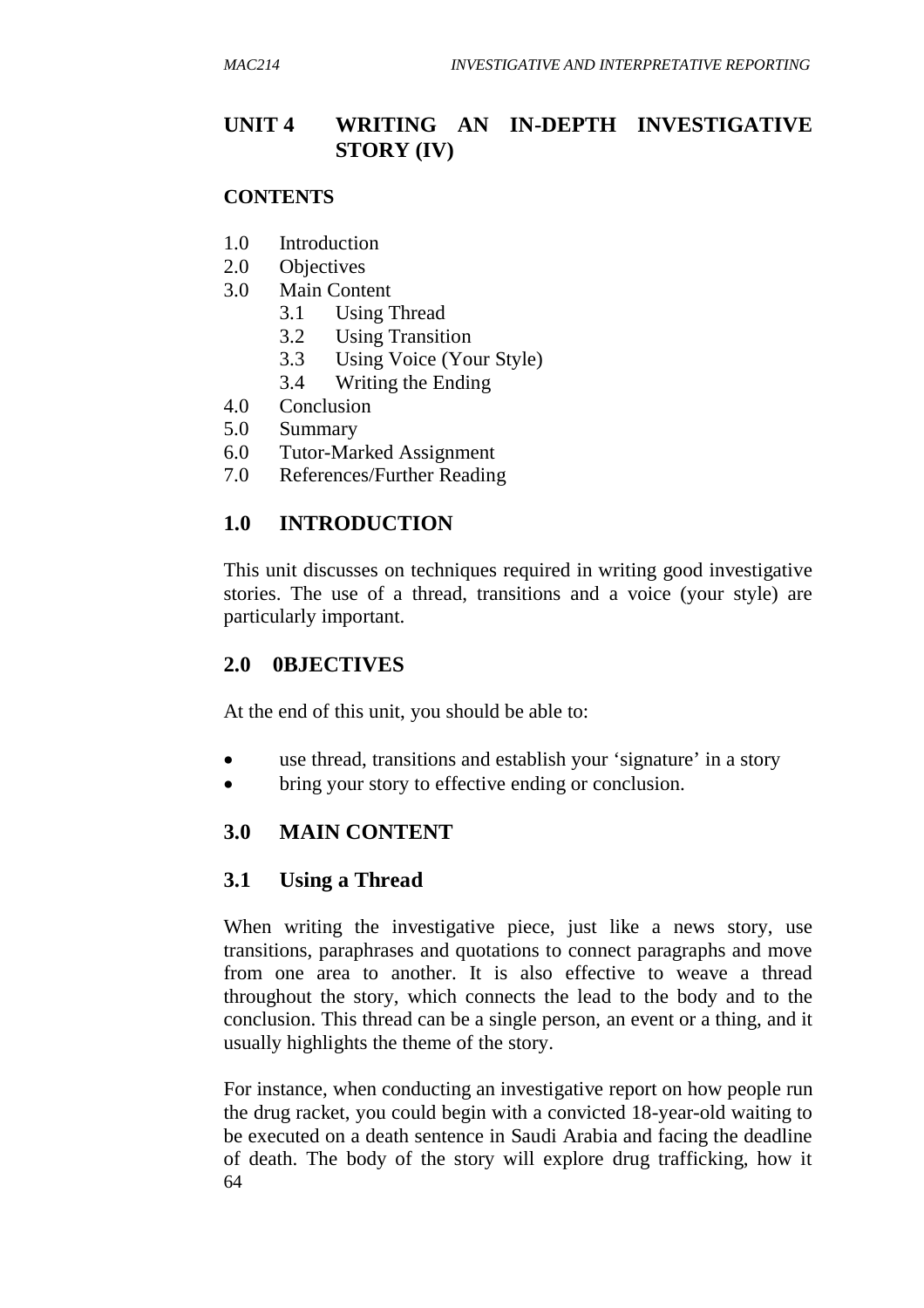affects people, what is being done to help those affected negatively by its use, among others. Meanwhile, as you write, you would keep coming back to the 18-year-old, the thread. The report should also conclude with the 18-year old, waiting.

As you write, you should keep coming back to the thread that holds the piece together; this is because it gives the story a sense of continuity throughout. Do not forget you used it as a 'hook' at the beginning to gain the attention of the reader, so you should refer to it again and again to retain the attention of the reader. The story should have a circular ending that brings you back to the person or scene the story began with.

#### **SELF-ASSESSMENT EXERCISE 1**

Discuss the importance of the thread in the development of a story.

# **3.2 Using a Transition**

Transitions hold paragraphs together and allow them to flow into each other. Transition is particularly important because it is the tool writers use to move subtly from one person or area to the next. Transitions keep readers from being jarred by the writing but guide them through the story and keep them comfortable until the end. Like the thread, it helps connect the beginning, the middle and the end of a story. Transition can be a word or a phrase at the beginning or end of a sentence, or it can be a sentence or a paragraph that connects other sentences or paragraphs (Itule et al 2008: 140).

With transitions, you are saying to the reader, "Now the writing is going to move smoothly into another area." Words commonly used as transitions include *meanwhile, therefore, sometimes, also, and, but, meantime, nevertheless, however,* and so on*.* Phrases include "at *8* p.m, in other action," "despite the promises," or "in the time that followed." Sentences include "Police gave the following account" and "*The witness described how the crime occurred.*"

#### **SELF-ASSESSMENT EXERCISE 2**

# **3.3 Using Voice (Your Style)**

One other key element that holds your story together is voice that is, your signature or personal style. It is true that a byline will tell readers you are the author of the story but the voice inside the story allows you to put your personal stamp on the writing such that the story reveals your personality and people who read your piece can often tell easily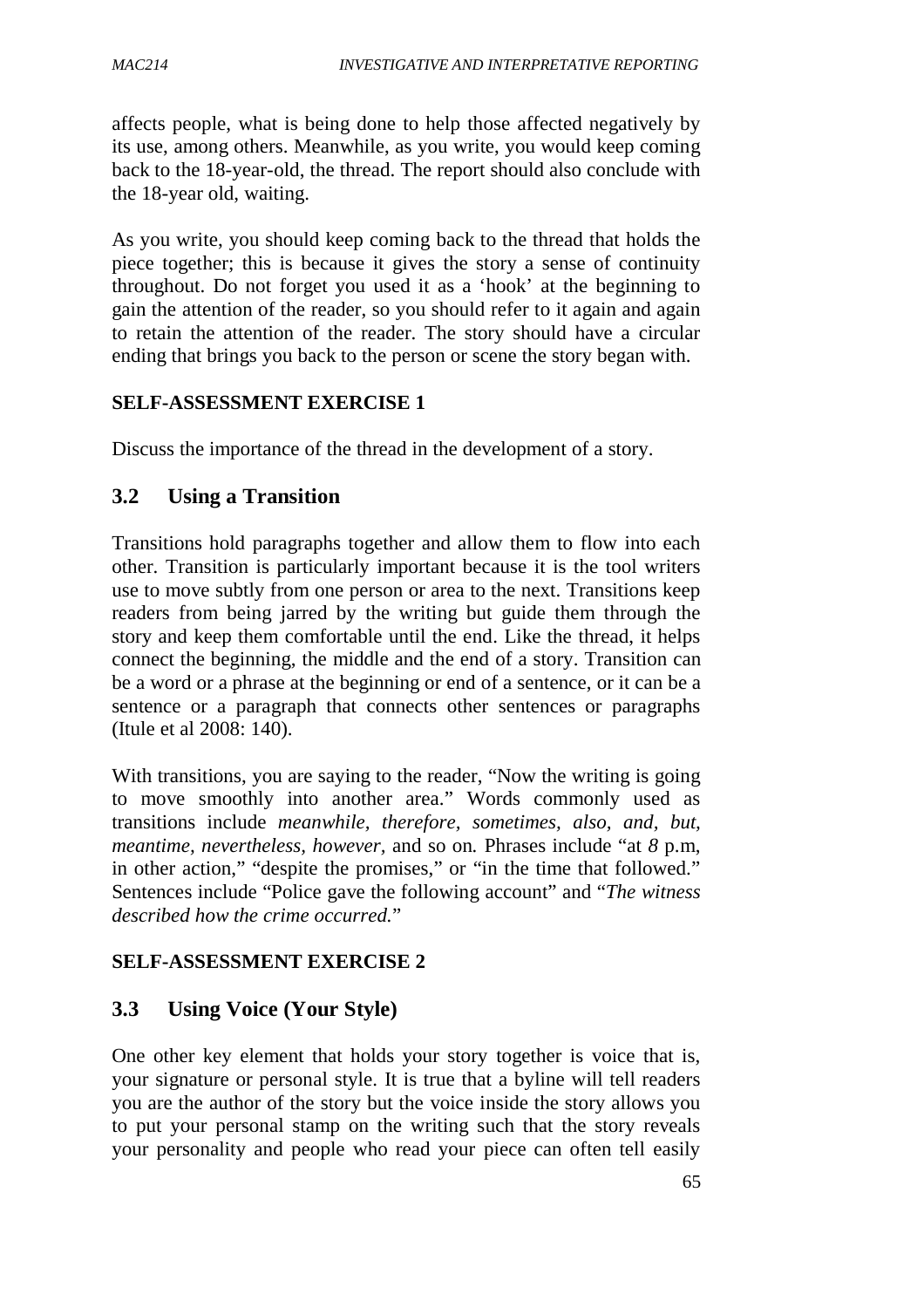even without your name on the story. It has to do with your unique way of telling a story. Be original and let the audience 'hear' you, distinctively from others, when you write. This is achieved by using your language, words, and so on in your writing.

### **SELF-ASSESSMENT EXERCISE 3**

How can you achieve voice in an investigative feature story?

# **3.4 Writing the Ending**

The ending or conclusion should be able to wrap up the story line. It should not be 'hanging' such that the reader will be wandering whether the story continued on a non-existent page. As earlier suggested, you should re-read your work and double and triple check your facts to ensure accuracy. Your work should be thoroughly proofread after typing to ensure that you would not blame typographical error for serious mistakes. Your main aim should be to present the report in a manner that the audience will understand and not play to the gallery with complex writing style and end up not communicating. Your story can trail off at the end like a news story or it can end with a climax. It is good for your ending to complete a circle and come back to the lead. It is important that your ending should leave the reader satisfied.

### **Things to have in mind when you write investigative reporting (Culled from** *News Writing and Reporting)*

- Your mission is to find the truth and deliver it to your audience. This requires more than simply getting the facts straight. You need to provide the context that gives meaning to the facts.
- You owe your first allegiance to your audience the readers, the viewers, the listeners. This allegiance must be a vital factor in any decision you make.
- You owe your audience the truth as best you can determine it. To minimise harm, you may occasionally have to withhold pieces of information – such as the location of SAS teams in a hostage taking – but this should be temporary and not the intention of misleading your audience. Be sure that everything you do is true and in context.
- Be compassionate. When you report the truth, people may get hurt. In those cases, try to minimise harm. Never use your power as a journalist to inflict gratuitous harm.
- Do not manipulate the people you cover. Do not treat them simply as the means to achieve your own ends. Likewise, as the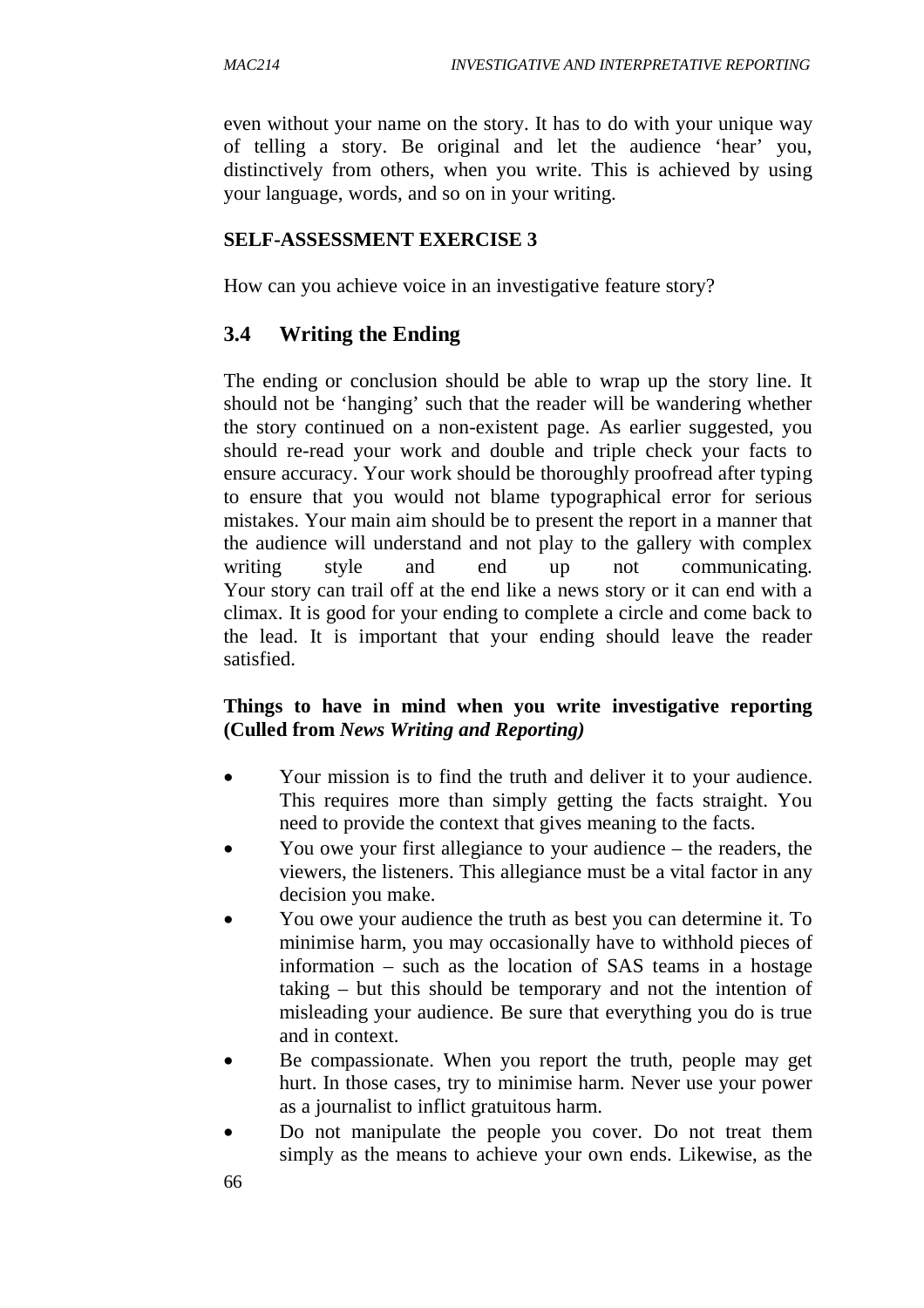surrogate for your audience, do not allow yourself to be manipulated by your sources and diverted from the truth.

 You owe your audience respect. However, practicing journalism is not like running a store; the customer is not always right. What is right is the truth. When your reporting or decisions are challenged, carefully review them in light of the complaint. If the complaint is right, correct your mistake, if you think it is wrong, explain your actions. Do not expect to be loved by the audience you serve. Our goal should not be to avoid criticism, since it is inevitable, but to never deliberately do anything that would justify criticism.

#### **SELF-ASSESSMENT EXERCISE 4**

What major points will you consider as you conclude your story?

# **4.0 CONCLUSION**

The use of threads in your story makes it more interesting just as transitions makes it easy for you to connect paragraphs and makes the story flow for easy comprehension. With your 'voice' in the story, your audience cannot mistake the author of the piece.

### **5.0 SUMMARY**

Use a strong thread throughout the story. Many in-depth writers begin their stories with one person or event. Then they refer to the person or event in the body and at the end of the story. Transitions help you connect easily your thoughts or paragraphs in the story. Using 'voice' in your story establish your personality in the story. Consider Writing a Series of articles. Instead of writing a single extremely long story, a series can make a subject more palatable to an audience.

# **6.0 TUTOR-MARKED ASSIGNMENT**

- 1. What are the things you should have in mind as you write an investigative story?
- 2. What would you do when your report is challenged or criticised by the public?
- 3. How can you manipulate people you cover as an investigative journalist?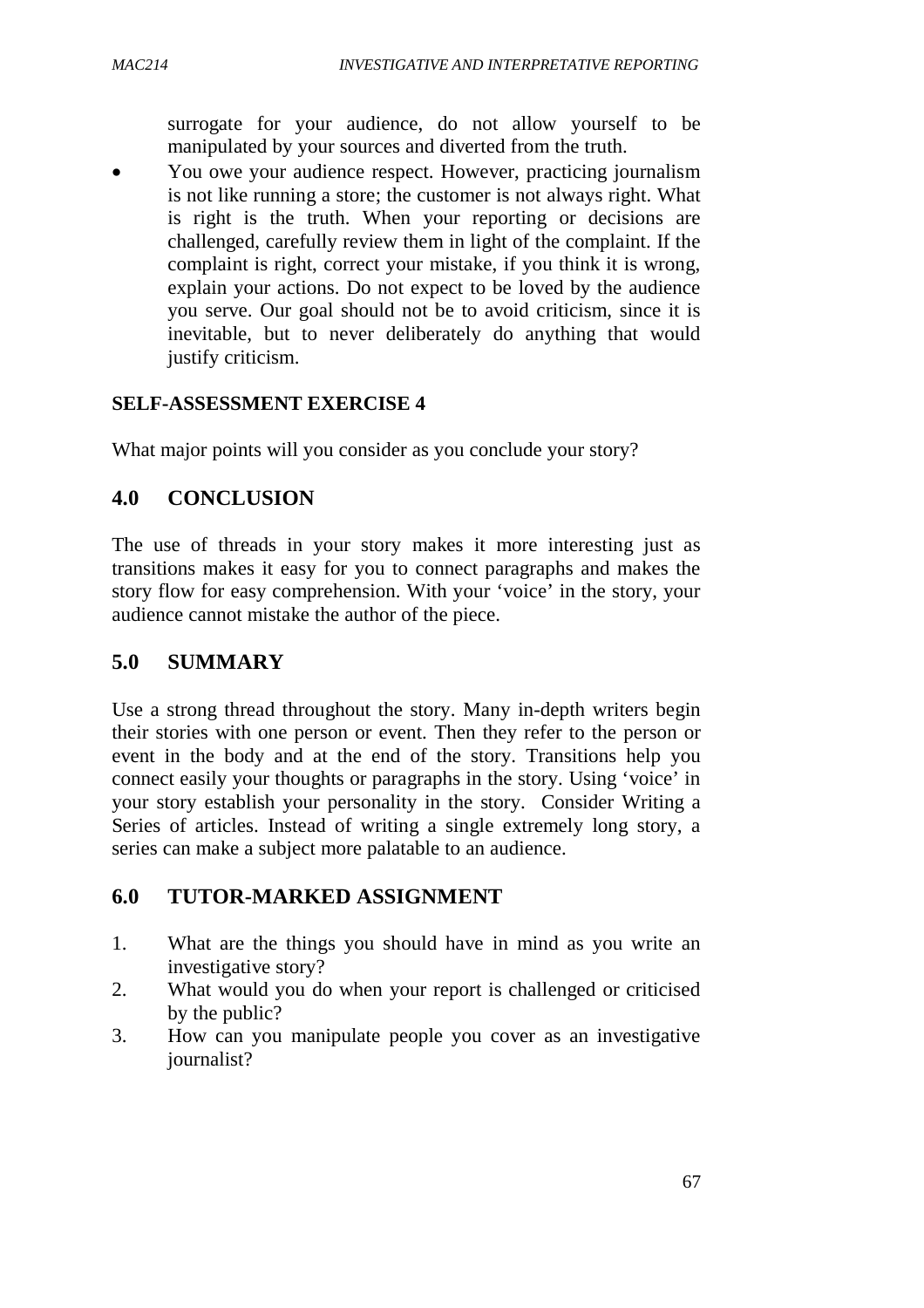#### **7.0 REFERENCES/FURTHER READING**

- Hodgson, F. W. (2001). *Modern Newspaper Practice: A Primer on the Press*. Oxford: Focal Press.
- Fogam, P.K. & Aquah, D. (2010). "Law and the Media*.*" In *Udofia C. Handbook for African Journalists*. Abak: Itiaba Publishers.
- Itule, B.D. & Anderson, D.A. (2008). *News Reporting and Writing*. Singapore: McGraw-Hill Companies Inc.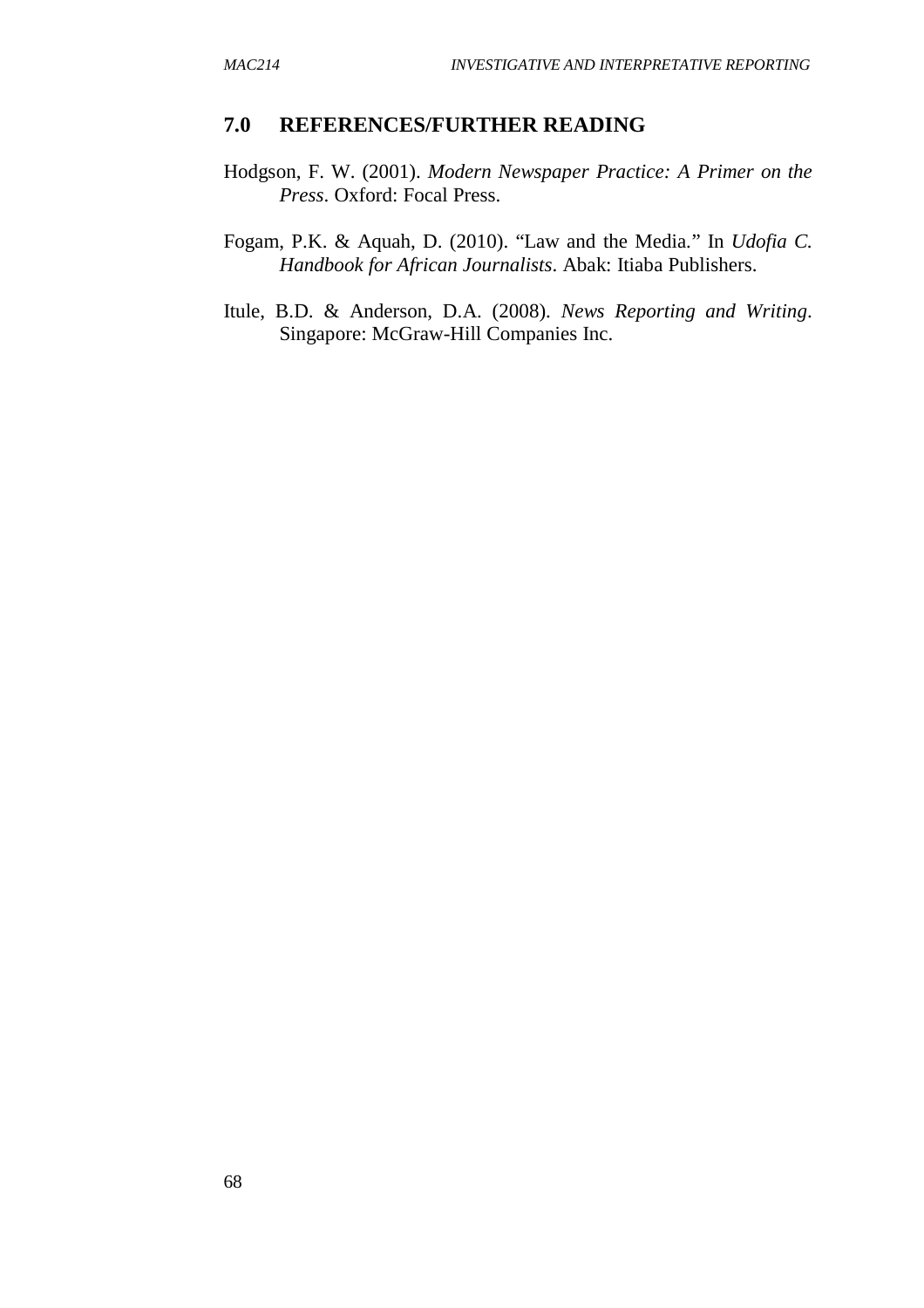# **MODULE 4 COMMUNICATION LAW AND ETHICS**

- Unit 1 Understanding Communication Law and Ethics
- Unit 2 Journalism Law
- Unit 3 Ethics in Journalism
- Unit 4 Ethical Issues and Making Ethical Decisions

# **UNIT 1 UNDERSTANDING COMMUNICATION LAW AND ETHICS**

### **CONTENTS**

- 1.0 Introduction
- 2.0 Objectives
- 3.0 Main Content
	- 3.1 What is Communication Law?
	- 3.2 Development of Communication Law
	- 3.3 Legal Guarantee of Press Freedom
	- 3.4 What is Ethics?
	- 3.5 Development of Ethics in Journalism
	- 3.6 The Ethics of Investigative Journalism
	- 3.7 Relationship between Communication Law and Ethics
- 4.0 Conclusion
- 5.0 Summary
- 6.0 Tutor-Marked Assignment
- 7.0 References/Further Reading

# **1.0 INTRODUCTION**

Communication law is a broad area involving many aspects of the mass media and a variety of legal principles. It is important for the interpretative or investigative reporter to be conversant with communication laws and ethics especially as they relate to his area of practice. This unit introduces you to the concept of communication law and ethics by defining and looking at the development of those concepts as they relate to investigative or interpretative journalism. In countries like Nigeria, press laws are based on British and French legal tradition. The relationship between communication law and ethics is also highlighted in their similarity and marked differences.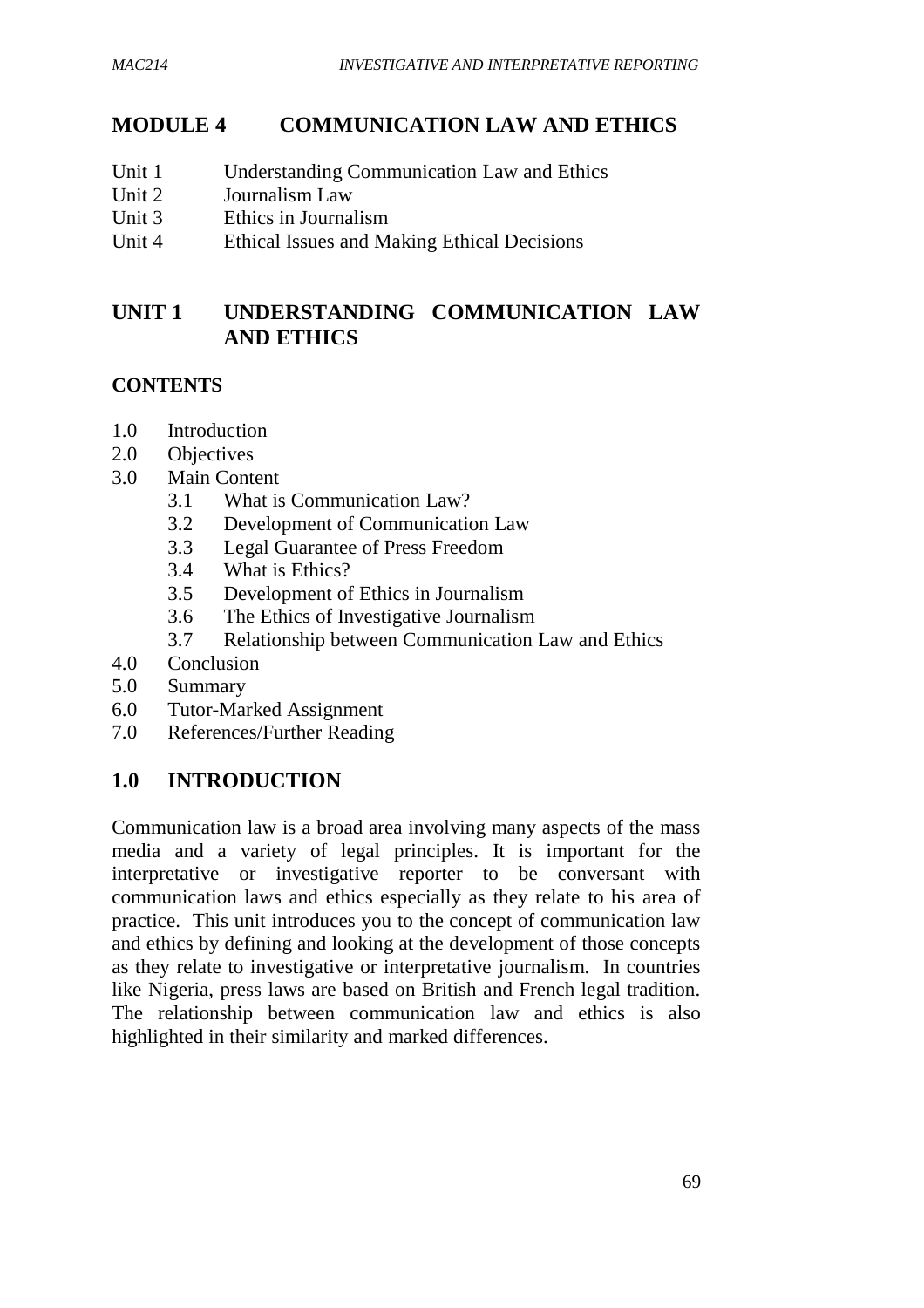### **2.0 OBJECTIVES**

At the end of this unit, you should be able to:

- define and explain communication law and ethics
- explain the relationship between communication law and ethics.

### **3.0 MAIN CONTENT**

### **3.1 What is Communication Law?**

Communication law refers to all forms of rules concerning media systems, which control communication activities that everyone, especially media practitioners in a country or society must obey. This definition implies that, for the interpretative or investigative reporter, there are established laws in the society, which he must be conversant with and indeed, obey in the course of his practice.

However, because of the job of an investigative reporter borders on the question of public interest, the reporter often runs counter to some of these laws. Knowing the laws that directly influence investigative reporting goes a long way to keep him alert on account of areas he or the media organization he represents may be sued.

#### **SELF-ASSESSMENT EXERCISE 1**

Define communication law as it relates to the journalist.

#### **3.2 Development of Communication Law**

The laws that affect the press in most African countries have their origin to a large extent in common law or civil law. These countries inherited the legal systems of their colonial masters like France and Britain.

Thus, after the colonies regained political independence, they maintained and practiced the legal systems of their one – time colonial masters. The result is that many African countries like Nigeria belong to the common law family of the English or the civil law family of the French. (Fogam and Acquah-Dadzie (2010, pp77-78).

#### **SELF-ASSESSMENT EXERCISE 2**

What guarantees free press in Nigeria?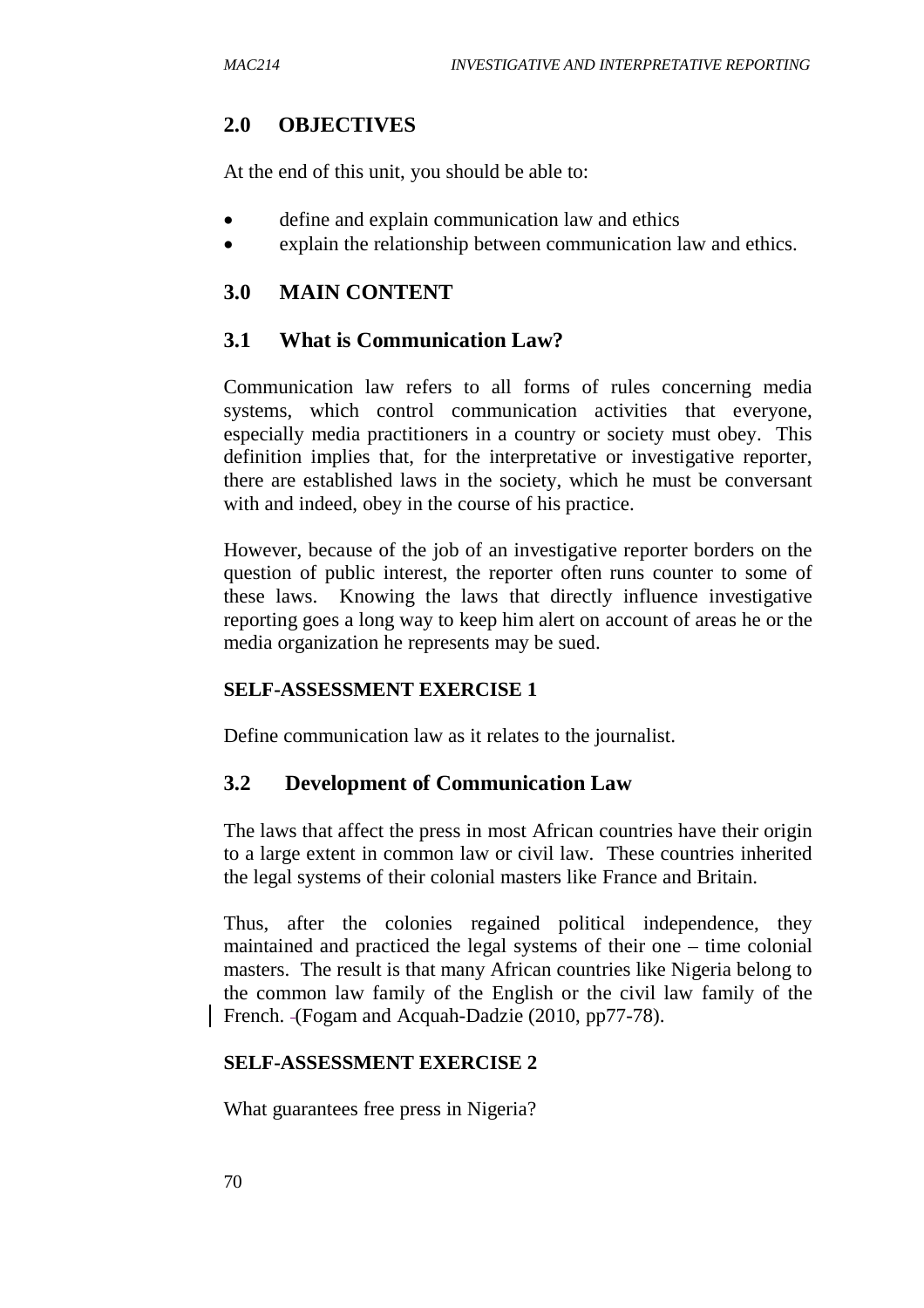### **3.3 Legal Guarantee of Press Freedom**

For the investigative journalist to perform his functions effectively in the society, the press needs to be free. For this reason, freedom of the press has always been recognised as a principle of justice, rooted and fundamental in the tradition of democratic settings.

In line with this, the principle of such freedom is expressed or implied in most social covenants as seen in the constitutions of most African countries. Such constitutions acknowledge the nature and right of freedom of expression and more importantly, freedom of the press.

However, it is important to note that in African countries, the constitution either acknowledge freedom of expression in the preamble or in the substantive provisions. In French – speaking African countries, it is common to find the principle of freedom of expression as a declaration in the preamble of the constitution. Fogam and Aquah – Dadzie (2010;79) noted that these declarations in the preamble do not really guarantee any rights. A frequent conception of a preamble is that it does not form a part of a statute, and as such cannot create any legal rights or obligations. The implication of this is that the activities of an investigative journalist guaranteed in a preamble can have no more than moral force.

The guarantees to a free press are found in the substantive provisions of the constitutions of most African countries with common law background (that is, former British colonies) such as Nigeria. For instance, the Nigerian Constitution of 1979 guarantees freedom of expression including the freedom to hold opinion, receive and impart information without interference. This is essential for the interpretative and investigative reporter because these constitutional provisions are statute and thus create legal rights or obligations. In recognition of the freedom of the press as a fundamental right, these constitutional provide the legal basis upon which the press operates. However, the freedom of the press is not absolute. Thus, the investigative or interpretative journalist in the practice of his profession is often subject to the laws of the land. These laws usually come into play while the investigative reporter is gathering news or during the story's publication.

### **SELF-ASSESSMENT EXERCISE 3**

What guarantees free press in Nigeria?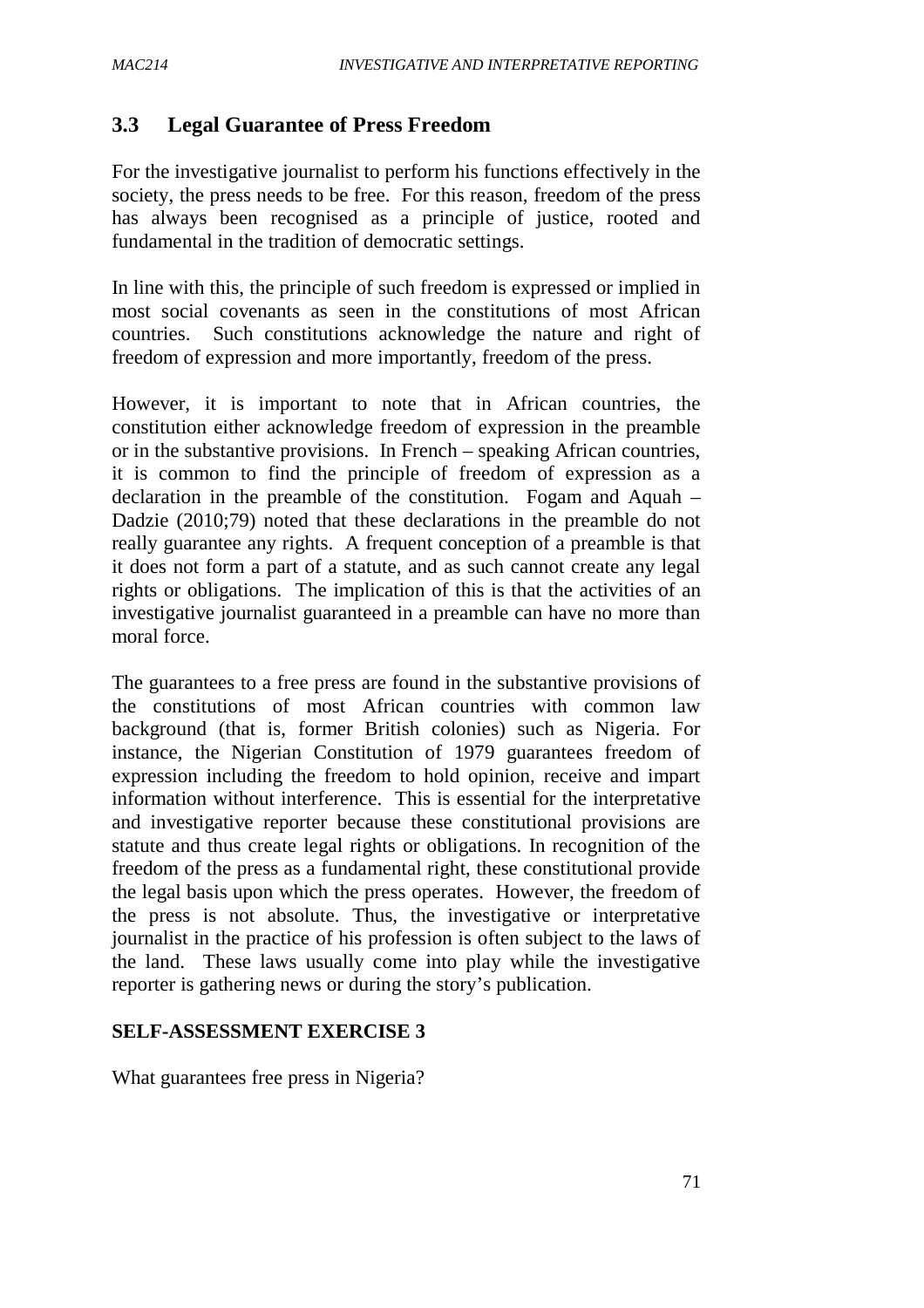### **3.4 What is Ethics?**

Ethics is a system of standards, principles and values defining what are right or wrong in terms of professional conduct. Nearly all professions have ethical standards. Medical doctors and lawyers have ethical standards just as journalists do have. Thus, ethics refers to the understanding among journalists about what is proper behaviour.

According to Professor John Merril, ethics is that branch of philosophy that helps journalists determine what is right to do in their journalism. It has to do with self-litigation and self-enforcement. Though ethics is related to law, it is of a different nature. Although law quite often stems from the ethical values of a society of a certain time-law is reflective of ethics), law is something that is socially determined and personally enforced – or should be. Ethics should provide the journalist certain basic principles or standards by which he can judge actions right or wrong, good or bad, responsible or irresponsible.

Ethical standards in journalism is necessary because, unlike other professionals whose roles are more clearly defined, journalists have been left on their own to work out roles and determine their ethics. Ethics in journalism is important because good investigative journalism requires skills, critical thinking and ethical decision-making.

Basic ethical principles that you as an investigative or interpretative or journalist must know among others is to seek the truth and report it as fully as possible; act independently and be accountable.

#### **SELF-ASSESSMENT EXERCISE 4**

Define ethics.

#### **3.5 Development of Ethics in Journalism**

Four theories of the press, which are Authoritarian, Libertarian and Social Responsibility, have influenced the development of journalistic ethics over the years. This is because the prevailing ideology or system of government in a society has always influenced or impacted greatly on the behaviour of media systems in that environment.

However, Stephen Ward proposes an alternate 'view of press' theory in his book, *The Invention of Journalism Ethics: The Path to Objectivity and Beyond*. He provides an alternate development of journalism ethics, going beyond Four Theories by identifying six major stages in the development of journalism ethics.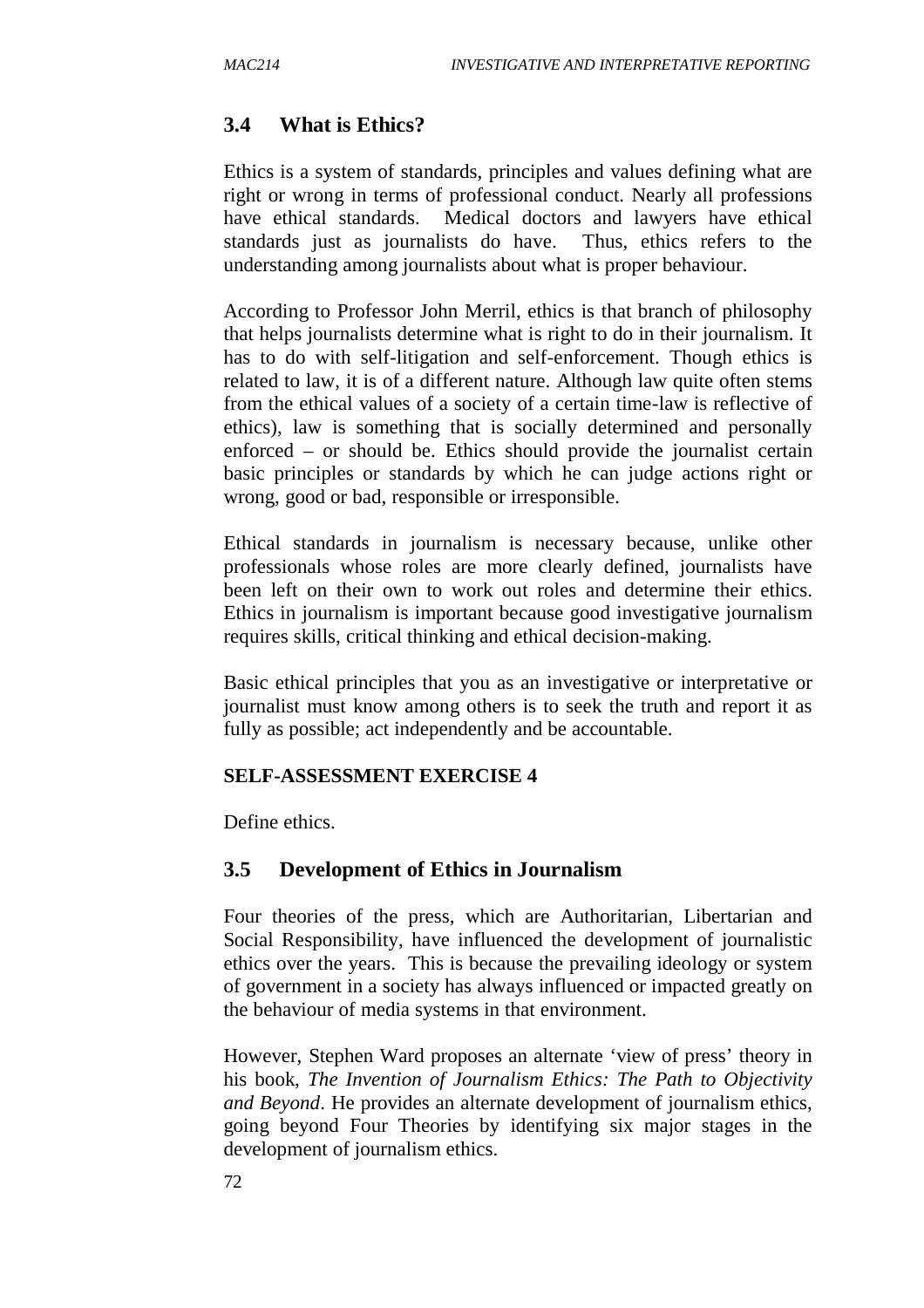Stage one: The invention of journalism ethics in the periodic news press of the  $17<sup>th</sup>$  century, especially in London. -The two traditions of factual news reporting and independent opinion making begin here. Editors claim to adhere to such norms as impartiality, truth-telling, unbiased observation, credible informants, etc.

Stage two: The "public" ethic: The development of the  $18<sup>th</sup>$  century public sphere stimulated the growth of a more free and diverse press, including the first daily newspapers.  $-$ The roles of journalist, news reporter and editor emerge. Journalists take on the persona of reporter, reformer, "polite" commentator and revolutionary. -By the end of the century, the press is a "fourth estate," a social force to be feared or praised. All forms of journalism justify their behaviour by appeal to their role as a "tribune" and protector of the public and its liberty.

Stage three: The liberal theory of the press: The liberal theory is, strictly speaking, a  $19<sup>th</sup>$  century phenomena, although it has long roots in the writings of Milton, Hume and other thinkers of the  $17<sup>th</sup>$  and  $18<sup>th</sup>$ centuries. It received its definitive defence in Mill's On Liberty.

The liberal press was a creature of liberalism as a social movement of an ascendant middle class in England and other countries. Liberalism stressed liberty, a society organized around "merit" and knowledge, and wider political representation. Liberalism stressed a free marketplace in the world of ideas and in the economy. Social progress would come through education, social reform and a press that supported liberal ideas.

Note: "Liberal press" is a misnomer. -There were at least two types of liberal newspaper across the  $19<sup>th</sup>$  century: the elite and egalitarian liberal newspapers. The English liberal press of the mid-1800s, such as the *Times of London*, exemplified the elite liberal newspaper. -Its primary mission was that of serving the liberal elites, providing weighty opinion and educating the masses. The egalitarian liberal paper began as the cheap "penny" papers that began in the 1830s in major American cities and grew into a mass commercial press. This popular press depended on wide circulation and advertising.  $-It$  had a brighter, more accessible style. Its mission was to provide "news for all" and to support a growing, egalitarian democracy.

Stage four: -Objectivity and the mass commercial press: By the end of the 1800s, the development of a professional "news' press gave birth to the doctrine of objectivity – the ideal of the reporter as an independent, objective observer of events. - This traditional objectivity" became a strict methodology in newsrooms for eliminating opinion in the writing of news. By the 1930s, mainstream newspapers came to be defined in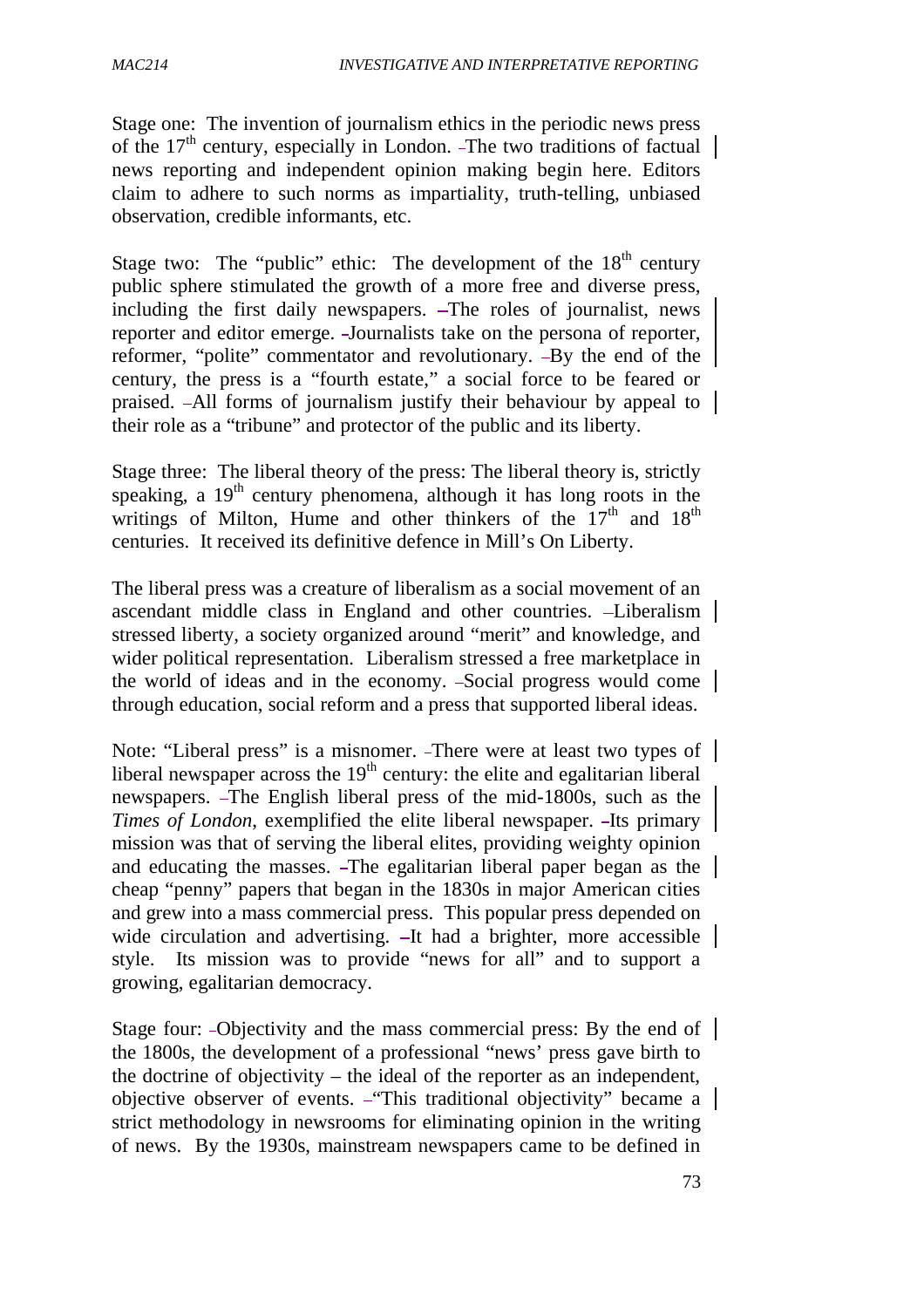large part by an objectivity that was summarized by the mantra, "just the facts".

Stage five: -The return of interpretive journalism; Objectivity was challenged from the beginning by other forms of journalism – the muckrakers of the early 1900s, the interpretive journalism of Time magazine and the new tabloid papers. Also, from the 1960s onward, objectivity was challenged by the more personal form of broadcast news and by the popularity of investigative and literary journalism. By late century, the objective tradition was weakened further by the "civic journalism" movement and by on-line journalism. Journalism ethics in the  $20<sup>th</sup>$  century was characterised not only by the dominance of objectivity, but also by its decline, and the return of a more interpretive journalism.

Stage six: Global journalism ethics in the  $21<sup>st</sup>$  century. The major question of journalism ethics today is what type of ethics should develop in the  $21<sup>st</sup>$  century. Will interpretive journalism, in the form of blogging or citizen-to-citizen communication, overwhelm the professional ethics of objectivity and verification developed by more traditional forms of journalism?

# **SELF-ASSESSMENT EXERCISE 5**

What is the basis or origin of ethics in Journalism?

# **3.6 The Ethics of Investigative Journalism**

Every team of investigative reporters pursues a story under different circumstances, so creating an all-purpose ethical rulebook is problematic, though certain standards have become generally accepted. The legal implications of reporters' actions are, by far, more clear-cut than ethical issues. Ethics, instead, deals with how to distinguish between right and wrong, with philosophical principles used to justify a particular course of action. Any decision can be judged ethical, depending on what ethical framework is used to justify it, and what values are prioritized. What journalists and editors need to determine is who will benefit from the reporting.

If journalism is committed to democratic accountability, then the question that needs to be asked is whether the public benefits from the investigative reports. Whose interest does investigative journalism serve by publishing a given story? Does the press fulfill its social responsibility in revealing wrongdoing? Whose interests are being affected? Whose rights are being invaded? Is the issue at stake a matter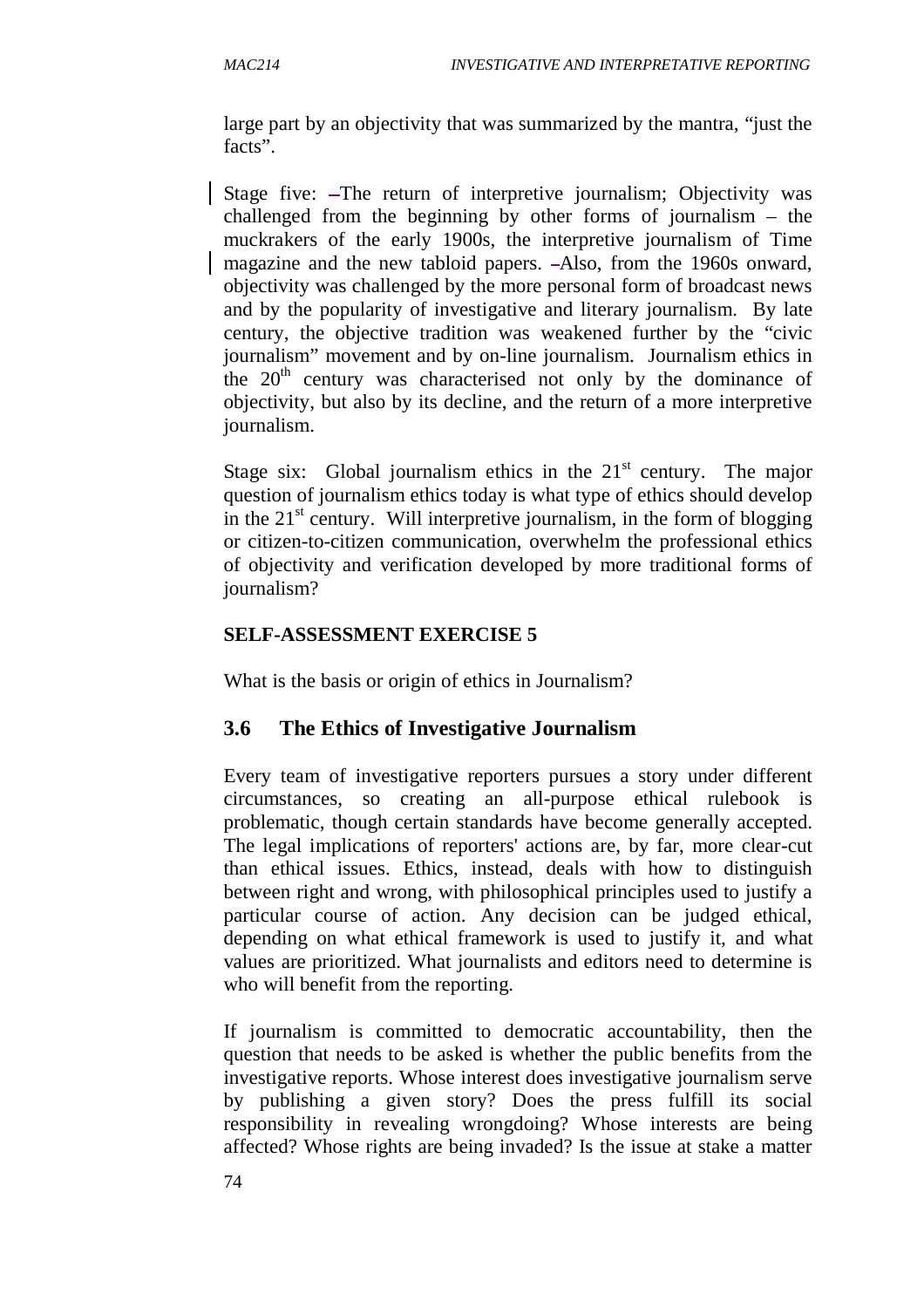of legitimate public interest? Or is individual privacy being invaded when no crucial public issue is at stake?

Most discussions about ethics in investigative journalism have focused on methodology, namely, is any method valid to reveal wrongdoing? Is deception legitimate when journalists aim to tell the truth? Is any method justifiable no matter the working conditions and the difficulties in getting information? Can television reporters use hidden cameras to get a story? Can journalists use false identities to gain access to information?

On this point, an important factor to consider is that the public seems less willing than journalists to accept any method to reveal wrongdoing. Surveys show that the public is suspicious of invasion of privacy, no matter the public relevance of a story. The public generally seems less inclined to accept that journalists should use any method to get a story. Such an attitude is significantly revealing in times when, in many countries, the credibility of the press is low. The press needs to be trustworthy in the eyes of the public. That is its main capital, but too often its actions further undermine its credibility. Therefore, the fact that citizens generally believe that journalists would get any story at any cost needs to be an important consideration. Exposes that rely on questionable methods to get information can further diminish the legitimacy and public standing of the reporting and the journalists.

Ethical issues are not limited to methods. Corruption is also another important ethical issue in investigative journalism. Corruption includes a variety of practices, ranging from journalists who accept bribes, or quash exposes, or pay sources for information. The harm to private citizens that might result from what is reported also needs to be considered. Issues of privacy usually come to the forefront, as investigative journalism often walks a fine line between the right to privacy and the public's right to know. It is usually assumed that privacy applies differently to public figures than to average citizens.

There are no easy, ready-made answers to ethical issues. Codes of ethics, despite some merits, do not offer clear-cut solutions that can be applied in all cases. Most analysts agree that journalists must remain sensitive to issues such as fairness, balance, and accuracy. Reporters continuously need to ask ethical questions throughout different stages of the investigations, and be ready to justify their decisions to their editors, colleagues, and the public. They need to be sensitive to whose interests are being affected, and operate according to professional standards.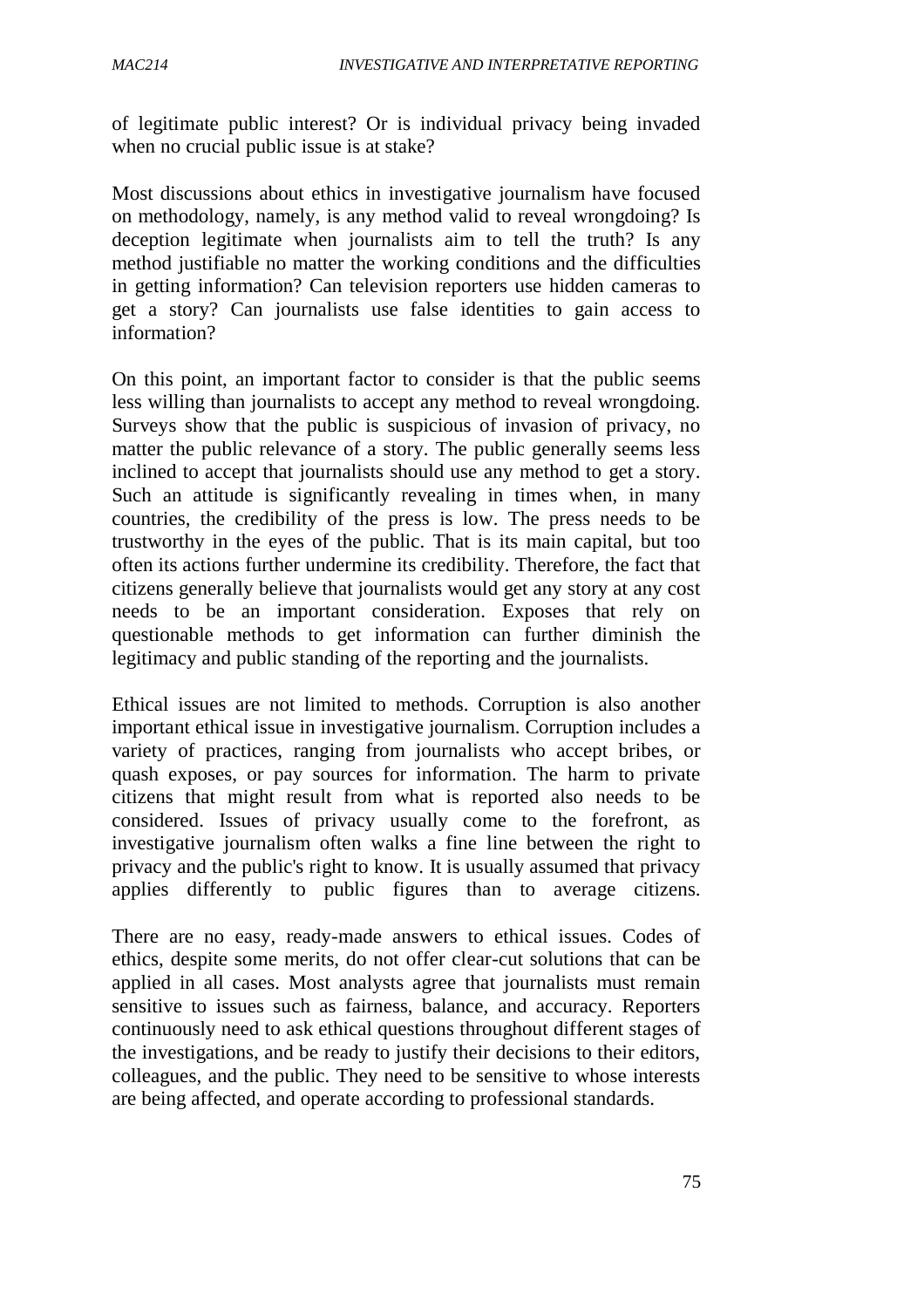#### **SELF-ASSESSMENT EXERCISE 6**

Explain the principles behind the ethics of journalism.

#### **3.7 Relationship between Communication Law and Ethics**

Communication law in this course is understood as it relates to journalism. Thus, in this sub-head, we look at how journalism law is connected with the concept of Ethics in journalism.

The connection lies in the fact that both are necessary for a professional conduct in journalism practice. This is especially so with the investigative and interpretive journalists in focus. Communication laws are statutes that are enforceable by law enforcement agents in the society once they are violated by any journalist. Thus, such laws must be obeyed. On the other hand, ethics is not enforceable by law. It only appeals to the conscience of the journalist to do right. However, violations of universal ethical standards, also has its consequences like the law. -Sometimes, such "natural" consequences are far more damaging than that under the law.

#### **SELF-ASSESSMENT EXERCISE 7**

Explain why ethical issues are not limited to only methods of obtaining information.

#### **4.0 CONCLUSION**

Journalism laws have come a long way and there is need for the journalist to be conversant with its pedigree.

#### **5.0 SUMMARY**

Communication or journalism law today has its basis in the common and civil law. Most of these laws have ethical foundations as well.

#### **6.0 TUTOR-MARKED ASSIGNMENT**

- 1. What is the origin of communication law in Nigeria?
- 2. What is the relationship between journalism law and ethics?
- 3. What is a liberal press?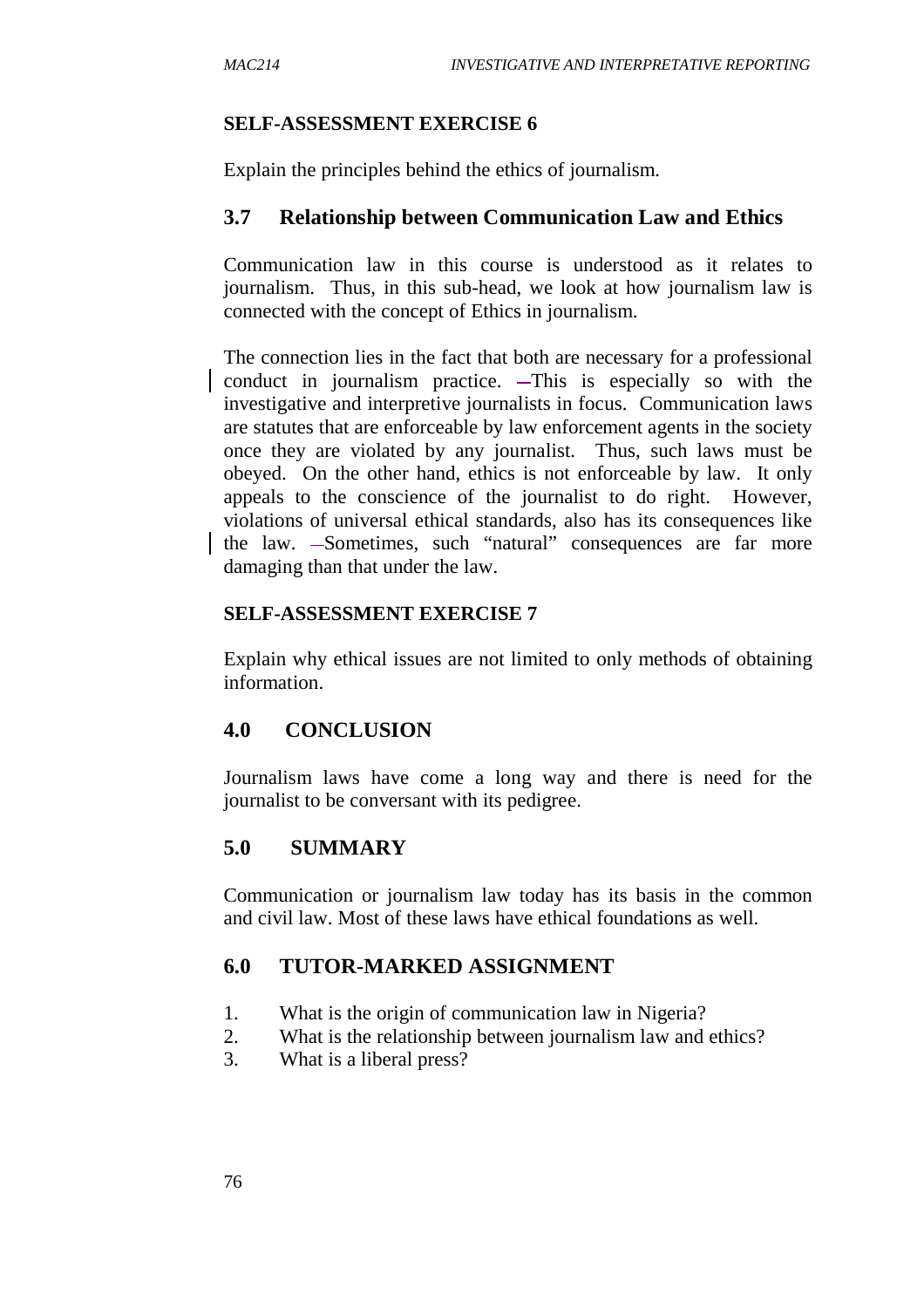### **7.0 REFERENCES/FURTHER READING**

- Fogam P.K. & Aquah, D. (2010). "Law and the Media." In Udofia C. *Handbook for African Journalists*., Abak: Itiaba Publishers.
- Ward, S.J. (2004). "The Invention of Journalism Ethics: The Path to Objectivity and Beyond." *UBC Reports*, Vol. 50<del>(10</del>(10).

http://www.publicaffairs.ubc.ca/ubcreports/2004/04nov04/journalism.ht ml

*Oxford Advanced Learner's Dictionary*, (6th ed.).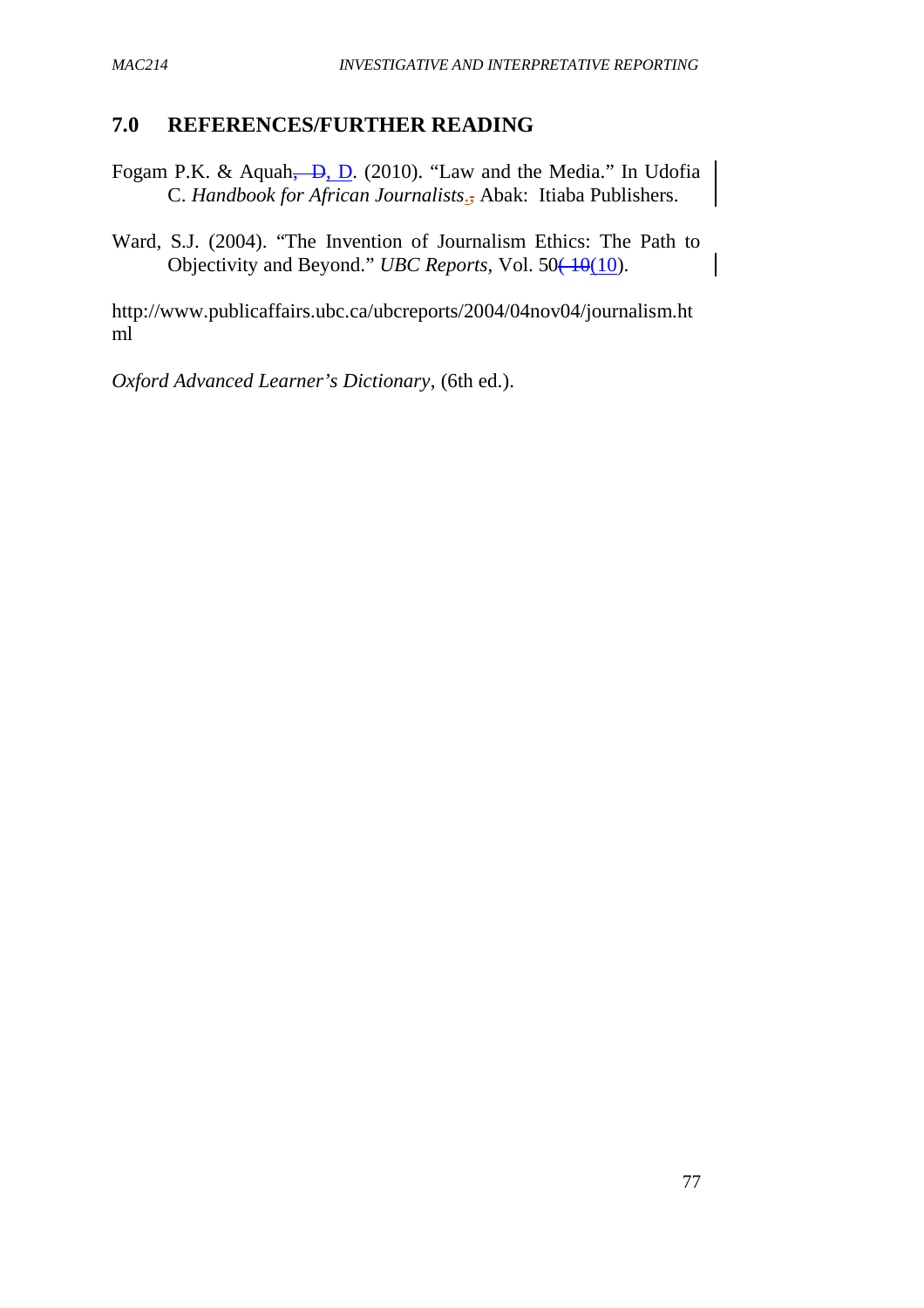### **UNIT 2 Journalism Law**

- 1.0 Introduction
- 2.0 Objectives
- 3.0 Main Content
	- 3.1 Defamation
	- 3.2 Elements of a Libel Suit
	- 3.3 Steps for Avoiding Libel Suits
	- 3.4 The Investigative and Interpretive Reporters' Defense for Libel Suits
- 4.0 Conclusion
- 5.0 Summary
- 6.0 Tutor-Marked Assignment
- 7.0 References/Further Reading

#### **1.0 INTRODUCTION**

This unit examines some of the basic principles of law that affects the investigative and interpretative journalist. Nigeria has a comparatively developed legal system based on the common law of the British Legal System.

This unit introduces some common areas of communication law that the investigative and interpretative reporter need to know as media professionals. This is essential so that the aspiring investigative or interpretative journalist can be aware of specific rules that regulate, control and influence the activities of such specialised reporters. This knowledge will help the investigative journalist especially, to avoid expensive legal pitfalls, challenge attempts to suppress stories, and so on. Libel, privacy, sedition as well as news gathering laws are of utmost importance because the danger of a law suit is high and the cost of defending or losing one can be great for the Investigative reporter and the media organisation he represents.

#### **2.0 OBJECTIVES**

At the end of this unit, you should be able to:

- discuss situations where a case for libel or seditions suit is imminent in the course of journalism practice
- explain how to avoid libel or seditions suits
- discuss defenses against communication laws like libel suits.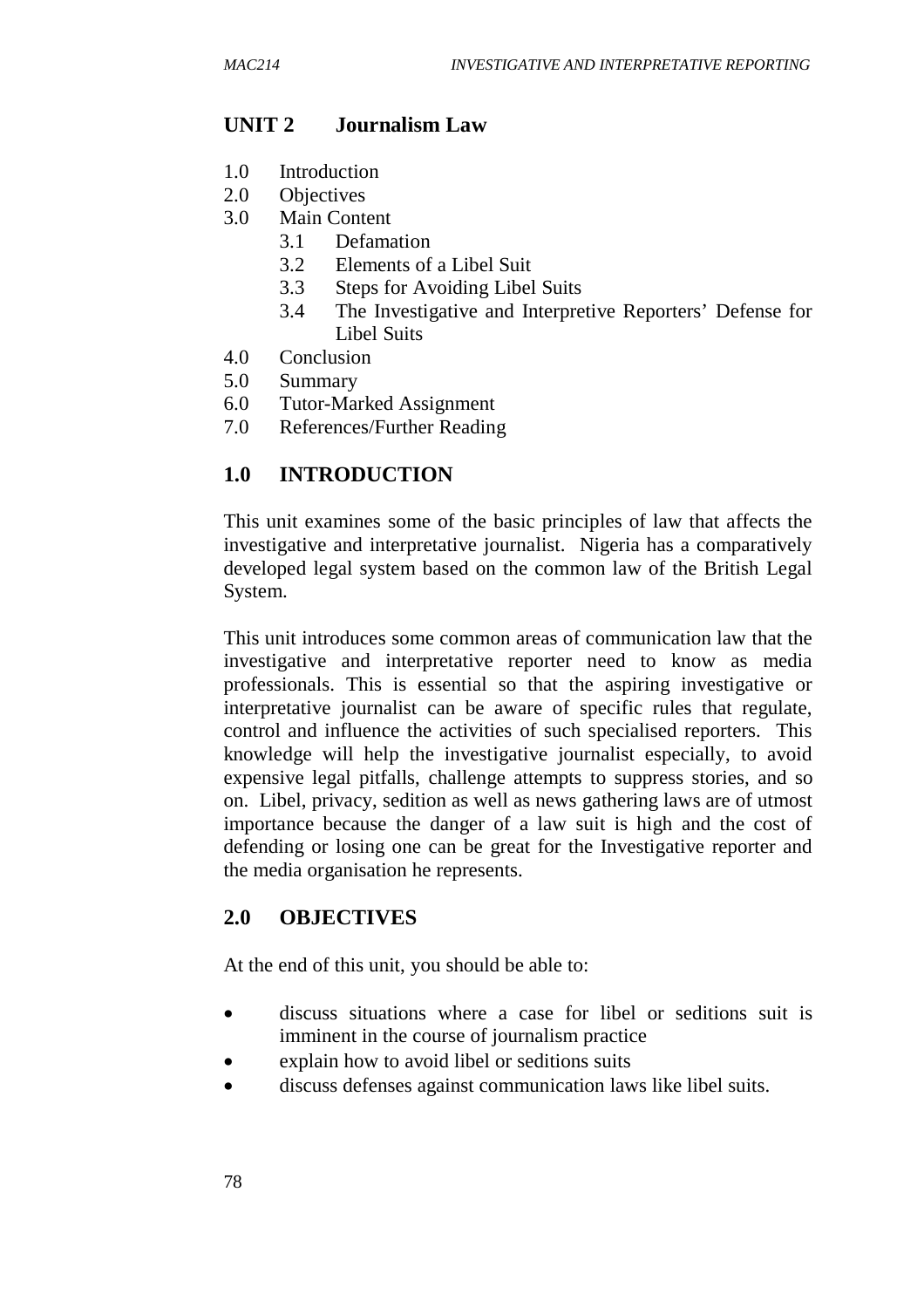# **3.0 MAIN CONTENT**

### **3.1 Defamation**

The law relating to defamation is of key importance to the investigative and interpretative journalist. Some suggest it is necessary as an instrument of censorship while others argue that it serves as a spur to accuracy and professionalism. The word 'defamation' is often used interchangeably with 'libel'. It is generally a civil action, which means that the wronged party has a choice whether or not to sue the alleged wrong doer. Defamation is defined as the publication of a statement which reflects on a person's reputation and which tends to lower him in the estimation of right-thinking members of society generally; or make them shun or avoid him; or exposes him to hatred, ridicule or contempt or disparages him in his business, trade, office or profession.

The interpretive and investigative journalists need to be very careful  $\vert$ about their use of language as words can be ambiguous and create a variety of meaning. The interpretive journalist like other journalists, should also consider the juxtaposition, tone and context of their story as the innocuous and unintended may become misleading and potentially defamatory thereby causing a claimant to sue for libel.

What is libel? Libel is defamation by written words or by communication in some other tangible form, whereas 'Slander' is defamation by spoken words or gestures. Generally, the law treats libel more harshly because the written word is more permanent and may reach more people than the spoken word – this is debatable today when we take cognizance of the World Wide Web where materials can be retrieved at will and at any time, even for years. Be that as it may, the courts say the greater power of written words to injure reputation justified harsher penalties and legal rules move more favourable to libel plaintiffs than to slander plaintiffs.

Broadcast defamation is also commonly treated as libel by courts because it can reach millions of listeners and be as durable as written defamation. Libel suits place at risk not only the interpretive or investigative journalist's reputation but also that of the his organisation – a reputation built on accuracy, fairness, thoroughness and responsibility. If an investigative reporter loses a libel suit, his reputation is blemished, sometimes irreparably; he may lose his job. For these reasons and others, journalists must know what constitutes libel and what defenses can protect them in the event of a libel suit.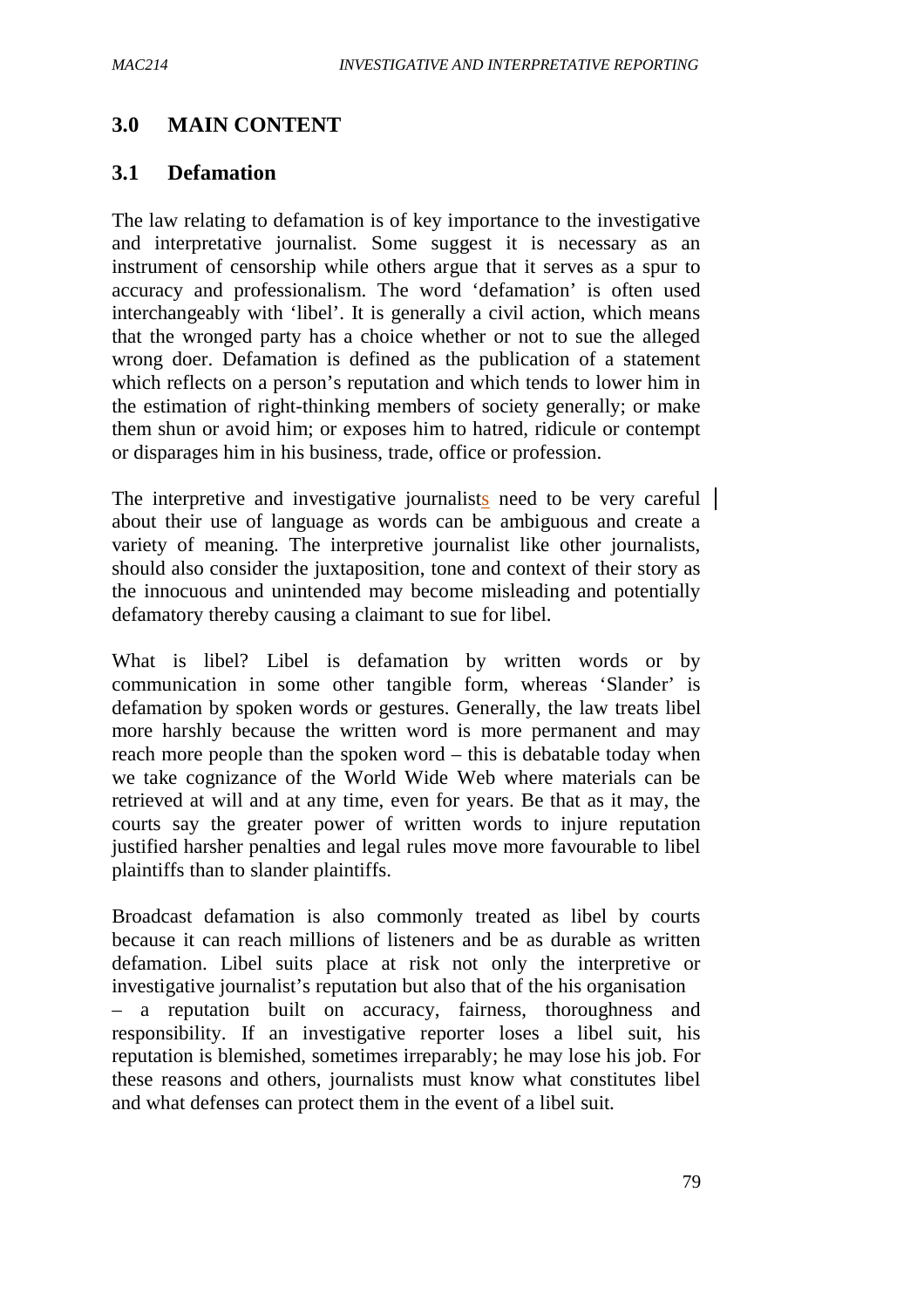#### **SELF-ASSESSMENT EXERCISE 1**

Define libel.

#### **3.2 The Elements of a Libel Suit**

An interpretive or investigative reporter involved in a libel suit of published material in the mass media should know that the plaintiff – the person suing – must prove six things: (1) Defamatory nature of the story (2) Identification (not limited to calling an individual by name) (3) Publication (communication to a third party) (4) Proof of Falsity (5) Injury (actual damage to reputation) (5) Proof of Fault.

**Defamatory nature of the story**: The essence of a libel suit is vindication of one's reputation. In other words, to prove or establish that one's reputation is not as presented by the press or publication. The plaintiff, therefore, must prove defamation, meaning injury to reputation. A statement in a story or report is defamatory if it injures a person's reputation, lowering that person in the estimation of the community or deterring third parties from associating or doing business with that person.

Judging whether a statement is defamatory will normally involve two steps. The first step requires a judge to determine that the statement is capable of defamatory meaning; in the second step it must be decided or proved whether a substantial segment of the public actually understood the statement as defaming the plaintiff.

The investigative reporter should particularly be certain of his facts  $- a$ cardinal rule – as some statements obviously are capable of defaming a person or business. For instance, a report that a bank was founded with drug money and that the chairman of the bank was a drug baron and money launderer implied the bank and its managers engaged in illegal activities. Few people would want to do business with such a bank. However, for a statement to be defamatory, it must have been phrased in such a way that the ordinary reader would understand it as stating facts about the plaintiff with intent of malice.

From the foregoing, the aspiring investigative journalist should be aware of the fact that to prove defamation, the words must refer to the claimant – that is, the claimant must prove that the defamatory words published refer to him directly or indirectly. In addition, the words must have been published to a third party. In legal terms, this implies that the statement must be published in a newspaper, radio or other media to a person other than the claimant.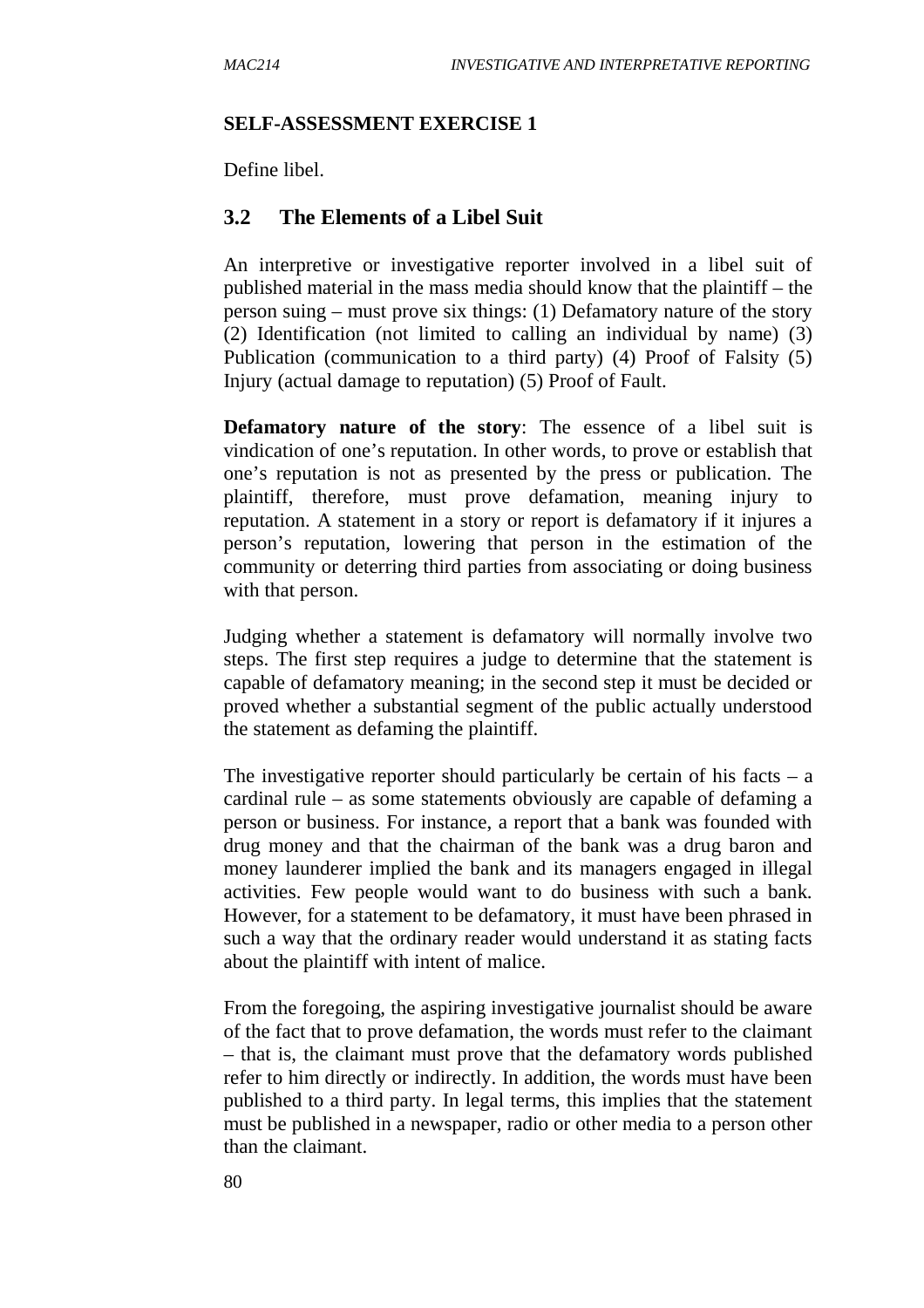The claimant can however, decide whom he/they wish to sue. The investigative journalist must appreciate that this does not mean just the originator of a potentially libelous statement as in the journalist. This is an important principle to understand whenever the investigative journalist cannot simply report that Mr. Abubakar says that Mr. Mohammed is a cheat and a liar and assume that he is safe because the allegation came from another person.

**Identification (not limited to calling an individual by name):** The investigative or interpretive journalist should know that it does not matter if his published statement was not intended to refer to the plaintiff. What matters is that reasonable readers, listeners or viewers would have understood that the statement was about the plaintiff. The publication of a name is not necessarily for identification.

**Publication (communication to a third party):** This factor has been mentioned in the section above. In addition to what have been said, the investigative journalist should note that a statement does not have to be so widely disseminated as in a national newspaper, radio, television etc. for a person to sue for libel. All the law requires is that the defendant made the defamatory statement to someone other than the person defamed. Example of this can be where the investigative journalist gives the manuscript of his story to be typed by a third party.

**Proof of Falsity:** Courts' decisions over the years have showed that today, many libel plaintiffs must prove falsity when the allegedly defamatory statements involve matters of public concern. At this point, the interpretive or investigative reporter should note that the statements must involve matters of public concern. In other words, the plaintiff must prove falsity only when the defamatory statement involves a matter of public concern; the requirement will apply in most cases involving the mass media. Courts usually conclude that that if a statement appears in a newspaper or a news broadcast, it involves a matter of public concern.

**Injury (actual damage to reputation):** The investigative journalist should also be aware that in the past, the presumption by the courts once there is a libel suit is that obviously the defamatory statement had injured the plaintiff. Thus, the plaintiff did not have to produce any evidence showing that he or she had suffered injury to reputation, monetary loss or emotional suffering. However, today, after the US Supreme Court said in 1974 that the presumption of injury was incompatible with the first amendment, the plaintiffs have had to prove 'actual injury' in order to recover damages from publishers who negligently made defamatory statements. Actual injury includes more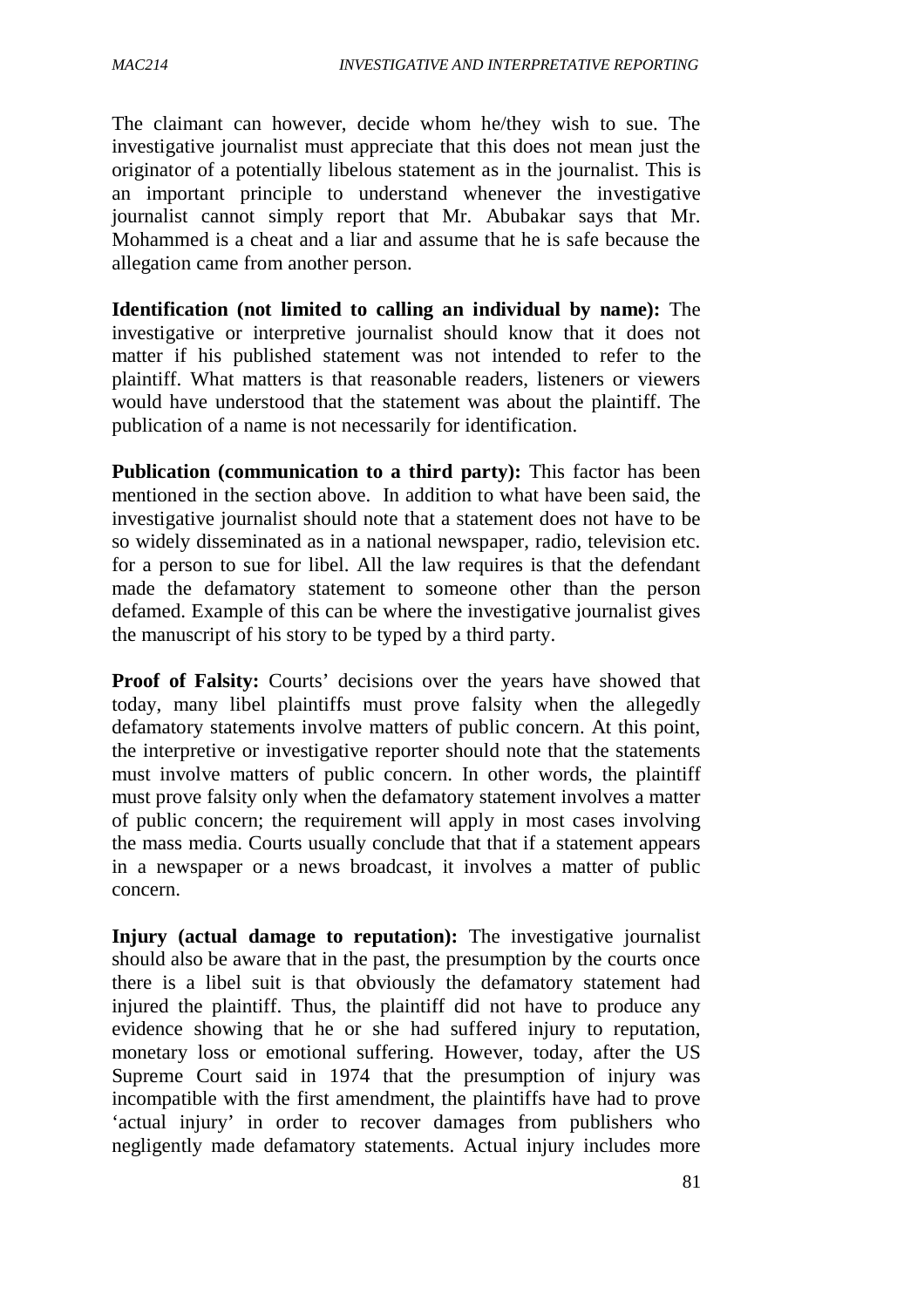than provable monetary loss. Evidence of damage to reputation, humiliation and mental anguish also count. Instructively, the interpretive and investigative journalist should know that in spite of the explanations above, there are instances where the plaintiff does not have to prove in injury. If the defendant published the defamatory statement with actual malice, then the courts can presume injury. Publications that do not involve a matter of public concern are another exception.

**Proof of Fault:** Proof of fault is one of the most crucial issues in modern libel cases, which the interpretive and investigative reporter cannot ignore. Today, plaintiffs must prove some level of fault. The level of fault a plaintiff needs to prove depend on whether the plaintiff is (1) a public official or figure (2) a private individual.

Public officials and public figures must prove that the statement was published with the knowledge that it was false or with reckless disregard for whether it was false. This called 'actual malice', a term that causes confusion since many people think it means ill will. But whether the defendant disliked or wanted to harm the plaintiff is not the issue. All that matters is whether the defendant in this case, the investigative or interpretive journalist knew the statement was false or had a degree of awareness of the statement's probable falsity when it was published. Proving this can be difficult, since the plaintiff must produce evidence about the investigative journalist's state of mind.

Unlike public officials, you should note that private individuals have less difficulty winning libel suits because in most cases they only need to prove that the reporter or defendant acted with negligence in order to recover actual damages. Negligence essentially means acting unreasonably under the circumstances. In a libel case, an error such as failing to check public records, misspelling or confusing names or accidentally transposing dates or figures might be considered negligence. The difference between actual malice and negligence is sometimes confusing.

#### **SELF-ASSESSMENT EXERCISE 2**

What are the elements of a libel suit?

#### **3.3 Steps for Avoiding Libel Suit**

As an aspiring interpretive or investigative reporter, you should take cognizance of the following steps among others, for avoiding libel suits as enumerated by Fedler et al (2005:572).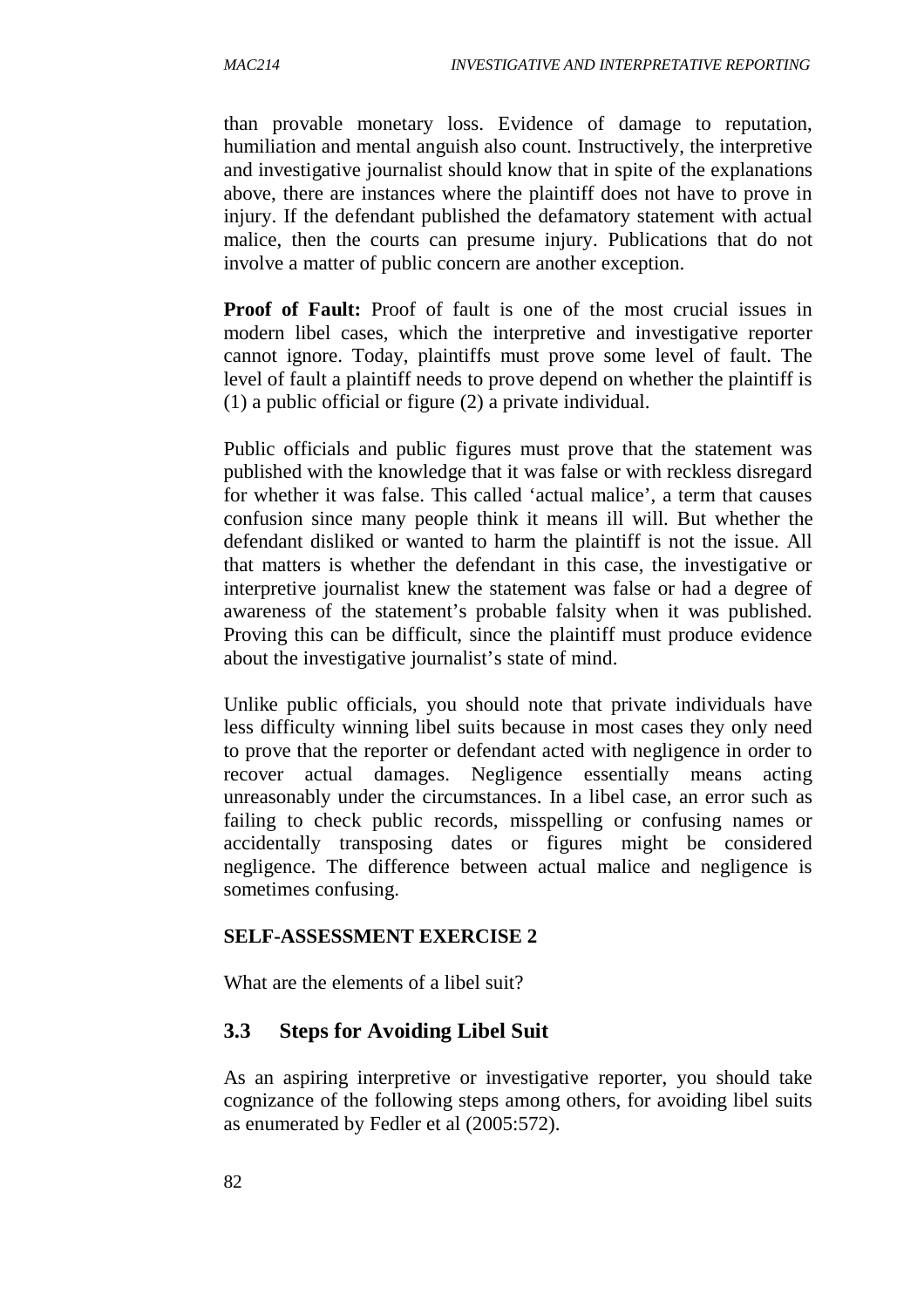- 1. Make sure everything in the story, especially any potentially defamatory statement, is newsworthy. Nothing is gained by risking a lawsuit over a statement that has no news value.
- 2. Identify everyone in the story as fully as possible.
- 3. Ask persons who are attacked or criticised in the news story to respond and include the response in the story, even if it is just an absolute denial. If the person refuses to respond, say so in the story. If he presents credible evidence to support his or her denials, check out that evidence.
- 4. Interview every relevance source and read every relevant document; do not ignore sources or information that may contradict the central point of a story.
- 5. Find out what basis a source has for making a defamatory charge and what the source's motives might be.
- 6. Avoid confidential or anonymous sources where possible.
- 7. Never use confidential or anonymous sources for making attacks on a subject. Use them only for factual information that can be verified by other sources or documents.
- 8. If a story uses documentary sources make sure the documents are understood and quoted accurately. Double check the information in any document; even official records have errors.
- 9. Take additional time to make sure the investigation is thorough and the story is accurate.

#### **SELF-ASSESSMENT EXERCISE 3**

What are the major steps for avoiding libel?

# **3.4 The Investigative and Interpretative Reporters' Defense for Libel Suits**

A good investigative journalist can go a long way in avoiding expensive libel claim through the professional and ethical reporting of events. If reporters check the facts, produce an accurate and balanced account of events and avoid embellishing the story, they will reduce the likelihood of possible legal actions and will also be in a position to defend fictitious or vexatious claims.

Indeed the investigative reporter is to be well versed in the defenses that the law provides to defamation actions. This is not a consideration that the interpretive and investigative reporter should turn to *after* they receive a letter of complaint but should be at the forefront of their thinking as they research and construct their story. The aim is to avoid litigation.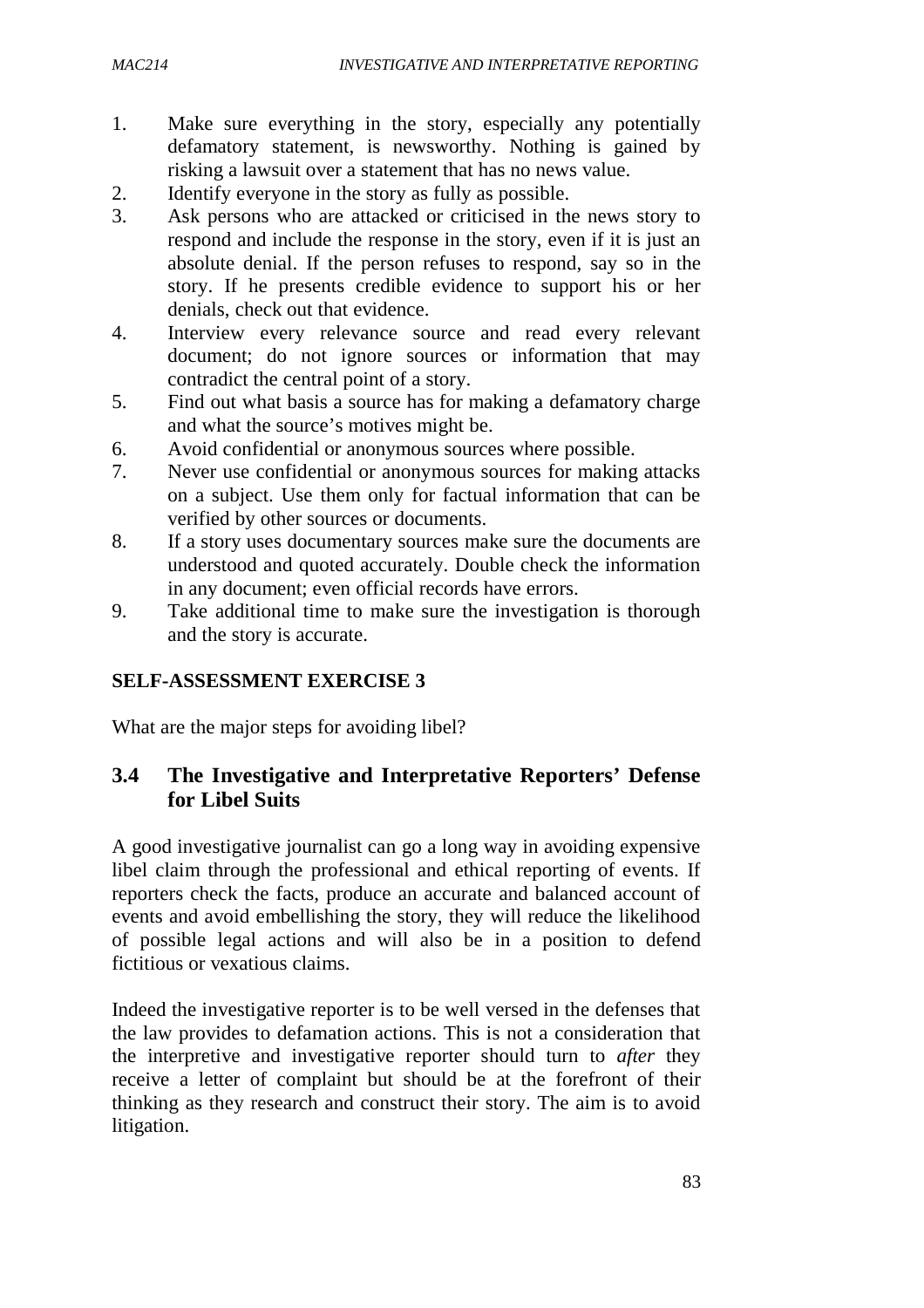Four main defenses against libel suit, which journalists can apply, are listed below: to on the following issues.

- 1. If the damaging allegation is a statement of fact (can the investigative reporter or interpretive reporter prove that the statement is true?)
- 2. If the damaging allegation is an expression of opinion (can the interpretive or investigative reporter show it is a fair comment?)
- 3. If the damaging allegation is contained within a report that is entitled to the protection of privilege (can the reporter show that the coverage is fair and accurate?)
- 4. If the damaging allegation is a matter of serious public interest (then the journalist may be able to rely on the developing defense of common law qualified privilege).

#### **SELF-ASSESSMENT EXERCISE 4**

What are the major steps for avoiding libel?

# **3.4 Ethics of News Gathering**

As indicated earlier in this course, investigative journalism involves "getting the news behind the news" and to do this, we established that investigative reporters especially, may encounter several legal problems if they are not careful.

The freedom to publish news and comments would appear to be of little value without the corollary freedom to gather the news. Ideally, therefore, freedom of the press should include the freedom to gather news, write it, publish it and circulate it. Even the constitutional guarantees of freedom of expression cannot be said to carry with them an unrestrained right to gather news. In Nigeria, there are restrictive policies or laws which tend to inhibit the investigative journalist in his attempt to gather news.

The Nigerian Official Secret Act provides an excellent example. This act stipulates that a person who transmits any classified matter to a person not authorised on behalf of the government to receive it; or obtains, reproduces or retains any classified matter which he is not authorised on behalf of the government to obtain, reproduce or retain, as the case may be, shall be guilty of an offence.

Such laws are required to protect confidential acts and records. Very often, however, these laws are so variously interpreted by over-zealous public officers that they make it possible to withdraw virtually all public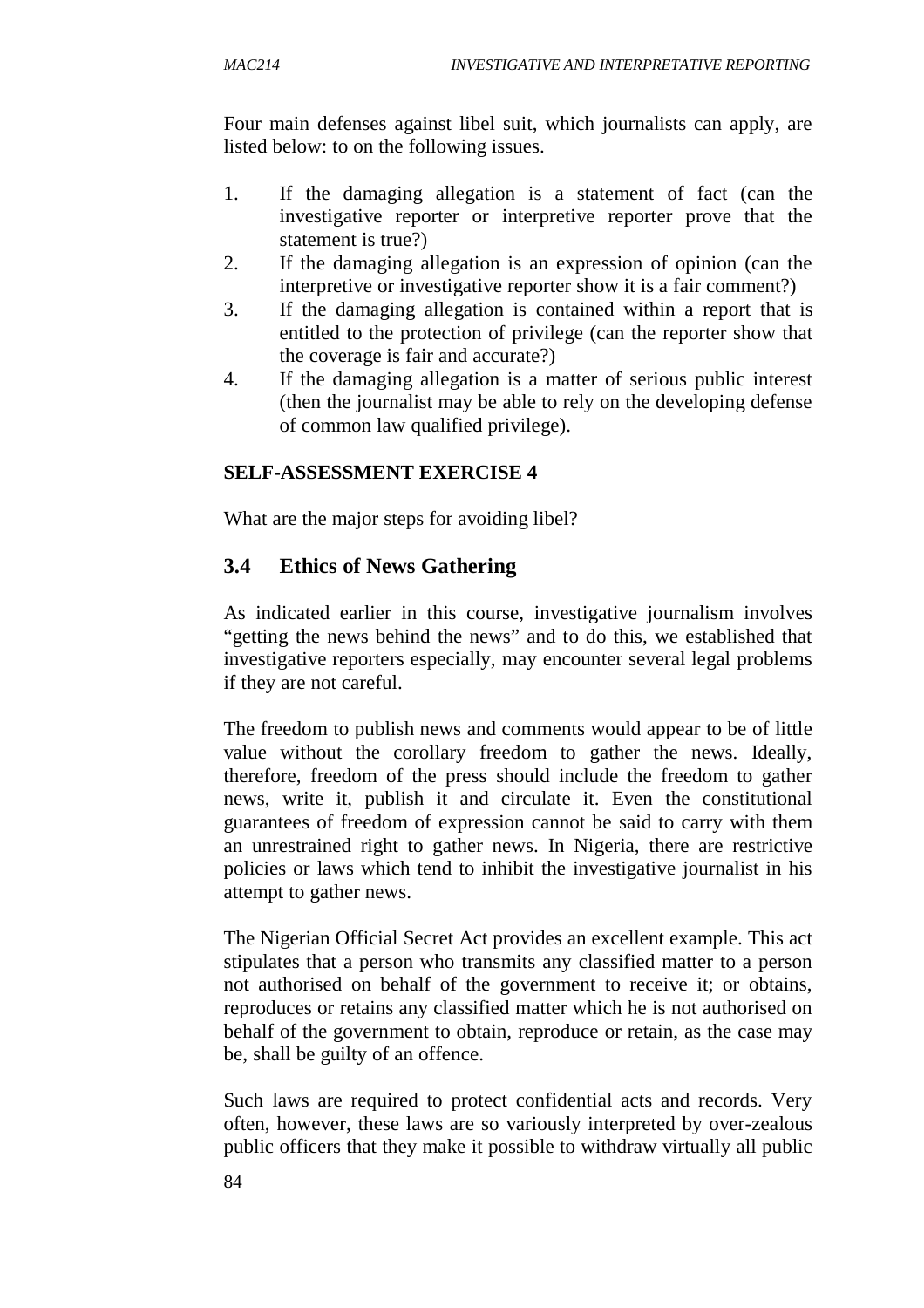records for inspection. Such laws in Nigeria for instance, prevent the investigative journalist to do a good job as he is unable to access information.

#### **SELF-ASSESSMENT EXERCISE 5**

What is the Nigerian Official Secret Act?

### **3.5 Privacy**

The issue for you as an investigative or interpretive journalist is knowing when your constitutional right to ask questions and pursue truth is encroaching on an individual's right to privacy. This is actually a matter of decency and common sense, but in recent years some principles of privacy has been codified into law. Privacy law and court cases also recognize that individuals have some right to control publicity about themselves. Note that in some situations, the public interest in a subject outweighs an individual's right to privacy, but these are matters of judgment, which are decided ultimately in court. So, where can a reporter seek information and photographs without risking privacy suit? Generally, a person in a public place , like on a street or in a park or public building, is fair game, although harassment is not allowed.

Other issues that borders on the law the journalist must be conversant with are Law of Privacy, Law of Sedition, and Laws pertaining to News Gathering, and so on. As you will find out, some of these issues also borders on ethical values.

#### **SELF-ASSESSMENT EXERCISE 6**

What is the relevance of Nigerian Official Secret Act to journalism?

# **4.0 CONCLUSION**

Defamation is one of the most common allegations brought against journalists. It can be very costly for the journalist and his media organisation in terms of reputation and monetary values. Therefore, the investigative journalist should try as much as possible to avoid any situation that can bring about a libel suit by learning and observing all the elements of libel and knowing steps to take in avoiding libel suits as well as defending himself when the need arises.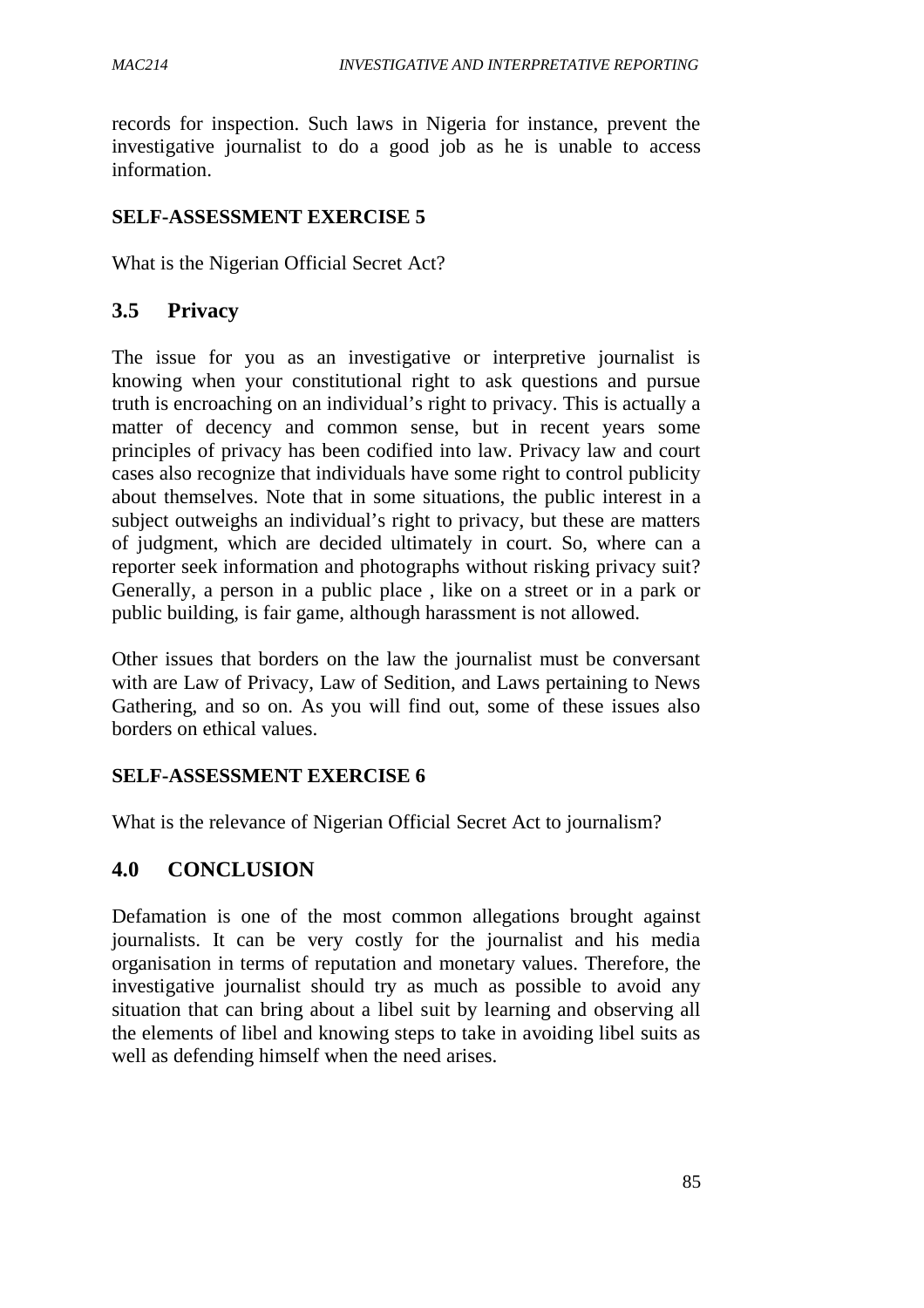# **5.0 SUMMARY**

This unit has provided selected and brief introduction to legal provisions, which affect the work of an investigative and interpretive journalist, and how the journalist can avoid such legal pitfalls.

# **6.0 TUTOR-MARKED ASSIGNMENT**

- 1. Why do you think private individuals are more likely to win libel suit against journalists?
- 2. What factors must be taken into consideration to prove a defamation suit against a journalist?
- 3. Explain truth as a defense against defamation

# **7.0 REFERENCES/FURTHER READING**

Fedler, F. B<sub> $\rightarrow$ </sub>: Davenport, J. R. &  $\bar{x}$  Drage,  $\bar{r}$  M.W. (2005). *Reporting for the Media*. (8th ed.). Oxford University Press.

Fleming, C.; et al. (2006). *An Introduction to Journalism*. London: Sage Publications.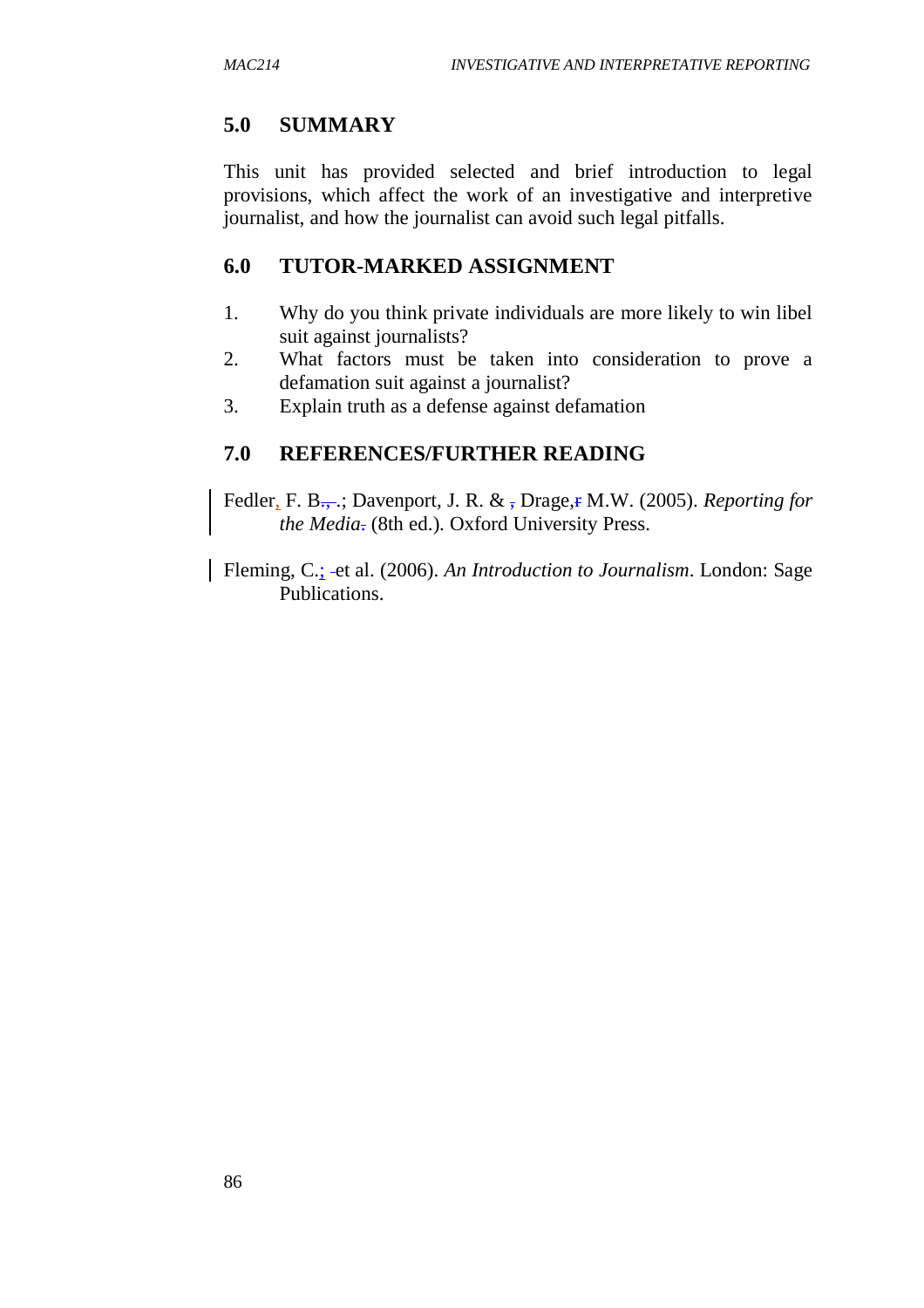# **UNIT 3 ETHICS IN JOURNALISM**

### **CONTENTS**

- 1.0 Introduction
- 2.0 Objectives
- 3.0 Main Content
	- 3.1 Approaches to Ethics in Journalism
	- 3.2 Four Ethical Theories
	- 3.3 Journalists' Loyalties
	- 3.4 Journalists' Values
- 4.0 Conclusion
- 5.0 Summary
- 6.0 Tutor-Marked Assignment
- 7.0 References/Further Reading

# **1.0 INTRODUCTION**

This unit explores ethical issues that directly affect the interpretive and investigative reporter in the practice of his profession and considering the right approach to ethical matters by the journalist. Understanding ethical principle goes a long way in helping the journalist in the discharge of his duties and obligation to the public, which he owes his first loyalty.

# **2.0 OBJECTIVES**

At the end of this unit, you should be able to:

- explain principles of Aristotle, Kant and Mill and the Judeo-Christian as they relate to investigative and interpretive journalism
- explain how to apply ethical principles to your work
- explain the core values of journalists.

# **3.0 MAIN CONTENT**

# **3.1 Approaches to Ethics in Journalism**

Through the ages, philosophers have given much thought to what constitute ethical behaviour and the principles that should govern our relations with one another. Journalism practice has developed ethical standards based on shaped values among journalists universally; and have written them down in the form of codes of ethical behaviour. The problem for people engaged in journalism, like the investigative or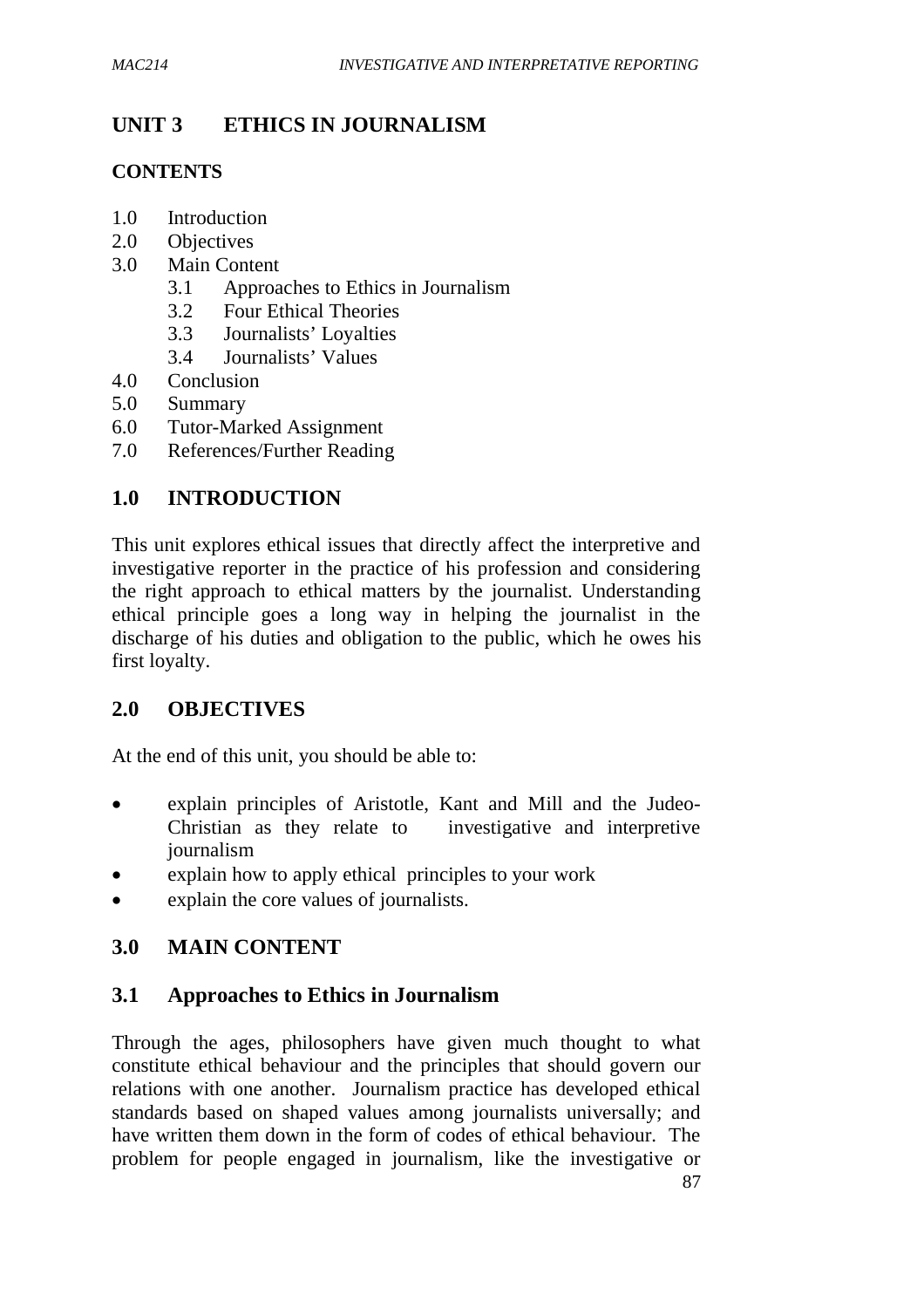interpretive journalist, is how to apply those principles and values to the situations they face day in and day out, in such a way that he portrays an acceptable behaviour in the eyes of colleagues and the public.

#### **SELF-ASSESSMENT EXERCISE 1**

How should an investigative/interpretive journalist approach the concept of ethics?

# **3.2 Four Ethical Theories**

Lorenz and Vivian (2005:572) identified four sets of ethical principles by philosophers which stand out as basis for correct behaviour.

**Golden mean:** Aristotle who lived in Greece in the fourth century B.C. formulated this theory. The Golden Mean requires that when there is an extreme position in a situation, one seek a middle ground. The extreme for the investigative journalist could be to publish everything he knows or publish nothing. The investigative journalist obviously, chooses the Golden Mean and develops stories that are appropriate to the medium, the editor and the audience. In other words, the proper thing to do is to tell what is appropriate in the situation.

Categorical imperative: Immanuel Kant, an  $18<sup>th</sup>$  – century German philosopher, formulated the categorical imperative theory which states that people should behave only as they wish everyone else to behave. One is duty bound to do what is right in every instance, unconditionally (or, categorically). For instance, one must always tell the truth without exception. To follow the Kanthian, ethics is difficult for the investigative journalist even where the overriding motive is for the public good. With such a theory as this, the use of deception to obtain a story is forbidden.

**Utilitarianism:** Developed by Jeremy Bentham and refined by John Stuart Mill. Utilitarian theory requires you to judge what is right by asking what will give the greatest good to the greatest number of people. To determine what is ethical behaviour in any situation, we must balance right and wrong and act in a way that results in more good than evil.

**Golden rule:** The Judeo-Christian ethic or golden rule, calls on people to "do unto others as you would have them do unto you". The flaw in the golden rule for investigative journalist is that, taking it literally, he or she might print nothing about individuals that would be considered negative. This is quite contrary to the thrust of investigative journalism.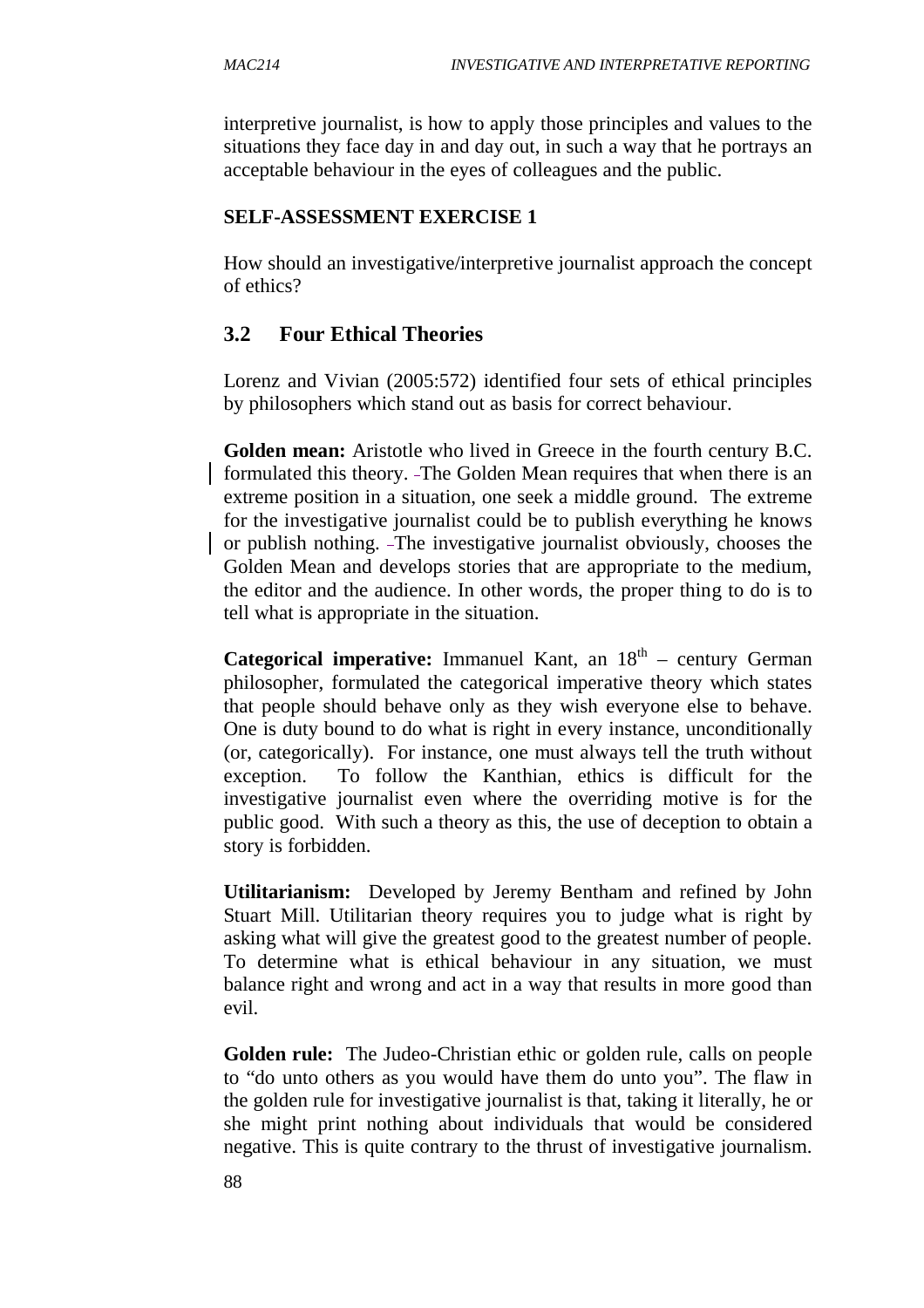You should read the golden rule, however, as requiring that you treat other people fairly.

### **SELF-ASSESSMENT EXERCISE 2**

Explain the theory of golden mean.

### **3.3 The Investigative or Interpretive Journalist's Loyalties**

Ethics deals with what we ought to do in situations involving other people – what we owe to others and how we carry out our responsibilities to them. That loyalty or sense of duty implies faithfulness in the discharge of your obligations as an investigative journalist. The 'others' to whom you owe your loyalty include the public to whom news and information are directed, your sources and the subjects you write about as well as your employers and colleagues. These loyalties include:

#### **1. Loyalties to the Public**

Your prime responsibility as an investigative or interpretive journalist is to the public because the aim of your in-depth story is the enlightenment of the public. This means that the public interest is paramount. Members of the public use the information they receive from you as an investigative or interpretive reporter, to form opinions and perceptions, which ultimately is the basis for making decision like who to vote for in an election day. If they are given faulty information, they have no basis for sound decisions. Therefore, the investigative journalists have an overwhelming responsibility to their audiences to provide accurate and unbiased information.

#### **2. Loyalties to Subject and Sources**

Anyone reporting on the activities of someone else has a responsibility to represent the subject's position as accurately and completely as possible and that is especially true when the report is negative. To do otherwise is to misrepresent the subject, to show the subject as something that it is not.

The investigative or interpretive journalist is also under obligation to present the views of his sources accurately. This means providing context when context makes a source's meaning clear. Twisting the words of a source or taking a source's words out of context gives an inaccurate portrayal of the words of a source. That misrepresentation can be harmful to the person, even if it is not libelous.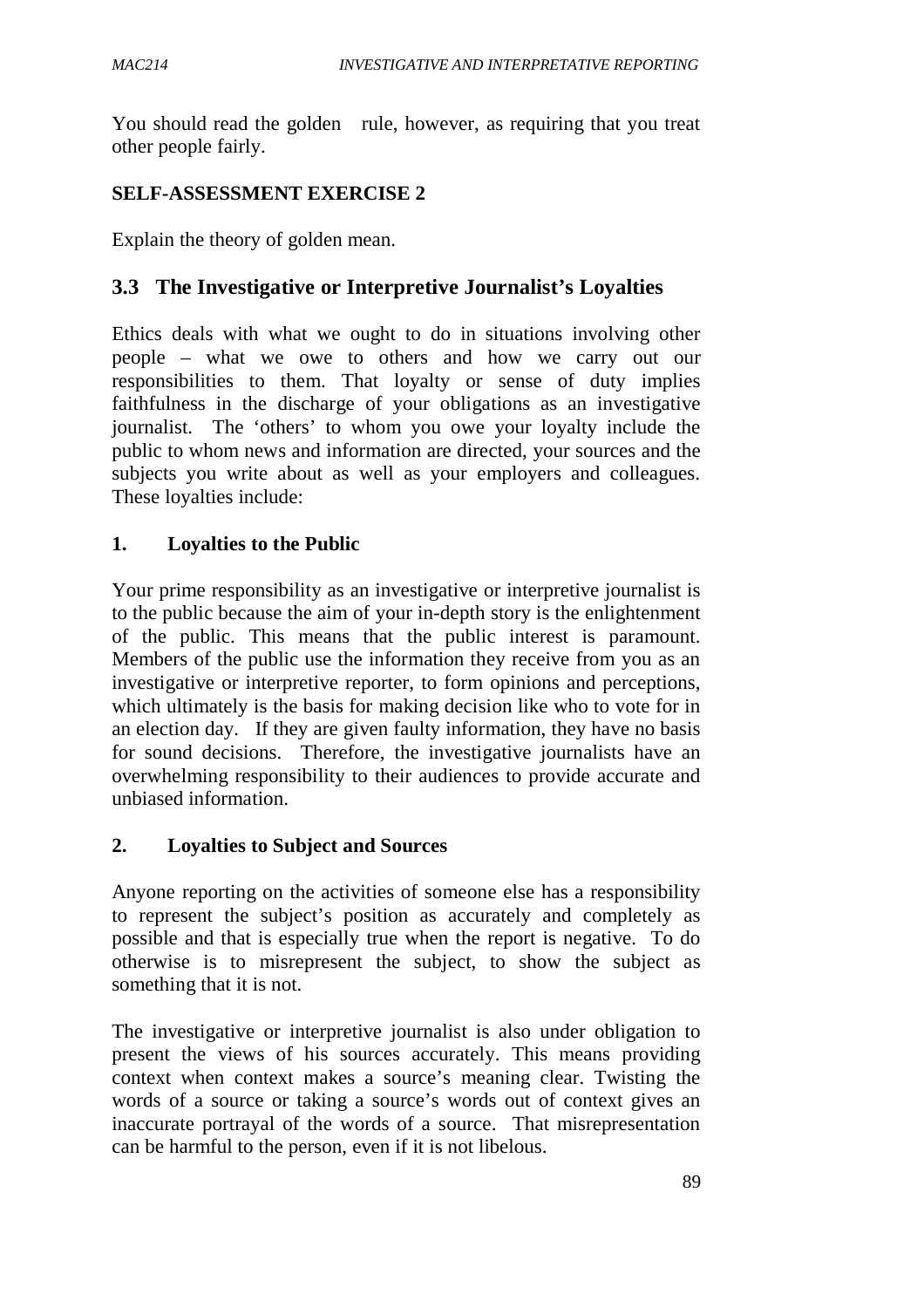As an investigative journalist, like all journalists, you also owe it to your sources to identify yourself except where there's a conviction that you need to mask your identity, but the rationale for doing this should be clearly and logically worked out.

#### **Loyalties to Employers and Colleagues**

Communicators have a responsibility to their employers to do the work they were hired to do as competently and as honestly as humanly possible. Where a journalist behaves in an unethical fashion, he brings his employer's ethics into question as well. This is collective responsibility.

In line with the above, a relationship of trust must exist between the reporters and colleagues in the organisation. Trust is eroded when reporters show little concern for accuracy or thoroughness in performing the normal duties expected of him. Do what is expected of you professionally, colleagues will trust, respect and support you when you run into obstacles.

Note that when an investigative journalist behave in a manner considered unethical, all journalists are subject to the blanket indictment of being untrustworthy. This is why you have a responsibility to other journalists to perform your work in such a way that all journalists are esteemed by the public. Do not forget that people generally have a tendency to stereotype that is, assign the behaviour or characteristics of a few individuals to a whole class especially in a negative way.

#### **SELF-ASSESSMENT EXERCISE 3**

To whom do journalists owe the most loyalty? Why?

# **3.4 The Investigative or Interpretive Journalist's Values**

Journalism, just like every other profession, has certain values that its members prize. These values have been mentioned in passing in the course of this study. The values comprise what members of the profession consider the essential things they should do and the things they should not do. For the investigative and interpretive journalist for instance, like all other journalists, competence is a value – to do the work as best one possibly can.

This course is designed to help you develop those skills that will help you become a competent investigative or interpretive journalist. What may be apparent to you is that competence itself is an ethical value.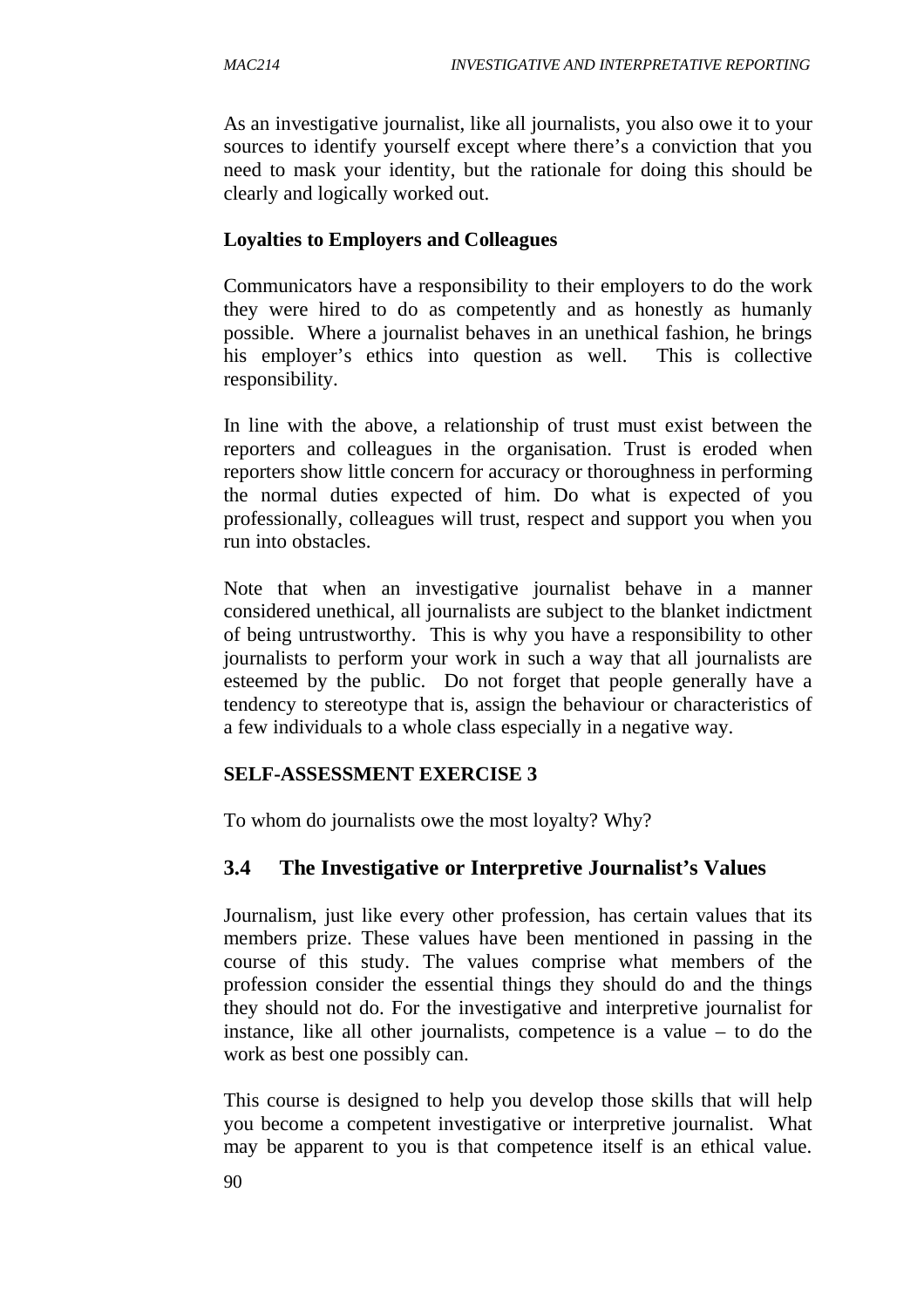That is, to do one's work skillfully, in accord with standard journalistic practice is to do it ethically. Some of the values needed to be mindful of to ensure competence include the following.

- **1. Fairness:** Fairness is another basic value for the investigative or interpretive journalist. This value grows out of the Kartian principle that persons should be treated as ends rather than means. Fairness is equated with being balanced in one's approach to stories, open to facts, impartial, and unbiased in the interpretation of news and in treatment of individuals and institutions. It has ethical implications because it implies sensitivity to the dignity of other human beings. However, being fair as an interpretive or investigative journalist does not mean being an apologist.
- **2. Telling the truth:** Truth is a universal value. The code of ethics of nearly every professional communication organisation addresses it. We rely on truthful communications to make decisions of every level of our lives and our audiences rely on us as investigative journalists to tell them the truth so that they can make reasonable decisions. When you lie as an investigative journalist, you undermine the autonomy of others because they are unable to act as they should on false information. When you lie, you are treating individuals or institutions not as ends, as they ought to be treated, but as means. Investigative reporters can lie in many ways including faking part of a story, embellishing quotes etc.
- **3. Deception:** Investigative journalists lie when they deceive others to get a story. Changing technology has allowed ever more advanced forms of deception in journalism profession. For instance, the miniature camera and microphone of the spy and the private detective have been adopted in journalism. Television's magazine – format news programs, especially, often use hidden cameras in doing investigative stories. For instance, producers for CBS's "60 Minutes" news magazine program, used hidden cameras to document sales of Romanian babies to Americans who want to adopt.

And as indicated earlier in this course, print investigative reporters practice deception by going undercover. Jonathan Franklin, a free – lance reporter wanted to find out if military offices were telling the truth about casualties sustained in the US 1991 war against Iraq. When he was unsuccessful in getting anyone to talk to him, he decided to pass himself off as a mortician to get into a military mortuary. That allowed him to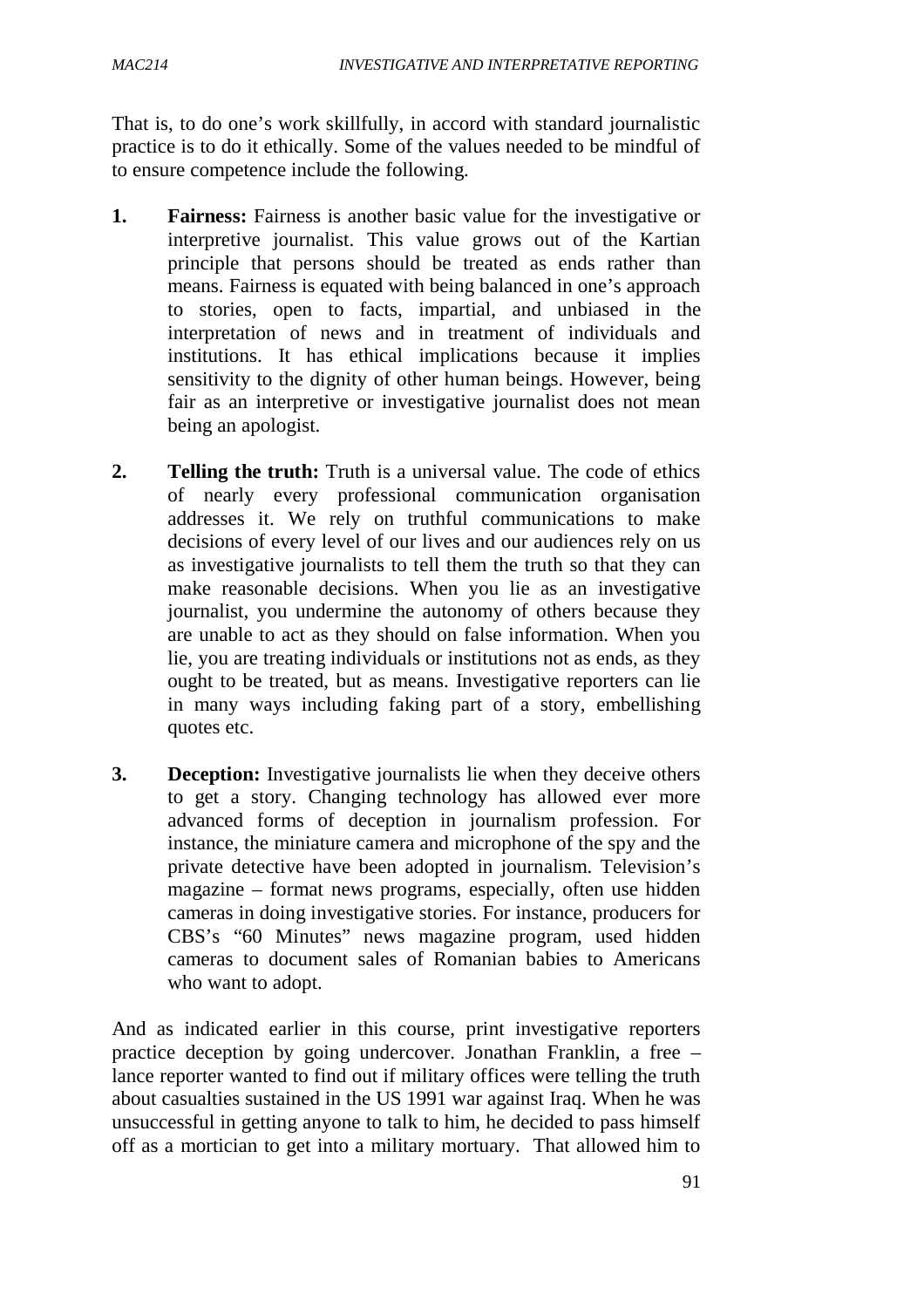document the fact that combat deaths were being underreported and that the military was deliberately disguising many fatalities as "training accidents". Franklin's reasoning was that the public needed to know what was really happening for them to make informed judgments about a war they financed and supported. That is the way it is supposed to work in a democracy. In making any ethical decision, the investigative journalist who contemplates using deception to get a story needs to ask whether the story can be gotten in any other way. If it cannot, then the question has to focus on whether the good to be derived from using deception outweighs any undesirable result.

#### **SELF-ASSESSMENT EXERCISE 4**

What are the investigative journalist's core values?

#### **4.0 CONCLUSION**

Ethical principles are necessary because they help journalists understand ethical issues better and thereby, make reasonable decisions. In this unit, we looked at four ethical principles, which are the golden mean, categorical imperative, utilitarianism and the golden rule. We also discussed those to whom the journalist owes loyalties as well as values he should work with at all times. The journalist is faced with several ethical decisions in the course of his work. Some these are the issue of deception, telling the truth at all times, fairness and competence.

#### **5.0 SUMMARY**

If you do your professional work in a competent way, respecting the values of the profession, you will perform ethically. In addition, having a concern for acting ethically should help you perform competently. To act ethically, you should keep in mind where your loyalties lie. That is, know those to whom you have responsibilities. They include the public, which relies on accurate, unbiased communication in the conduct of its daily activities. To behave ethically is to treat subjects and sources, employers and colleagues, as they deserve to be treated. You need also to hold the shared values of journalists. Among the more important of these codes of ethics are telling the truth, respecting the privacy of others, protecting one's sources and avoiding conflicts of interest.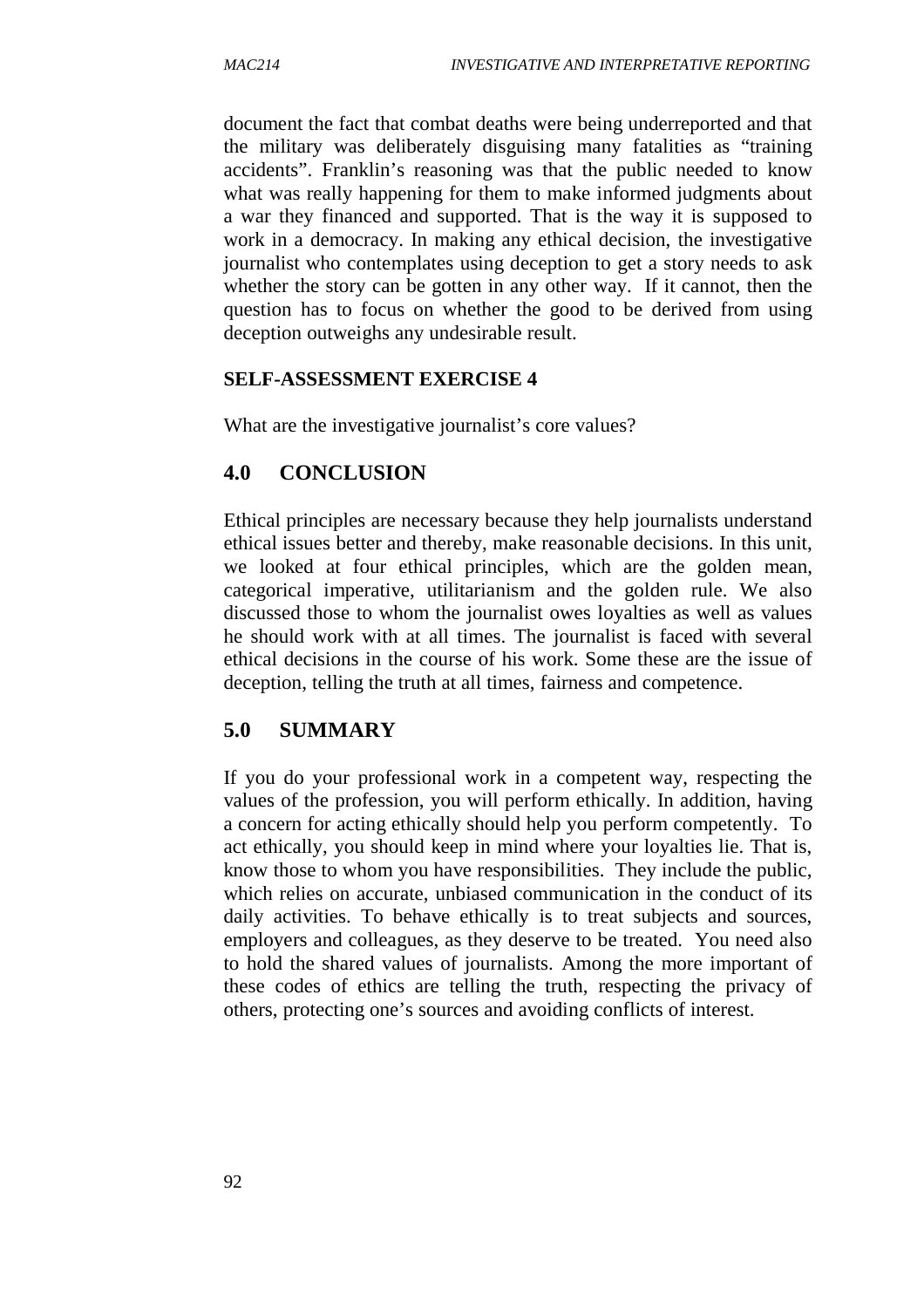#### **6.0 TUTOR-MARKED ASSIGNMENT**

- 1. What ethical responsibilities do journalists have to their audiences, sources, subjects, employers, colleagues?
- 2. How does competence relate to ethical performance?
- 3. What is Kant's Categorical Imperative?

#### **7.0 REFERENCES/FURTHER READING**

- Fedler, F. B.; et al. (2005). *Reporting for the Media* (8th ed.). Oxford: Oxford University Press.
- Fleming, C.; et al. (2006). *An Introduction to Journalism.* London: Sage Publications.
- Lorenz, A.L. & Vivian, J. (2005). *News Reporting and Writing*. India: Anubha Printers.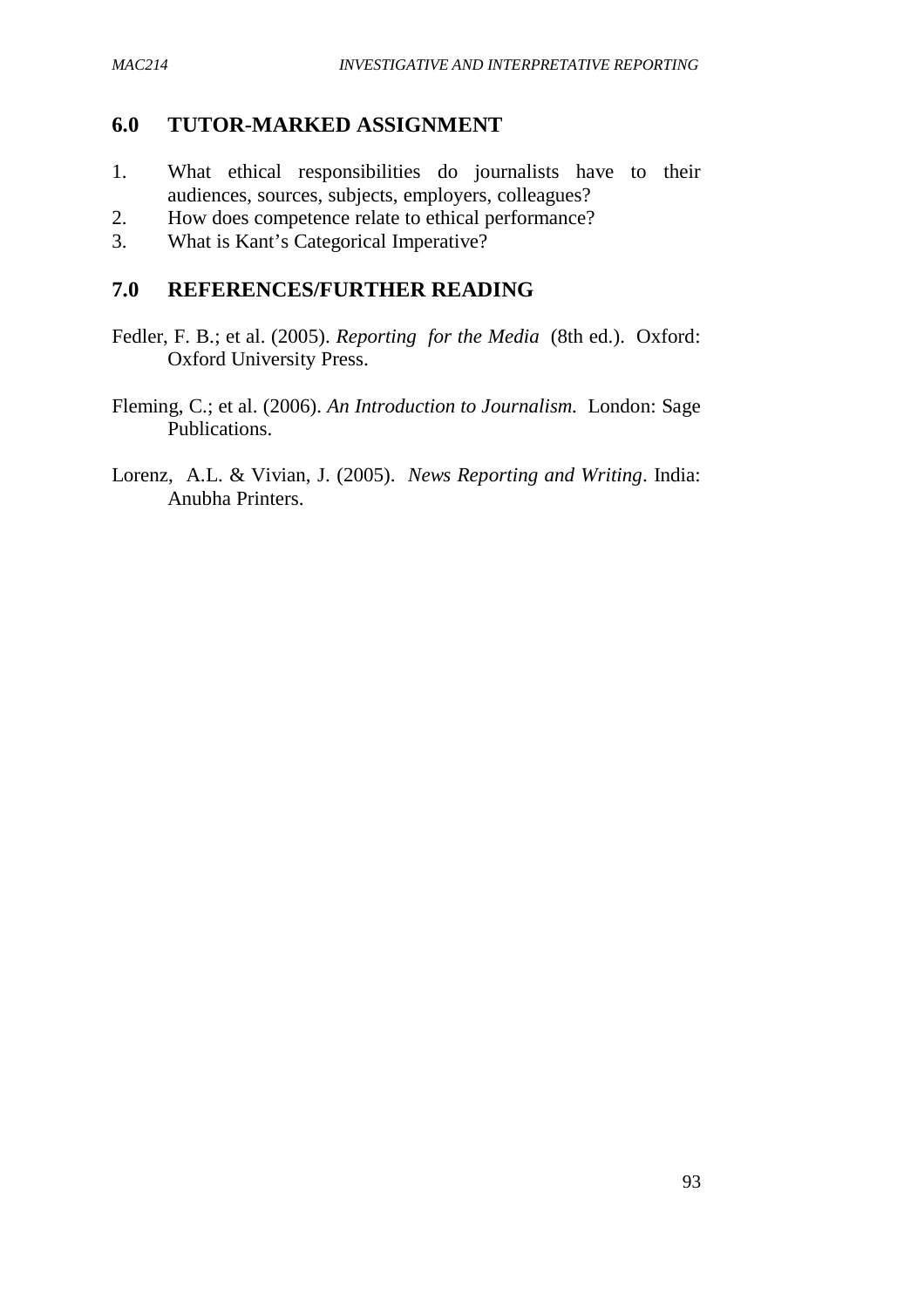### **UNIT 4 ETHICAL ISSUES AND MAKING ETHICAL DECISIONS**

#### **CONTENTS**

- 1.0 Introduction
- 2.0 Objectives
- 3.0 Main Content
	- 3.1 Protection of Sources/Anonymous Sources
	- 3.2 Misrepresentation
	- 3.3 Conflict of Interest
	- 3.4 Making Ethical Decisions
- 4.0 Conclusion
- 5.0 Summary
- 6.0 Tutor-Marked Assignment
- 7.0 References/Further Reading

#### **1.0 INTRODUCTION**

This unit continues with some more ethical issues and especially, with showing you how to arrive at ethical decisions in the course of your practice. How do we make ethical decisions? Largely through a process of reasoning that allows us to apply our values and principles to the dilemmas we face in the world. Communication professionals such as the investigative or interpretive journalist who in good faith follow a carefully thought out process when confronted with an ethical dilemma may arrive at different conclusions, depending on the relative importance given to different values and principles. However, the important thing is for you to follow a process.

#### **2.0 OBJECTIVES**

At the end of this unit, you should be able to:

- explain more ethical issues that relates directly to the investigative journalist
- discuss systematic methods that exist for arriving at ethical decisions.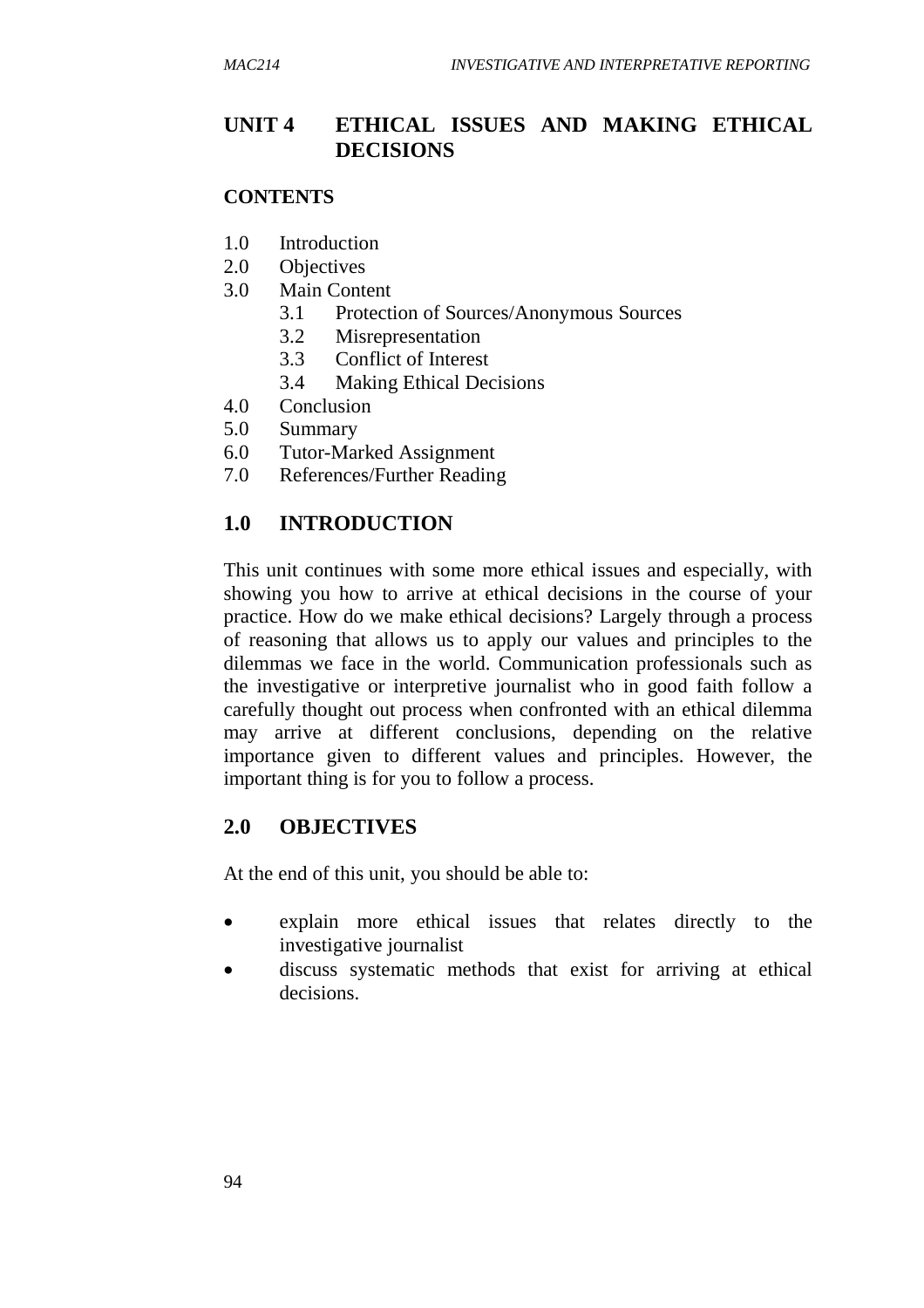# **3.0 MAIN CONTENT**

## **3.1 Protection of Sources/Anonymous Sources**

Every journalist knows that sources are the lifeblood of a good investigative story. On many occasions, sources are quite willing to be named. It may also be crucial to produce such an individual to defend a legal action. There are instances, however, when sources will only come forward and provide information on the understanding that their identity will not be disclosed. The investigative journalist, like other journalists, need to cultivate sources and confidential relationships to ensure that informants are willing to come forward with information of public concern and for journalists to perform their perceived role as public watch dog.

The investigative journalist, however, should learn to respect his source's wish for anonymity if he so desires. If you give your word not to reveal their identity, ethically, you should not break your promise. Several investigative journalists have had to serve sentences and pay fine in order to protect their sources' identity. Such actions increase your sources' confidence in you and they will be willing to talk to you next time. For journalists therefore, the issue is ethical rather than legal.

Ethical issue also includes the issue of anonymous sources. The overuse of unnamed sources is probably the single biggest complaint about the media – bigger even than bias, sensationalism and inaccuracy. Anonymous sources are people you may never have seen or met before that provides you with information through phone or a third party. When you name sources in your investigative reports, you make the story more credible and acceptable to the public. This implies that it is better to have your sources on record and later persuade them to allow their names published, than otherwise. However, as with the case of investigative reporting and as pointed out above, some of your sources may not want you to reveal their identities for security or other reasons. In this context, your sources are not anonymous to you but to your audience if you decide to use the material. An investigative reporter in his report should not use anonymous sources. At best, words from anonymous sources should be used as a lead to investigate further the facts of the phenomenon under investigation.

#### **SELF-ASSESSMENT EXERCISE 1**

At what point can a source be said to be anonymous?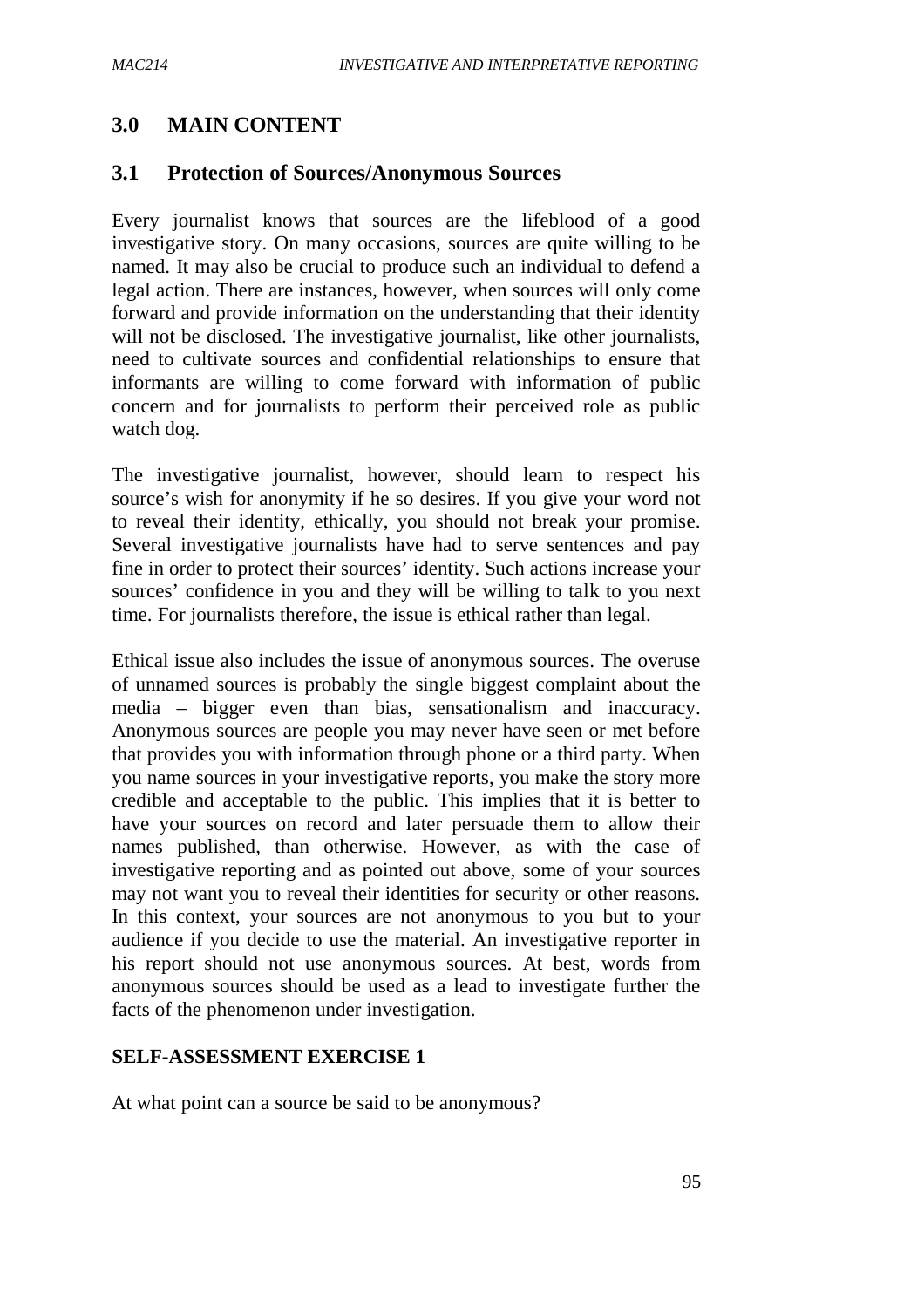## **3.2 Misrepresentation**

Misrepresentation occurs when a journalist does not identify himself/herself as a reporter in obtaining information from a source. The question is "should investigative reporters misrepresent themselves when working on stories?" This is one the ethical issues facing journalists. Most students of journalism and even budding journalists, have come to equate investigative journalism with misrepresentation which is not necessarily so. Such equation has informed why some journalists reject undercover journalism because it involves a conflict in values, requiring the journalist to deceive someone in an effort to obtain the truth.

However, the fact remains that going undercover is still being practiced. But journalism ethicists agree that for an investigative journalist to go under-cove, a three-part test should be applied to such under-cover operation. First, is the information of vital importance to the community or public? ('Vital' should be considered in terms of public health or safety, not Naira and Kobo). Second, "Has the journalist exhausted all efforts to obtain the information through traditional reporting techniques?", "Will the media organisation tell its audience just how it engaged in deception to obtain the information?" This third test is significant because it makes the organisation to contemplate whether the public will agree with its decision to deceive – and any doubt about that should lead to a sober reassessment of whether the first two tests have been met.

#### **SELF-ASSESSMENT EXERCISE 2**

What does misrepresentation mean to the journalist?

#### **3.3 Conflicts of Interest**

The roles of the journalist in the society place him in a position to portray individuals or organisations positively or negatively. However, because they are responsible to the public and the public has repose their trust in them, journalists must avoid conflicts between their journalistic responsibilities and their private interests. Conflicts can arise for instance, where a journalist is involved in partisan politics or personal relationships or vested interests. Let us consider one of these scenarios – politics.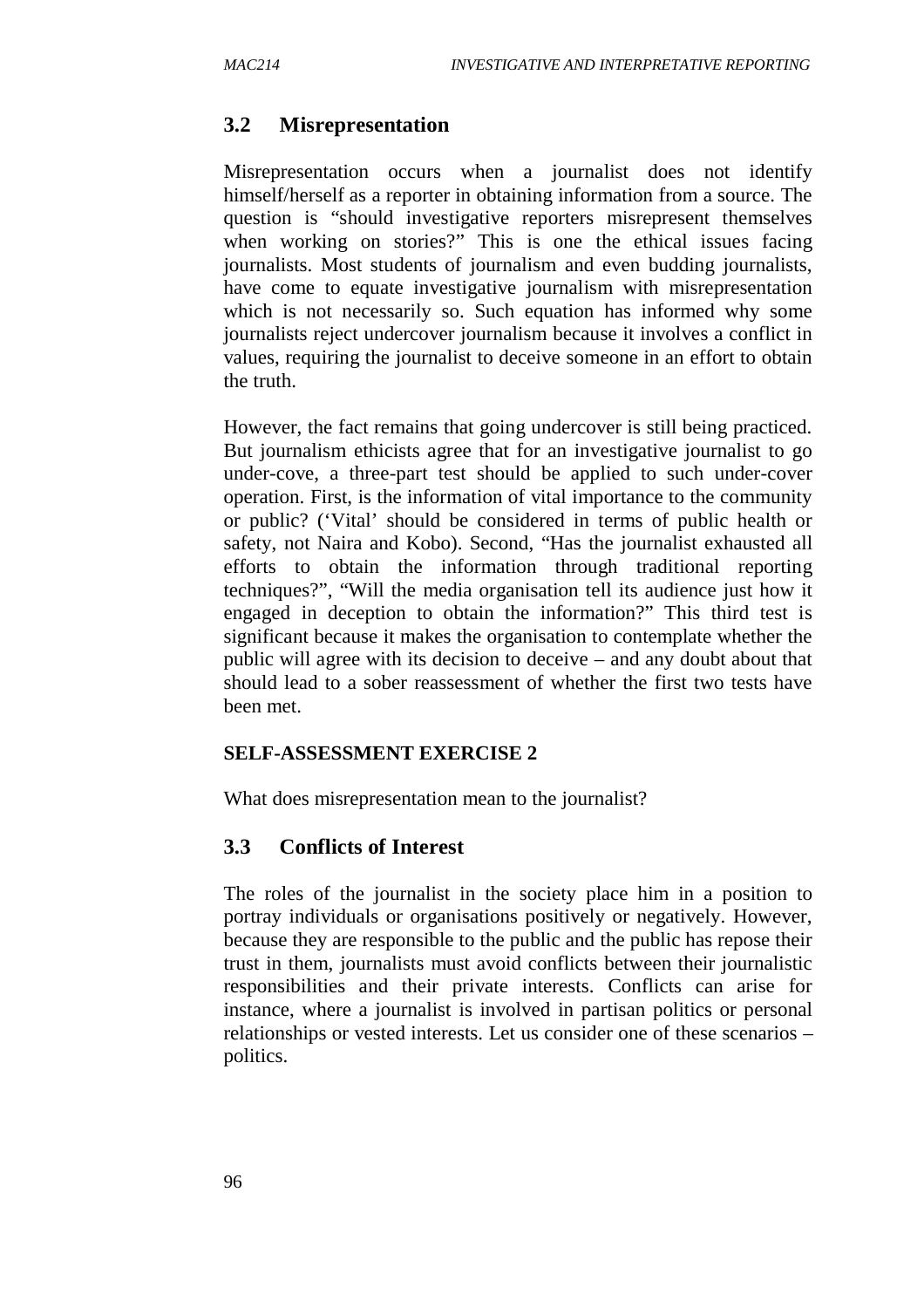#### **Involvement in Politics**

When journalists act as unofficial advisers to political candidates and lend their talents in writing speeches for political candidates, they run the risk of conflicts of interest. In such instances, it is difficult to do a thorough investigative work without being biased. Thus, such reporters who act on behalf of candidates fail in their responsibilities to those to whom they owe prime allegiance – their employees and their audience. They also fail in their ethical responsibilities to their colleagues whose effectiveness as journalists might be diminished if audience saw them also as biased toward one candidate or party.

The truth is that reporters, editors and publishers establish friendship with many of the people involved with things news organisations are expected to report about. Thus, it may be difficult for an investigative journalist to maintain the impression of being impartial in a news report about a legislature who is a close friend and belong to the same social club. It is difficult for an investigative journalist to function easily in a report about a political leader knowing that the publisher (his employer) of the paper has been 'drafted' as campaign manager for an election by the leader.

#### **SELF-ASSESSMENT EXERCISE 3**

How can journalists get trapped ethically in politics?

## **3.4 Making Ethical Decisions**

As an investigative journalist, you most often will find yourself in ethical dilemmas where you must decide if whatever course or decision you have to make is for the common good. When you find yourself in such situations, Lorenz and Vivian identified a six-step process which, if answered carefully and conscientiously, should lead you to a reasonable, ethical decision in almost any ethical dilemma. However, the more practice one becomes at following the process, the easier it becomes.

- 1. What happened? What are the facts of the situation? Spell out as clearly and as specifically as you can.
- 2. What communication values apply? Look to the codes of conduct that is adopted by the journalism profession.
- 3. To whom are responsibilities owed? As a professional communicator, you owe responsibility to the public, your sources, employer, colleagues etc. In this instance who is involved and who will be affected by the decision you make?